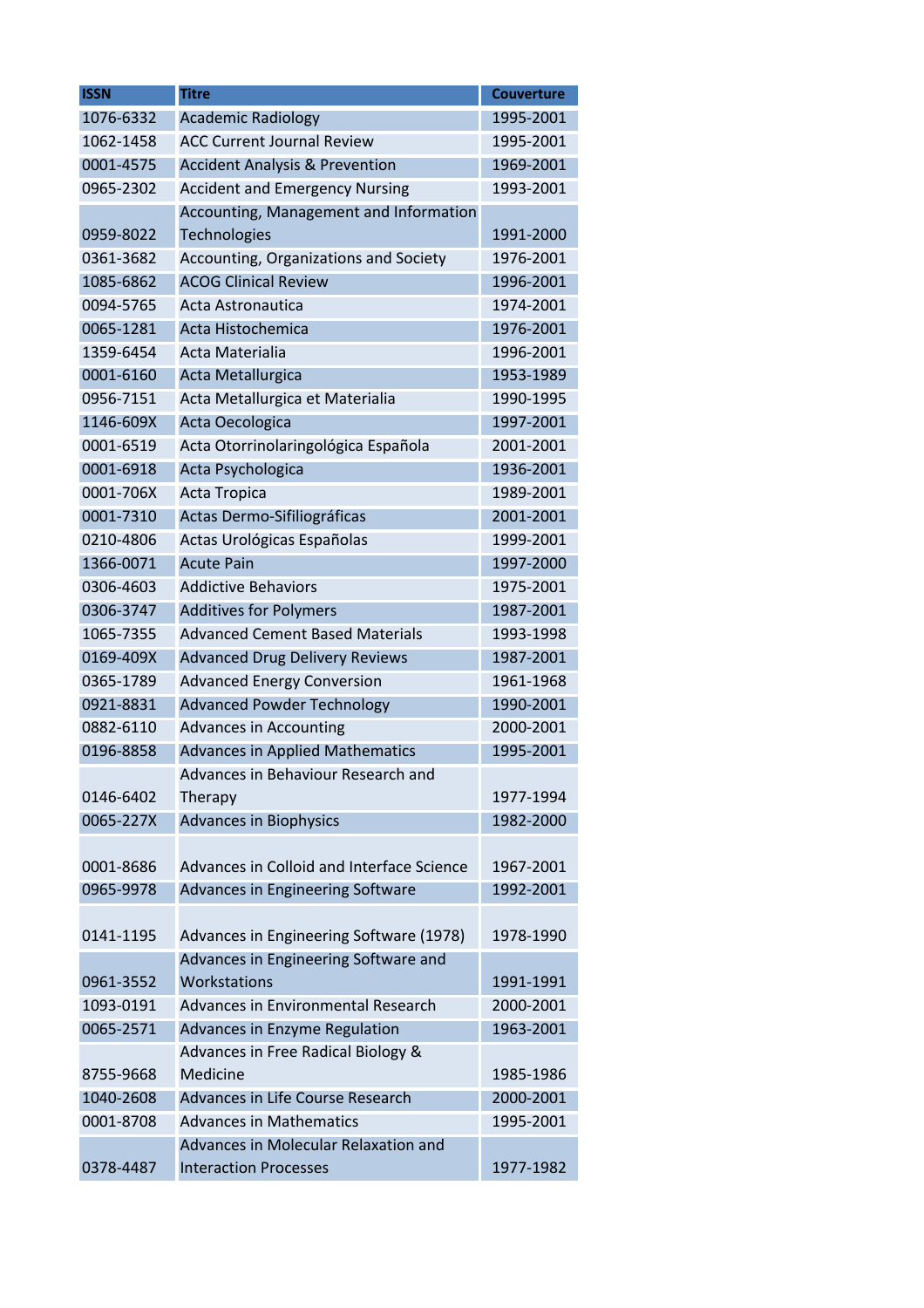|           | <b>Advances in Molecular Relaxation</b>    |           |
|-----------|--------------------------------------------|-----------|
| 0001-8716 | Processes                                  | 1967-1977 |
| 0960-5428 | Advances in Neuroimmunology                | 1991-1996 |
| 0273-1177 | Advances in Space Research                 | 1981-2001 |
| 0309-1708 | <b>Advances in Water Resources</b>         | 1977-2001 |
| 0894-8321 | AeroMedical Journal                        | 1986-1989 |
| 1270-9638 | Aerospace Science and Technology           | 1997-2001 |
| 1090-820X | Aesthetic Surgery Journal                  | 1995-2001 |
|           | AEU - International Journal of Electronics |           |
| 1434-8411 | and Communications                         | 2001-2001 |
| 1359-1789 | Aggression and Violent Behavior            | 1996-2001 |
| 0309-586X | <b>Agricultural Administration</b>         | 1974-1986 |
|           |                                            |           |
| 0269-7475 | Agricultural Administration and Extension  | 1987-1988 |
| 0168-1923 | <b>Agricultural and Forest Meteorology</b> | 1984-2001 |
| 0169-5150 | <b>Agricultural Economics</b>              | 1986-2001 |
| 0002-1571 | <b>Agricultural Meteorology</b>            | 1964-1984 |
| 0308-521X | <b>Agricultural Systems</b>                | 1976-2001 |
| 0141-4607 | <b>Agricultural Wastes</b>                 | 1979-1986 |
| 0378-3774 | Agricultural Water Management              | 1976-2001 |
| 0304-1131 | Agriculture and Environment                | 1974-1982 |
|           |                                            |           |
| 0167-8809 | Agriculture, Ecosystems & Environment      | 1983-2001 |
| 0304-3746 | Agro-Ecosystems                            | 1974-1983 |
| 1290-0958 | Air & Space Europe                         | 1999-2001 |
| 1067-991X | <b>Air Medical Journal</b>                 | 1993-2001 |
| 1369-8869 | Aircraft Design                            | 1998-2001 |
| 0741-8329 | Alcohol                                    | 1984-2001 |
| 0301-0546 | Allergologia et Immunopathologia           | 2001-2001 |
| 1530-1567 | <b>Ambulatory Pediatrics</b>               | 2001-2001 |
| 0966-6532 | <b>Ambulatory Surgery</b>                  | 1993-2001 |
| 0002-8703 | <b>American Heart Journal</b>              | 1925-2001 |
|           |                                            |           |
| 1046-199X | American Journal of Contact Dermatitis     | 1995-2001 |
| 0895-7061 | American Journal of Hypertension           | 1995-2001 |
| 0196-6553 | American Journal of Infection Control      | 1980-2001 |
| 0272-6386 | American Journal of Kidney Diseases        | 1995-2001 |
|           | American Journal of Obstetrics and         |           |
| 0002-9378 | Gynecology                                 | 1995-2001 |
| 0002-9394 | American Journal of Ophthalmology          | 1998-2001 |
| 0002-9416 | American Journal of Orthodontics           | 1948-1986 |
|           | American Journal of Orthodontics and       |           |
| 0889-5406 | <b>Dentofacial Orthopedics</b>             | 1986-2001 |
|           | American Journal of Orthodontics and Oral  |           |
| 0096-6347 | Surgery                                    | 1938-1947 |
| 0196-0709 | American Journal of Otolaryngology         | 1979-2001 |
|           |                                            |           |
| 0749-3797 | American Journal of Preventive Medicine    | 1998-2001 |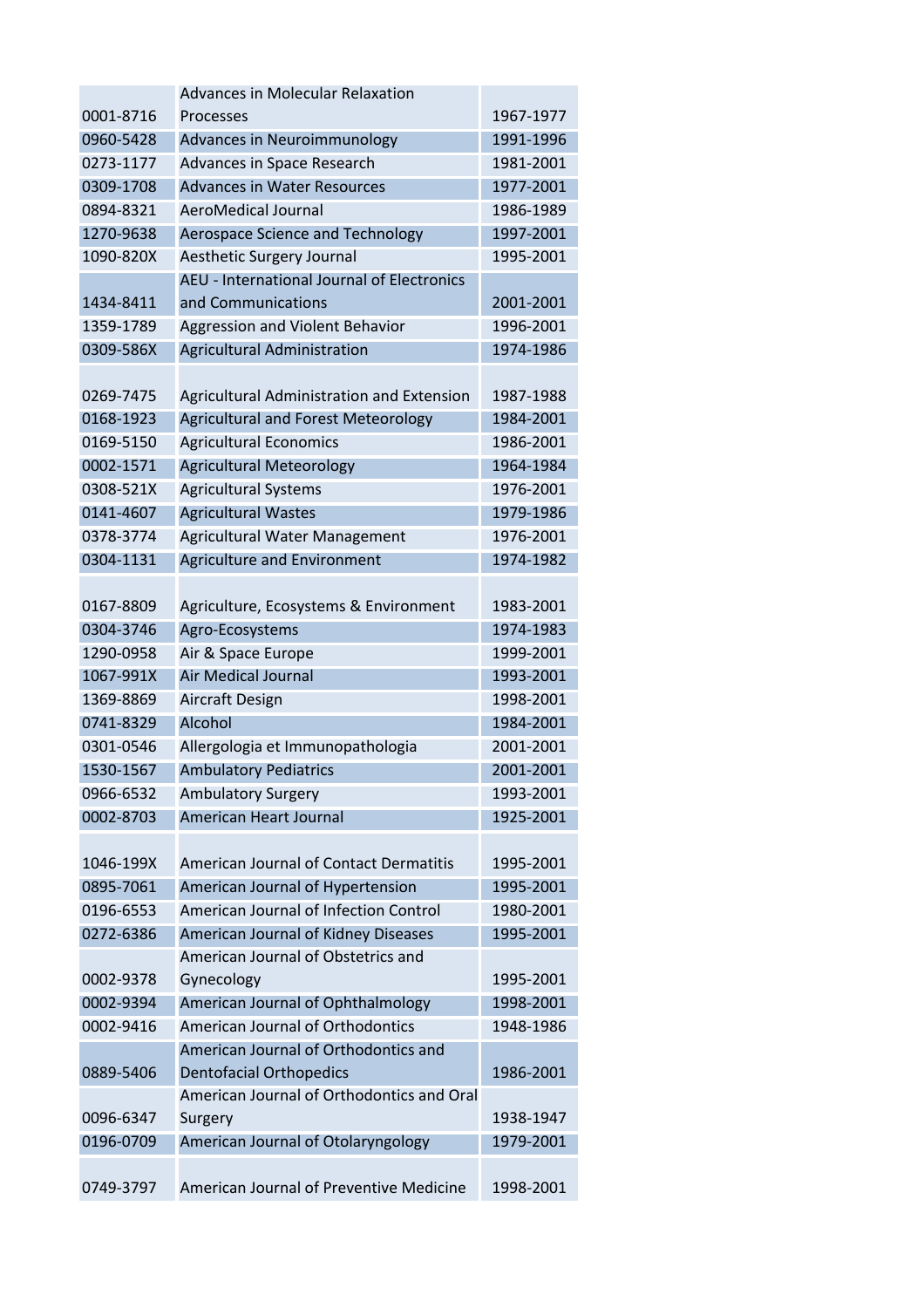| 1075-9964 | Anaerobe                                   | 1995-2001 |
|-----------|--------------------------------------------|-----------|
| 1695-4033 | Anales de Pediatría                        | 2000-2001 |
|           | Analysis and Intervention in               |           |
| 0270-4684 | <b>Developmental Disabilities</b>          | 1981-1986 |
| 0003-2670 | Analytica Chimica Acta                     | 1947-2001 |
| 0003-2697 | <b>Analytical Biochemistry</b>             | 1960-2001 |
|           |                                            |           |
| 0889-8537 | Anesthesiology Clinics of North America    | 1996-2001 |
| 0003-3170 | Angiología                                 | 2000-2001 |
| 0003-3472 | <b>Animal Behaviour</b>                    | 1958-2001 |
| 0066-1856 | <b>Animal Behaviour Monographs</b>         | 1968-1973 |
| 0377-8401 | Animal Feed Science and Technology         | 1976-2001 |
| 0378-4320 | <b>Animal Reproduction Science</b>         | 1978-2001 |
|           |                                            |           |
| 0003-3928 | Annales de Cardiologie et d'Angéiologie    | 2001-2001 |
|           |                                            |           |
| 0151-9107 | Annales de Chimie Science des Matériaux    | 1998-2001 |
| 0003-3944 | Annales de Chirurgie                       | 2000-2001 |
| 0753-9053 | Annales de Chirurgie de la Main            | 1982-1989 |
|           | Annales de Chirurgie de la Main et du      |           |
| 1153-2424 | Membre Supérieur                           | 1990-1999 |
|           |                                            |           |
| 0294-1260 | Annales de Chirurgie Plastique Esthétique  | 2001-2001 |
| 0003-3995 | Annales de Génétique                       | 2000-2001 |
|           | Annales de l'Institut Henri Poincare (B)   |           |
| 0246-0203 | <b>Probability and Statistics</b>          | 1997-2001 |
|           | Annales de l'Institut Henri Poincare (C)   |           |
| 0294-1449 | Non Linear Analysis                        | 1997-2001 |
|           |                                            |           |
| 0924-4204 | Annales de l'Institut Pasteur / Actualités | 1995-2000 |
|           | Annales de l'Institut Pasteur /            |           |
| 0769-2625 | Immunologie                                | 1981-1988 |
|           | Annales de l'Institut Pasteur /            |           |
| 0769-2609 | Microbiologie                              | 1983-1988 |
|           |                                            |           |
| 0769-2617 | Annales de l'Institut Pasteur / Virologie  | 1980-1988 |
| 0753-3969 | Annales de Paléontologie                   | 1998-2001 |
|           | Annales de Réadaptation et de Médecine     |           |
| 0168-6054 | Physique                                   | 1995-2001 |
|           | Annales des Sciences Naturelles - Zoologie |           |
| 0003-4339 | et Biologie Animale                        | 1998-2000 |
| 0003-4401 | Annales d'Urologie                         | 2001-2001 |
|           | Annales Françaises d'Anesthésie et de      |           |
| 0750-7658 | Réanimation                                | 1982-2001 |
|           | Annales Médico-psychologiques, revue       |           |
| 0003-4487 | psychiatrique                              | 2001-2001 |
|           | Annales Scientifiques de l'École Normale   |           |
| 0012-9593 | Supérieure                                 | 1997-2001 |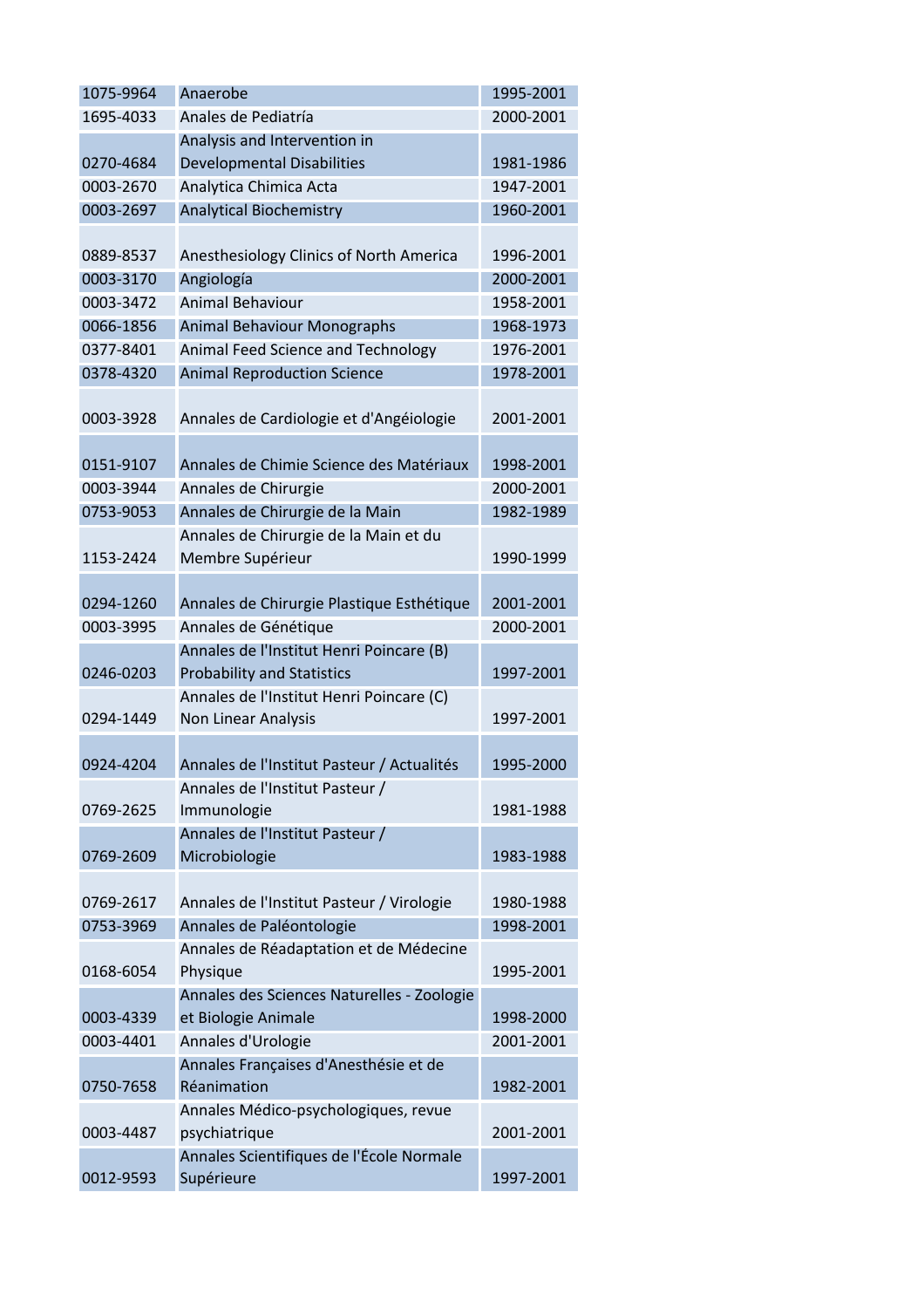| 1081-1206 | Annals of Allergy, Asthma & Immunology       | 1996-2001 |
|-----------|----------------------------------------------|-----------|
|           | Annals of Anatomy - Anatomischer             |           |
| 0940-9602 | Anzeiger                                     | 1992-2001 |
| 0305-7364 | Annals of Botany                             | 1995-2001 |
| 1092-9134 | Annals of Diagnostic Pathology               | 1997-2001 |
| 0196-0644 | Annals of Emergency Medicine                 | 1980-2001 |
| 1047-2797 | <b>Annals of Epidemiology</b>                | 1990-2001 |
| 0306-4549 | <b>Annals of Nuclear Energy</b>              | 1975-2001 |
|           |                                              |           |
| 0302-2927 | Annals of Nuclear Science and Engineering    | 1974-1974 |
| 0003-4916 | <b>Annals of Physics</b>                     | 1957-2001 |
| 0168-0072 | Annals of Pure and Applied Logic             | 1995-2001 |
| 0146-6453 | Annals of the ICRP                           | 1977-2001 |
| 0074-2740 | Annals of the ICRP/ICRP Publication          | 1959-1975 |
| 0160-7383 | <b>Annals of Tourism Research</b>            | 1973-2001 |
| 0890-5096 | <b>Annals of Vascular Surgery</b>            | 1986-2001 |
|           |                                              |           |
| 0066-4138 | Annual Review in Automatic Programming       | 1960-1994 |
| 0959-8030 | <b>Annual Review of Fish Diseases</b>        | 1991-1996 |
| 1367-5788 | <b>Annual Reviews in Control</b>             | 1996-2001 |
| 0738-1751 | <b>Antimicrobic Newsletter</b>               | 1984-1992 |
|           | <b>Antimicrobics and Infectious Diseases</b> |           |
| 1069-417X | Newsletter                                   | 1994-2000 |
| 0166-3542 | <b>Antiviral Research</b>                    | 1981-2001 |
| 0001-2092 | <b>AORN Journal</b>                          | 1963-2001 |
| 0195-6663 | Appetite                                     | 1980-2001 |
| 0378-5963 | <b>Applications of Surface Science</b>       | 1977-1985 |
| 0003-682X | <b>Applied Acoustics</b>                     | 1968-2001 |
|           | Applied and Computational Harmonic           |           |
| 1063-5203 | Analysis                                     | 1995-2001 |
| 0962-1849 | Applied and Preventive Psychology            | 1992-2001 |
| 0168-1591 | Applied Animal Behaviour Science             | 1984-2001 |
| 0304-3762 | <b>Applied Animal Ethology</b>               | 1974-1984 |
| 1068-8595 | Applied Behavioral Science Review            | 1993-1999 |
| 0166-9834 | <b>Applied Catalysis</b>                     | 1981-1991 |
| 0926-860X | Applied Catalysis A: General                 | 1991-2001 |
| 0926-3373 | Applied Catalysis B: Environmental           | 1992-2001 |
| 0169-1317 | <b>Applied Clay Science</b>                  | 1985-2001 |
| 0306-2619 | <b>Applied Energy</b>                        | 1975-2001 |
| 0003-6870 | <b>Applied Ergonomics</b>                    | 1970-2001 |
| 0883-2927 | <b>Applied Geochemistry</b>                  | 1986-2001 |
| 0143-6228 | <b>Applied Geography</b>                     | 1981-2001 |
| 0307-904X | <b>Applied Mathematical Modelling</b>        | 1995-2001 |
|           |                                              |           |
| 0096-3003 | Applied Mathematics and Computation          | 1975-2001 |
| 0893-9659 | <b>Applied Mathematics Letters</b>           | 1995-2001 |
| 0168-9274 | <b>Applied Numerical Mathematics</b>         | 1985-2001 |
|           |                                              |           |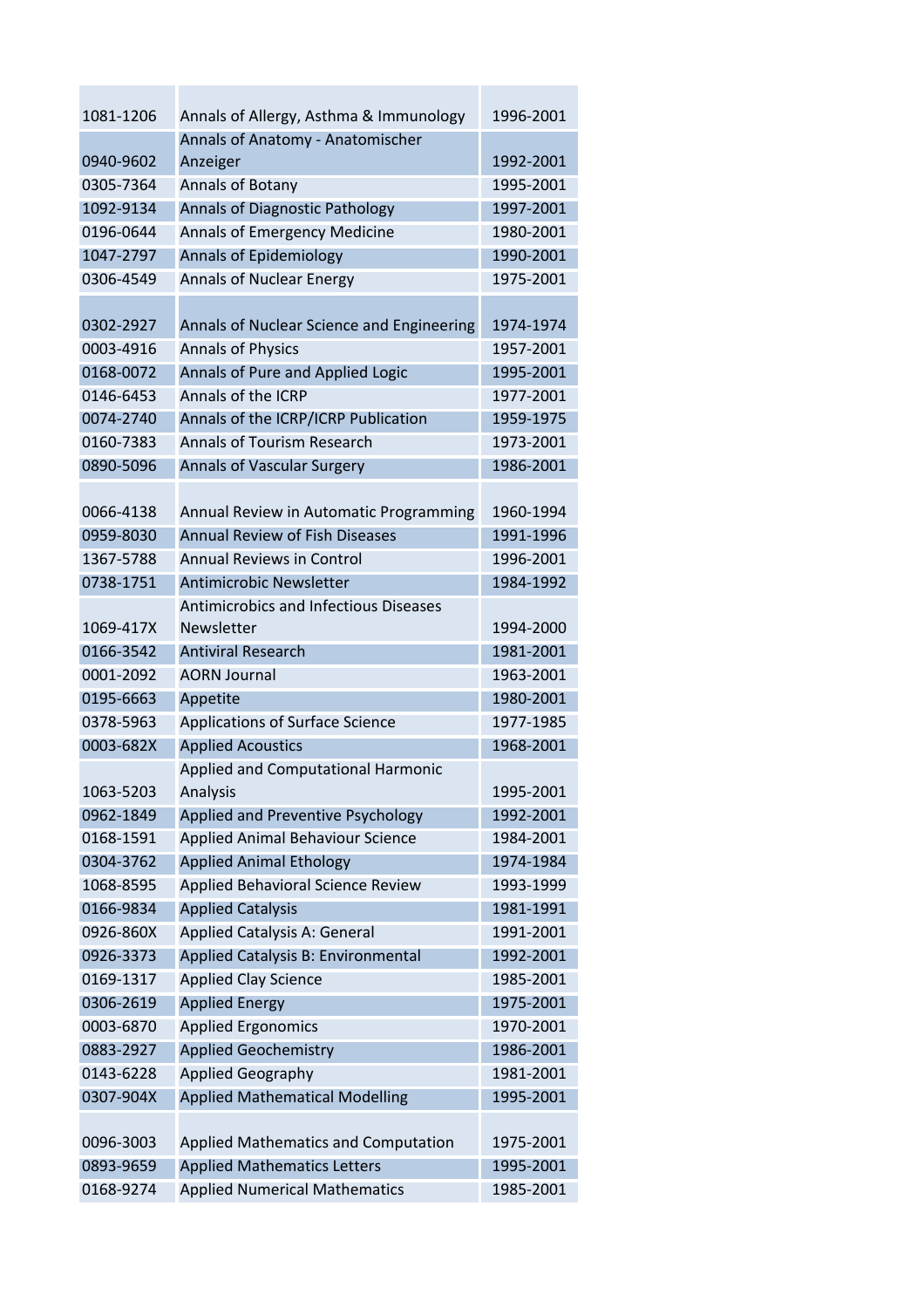| 0897-1897 | <b>Applied Nursing Research</b>             | 1988-2001 |
|-----------|---------------------------------------------|-----------|
| 0141-1187 | Applied Ocean Research                      | 1979-2001 |
| 0969-8043 | Applied Radiation and Isotopes              | 1993-2001 |
|           |                                             |           |
| 0270-3092 | Applied Research in Mental Retardation      | 1980-1986 |
| 1568-4946 | <b>Applied Soft Computing</b>               | 2001-2001 |
| 0929-1393 | <b>Applied Soil Ecology</b>                 | 1994-2001 |
| 0964-1807 | <b>Applied Superconductivity</b>            | 1993-1999 |
| 0169-4332 | <b>Applied Surface Science</b>              | 1985-2001 |
| 1359-4311 | <b>Applied Thermal Engineering</b>          | 1996-2001 |
| 1058-9139 | <b>APS Journal</b>                          | 1992-1994 |
| 1886-6581 | Apunts. Medicina de l'Esport                | 1995-2001 |
| 0144-8609 | <b>Aquacultural Engineering</b>             | 1982-2001 |
| 0044-8486 | Aquaculture                                 | 1972-2001 |
| 0304-3770 | <b>Aquatic Botany</b>                       | 1975-2001 |
|           | Aquatic Ecosystem Health and                |           |
| 1463-4988 | Management                                  | 1998-2000 |
| 0990-7440 |                                             |           |
|           | <b>Aquatic Living Resources</b>             | 1998-2001 |
| 0166-445X | <b>Aquatic Toxicology</b>                   | 1981-2001 |
| 0003-9365 | Archiv für Protistenkunde                   | 1978-1997 |
| 0929-693X | Archives de Pédiatrie                       | 1995-2001 |
|           |                                             |           |
| 0003-9861 | Archives of Biochemistry and Biophysics     | 1951-2001 |
| 0887-6177 | <b>Archives of Clinical Neuropsychology</b> | 1986-2001 |
|           |                                             |           |
| 0167-4943 | Archives of Gerontology and Geriatrics      | 1982-2001 |
| 0188-4409 | <b>Archives of Medical Research</b>         | 1999-2001 |
| 0003-9969 | <b>Archives of Oral Biology</b>             | 1959-2001 |
|           | Archives of Physical Medicine and           |           |
| 0003-9993 | Rehabilitation                              | 1995-2001 |
| 0883-9417 | <b>Archives of Psychiatric Nursing</b>      | 1990-2001 |
| 0300-2896 | Archivos de Bronconeumología                | 2001-2001 |
| 0090-9092 | Art Psychotherapy                           | 1973-1979 |
| 1467-8039 | Arthropod Structure & Development           | 2000-2001 |
|           | Arthroscopy: the Journal of Arthroscopic &  |           |
| 0749-8063 | <b>Related Surgery</b>                      | 1985-2001 |
| 0004-3702 | <b>Artificial Intelligence</b>              | 1970-2001 |
| 0954-1810 | Artificial Intelligence in Engineering      | 1986-2001 |
| 0933-3657 | Artificial Intelligence in Medicine         | 1989-2001 |
| 1320-1646 | Asia-Australia Marketing Journal            | 1995-1997 |
| 1075-2935 | <b>Assessing Writing</b>                    | 1994-2000 |
| 1088-0712 | Asthma Magazine                             | 1996-2001 |
| 0364-9229 | <b>Astronomy Quarterly</b>                  | 1978-1991 |
| 0927-6505 | <b>Astroparticle Physics</b>                | 1992-2001 |
| 0212-6567 | Atención Primaria                           | 2000-2001 |
| 0021-9150 | Atherosclerosis                             | 1970-2001 |
| 1567-5688 | <b>Atherosclerosis Supplements</b>          | 2000-2001 |
| 1352-2310 | Atmospheric Environment                     | 1994-2001 |
|           |                                             |           |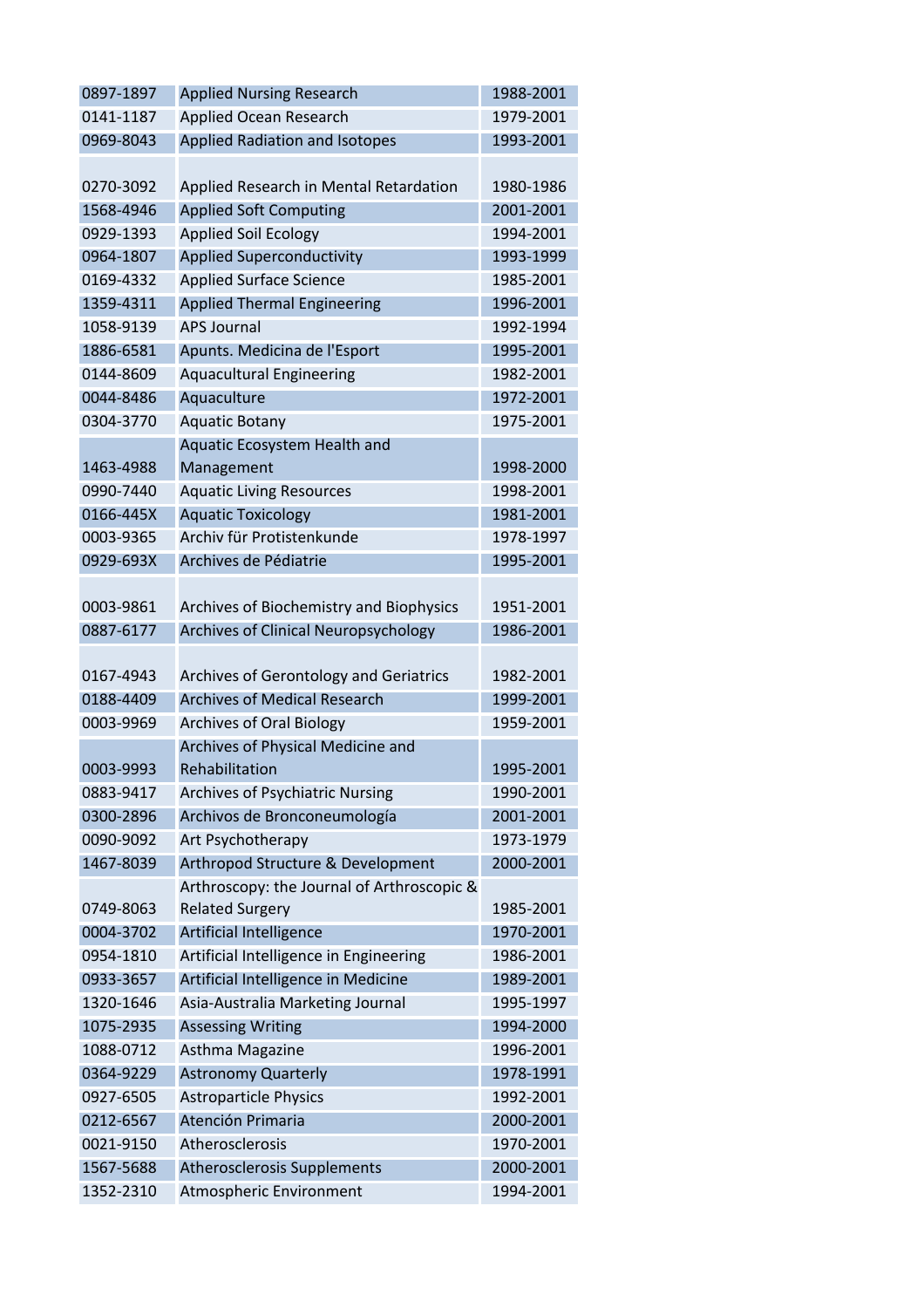| 0004-6981 | Atmospheric Environment (1967)               | 1967-1989 |
|-----------|----------------------------------------------|-----------|
|           | Atmospheric Environment. Part A. General     |           |
| 0960-1686 | <b>Topics</b>                                | 1990-1993 |
|           | Atmospheric Environment. Part B. Urban       |           |
| 0957-1272 | Atmosphere                                   | 1990-1993 |
| 0169-8095 | Atmospheric Research                         | 1986-2001 |
| 1530-261X | Atmospheric Science Letters                  | 2000-2001 |
| 0092-640X | <b>Atomic Data and Nuclear Data Tables</b>   | 1969-2001 |
| 0385-8146 | <b>Auris Nasus Larynx</b>                    | 1995-2001 |
| 1441-3582 | Australasian Marketing Journal (AMJ)         | 1998-2001 |
|           | <b>Australian College of Midwives</b>        |           |
| 1031-170X | Incorporated Journal                         | 1988-2000 |
| 1036-7314 | <b>Australian Critical Care</b>              | 1992-2001 |
| 1328-2743 | <b>Australian Emergency Nursing Journal</b>  | 1996-2001 |
| 0005-1098 | Automatica                                   | 1963-2001 |
| 0926-5805 | <b>Automation in Construction</b>            | 1992-2001 |
| 1566-0702 | Autonomic Neuroscience                       | 2000-2001 |
| 0950-3501 | Baillière's Clinical Anaesthesiology         | 1987-1998 |
|           | Baillière's Clinical Endocrinology and       |           |
| 0950-351X | Metabolism                                   | 1987-1998 |
| 0950-3528 | Baillière's Clinical Gastroenterology        | 1987-1998 |
| 0950-3536 | Baillière's Clinical Haematology             | 1987-1998 |
|           | Baillière's Clinical Obstetrics and          |           |
| 0950-3552 | Gynaecology                                  | 1987-1998 |
| 0950-3579 | Baillière's Clinical Rheumatology            | 1987-1998 |
| 1439-1791 | <b>Basic and Applied Ecology</b>             | 2000-2001 |
| 0005-7894 | <b>Behavior Therapy</b>                      | 1970-2001 |
| 0163-1047 | <b>Behavioral and Neural Biology</b>         | 1979-1994 |
| 0091-6773 | <b>Behavioral Biology</b>                    | 1972-1978 |
| 0005-7967 | <b>Behaviour Research and Therapy</b>        | 1963-2001 |
| 0166-4328 | <b>Behavioural Brain Research</b>            | 1980-2001 |
| 0376-6357 | <b>Behavioural Processes</b>                 | 1976-2001 |
| 0005-8165 | Beiträge zur Pathologie                      | 1972-1977 |
|           | <b>Best Practice &amp; Research Clinical</b> |           |
| 1521-6896 | Anaesthesiology                              | 1999-2001 |
|           | <b>Best Practice &amp; Research Clinical</b> |           |
| 1521-690X | Endocrinology & Metabolism                   | 1999-2001 |
|           | <b>Best Practice &amp; Research Clinical</b> |           |
| 1521-6918 | Gastroenterology                             | 1999-2001 |
|           | <b>Best Practice &amp; Research Clinical</b> |           |
| 1521-6926 | Haematology                                  | 1999-2001 |
|           | <b>Best Practice &amp; Research Clinical</b> |           |
| 1521-6934 | Obstetrics & Gynaecology                     | 1999-2001 |
|           | <b>Best Practice &amp; Research Clinical</b> |           |
| 1521-6942 | Rheumatology                                 | 1999-2001 |
| 0147-7552 | <b>Biobehavioral Reviews</b>                 | 1977-1977 |
|           | <b>Biochemical and Biophysical Research</b>  |           |
| 0006-291X | Communications                               | 1959-2001 |
| 1077-3150 | <b>Biochemical and Molecular Medicine</b>    | 1995-1997 |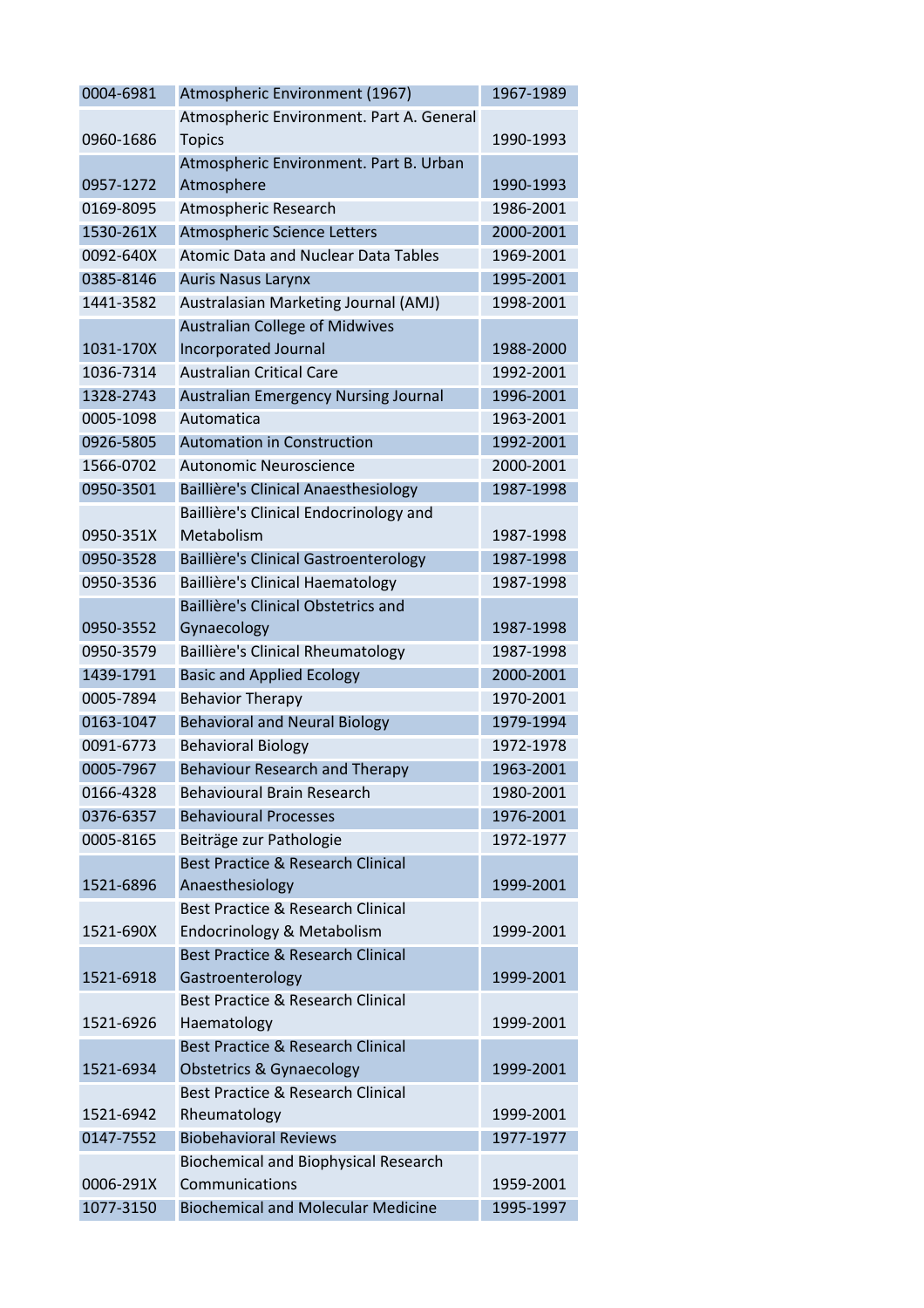| 0307-4412 | <b>Biochemical Education</b>               | 1972-2000 |
|-----------|--------------------------------------------|-----------|
| 1369-703X | <b>Biochemical Engineering Journal</b>     | 1998-2001 |
| 0006-2944 | <b>Biochemical Medicine</b>                | 1967-1985 |
|           | <b>Biochemical Medicine and Metabolic</b>  |           |
| 0885-4505 | <b>Biology</b>                             | 1986-1994 |
| 0006-2952 | <b>Biochemical Pharmacology</b>            | 1958-2001 |
| 0305-1978 | <b>Biochemical Systematics and Ecology</b> | 1973-2001 |
|           |                                            |           |
| 0015-3796 | Biochemie und Physiologie der Pflanzen     | 1980-1993 |
|           | <b>Biochemistry and Molecular Biology</b>  |           |
| 1470-8175 | Education                                  | 2000-2001 |
| 0006-3002 | Biochimica et Biophysica Acta              | 1947-1963 |
|           | Biochimica et Biophysica Acta (BBA) -      |           |
| 0005-2728 | <b>Bioenergetics</b>                       | 1967-2001 |
|           | Biochimica et Biophysica Acta (BBA) -      |           |
| 0005-2736 | <b>Biomembranes</b>                        | 1967-2001 |
|           | Biochimica et Biophysica Acta (BBA) -      |           |
| 0926-6585 | <b>Biophysics including Photosynthesis</b> | 1965-1966 |
|           | Biochimica et Biophysica Acta (BBA) -      |           |
| 0005-2744 |                                            | 1967-1981 |
|           | Enzymology                                 |           |
|           | Biochimica et Biophysica Acta (BBA) -      |           |
| 0926-6593 | <b>Enzymology and Biological Oxidation</b> | 1965-1966 |
|           | Biochimica et Biophysica Acta (BBA) -      |           |
| 0167-4781 | Gene Structure and Expression              | 1982-2001 |
|           | Biochimica et Biophysica Acta (BBA) -      |           |
| 0304-4165 | <b>General Subjects</b>                    | 1964-2001 |
|           | Biochimica et Biophysica Acta (BBA) -      |           |
| 0005-2760 | Lipids and Lipid Metabolism                | 1965-1998 |
|           | Biochimica et Biophysica Acta (BBA) -      |           |
| 1388-1981 | Molecular and Cell Biology of Lipids       | 1998-2001 |
|           | Biochimica et Biophysica Acta (BBA) -      |           |
| 0925-4439 | <b>Molecular Basis of Disease</b>          | 1990-2001 |
|           | Biochimica et Biophysica Acta (BBA) -      |           |
| 0167-4889 | Molecular Cell Research                    | 1982-2001 |
|           |                                            |           |
|           | Biochimica et Biophysica Acta (BBA) -      |           |
| 0926-6534 | Mucoproteins and Mucopolysaccharides       | 1965-1965 |
|           | Biochimica et Biophysica Acta (BBA) -      |           |
| 0005-2787 | Nucleic Acids and Protein Synthesis        | 1965-1981 |
|           | Biochimica et Biophysica Acta (BBA) -      |           |
| 0005-2795 | <b>Protein Structure</b>                   | 1967-1981 |
|           | Biochimica et Biophysica Acta (BBA) -      |           |
|           | <b>Protein Structure and Molecular</b>     |           |
| 0167-4838 | Enzymology                                 | 1982-2001 |
|           | Biochimica et Biophysica Acta (BBA) -      |           |
| 0304-4173 | Reviews on Bioenergetics                   | 1973-1987 |
|           | Biochimica et Biophysica Acta (BBA) -      |           |
| 0304-4157 | <b>Reviews on Biomembranes</b>             | 1972-2000 |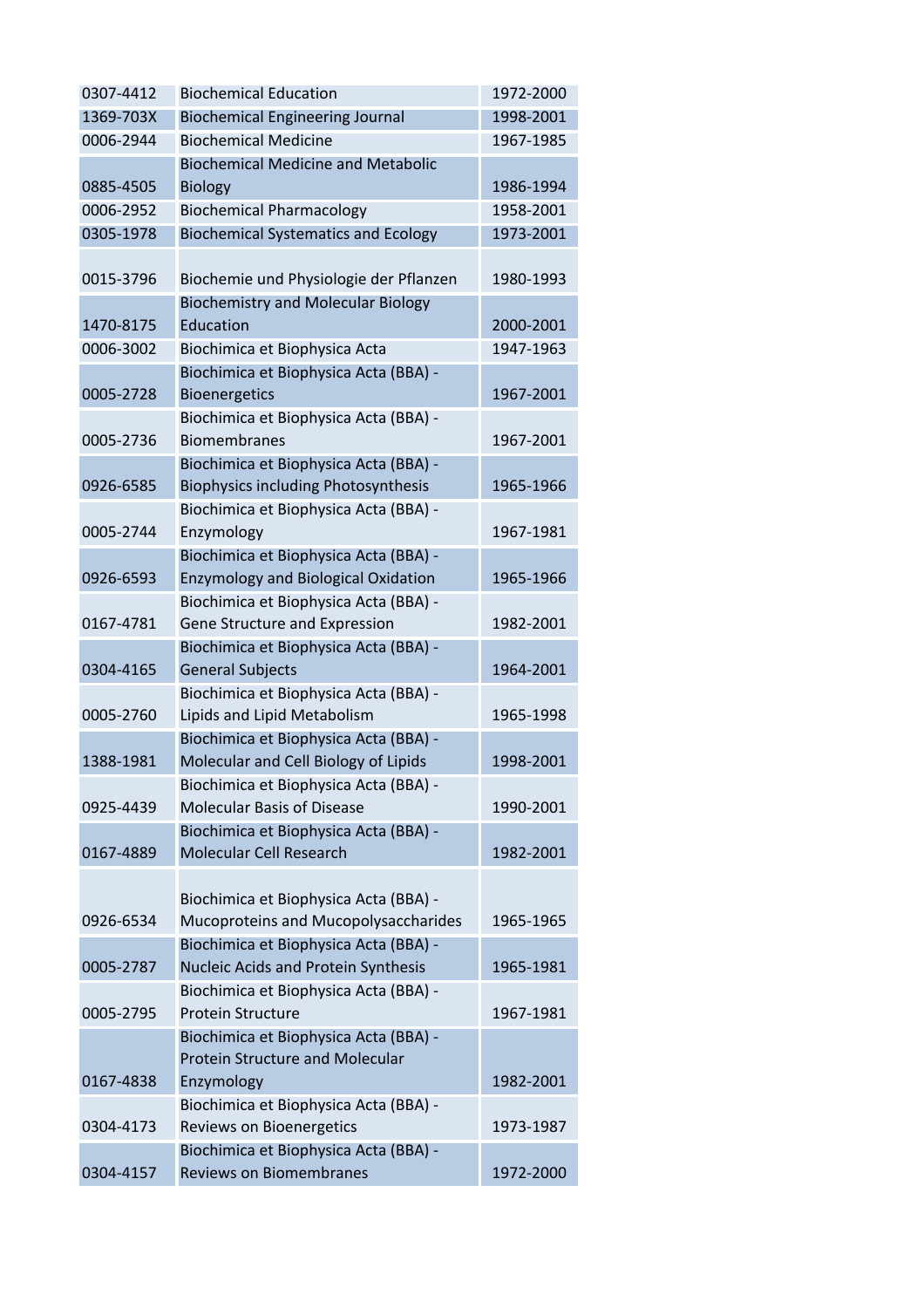|           | Biochimica et Biophysica Acta (BBA) -               |           |
|-----------|-----------------------------------------------------|-----------|
| 0304-419X | <b>Reviews on Cancer</b>                            | 1974-2001 |
|           |                                                     |           |
|           | Biochimica et Biophysica Acta (BBA) -               |           |
| 0926-6577 | Specialized Section on Biophysical Subjects         | 1964-1964 |
|           | Biochimica et Biophysica Acta (BBA) -               |           |
|           | Specialized Section on Enzymological                |           |
| 0926-6569 | Subjects                                            | 1963-1964 |
|           | Biochimica et Biophysica Acta (BBA) -               |           |
|           | Specialized Section on Lipids and Related           |           |
| 0926-6542 | Subjects                                            | 1963-1964 |
|           | Biochimica et Biophysica Acta (BBA) -               |           |
|           | Specialized Section on Mucoproteins and             |           |
| 0926-6526 | Mucopolysaccharides                                 | 1964-1964 |
|           | Biochimica et Biophysica Acta (BBA) -               |           |
|           | Specialized Section on Nucleic Acids and            |           |
| 0926-6550 | <b>Related Subjects</b>                             | 1962-1964 |
| 0300-9084 | <b>Biochimie</b>                                    | 1971-2001 |
| 1567-5394 | Bioelectrochemistry                                 | 2000-2001 |
|           |                                                     |           |
| 0302-4598 | Bioelectrochemistry and Bioenergetics               | 1974-1999 |
| 0294-3506 | <b>Biofutur</b>                                     | 1995-2000 |
| 0006-3061 | <b>Bioinorganic Chemistry</b>                       | 1971-1978 |
| 0006-3207 | <b>Biological Conservation</b>                      | 1968-2001 |
| 1049-9644 | <b>Biological Control</b>                           | 1991-2001 |
|           |                                                     |           |
| 0024-4066 | Biological Journal of the Linnean Society           | 1995-2001 |
| 0006-3223 | <b>Biological Psychiatry</b>                        | 1985-2001 |
| 0301-0511 | <b>Biological Psychology</b>                        | 1973-2001 |
| 0269-7483 | <b>Biological Wastes</b>                            | 1987-1990 |
| 1045-1056 | <b>Biologicals</b>                                  | 1990-2001 |
|           | <b>Biology of Blood and Marrow</b>                  |           |
| 1083-8791 | Transplantation                                     | 1998-2001 |
| 0248-4900 | <b>Biology of the Cell</b>                          | 1988-2001 |
| 0144-4565 | <b>Biomass</b>                                      | 1981-1990 |
| 0961-9534 | <b>Biomass and Bioenergy</b>                        | 1991-2001 |
| 0142-9612 | <b>Biomaterials</b>                                 | 1980-2001 |
| 0753-3322 | Biomedicine & Pharmacotherapy                       | 1989-2001 |
| 0969-4765 |                                                     | 2000-2001 |
|           | <b>Biometric Technology Today</b>                   |           |
| 1389-0344 | <b>Biomolecular Engineering</b>                     | 1999-2001 |
| 0968-0896 | <b>Bioorganic &amp; Medicinal Chemistry</b>         | 1993-2001 |
| 0960-894X | <b>Bioorganic &amp; Medicinal Chemistry Letters</b> | 1991-2001 |
| 0045-2068 | <b>Bioorganic Chemistry</b>                         | 1971-2001 |
| 0301-4622 | <b>Biophysical Chemistry</b>                        | 1973-2001 |
| 0006-3495 | <b>Biophysical Journal</b>                          | 1995-2001 |
| 0960-8524 | <b>Bioresource Technology</b>                       | 1991-2001 |
|           |                                                     |           |
| 0006-355X | Biorheology                                         | 1995-1998 |
| 0265-928X | <b>Biosensors</b>                                   | 1985-1989 |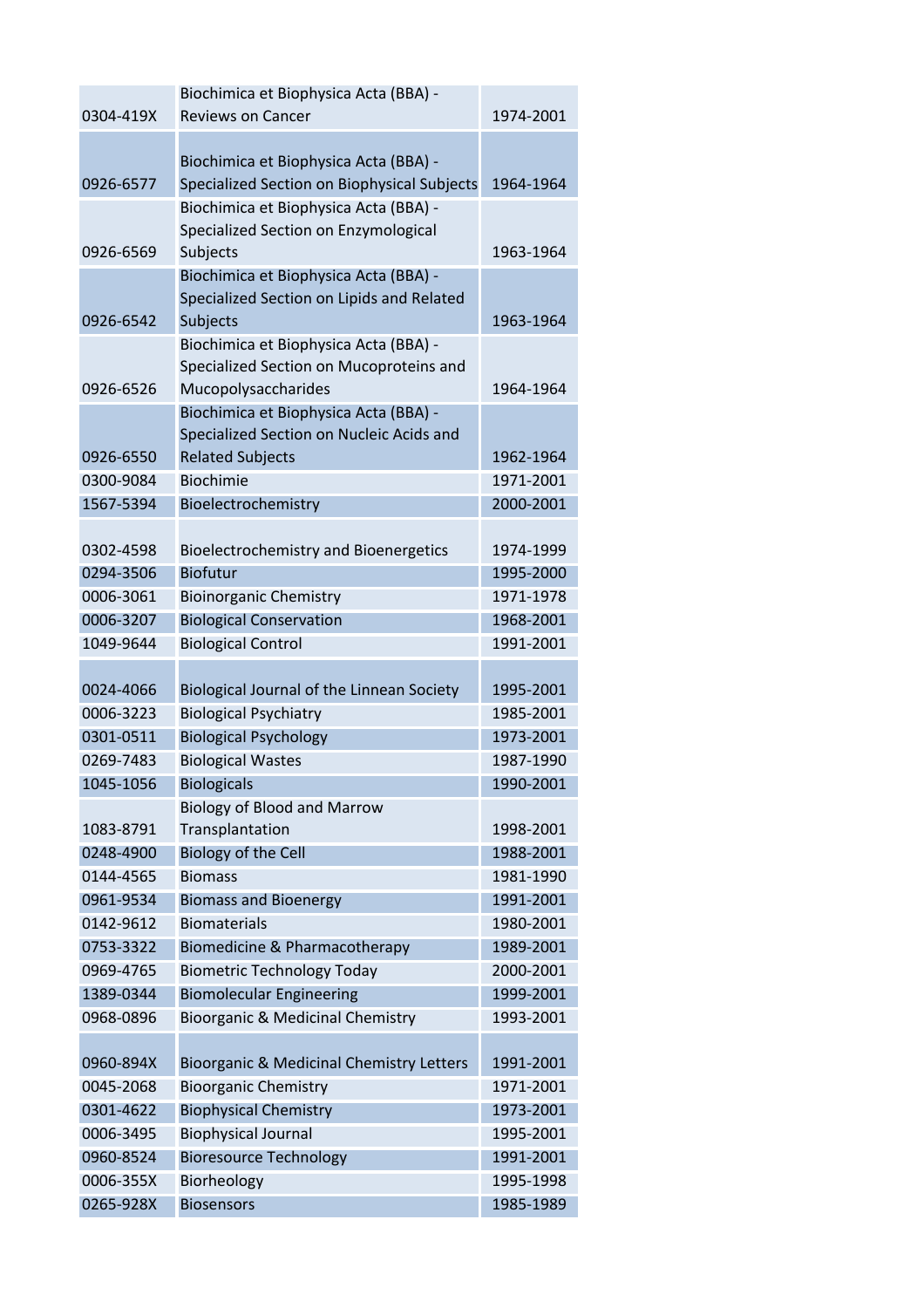| 0956-5663 | <b>Biosensors and Bioelectronics</b>             | 1990-2001 |
|-----------|--------------------------------------------------|-----------|
| 0303-2647 | <b>Biosystems</b>                                | 1967-2001 |
| 0734-9750 | <b>Biotechnology Advances</b>                    | 1983-2001 |
| 1079-9796 | Blood Cells, Molecules, and Diseases             | 1995-2001 |
| 0268-960X | <b>Blood Reviews</b>                             | 1987-2001 |
| 8756-3282 | <b>Bone</b>                                      | 1985-2001 |
| 0169-6009 | <b>Bone and Mineral</b>                          | 1988-1994 |
|           |                                                  |           |
| 0024-4074 | Botanical Journal of the Linnean Society         | 1995-2001 |
| 0278-2626 | <b>Brain and Cognition</b>                       | 1982-2001 |
| 0387-7604 | <b>Brain and Development</b>                     | 1993-2001 |
| 0093-934X | <b>Brain and Language</b>                        | 1974-2001 |
| 0006-8993 | <b>Brain Research</b>                            | 1966-2001 |
| 0361-9230 | <b>Brain Research Bulletin</b>                   | 1976-2001 |
| 1385-299X | <b>Brain Research Protocols</b>                  | 1997-2001 |
| 0165-0173 | <b>Brain Research Reviews</b>                    | 1979-2001 |
| 0889-1591 | Brain, Behavior, and Immunity                    | 1987-2001 |
| 0007-0785 | <b>British Homoeopathic Journal</b>              | 1945-2001 |
|           |                                                  |           |
| 0007-0971 | British Journal of Diseases of the Chest         | 1959-1988 |
|           | <b>British Journal of Obstetrics and</b>         |           |
| 0306-5456 | Gynaecology                                      | 2001-2001 |
|           | <b>British Journal of Oral and Maxillofacial</b> |           |
| 0266-4356 | Surgery                                          | 1984-2001 |
| 0007-117X | <b>British Journal of Oral Surgery</b>           | 1963-1983 |
| 0007-1226 | <b>British Journal of Plastic Surgery</b>        | 1948-2001 |
| 0366-0850 | <b>British Journal of Tuberculosis</b>           | 1907-1942 |
|           | <b>British Journal of Tuberculosis and</b>       |           |
| 0366-0869 | Diseases of the Chest                            | 1943-1958 |
| 0007-1935 | <b>British Veterinary Journal</b>                | 1984-1996 |
| 0360-1323 | <b>Building and Environment</b>                  | 1976-2001 |
| 0007-3628 | <b>Building Science</b>                          | 1965-1975 |
| 0020-2452 | <b>Bulletin de l'Institut Pasteur</b>            | 1995-1998 |
| 0007-4497 | Bulletin des Sciences Mathématiques              | 1998-2001 |
| 0924-4212 | Bulletin du Cancer/Radiothérapie                 | 1995-1996 |
| 0261-3050 | <b>Bulletin of Latin American Research</b>       | 1995-2000 |
| 0092-8240 | <b>Bulletin of Mathematical Biology</b>          | 1973-2001 |
|           |                                                  |           |
| 0007-1528 | Bulletin of the British Mycological Society      | 1967-1986 |
| 0305-4179 | <b>Burns</b>                                     | 1974-2001 |
| 0007-6813 | <b>Business Horizons</b>                         | 1958-2001 |
| 0364-5916 | Calphad                                          | 1977-2001 |
|           | Canadian Institute of Food Science and           |           |
| 0315-5463 | <b>Technology Journal</b>                        | 1972-1991 |
| 0008-4433 | Canadian Metallurgical Quarterly                 | 1995-1999 |
| 0165-4608 | <b>Cancer Genetics and Cytogenetics</b>          | 1979-2001 |
| 0304-3835 | <b>Cancer Letters</b>                            | 1975-2001 |
| 0305-7372 | <b>Cancer Treatment Reviews</b>                  | 1974-2001 |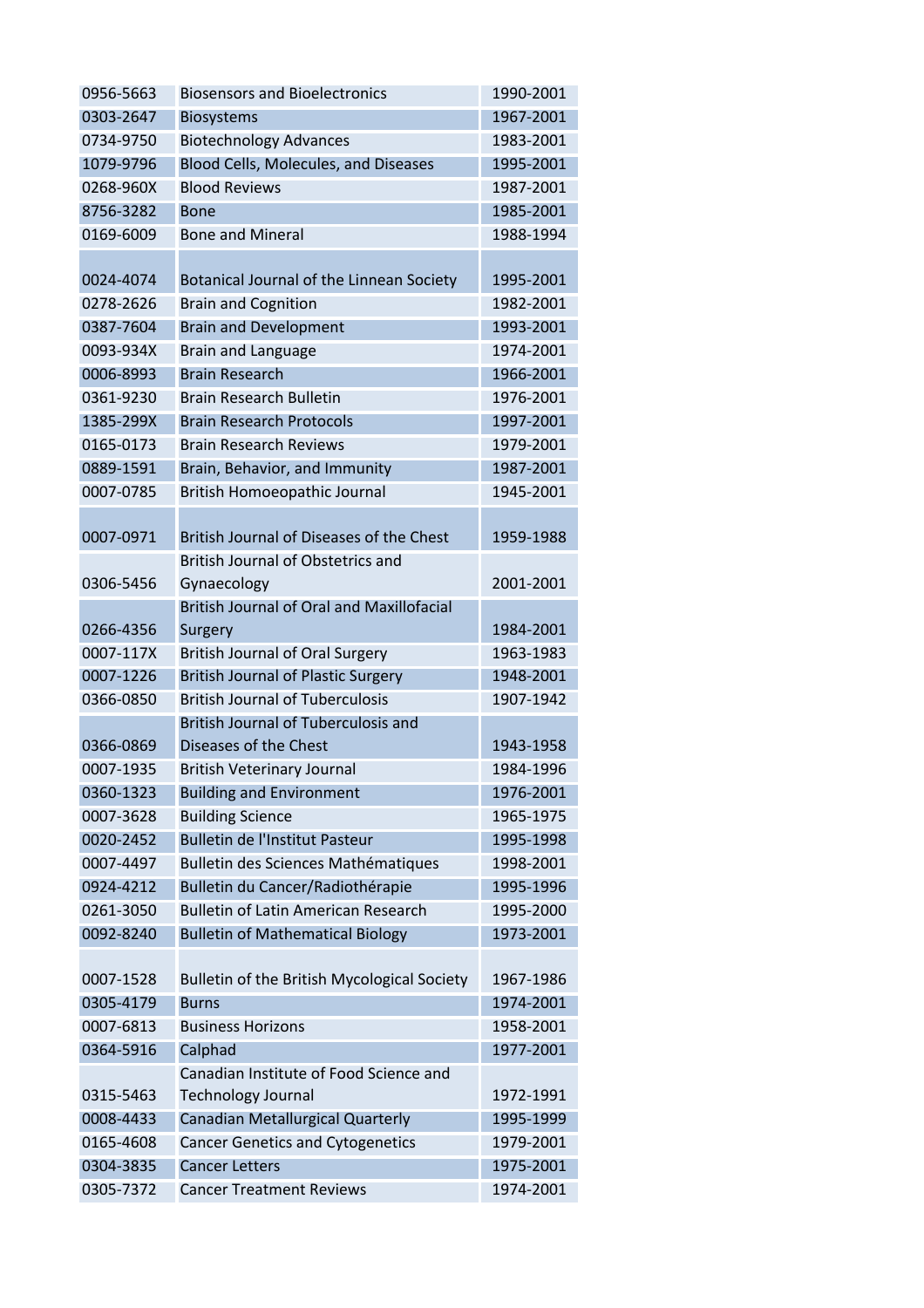| 1278-3218 | Cancer/Radiothérapie                        | 1997-2001 |
|-----------|---------------------------------------------|-----------|
| 0144-8617 | Carbohydrate Polymers                       | 1981-2001 |
| 0008-6215 | Carbohydrate Research                       | 1965-2001 |
| 0008-6223 | Carbon                                      | 1963-2001 |
| 0965-2590 | <b>Card Technology Today</b>                | 2000-2001 |
| 0733-8651 | <b>Cardiology Clinics</b>                   | 1996-2001 |
| 1054-8807 | Cardiovascular Pathology                    | 1992-2001 |
| 1522-1865 | <b>Cardiovascular Radiation Medicine</b>    | 1999-2001 |
| 0967-2109 | Cardiovascular Surgery                      | 1995-2001 |
|           | Carnegie-Rochester Conference Series on     |           |
| 0167-2231 | <b>Public Policy</b>                        | 1976-2001 |
| 1566-7367 | <b>Catalysis Communications</b>             | 2000-2001 |
| 0920-5861 | Catalysis Today                             | 1987-2001 |
| 0341-8162 | <b>CATENA</b>                               | 1973-2001 |
| 0092-8674 | Cell                                        | 1974-2001 |
| 1065-6995 | Cell Biology International                  | 1993-2001 |
| 0309-1651 | Cell Biology International Reports          | 1977-1992 |
| 0143-4160 | <b>Cell Calcium</b>                         | 1980-2001 |
| 0045-6039 | <b>Cell Differentiation</b>                 | 1972-1988 |
| 0922-3371 | Cell Differentiation and Development        | 1988-1990 |
| 0963-6897 | <b>Cell Transplantation</b>                 | 1995-1998 |
| 0008-8749 | Cellular Immunology                         | 1970-2001 |
| 0898-6568 | <b>Cellular Signalling</b>                  | 1989-2001 |
| 0958-9465 | <b>Cement and Concrete Composites</b>       | 1990-2001 |
| 0008-8846 | <b>Cement and Concrete Research</b>         | 1971-2001 |
| 0272-8842 | <b>Ceramics International</b>               | 1981-2001 |
| 0390-5519 | Ceramurgia International                    | 1975-1980 |
| 0960-0779 | Chaos, Solitons & Fractals                  | 1991-2001 |
|           | <b>Chemical Engineering and Processing:</b> |           |
| 0255-2701 | <b>Process Intensification</b>              | 1984-2001 |
| 1385-8947 | <b>Chemical Engineering Journal</b>         | 1997-2001 |
|           | Chemical Engineering Research and           |           |
| 0263-8762 | Design                                      | 1996-2001 |
| 0009-2509 | <b>Chemical Engineering Science</b>         | 1951-2001 |
| 0009-2541 | <b>Chemical Geology</b>                     | 1966-2001 |
|           | Chemical Geology: Isotope Geoscience        |           |
| 0168-9622 | section                                     | 1985-1992 |
| 1074-9098 | <b>Chemical Health and Safety</b>           | 1999-2001 |
| 0301-0104 | <b>Chemical Physics</b>                     | 1973-2001 |
| 0009-2614 | <b>Chemical Physics Letters</b>             | 1967-2001 |
| 0009-2797 | <b>Chemico-Biological Interactions</b>      | 1969-2001 |
| 1074-5521 | Chemistry & Biology                         | 1994-2001 |
| 0009-3084 | Chemistry and Physics of Lipids             | 1966-2001 |
|           | Chemometrics and Intelligent Laboratory     |           |
| 0169-7439 | Systems                                     | 1986-2001 |
| 0045-6535 | Chemosphere                                 | 1972-2001 |
|           |                                             |           |
| 1465-9972 | Chemosphere - Global Change Science         | 1999-2001 |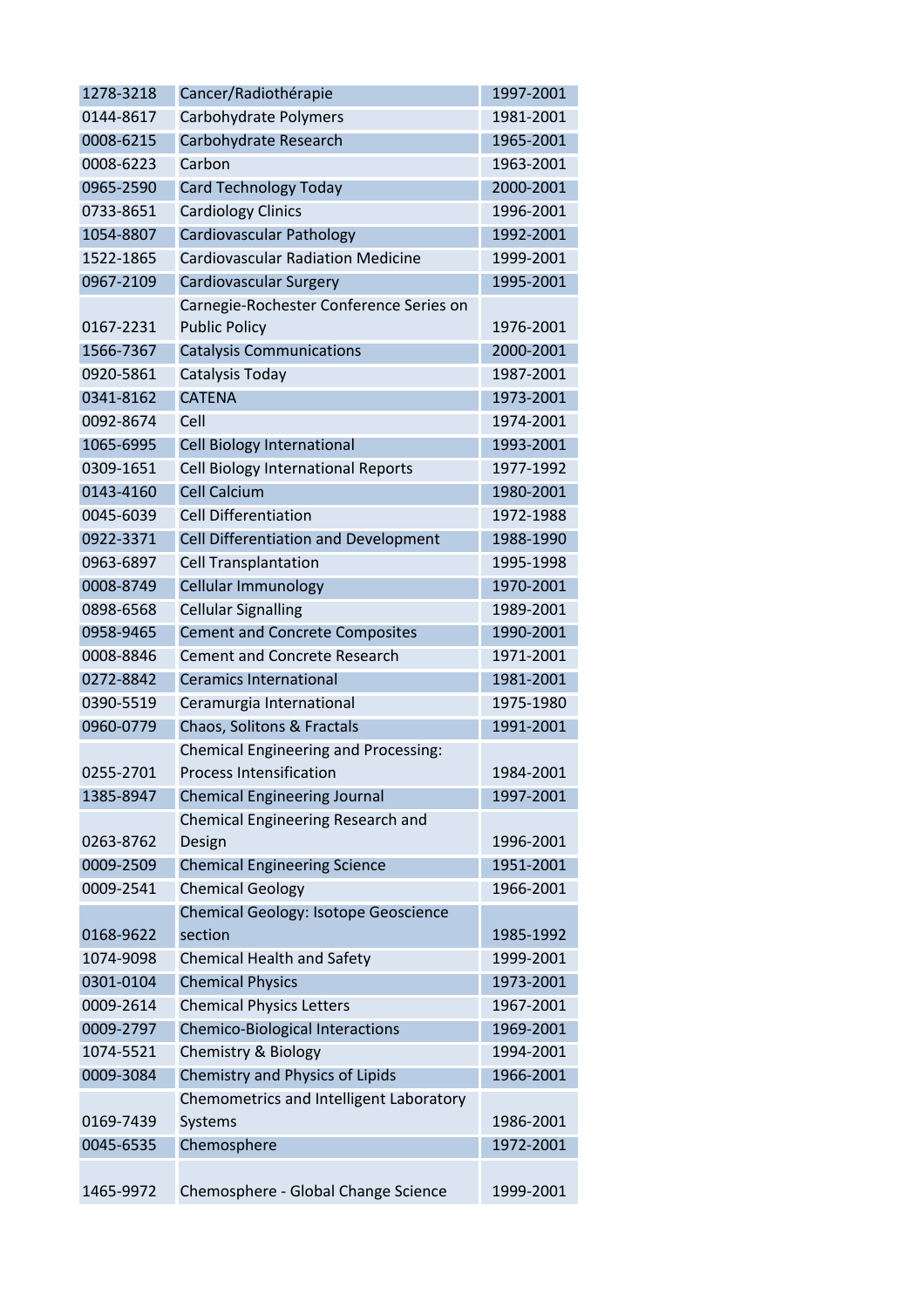| 0145-2134 | Child Abuse & Neglect                         | 1977-2001 |
|-----------|-----------------------------------------------|-----------|
| 0190-7409 | <b>Children and Youth Services Review</b>     | 1979-2001 |
| 1043-951X | China Economic Review                         | 1989-2001 |
| 0146-6364 | Chinese Astronomy                             | 1977-1980 |
| 0275-1062 | <b>Chinese Astronomy and Astrophysics</b>     | 1981-2001 |
| 0001-4001 | Chirurgie                                     | 1998-1999 |
| 1297-3203 | Chirurgie de la Main                          | 2000-2001 |
| 0009-5907 | Chromatographic Reviews                       | 1959-1971 |
|           |                                               |           |
| 0007-8506 | <b>CIRP Annals - Manufacturing Technology</b> | 1980-2001 |
| 0009-739X | Cirugía Española                              | 2001-2001 |
| 0264-2751 | <b>Cities</b>                                 | 1983-2001 |
| 0748-3007 | Cladistics                                    | 1995-2001 |
| 1469-3062 | <b>Climate Policy</b>                         | 2001-2001 |
| 0009-8981 | Clinica Chimica Acta                          | 1956-2001 |
|           |                                               |           |
| 0214-9168 | Clínica e Investigación en Arteriosclerosis   | 2001-2001 |
|           | Clínica e Investigación en Ginecología y      |           |
| 0210-573X | Obstetricia                                   | 2001-2001 |
|           | <b>Clinical Acupuncture and Oriental</b>      |           |
| 1461-1449 | Medicine                                      | 1999-2001 |
|           |                                               |           |
| 1529-1049 | Clinical and Applied Immunology Reviews       | 2000-2001 |
| 0928-0197 | <b>Clinical and Diagnostic Virology</b>       | 1993-1998 |
| 0009-9120 | <b>Clinical Biochemistry</b>                  | 1967-2001 |
| 0268-0033 | <b>Clinical Biomechanics</b>                  | 1986-2001 |
| 1526-8209 | <b>Clinical Breast Cancer</b>                 | 2000-2001 |
| 1533-0028 | <b>Clinical Colorectal Cancer</b>             | 2001-2001 |
| 1098-3597 | <b>Clinical Cornerstone</b>                   | 1998-2001 |
| 1361-9004 | <b>Clinical Effectiveness in Nursing</b>      | 1997-2001 |
| 0953-4431 | <b>Clinical Eye and Vision Care</b>           | 1995-2000 |
| 0899-7071 | <b>Clinical Imaging</b>                       | 1989-2001 |
| 1521-6616 | <b>Clinical Immunology</b>                    | 1999-2001 |
|           | Clinical Immunology and                       |           |
| 0090-1229 | Immunopathology                               | 1972-1998 |
| 0197-1859 | Clinical Immunology Newsletter                | 1981-1999 |
| 1525-7304 | <b>Clinical Lung Cancer</b>                   | 1999-2001 |
| 1526-9655 | Clinical Lymphoma                             | 2000-2001 |
| 0267-6605 | <b>Clinical Materials</b>                     | 1986-1994 |
| 0196-4399 | <b>Clinical Microbiology Newsletter</b>       | 1979-2001 |
| 0303-8467 | <b>Clinical Neurology and Neurosurgery</b>    | 1974-2001 |
| 1388-2457 | <b>Clinical Neurophysiology</b>               | 1999-2001 |
| 1566-2772 | <b>Clinical Neuroscience Research</b>         | 2001-2001 |
| 0261-5614 | <b>Clinical Nutrition</b>                     | 1982-2001 |
| 0936-6555 | <b>Clinical Oncology</b>                      | 1989-2001 |
| 1522-8401 | <b>Clinical Pediatric Emergency Medicine</b>  | 1999-2001 |
| 1095-0397 | <b>Clinical Positron Imaging</b>              | 1998-2000 |
| 0272-7358 | <b>Clinical Psychology Review</b>             | 1981-2001 |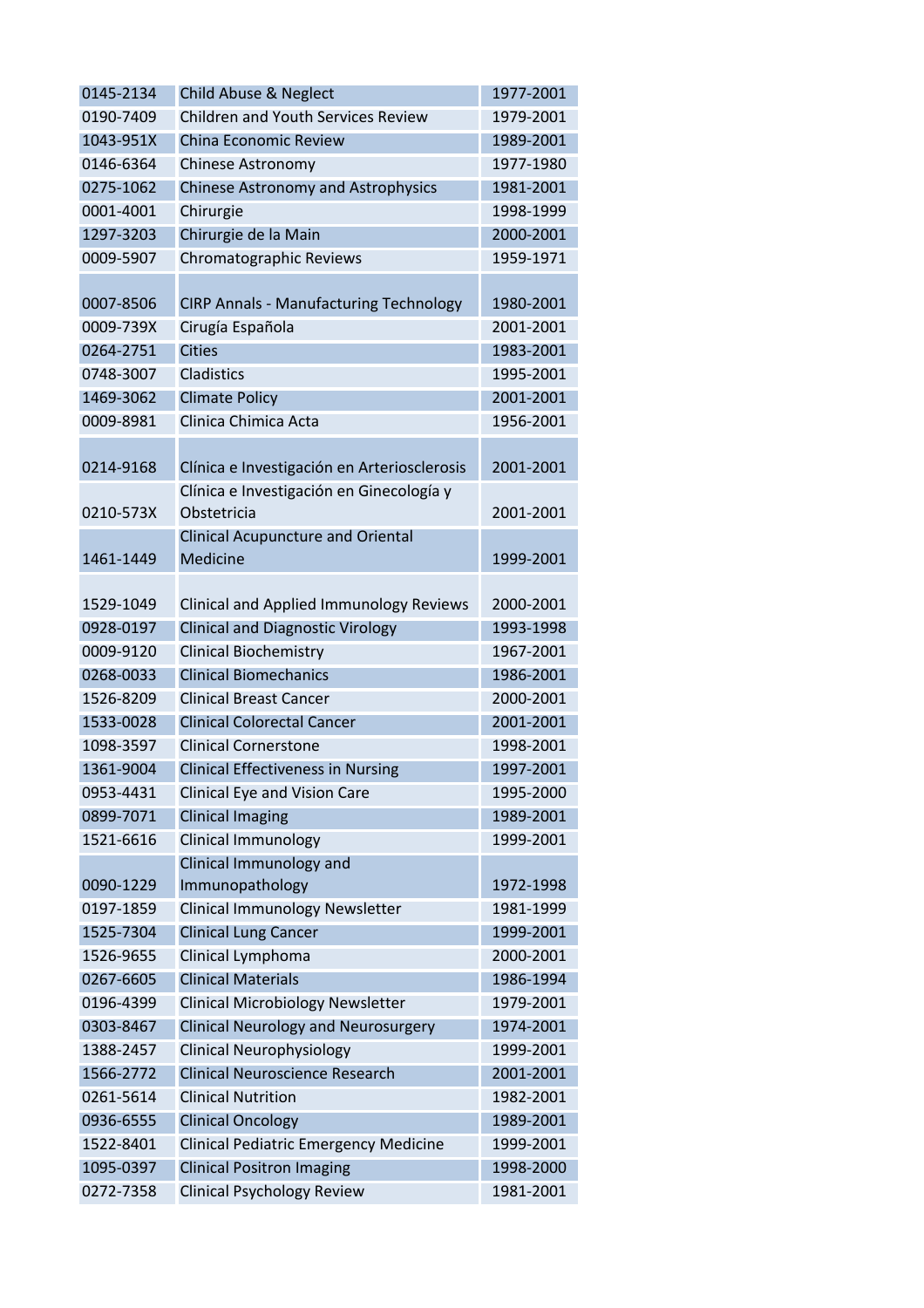| 0009-9260 | <b>Clinical Radiology</b>                      | 1960-2001 |
|-----------|------------------------------------------------|-----------|
|           | <b>Clinical Techniques in Small Animal</b>     |           |
| 1096-2867 | Practice                                       | 1998-2001 |
| 0149-2918 | <b>Clinical Therapeutics</b>                   | 1995-2001 |
| 0272-5231 | <b>Clinics in Chest Medicine</b>               | 1996-2001 |
| 0738-081X | <b>Clinics in Dermatology</b>                  | 1983-2001 |
|           |                                                |           |
| 0300-595X | Clinics in Endocrinology and Metabolism        | 1972-1986 |
| 0749-0690 | <b>Clinics in Geriatric Medicine</b>           | 2000-2001 |
| 1089-3261 | <b>Clinics in Liver Disease</b>                | 1997-2001 |
| 0095-5108 | <b>Clinics in Perinatology</b>                 | 2000-2001 |
| 0278-5919 | <b>Clinics in Sports Medicine</b>              | 1997-2001 |
| 0818-8157 | <b>CNSA Journal</b>                            | 1988-1989 |
| 0378-3839 | <b>Coastal Engineering</b>                     | 1977-2001 |
| 0010-0277 | Cognition                                      | 1972-2001 |
| 1077-7229 | <b>Cognitive and Behavioral Practice</b>       | 1994-2001 |
| 0926-6410 | <b>Cognitive Brain Research</b>                | 1992-2001 |
| 0885-2014 | <b>Cognitive Development</b>                   | 1986-2001 |
| 0010-0285 | <b>Cognitive Psychology</b>                    | 1970-2001 |
| 0364-0213 | <b>Cognitive Science</b>                       | 1977-2001 |
| 1389-0417 | <b>Cognitive Systems Research</b>              | 1999-2001 |
| 0165-232X | <b>Cold Regions Science and Technology</b>     | 1979-2001 |
| 1322-7696 | Collegian                                      | 1995-2001 |
| 0166-6622 | <b>Colloids and Surfaces</b>                   | 1980-1993 |
|           |                                                |           |
|           | Colloids and Surfaces A: Physicochemical       |           |
| 0927-7757 | and Engineering Aspects                        | 1993-2001 |
| 0927-7765 | <b>Colloids and Surfaces B: Biointerfaces</b>  | 1993-2001 |
|           | Combinatorial Chemistry - an Online            |           |
| 1464-3383 | Journal                                        | 1998-2001 |
| 0010-2180 | <b>Combustion and Flame</b>                    | 1957-2001 |
|           | Communications in Nonlinear Science and        |           |
| 1007-5704 | <b>Numerical Simulation</b>                    | 1996-2001 |
| 0588-8174 | <b>Communist Affairs</b>                       | 1962-1968 |
|           |                                                |           |
| 0967-067X | <b>Communist and Post-Communist Studies</b>    | 1993-2001 |
|           |                                                |           |
| 0010-4035 | <b>Comparative and General Pharmacology</b>    | 1970-1974 |
|           |                                                |           |
| 0010-406X | <b>Comparative Biochemistry and Physiology</b> | 1960-1970 |
|           |                                                |           |
|           | <b>Comparative Biochemistry and Physiology</b> |           |
| 1095-6433 | Part A: Molecular & Integrative Physiology     | 1998-2001 |
|           | <b>Comparative Biochemistry and Physiology</b> |           |
| 0300-9629 | Part A: Physiology                             | 1971-1997 |
|           | <b>Comparative Biochemistry and Physiology</b> |           |
|           | Part B: Biochemistry and Molecular             |           |
| 1096-4959 | <b>Biology</b>                                 | 1995-2001 |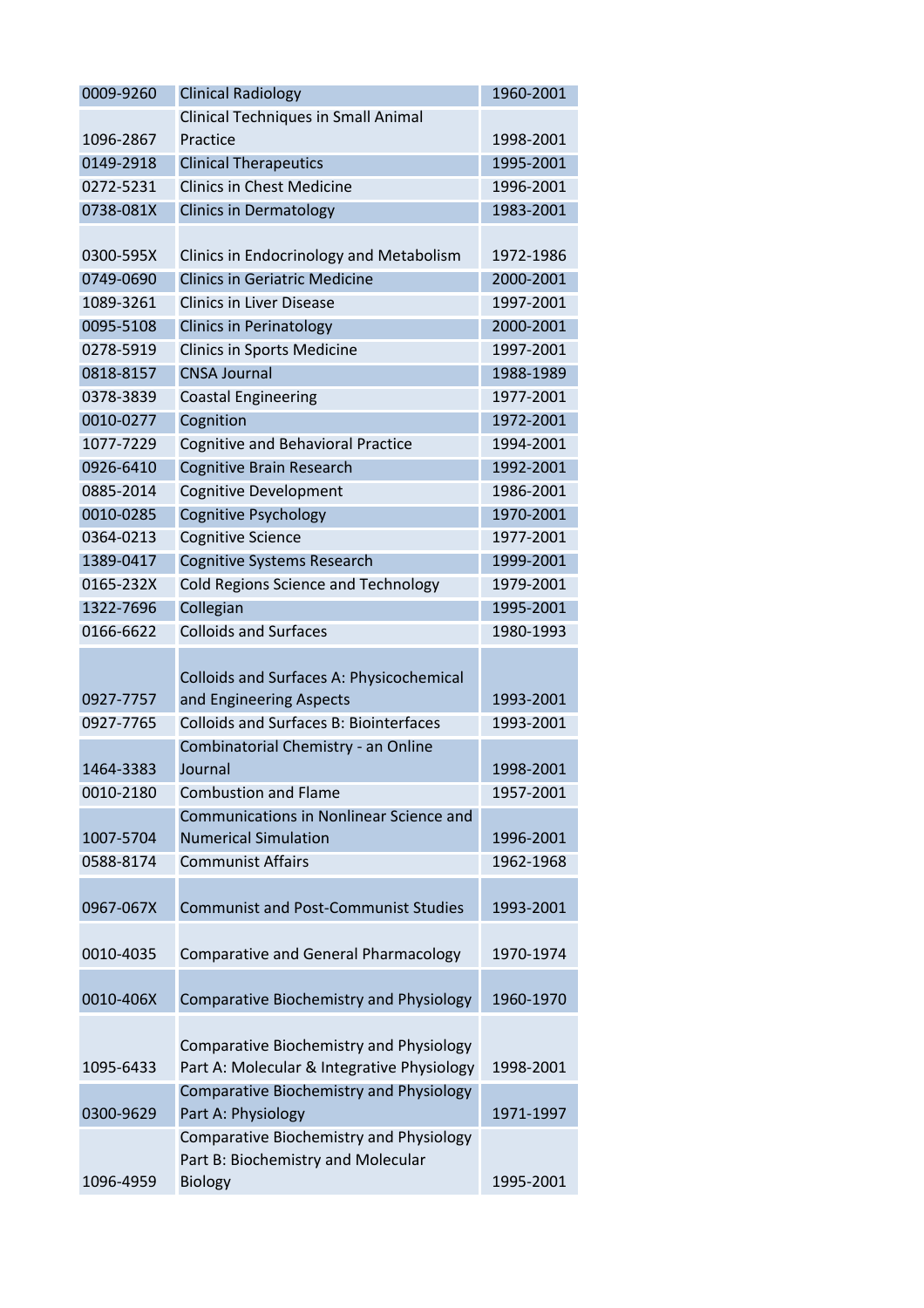| 0305-0491 | <b>Comparative Biochemistry and Physiology</b><br>Part B: Comparative Biochemistry                      | 1971-1994 |
|-----------|---------------------------------------------------------------------------------------------------------|-----------|
| 0306-4492 | <b>Comparative Biochemistry and Physiology</b><br>Part C: Comparative Pharmacology                      | 1975-1993 |
| 0742-8413 | <b>Comparative Biochemistry and Physiology</b><br>Part C: Pharmacology, Toxicology and<br>Endocrinology | 1993-2000 |
| 1532-0456 | <b>Comparative Biochemistry and Physiology</b><br>Part C: Toxicology & Pharmacology                     | 2001-2001 |
| 0147-9571 | Comparative Immunology, Microbiology<br>and Infectious Diseases                                         | 1978-2001 |
| 0965-2299 | Complementary Therapies in Medicine                                                                     | 1993-2001 |
| 1353-6117 | Complementary Therapies in Nursing and<br>Midwifery                                                     | 1995-2001 |
| 0263-8223 | <b>Composite Structures</b>                                                                             | 1983-2001 |
| 0010-4361 | Composites                                                                                              | 1969-1995 |
| 1464-2840 | <b>Composites Business Analyst</b>                                                                      | 1998-2000 |
| 0961-9526 | <b>Composites Engineering</b>                                                                           | 1991-1995 |
| 0956-7143 | <b>Composites Manufacturing</b>                                                                         | 1990-1995 |
|           | Composites Part A: Applied Science and                                                                  |           |
| 1359-835X | Manufacturing                                                                                           | 1996-2001 |
| 1359-8368 | <b>Composites Part B: Engineering</b>                                                                   | 1996-2001 |
| 0266-3538 | <b>Composites Science and Technology</b>                                                                | 1985-2001 |
| 0010-440X | <b>Comprehensive Psychiatry</b>                                                                         | 1960-2001 |
|           | Comptes Rendus de l'Académie des                                                                        |           |
| 0764-4442 | Sciences - Series I - Mathematics                                                                       | 1997-2001 |
| 1251-8050 | Comptes Rendus de l'Académie des<br>Sciences - Series IIA - Earth and Planetary<br>Science              | 1997-2001 |
| 1620-7742 | Comptes Rendus de l'Académie des<br>Sciences - Series IIB - Mechanics                                   | 2000-2001 |
| 1287-4620 | Comptes Rendus de l'Académie des<br>Sciences - Series IIB - Mechanics-Physics-                          | 1998-2000 |
|           | Astronomy                                                                                               |           |
|           | Comptes Rendus de l'Académie des<br>Sciences - Series IIB - Mechanics-Physics-                          |           |
| 1251-8069 | Chemistry-Astronomy                                                                                     | 1997-1998 |
|           | Comptes Rendus de l'Académie des                                                                        |           |
| 1387-1609 | Sciences - Series IIC - Chemistry                                                                       | 1998-2001 |
|           |                                                                                                         |           |
|           | Comptes Rendus de l'Académie des                                                                        |           |
| 0764-4469 | Sciences - Series III - Sciences de la Vie                                                              | 1997-2001 |
| 1296-2147 | Comptes Rendus de l'Académie des<br>Sciences - Series IV - Physics-Astrophysics                         | 2000-2001 |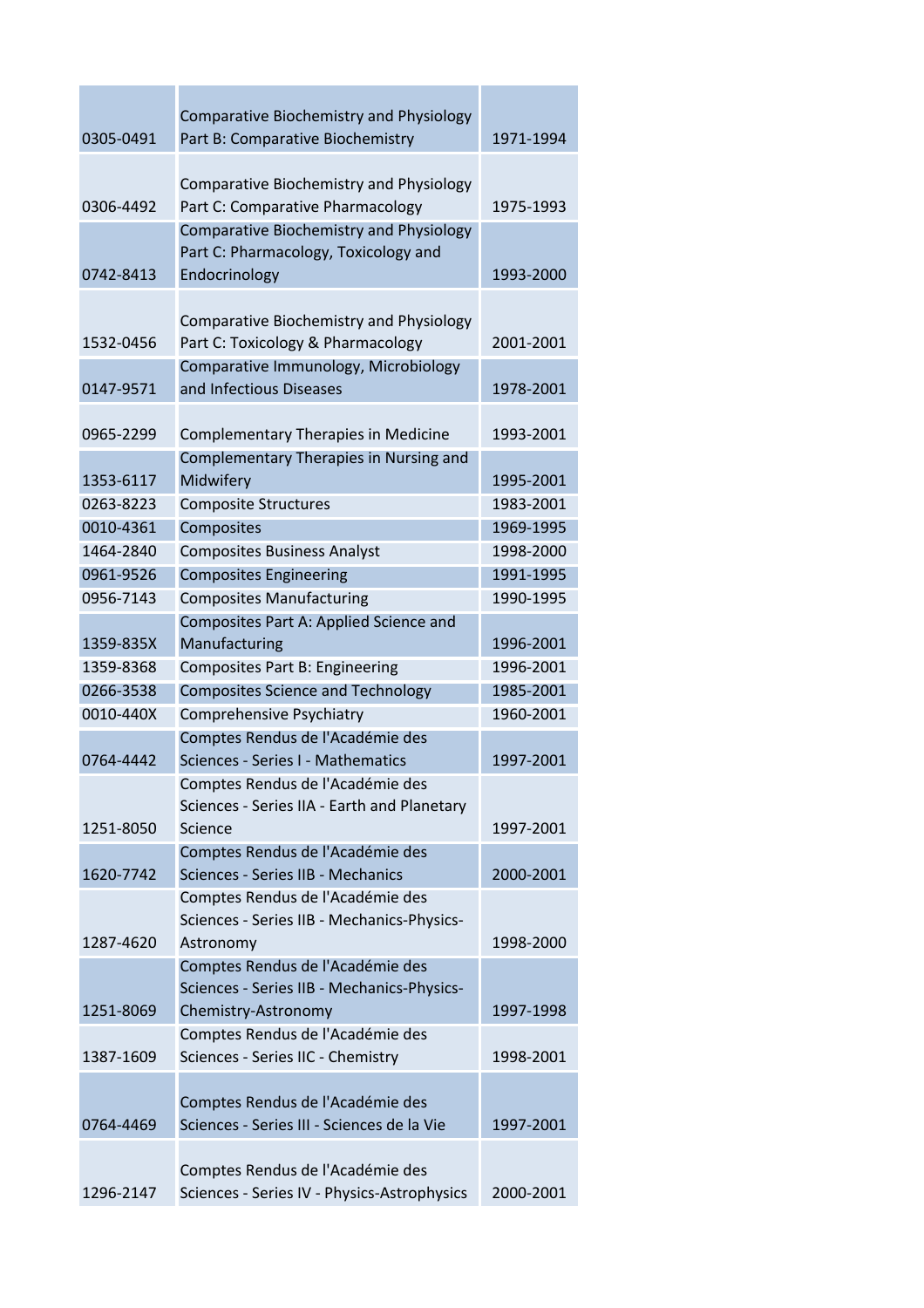|           | <b>Computational and Theoretical Polymer</b>        |           |
|-----------|-----------------------------------------------------|-----------|
| 1089-3156 | Science                                             | 1997-2001 |
| 0925-7721 | <b>Computational Geometry</b>                       | 1995-2001 |
| 0927-0256 | <b>Computational Materials Science</b>              | 1992-2001 |
|           |                                                     |           |
| 0167-9473 | <b>Computational Statistics &amp; Data Analysis</b> | 1983-2001 |
| 0167-8396 | <b>Computer Aided Geometric Design</b>              | 1984-2001 |
| 0960-2593 | <b>Computer Audit Update</b>                        | 1989-1997 |
| 0140-3664 | <b>Computer Communications</b>                      | 1978-2001 |
| 0167-7136 | <b>Computer Compacts</b>                            | 1983-1986 |
| 1361-3723 | <b>Computer Fraud &amp; Security</b>                | 1996-2001 |
| 0142-0496 | Computer Fraud & Security Bulletin                  | 1978-1995 |
|           |                                                     |           |
| 0146-664X | <b>Computer Graphics and Image Processing</b>       | 1972-1982 |
|           | <b>Computer Integrated Manufacturing</b>            |           |
| 0951-5240 | Systems                                             | 1988-1998 |
| 0096-0551 | <b>Computer Languages</b>                           | 1975-2001 |
| 0267-3649 | Computer Law & Security Review                      | 1985-2001 |
|           | <b>Computer Methods and Programs in</b>             |           |
| 0169-2607 | <b>Biomedicine</b>                                  | 1985-2001 |
|           | <b>Computer Methods in Applied Mechanics</b>        |           |
| 0045-7825 | and Engineering                                     | 1972-2001 |
| 1389-1286 | <b>Computer Networks</b>                            | 1999-2001 |
| 0376-5075 | Computer Networks (1976)                            | 1976-1984 |
|           |                                                     |           |
| 0169-7552 | <b>Computer Networks and ISDN Systems</b>           | 1985-1998 |
| 0010-4655 | <b>Computer Physics Communications</b>              | 1969-2001 |
| 0167-7977 | <b>Computer Physics Reports</b>                     | 1983-1990 |
| 0010-468X | <b>Computer Programs in Biomedicine</b>             | 1970-1985 |
| 0885-2308 | Computer Speech & Language                          | 1986-2001 |
| 0920-5489 | Computer Standards & Interfaces                     | 1986-2001 |
|           | <b>Computer Vision and Image</b>                    |           |
| 1077-3142 | Understanding                                       | 1995-2001 |
|           | Computer Vision, Graphics, and Image                |           |
| 0734-189X | Processing                                          | 1983-1990 |
| 0010-4485 | <b>Computer-Aided Design</b>                        | 1968-2001 |
|           | Computerized Medical Imaging and                    |           |
| 0895-6111 | Graphics                                            | 1988-2001 |
| 0730-4862 | <b>Computerized Radiology</b>                       | 1982-1987 |
| 0363-8235 | Computerized Tomography                             | 1977-1981 |
| 0098-1354 | <b>Computers &amp; Chemical Engineering</b>         | 1977-2001 |
| 0097-8485 | <b>Computers &amp; Chemistry</b>                    | 1976-2001 |
| 0360-1315 | <b>Computers &amp; Education</b>                    | 1976-2001 |
| 0045-7906 | Computers & Electrical Engineering                  | 1973-2001 |
| 0045-7930 | <b>Computers &amp; Fluids</b>                       | 1973-2001 |
| 0098-3004 | <b>Computers &amp; Geosciences</b>                  | 1975-2001 |
| 0097-8493 | <b>Computers &amp; Graphics</b>                     | 1975-2001 |
| 0360-8352 | Computers & Industrial Engineering                  | 1976-2001 |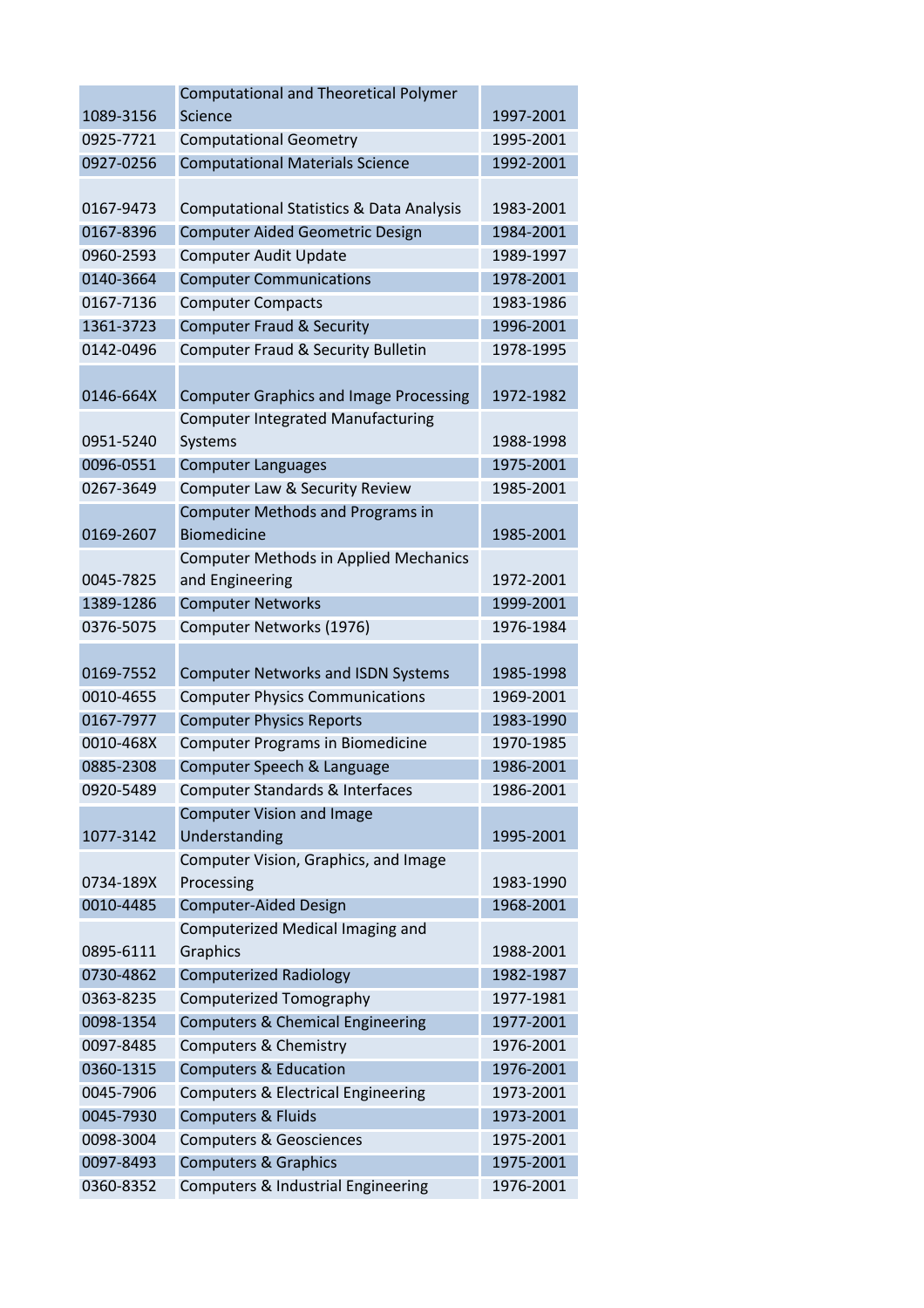|           | <b>Computers &amp; Mathematics with</b>          |           |
|-----------|--------------------------------------------------|-----------|
| 0898-1221 | Applications                                     | 1995-2001 |
| 0305-0548 | <b>Computers &amp; Operations Research</b>       | 1974-2001 |
| 0167-4048 | <b>Computers &amp; Security</b>                  | 1982-2001 |
| 0045-7949 | <b>Computers &amp; Structures</b>                | 1971-2001 |
| 0305-7097 | <b>Computers &amp; Urban Society</b>             | 1975-1975 |
| 0010-4809 | <b>Computers and Biomedical Research</b>         | 1967-2000 |
| 8755-4615 | <b>Computers and Composition</b>                 | 1983-2001 |
|           |                                                  |           |
| 0168-1699 | Computers and Electronics in Agriculture         | 1985-2001 |
| 0266-352X | <b>Computers and Geotechnics</b>                 | 1985-2001 |
| 0167-8051 | <b>Computers and Standards</b>                   | 1982-1985 |
| 0010-4825 | <b>Computers in Biology and Medicine</b>         | 1970-2001 |
| 0747-5632 | Computers in Human Behavior                      | 1985-2001 |
| 0166-3615 | Computers in Industry                            | 1979-2001 |
|           | Computers, Environment and Urban                 |           |
| 0198-9715 | Systems                                          | 1980-2001 |
| 0956-0521 | <b>Computing Systems in Engineering</b>          | 1990-1995 |
|           | <b>Confederation of Australian Critical Care</b> |           |
| 1033-3355 | <b>Nurses Journal</b>                            | 1989-1991 |
| 1053-8100 | <b>Consciousness and Cognition</b>               | 1992-2001 |
| 0361-3658 | <b>Conservation &amp; Recycling</b>              | 1976-1987 |
| 0950-0618 | <b>Construction and Building Materials</b>       | 1987-2001 |
| 1367-0484 | <b>Contact Lens and Anterior Eye</b>             | 1997-2001 |
| 0361-476X | <b>Contemporary Educational Psychology</b>       | 1976-2001 |
| 0278-4343 | <b>Continental Shelf Research</b>                | 1982-2001 |
| 0010-7824 | Contraception                                    | 1970-2001 |
| 0967-0661 | <b>Control Engineering Practice</b>              | 1993-2001 |
| 0197-2456 | <b>Controlled Clinical Trials</b>                | 1980-2001 |
| 0010-8545 | <b>Coordination Chemistry Reviews</b>            | 1966-2001 |
| 1362-3265 | <b>Coronary Health Care</b>                      | 1997-2001 |
| 1066-7938 | Corporate Environmental Strategy                 | 1997-2001 |
| 0010-938X | <b>Corrosion Science</b>                         | 1961-2001 |
| 0010-9452 | Cortex                                           | 1995-2001 |
| 0045-8732 | <b>COSPAR Information Bulletin</b>               | 1977-2001 |
| 0195-6671 | <b>Cretaceous Research</b>                       | 1980-2001 |
| 0749-0704 | <b>Critical Care Clinics</b>                     | 1996-2001 |
| 1045-2354 | <b>Critical Perspectives on Accounting</b>       | 1990-2001 |
|           |                                                  |           |
| 1040-8428 | Critical Reviews in Oncology/Hematology          | 1983-2001 |
| 0261-2194 | <b>Crop Protection</b>                           | 1982-2001 |
| 0011-2240 | Cryobiology                                      | 1964-2001 |
| 0011-2275 | Cryogenics                                       | 1960-2001 |
| 0181-1568 | Cryptogamie Algologie                            | 1999-2001 |
| 1290-0796 | Cryptogamie Bryologie                            | 1999-2001 |
| 0181-1584 | Cryptogamie Mycologie                            | 1999-2001 |
| 1463-0184 | <b>Crystal Engineering</b>                       | 1998-2001 |
| 0953-7112 | <b>Current Anaesthesia &amp; Critical Care</b>   | 1989-2001 |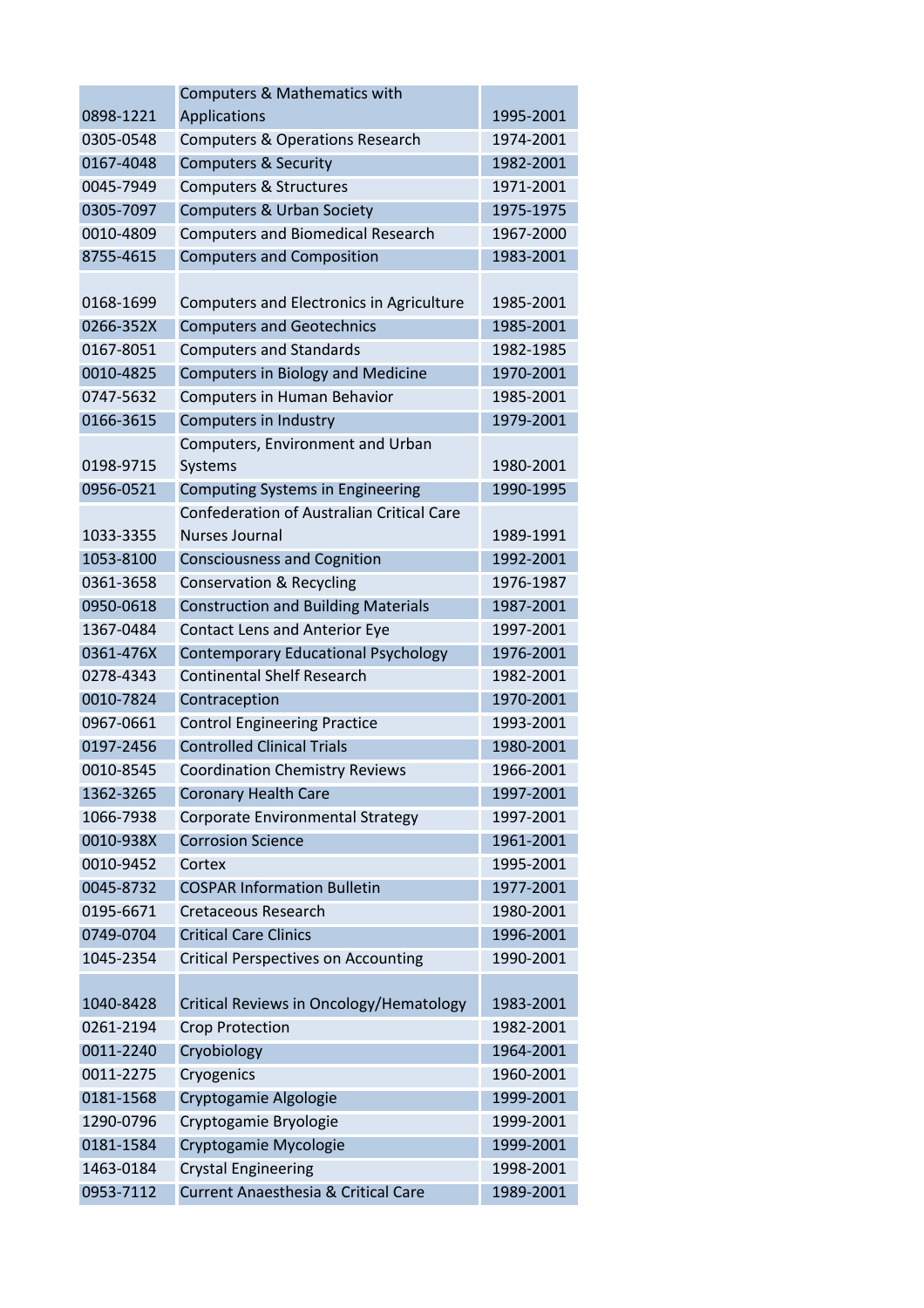| 1567-1739 | <b>Current Applied Physics</b>                               | 2001-2001 |
|-----------|--------------------------------------------------------------|-----------|
| 0960-9822 | <b>Current Biology</b>                                       | 1991-2001 |
| 0968-6053 | <b>Current Diagnostic Pathology</b>                          | 1994-2001 |
| 0957-5847 | <b>Current Obstetrics &amp; Gynaecology</b>                  | 1991-2001 |
| 0958-1669 | <b>Current Opinion in Biotechnology</b>                      | 1990-2001 |
| 0955-0674 | <b>Current Opinion in Cell Biology</b>                       | 1989-2001 |
| 1367-5931 | <b>Current Opinion in Chemical Biology</b>                   | 1997-2001 |
|           | Current Opinion in Colloid & Interface                       |           |
| 1359-0294 | <b>Science</b>                                               | 1996-2001 |
|           | <b>Current Opinion in Genetics &amp;</b>                     |           |
| 0959-437X | Development                                                  | 1991-2001 |
| 0952-7915 | <b>Current Opinion in Immunology</b>                         | 1988-2001 |
| 1369-5274 | <b>Current Opinion in Microbiology</b>                       | 1998-2001 |
| 0959-4388 | <b>Current Opinion in Neurobiology</b>                       | 1991-2001 |
| 1471-4892 | <b>Current Opinion in Pharmacology</b>                       | 2001-2001 |
| 1369-5266 | <b>Current Opinion in Plant Biology</b>                      | 1998-2001 |
|           | Current Opinion in Solid State and                           |           |
| 1359-0286 | <b>Materials Science</b>                                     | 1996-2001 |
| 0959-440X | <b>Current Opinion in Structural Biology</b>                 | 1991-2001 |
| 0268-0890 | <b>Current Orthopaedics</b>                                  | 1986-2001 |
| 0957-5839 | <b>Current Paediatrics</b>                                   | 1991-2001 |
| 0147-0272 | <b>Current Problems in Cancer</b>                            | 1976-2001 |
| 0146-2806 | <b>Current Problems in Cardiology</b>                        | 1976-2001 |
| 1040-0486 | <b>Current Problems in Dermatology</b>                       | 1989-2001 |
|           |                                                              |           |
| 0363-0188 | <b>Current Problems in Diagnostic Radiology</b>              | 1976-2001 |
| 0045-9380 | <b>Current Problems in Pediatrics</b>                        | 1970-2001 |
| 0011-3840 | <b>Current Problems in Surgery</b>                           | 1964-2001 |
| 0149-7944 | <b>Current Surgery</b>                                       | 1999-2001 |
| 0011-393X | <b>Current Therapeutic Research</b>                          | 1992-2001 |
|           | <b>CVGIP: Graphical Models and Image</b>                     |           |
| 1049-9652 | Processing                                                   | 1991-1994 |
| 1049-9660 | <b>CVGIP: Image Understanding</b>                            | 1991-1994 |
| 1043-4666 | Cytokine                                                     | 1989-2001 |
| 1359-6101 | <b>Cytokine &amp; Growth Factor Reviews</b>                  | 1996-2001 |
| 1465-3249 | Cytotherapy                                                  | 1999-2001 |
| 0169-023X | Data & Knowledge Engineering                                 | 1985-2001 |
| 0011-684X | <b>Data Processing</b>                                       | 1981-1986 |
| 0167-9236 | <b>Decision Support Systems</b>                              | 1985-2001 |
| 0146-6291 | Deep Sea Research                                            | 1977-1978 |
| 0146-6313 | Deep Sea Research (1953)                                     | 1953-1961 |
|           | Deep Sea Research and Oceanographic                          |           |
| 0011-7471 | <b>Abstracts</b>                                             | 1962-1976 |
|           | Deep Sea Research Part A. Oceanographic                      |           |
| 0198-0149 | <b>Research Papers</b>                                       | 1979-1992 |
|           |                                                              |           |
| 0198-0254 | Deep Sea Research Part B. Oceanographic<br>Literature Review | 1979-1992 |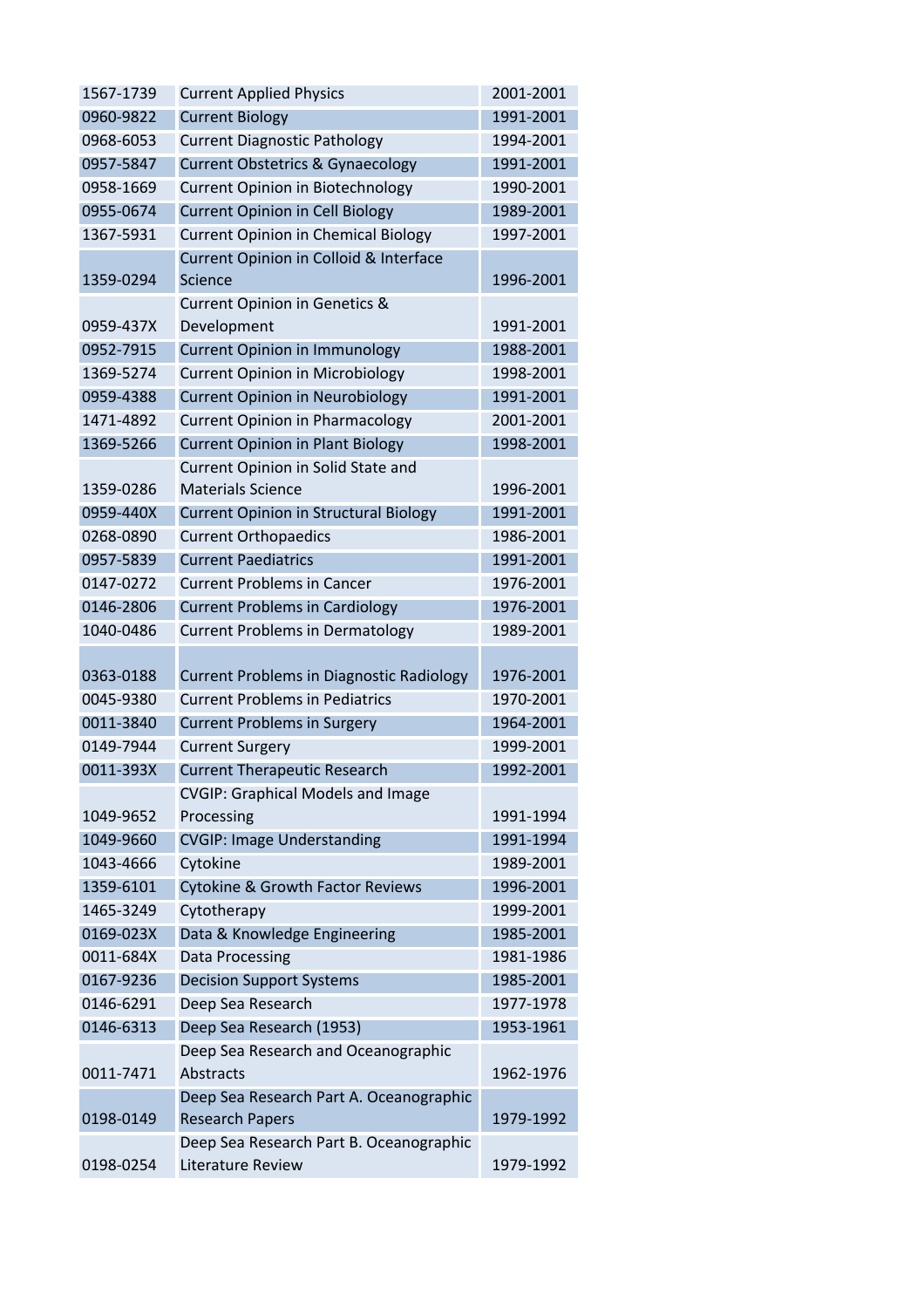|           | Deep Sea Research Part I: Oceanographic        |           |
|-----------|------------------------------------------------|-----------|
| 0967-0637 | <b>Research Papers</b>                         | 1993-2001 |
|           | Deep Sea Research Part II: Topical Studies     |           |
| 0967-0645 | in Oceanography                                | 1993-2001 |
| 0109-5641 | <b>Dental Materials</b>                        | 1985-2001 |
| 0733-8635 | <b>Dermatologic Clinics</b>                    | 1996-2001 |
| 0011-9164 | <b>Desalination</b>                            | 1966-2001 |
| 0142-694X | <b>Design Studies</b>                          | 1979-2001 |
|           | Developmental & Comparative                    |           |
| 0145-305X | Immunology                                     | 1977-2001 |
| 0012-1606 | Developmental Biology                          | 1959-2001 |
| 0165-3806 | Developmental Brain Research                   | 1981-2001 |
| 1534-5807 | Developmental Cell                             | 2001-2001 |
| 0273-2297 | <b>Developmental Review</b>                    | 1981-2001 |
|           |                                                |           |
| 0168-8227 | <b>Diabetes Research and Clinical Practice</b> | 1985-2001 |
|           | Diagnostic Microbiology and Infectious         |           |
| 0732-8893 | <b>Disease</b>                                 | 1983-2001 |
| 0925-9635 | <b>Diamond and Related Materials</b>           | 1991-2001 |
|           |                                                |           |
| 0926-2245 | Differential Geometry and its Applications     | 1995-2001 |
| 0301-4681 | Differentiation                                | 1973-2001 |
| 1590-8658 | <b>Digestive and Liver Disease</b>             | 2000-2001 |
| 1051-2004 | <b>Digital Signal Processing</b>               | 1991-2001 |
| 0166-218X | <b>Discrete Applied Mathematics</b>            | 1995-2001 |
| 0012-365X | <b>Discrete Mathematics</b>                    | 1995-2001 |
| 0011-5029 | Disease-a-Month                                | 1955-2001 |
| 0141-9382 | <b>Displays</b>                                | 1979-2001 |
| 0739-7240 | <b>Domestic Animal Endocrinology</b>           | 1984-2001 |
| 0376-8716 | Drug and Alcohol Dependence                    | 1975-2001 |
| 1359-6446 | Drug Discovery Today                           | 1996-2001 |
| 1368-7646 | Drug Resistance Updates                        | 1998-2001 |
| 0143-7208 | <b>Dyes and Pigments</b>                       | 1980-2001 |
| 0377-0265 | Dynamics of Atmospheres and Oceans             | 1976-2001 |
| 0885-2006 | Early Childhood Research Quarterly             | 1986-2001 |
| 0378-3782 | <b>Early Human Development</b>                 | 1977-2001 |
| 0012-821X | Earth and Planetary Science Letters            | 1966-2001 |
| 0012-8252 | <b>Earth-Science Reviews</b>                   | 1966-2001 |
| 1471-0153 | <b>Eating Behaviors</b>                        | 2000-2001 |
| 0921-8009 | <b>Ecological Economics</b>                    | 1989-2001 |
| 0925-8574 | <b>Ecological Engineering</b>                  | 1992-2001 |
| 1470-160X | <b>Ecological Indicators</b>                   | 2001-2001 |
| 0304-3800 | <b>Ecological Modelling</b>                    | 1975-2001 |
| 0264-9993 | <b>Economic Modelling</b>                      | 1984-2001 |
| 0939-3625 | <b>Economic Systems</b>                        | 2001-2001 |
| 0165-1765 | <b>Economics Letters</b>                       | 1978-2001 |
| 0272-7757 | <b>Economics of Education Review</b>           | 1981-2001 |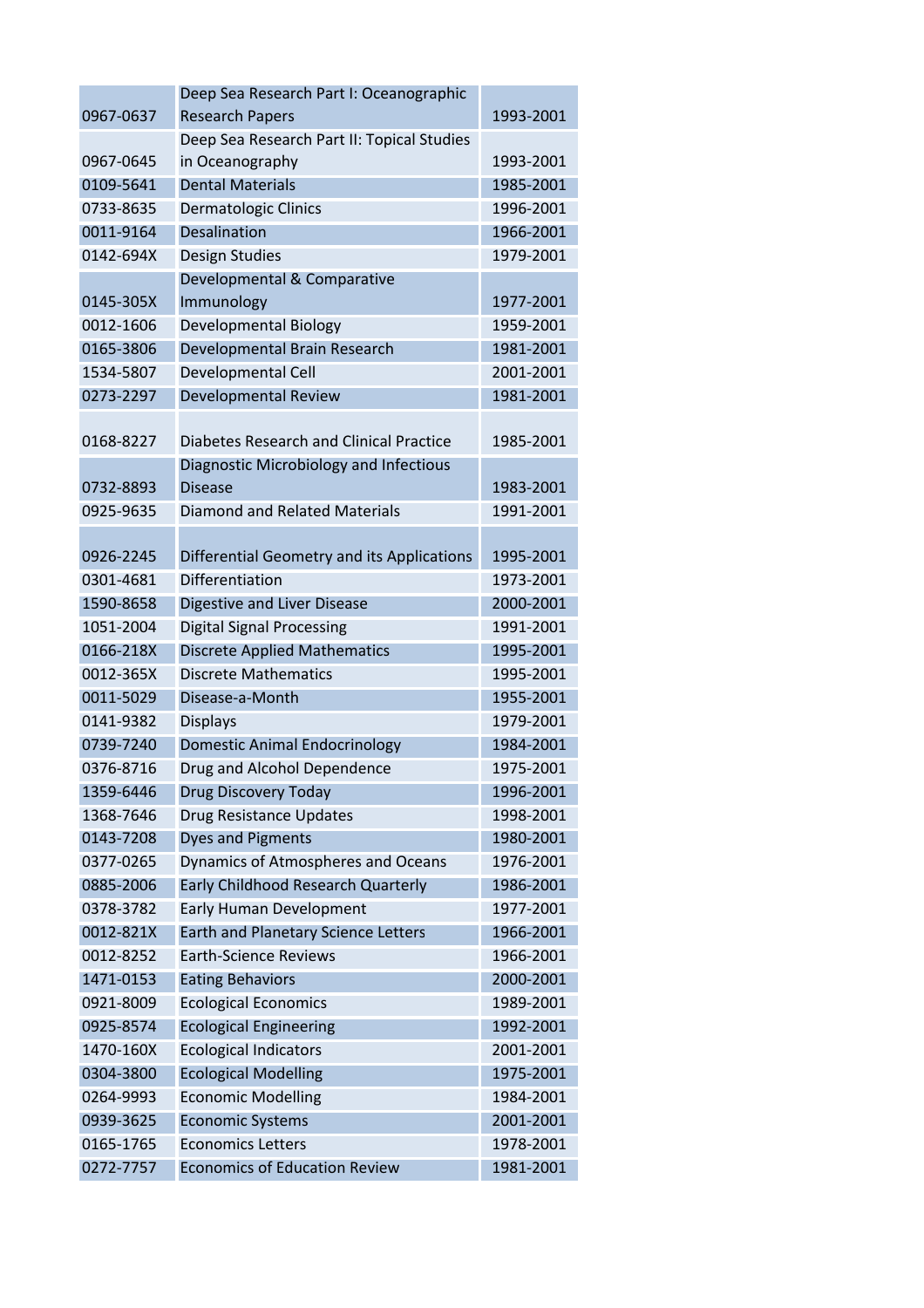| 0147-6513 | <b>Ecotoxicology and Environmental Safety</b>   | 1977-2001 |
|-----------|-------------------------------------------------|-----------|
| 0167-9287 | <b>Education and Computing</b>                  | 1985-1993 |
| 1533-3167 | <b>EJVES Extra</b>                              | 2001-2001 |
| 0261-3794 | <b>Electoral Studies</b>                        | 1982-2001 |
| 0378-7796 | Electric Power Systems Research                 | 1977-2001 |
| 1388-2481 | <b>Electrochemistry Communications</b>          | 1999-2001 |
| 0013-4686 | Electrochimica Acta                             | 1959-2001 |
|           |                                                 |           |
| 0300-9416 | <b>Electrodeposition and Surface Treatment</b>  | 1972-1975 |
|           | Electroencephalography and Clinical             |           |
| 0013-4694 | Neurophysiology                                 | 1949-1998 |
|           | Electroencephalography and Clinical             |           |
|           | Neurophysiology/Electromyography and            |           |
| 0924-980X | <b>Motor Control</b>                            | 1995-1998 |
|           | Electroencephalography and Clinical             |           |
|           | Neurophysiology/Evoked Potentials               |           |
| 0168-5597 | Section                                         | 1984-1998 |
| 0892-0354 | <b>Electron Microscopy Reviews</b>              | 1988-1992 |
|           |                                                 |           |
| 1571-0653 | <b>Electronic Notes in Discrete Mathematics</b> | 1999-2001 |
|           | <b>Electronic Notes in Theoretical Computer</b> |           |
| 1571-0661 | Science                                         | 1995-2001 |
| 1280-4703 | EMC - Anestesia-Reanimación                     | 2000-2001 |
| 1286-935X | <b>EMC - Aparato Locomotor</b>                  | 2000-2001 |
| 1634-7080 | <b>EMC</b> - Cirugía General                    | 2001-2001 |
|           | EMC - Cirugía Otorrinolaringológica y           |           |
| 1635-2505 | Cervicofacial                                   | 2000-2001 |
|           | EMC - Cirugía Plástica Reparadora y             |           |
| 1634-2143 | Estética                                        | 2000-2001 |
| 1283-081X | EMC - Ginecología-Obstetricia                   | 2000-2001 |
| 1293-2965 | EMC - Kinesiterapia - Medicina Física           | 2000-2001 |
|           |                                                 |           |
| 1632-3475 | EMC - Otorrinolaringología                      | 2000-2001 |
| 1245-1789 | <b>EMC</b> - Pediatría                          | 2000-2001 |
|           | <b>EMC</b> - Técnicas Quirúrgicas - Aparato     |           |
| 1282-9129 | Digestivo                                       | 2000-2001 |
| 1636-5410 | <b>EMC - Tratado de Medicina</b>                | 1999-2001 |
|           | <b>Emergency Medicine Clinics of North</b>      |           |
| 0733-8627 | America                                         | 1996-2001 |
| 1566-0141 | <b>Emerging Markets Review</b>                  | 2000-2001 |
| 0160-9327 | Endeavour                                       | 1977-2001 |
| 1575-0922 | Endocrinología y Nutrición                      | 2001-2001 |
|           | <b>Endocrinology and Metabolism Clinics of</b>  |           |
| 0889-8529 | North America                                   | 1996-2001 |
| 0360-5442 | Energy                                          | 1976-2001 |
| 0378-7788 | <b>Energy and Buildings</b>                     | 1977-2001 |
| 0013-7480 | <b>Energy Conversion</b>                        | 1968-1979 |
| 0196-8904 | <b>Energy Conversion and Management</b>         | 1980-2001 |
| 0140-9883 | <b>Energy Economics</b>                         | 1979-2001 |
|           |                                                 |           |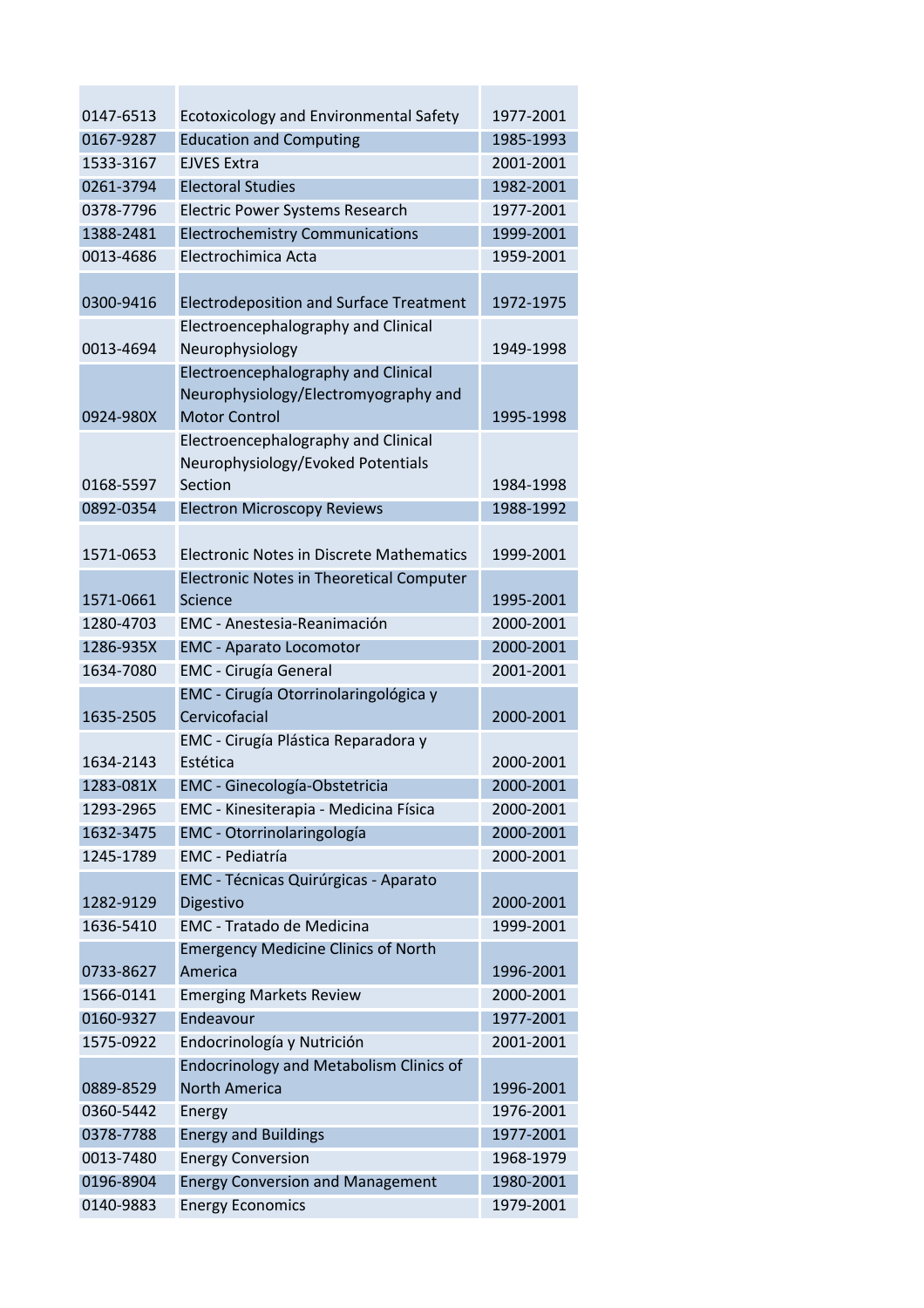| 0973-0826 | <b>Energy for Sustainable Development</b>     | 1994-2001 |
|-----------|-----------------------------------------------|-----------|
| 0167-5826 | <b>Energy in Agriculture</b>                  | 1981-1988 |
| 0301-4215 | <b>Energy Policy</b>                          | 1973-2001 |
|           | Enfermedades Infecciosas y Microbiología      |           |
| 0213-005X | Clínica                                       | 2001-2001 |
| 1130-8621 | Enfermería Clínica                            | 2001-2001 |
| 1130-2399 | Enfermería Intensiva                          | 2001-2001 |
| 0264-682X | <b>Engineering Analysis</b>                   | 1984-1988 |
|           | <b>Engineering Analysis with Boundary</b>     |           |
| 0955-7997 | Elements                                      | 1989-2001 |
| 0377-841X | <b>Engineering and Process Economics</b>      | 1976-1979 |
|           | <b>Engineering Applications of Artificial</b> |           |
| 0952-1976 | Intelligence                                  | 1988-2001 |
|           | <b>Engineering Costs and Production</b>       |           |
| 0167-188X | Economics                                     | 1980-1991 |
| 1350-6307 | <b>Engineering Failure Analysis</b>           | 1994-2001 |
| 0013-7944 | <b>Engineering Fracture Mechanics</b>         | 1968-2001 |
| 0013-7952 | <b>Engineering Geology</b>                    | 1965-2001 |
|           |                                               |           |
| 0167-5419 | <b>Engineering Management International</b>   | 1981-1988 |
| 0141-0296 | <b>Engineering Structures</b>                 | 1978-2001 |
| 0889-4906 | <b>English for Specific Purposes</b>          | 1986-2001 |
| 0160-4120 | <b>Environment International</b>              | 1978-2001 |
|           |                                               |           |
| 0098-8472 | <b>Environmental and Experimental Botany</b>  | 1976-2001 |
| 1527-5922 | <b>Environmental Forensics</b>                | 2000-2001 |
|           |                                               |           |
| 0195-9255 | <b>Environmental Impact Assessment Review</b> | 1980-2001 |
| 1364-8152 | Environmental Modelling & Software            | 1997-2001 |
| 0378-777X | <b>Environmental Policy and Law</b>           | 1975-1985 |
| 0269-7491 | <b>Environmental Pollution</b>                | 1987-2001 |
| 0013-9327 | Environmental Pollution (1970)                | 1970-1979 |
|           | Environmental Pollution Series A,             |           |
| 0143-1471 | <b>Ecological and Biological</b>              | 1980-1986 |
|           | <b>Environmental Pollution Series B,</b>      |           |
| 0143-148X | <b>Chemical and Physical</b>                  | 1980-1986 |
| 0013-9351 | <b>Environmental Research</b>                 | 1967-2001 |
| 1462-9011 | <b>Environmental Science &amp; Policy</b>     | 1998-2001 |
| 0266-9838 | <b>Environmental Software</b>                 | 1986-1996 |
|           | <b>Environmental Toxicology and</b>           |           |
| 1382-6689 | Pharmacology                                  | 1996-2001 |
| 0141-0229 | <b>Enzyme and Microbial Technology</b>        | 1979-2001 |
| 1525-5050 | Epilepsy & Behavior                           | 2000-2001 |
| 0920-1211 | <b>Epilepsy Research</b>                      | 1987-2001 |
| 0302-3524 | <b>Estuarine and Coastal Marine Science</b>   | 1973-1980 |
| 0272-7714 | <b>Estuarine, Coastal and Shelf Science</b>   | 1981-2001 |
| 1085-6633 | <b>Ethics and the Environment</b>             | 1999-2000 |
| 0162-3095 | <b>Ethology and Sociobiology</b>              | 1979-1996 |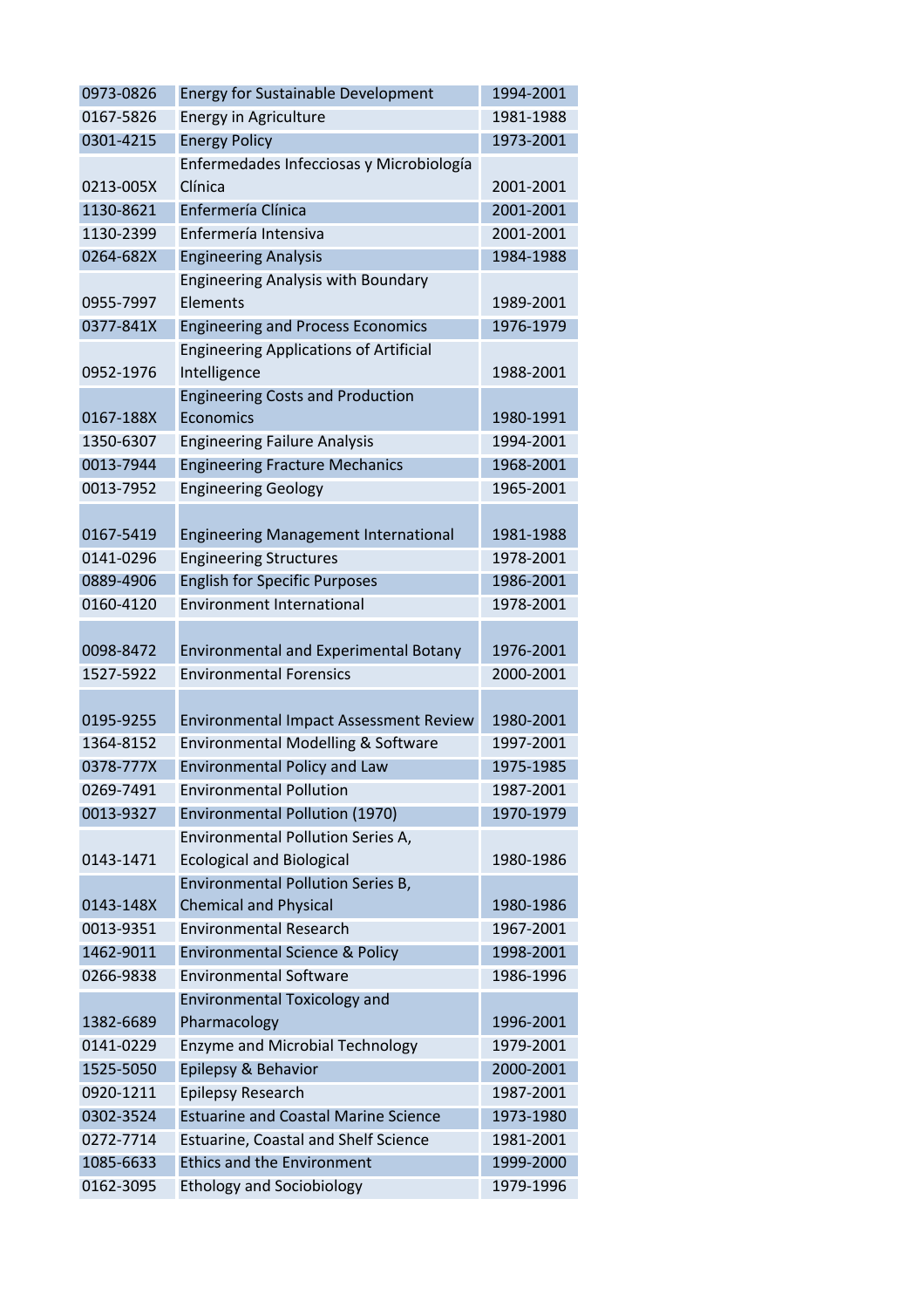| 0959-3527 | <b>Euro III-Vs Review</b>                       | 1988-1990 |
|-----------|-------------------------------------------------|-----------|
| 0303-1268 | <b>Euromicro Newsletter</b>                     | 1974-1980 |
| 0014-2921 | <b>European Economic Review</b>                 | 1969-2001 |
| 1161-0301 | European Journal of Agronomy                    | 1996-2001 |
| 0959-8049 | <b>European Journal of Cancer</b>               | 1992-2001 |
| 0014-2964 | European Journal of Cancer (1965)               | 1965-1981 |
|           | European Journal of Cancer and Clinical         |           |
| 0277-5379 | Oncology                                        | 1981-1991 |
|           | European Journal of Cancer Part B: Oral         |           |
| 0964-1955 | Oncology                                        | 1992-1996 |
| 0171-9335 | <b>European Journal of Cell Biology</b>         | 1998-2001 |
| 0195-6698 | <b>European Journal of Combinatorics</b>        | 1995-2001 |
| 0947-3580 | <b>European Journal of Control</b>              | 1995-2001 |
| 0953-6205 | European Journal of Internal Medicine           | 1999-2001 |
|           |                                                 |           |
| 0997-7538 | European Journal of Mechanics - A/Solids        | 1998-2001 |
|           |                                                 |           |
| 0997-7546 | European Journal of Mechanics - B/Fluids        | 1998-2001 |
|           |                                                 |           |
| 0223-5234 | <b>European Journal of Medicinal Chemistry</b>  | 1987-2001 |
|           | European Journal of Obstetrics &                |           |
| 0028-2243 | Gynecology                                      | 1971-1972 |
|           | European Journal of Obstetrics &                |           |
| 0301-2115 | <b>Gynecology and Reproductive Biology</b>      | 1973-2001 |
| 1462-3889 | <b>European Journal of Oncology Nursing</b>     | 1998-2001 |
|           |                                                 |           |
| 0377-2217 | European Journal of Operational Research        | 1977-2001 |
|           |                                                 |           |
| 1090-3798 | <b>European Journal of Paediatric Neurology</b> | 1997-2001 |
| 1090-3801 | <b>European Journal of Pain</b>                 | 1997-2001 |
|           | <b>European Journal of Pharmaceutical</b>       |           |
| 0928-0987 | <b>Sciences</b>                                 | 1993-2001 |
|           | European Journal of Pharmaceutics and           |           |
| 0939-6411 | Biopharmaceutics                                | 1997-2001 |
| 0014-2999 | <b>European Journal of Pharmacology</b>         | 1967-2001 |
|           | European Journal of Pharmacology:               |           |
|           | <b>Environmental Toxicology and</b>             |           |
| 0926-6917 | Pharmacology                                    | 1992-1995 |
|           | European Journal of Pharmacology:               |           |
| 0922-4106 | <b>Molecular Pharmacology</b>                   | 1989-1995 |
| 0176-2680 | <b>European Journal of Political Economy</b>    | 1985-2001 |
| 0932-4739 | <b>European Journal of Protistology</b>         | 1987-2001 |
|           | European Journal of Purchasing & Supply         |           |
| 0969-7012 | Management                                      | 1994-2001 |
| 0720-048X | European Journal of Radiology                   | 1990-2001 |
| 1164-5563 | <b>European Journal of Soil Biology</b>         | 1998-2001 |
|           | European Journal of Solid State and             |           |
| 0992-4361 | Inorganic Chemistry                             | 1998-1998 |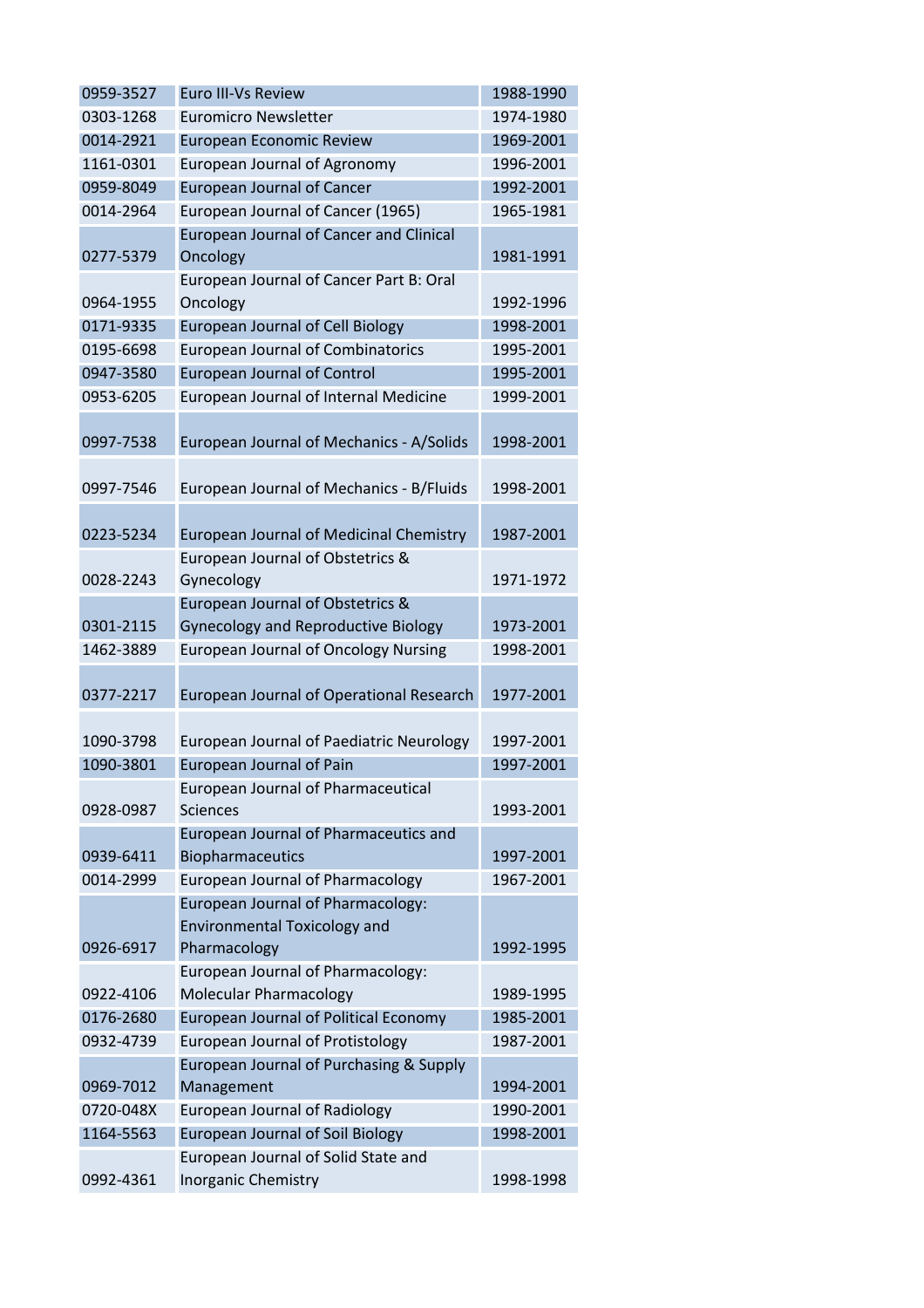|           | <b>European Journal of Surgical Oncology</b>  |           |
|-----------|-----------------------------------------------|-----------|
| 0748-7983 | (EJSO)                                        | 1995-2001 |
| 0929-8266 | European Journal of Ultrasound                | 1995-2001 |
|           | European Journal of Vascular and              |           |
| 1078-5884 | <b>Endovascular Surgery</b>                   | 1995-2001 |
| 0950-821X | <b>European Journal of Vascular Surgery</b>   | 1987-1994 |
| 0263-2373 | <b>European Management Journal</b>            | 1982-2001 |
| 0924-977X | European Neuropsychopharmacology              | 1990-2001 |
| 0014-3057 | European Polymer Journal                      | 1965-2001 |
| 0924-9338 | European Psychiatry                           | 1995-2001 |
| 0149-7189 | <b>Evaluation and Program Planning</b>        | 1978-2001 |
| 0191-765X | <b>Evaluation in Education</b>                | 1979-1985 |
|           | Evaluation in Education. International        |           |
| 0145-9228 | Progress                                      | 1977-1979 |
| 0886-1633 | <b>Evaluation Practice</b>                    | 1986-1997 |
|           |                                               |           |
| 1361-2611 | Evidence-based Cardiovascular Medicine        | 1997-2001 |
| 1462-9410 | Evidence-based Healthcare                     | 1997-2001 |
|           |                                               |           |
| 1361-259X | Evidence-based Obstetrics & Gynecology        | 1999-2001 |
| 1363-4054 | <b>Evidence-based Oncology</b>                | 2000-2001 |
| 1090-5138 | <b>Evolution and Human Behavior</b>           | 1997-2001 |
| 1164-0235 | Exergy, An International Journal              | 2001-2001 |
|           |                                               |           |
| 0014-4800 | <b>Experimental and Molecular Pathology</b>   | 1962-2001 |
|           |                                               |           |
| 0940-2993 | <b>Experimental and Toxicologic Pathology</b> | 1992-2001 |
| 0014-4827 | <b>Experimental Cell Research</b>             | 1950-2001 |
| 0014-4835 | <b>Experimental Eye Research</b>              | 1961-2001 |
| 0531-5565 | <b>Experimental Gerontology</b>               | 1964-2001 |
| 0301-472X | <b>Experimental Hematology</b>                | 1999-2001 |
| 0147-5975 | <b>Experimental Mycology</b>                  | 1977-1995 |
| 0014-4886 | <b>Experimental Neurology</b>                 | 1959-2001 |
| 0014-4894 | <b>Experimental Parasitology</b>              | 1951-2001 |
| 0232-1513 | <b>Experimental Pathology</b>                 | 1981-1991 |
|           |                                               |           |
| 0894-1777 | <b>Experimental Thermal and Fluid Science</b> | 1988-2001 |
| 0014-4908 | Experimentelle Pathologie                     | 1975-1980 |
| 0957-4174 | <b>Expert Systems with Applications</b>       | 1990-2001 |
| 0014-4983 | <b>Explorations in Economic History</b>       | 1969-2001 |
| 0723-0869 | <b>Expositiones Mathematicae</b>              | 2001-2001 |
| 0014-5793 | <b>FEBS Letters</b>                           | 1995-2001 |
|           | <b>FEMS Immunology and Medical</b>            |           |
| 0928-8244 | Microbiology                                  | 1995-2001 |
| 0168-6496 | <b>FEMS Microbiology Ecology</b>              | 1995-2001 |
| 0378-1097 | <b>FEMS Microbiology Letters</b>              | 1995-2001 |
| 0168-6445 | <b>FEMS Microbiology Reviews</b>              | 1995-2001 |
| 1567-1356 | <b>FEMS Yeast Research</b>                    | 2001-2001 |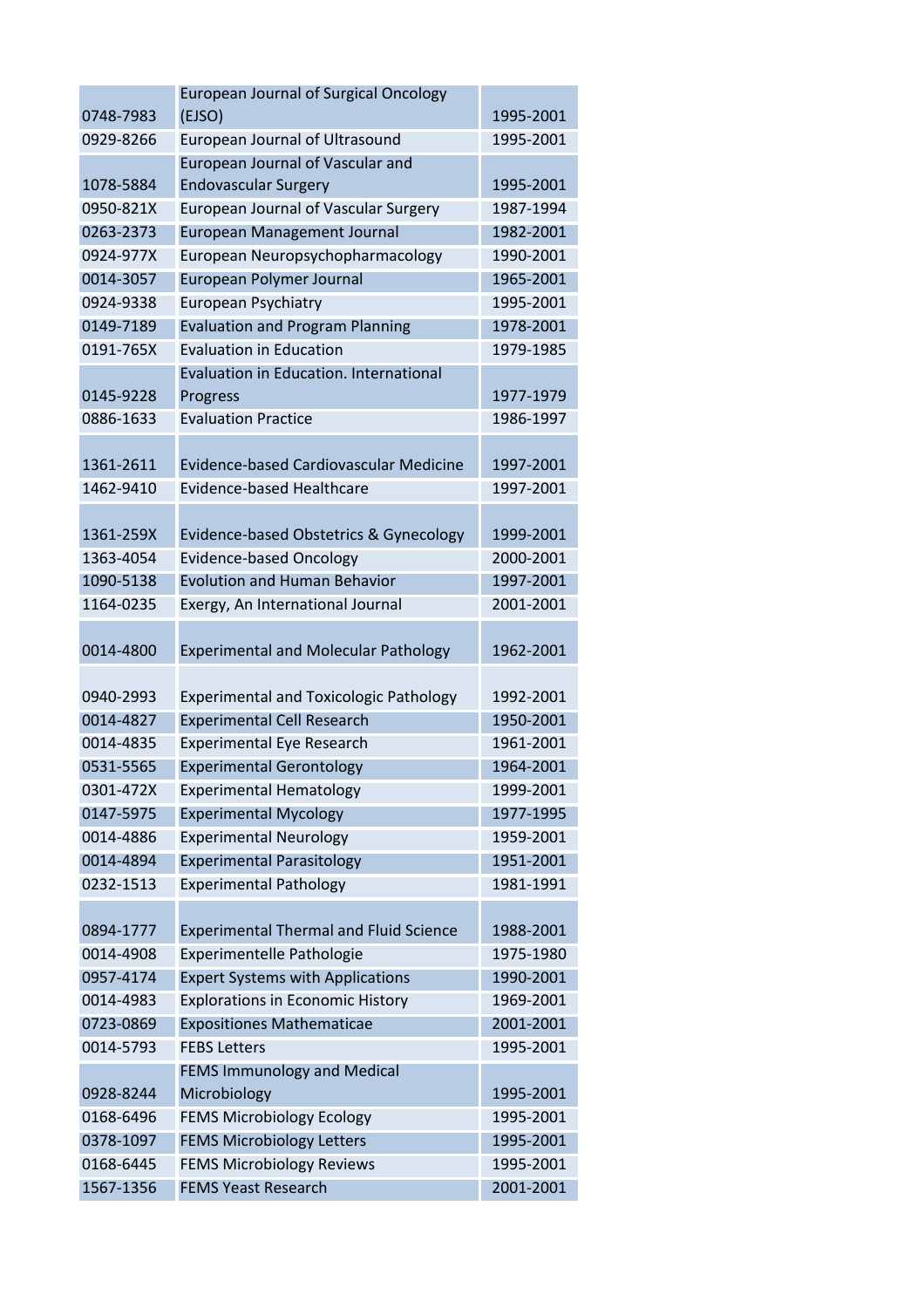| 0015-0282 | <b>Fertility and Sterility</b>            | 1997-2001 |
|-----------|-------------------------------------------|-----------|
| 0015-0568 | <b>Fibre Science and Technology</b>       | 1968-1984 |
| 0268-9499 | Fibrinolysis                              | 1987-1996 |
| 1369-0191 | <b>Fibrinolysis and Proteolysis</b>       | 1997-2001 |
| 0378-4290 | <b>Field Crops Research</b>               | 1978-2001 |
| 1468-1641 | <b>Field Mycology</b>                     | 2000-2001 |
| 0015-1882 | <b>Filtration + Separation</b>            | 1990-2001 |
| 1365-6937 | <b>Filtration Industry Analyst</b>        | 1997-2001 |
| 1057-0810 | <b>Financial Services Review</b>          | 1991-2001 |
|           |                                           |           |
| 0168-874X | Finite Elements in Analysis and Design    | 1985-2001 |
| 1071-5797 | Finite Fields and Their Applications      | 1995-2001 |
| 0379-7112 | <b>Fire Safety Journal</b>                | 1977-2001 |
| 1050-4648 | Fish & Shellfish Immunology               | 1991-2001 |
| 0165-7836 | <b>Fisheries Research</b>                 | 1981-2001 |
| 0211-5638 | Fisioterapia                              | 2001-2001 |
| 0367-326X | Fitoterapia                               | 1999-2001 |
|           |                                           |           |
| 0955-5986 | Flow Measurement and Instrumentation      | 1989-2001 |
| 0169-5983 | <b>Fluid Dynamics Research</b>            | 1986-2001 |
| 0378-3812 | Fluid Phase Equilibria                    | 1977-2001 |
|           | FMC - Formación Médica Continuada en      |           |
| 1134-2072 | Atención Primaria                         | 2001-2001 |
| 1359-0278 | <b>Folding and Design</b>                 | 1996-1998 |
| 0960-3085 | <b>Food and Bioproducts Processing</b>    | 1996-2001 |
| 0278-6915 | <b>Food and Chemical Toxicology</b>       | 1982-2001 |
| 0015-6264 | <b>Food and Cosmetics Toxicology</b>      | 1963-1981 |
| 0308-8146 | <b>Food Chemistry</b>                     | 1976-2001 |
| 0956-7135 | <b>Food Control</b>                       | 1990-2001 |
| 0268-005X | Food Hydrocolloids                        | 1986-2001 |
| 0740-0020 | <b>Food Microbiology</b>                  | 1984-2001 |
| 0306-9192 | <b>Food Policy</b>                        | 1975-2001 |
| 0950-3293 | <b>Food Quality and Preference</b>        | 1988-2001 |
| 0963-9969 | <b>Food Research International</b>        | 1992-2001 |
| 1083-7515 | <b>Foot and Ankle Clinics</b>             | 2001-2001 |
| 1268-7731 | Foot and Ankle Surgery                    | 1994-2001 |
| 0300-9432 | <b>Forensic Science</b>                   | 1972-1977 |
| 0379-0738 | <b>Forensic Science International</b>     | 1978-2001 |
| 0378-1127 | <b>Forest Ecology and Management</b>      | 1976-2001 |
| 1389-9341 | <b>Forest Policy and Economics</b>        | 2000-2001 |
| 0891-5849 | Free Radical Biology and Medicine         | 1987-2001 |
| 0091-3022 | Frontiers in Neuroendocrinology           | 1993-2001 |
| 0016-2361 | Fuel                                      | 1970-2001 |
| 0140-6701 | <b>Fuel and Energy Abstracts</b>          | 1995-2001 |
| 1464-2859 | <b>Fuel Cells Bulletin</b>                | 1998-2001 |
| 0378-3820 | <b>Fuel Processing Technology</b>         | 1977-2001 |
| 0272-0590 | <b>Fundamental and Applied Toxicology</b> | 1981-1997 |
| 1087-1845 | <b>Fungal Genetics and Biology</b>        | 1996-2001 |
|           |                                           |           |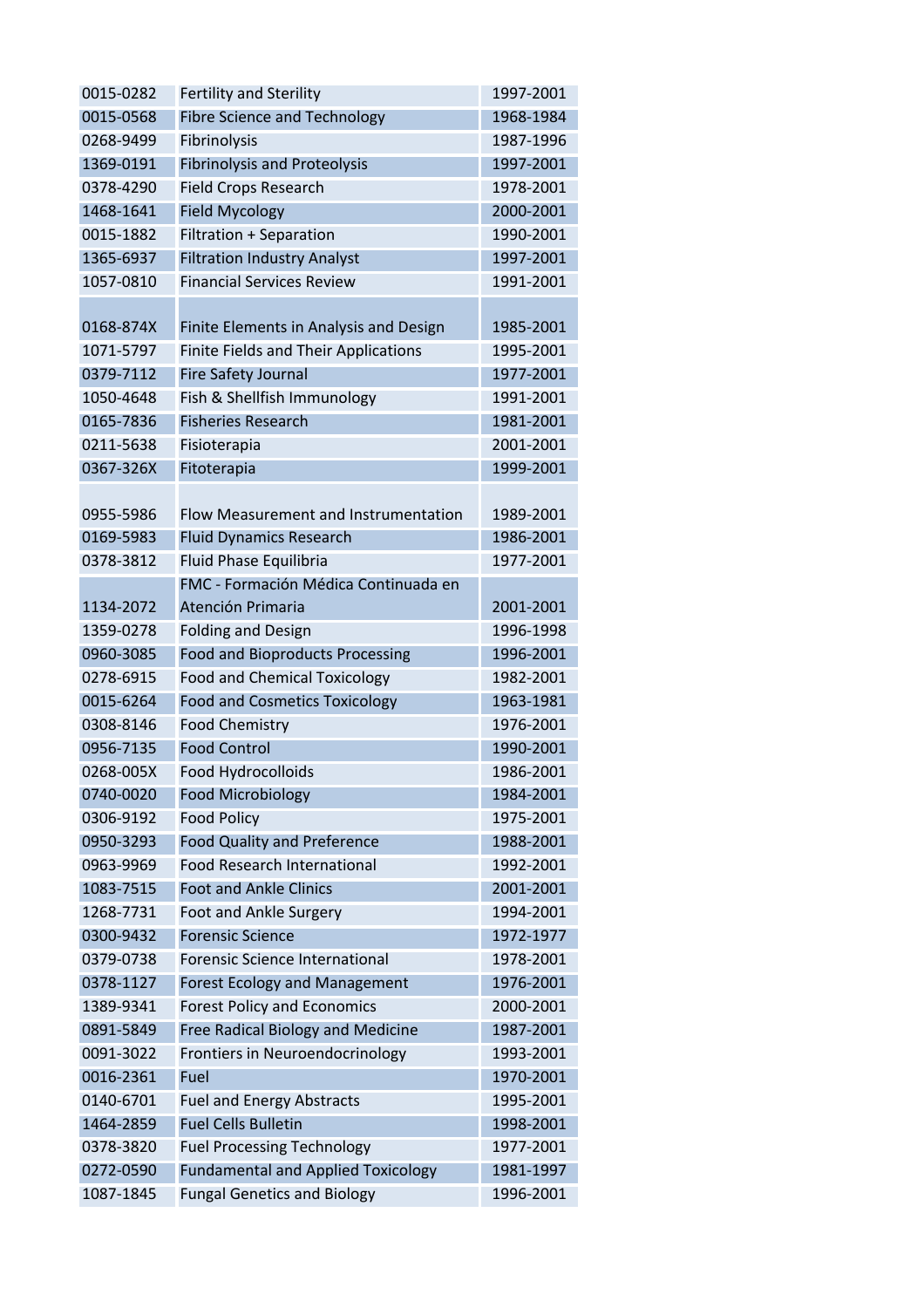| 0920-3796 | <b>Fusion Engineering and Design</b>             | 1987-2001 |
|-----------|--------------------------------------------------|-----------|
| 0167-739X | <b>Future Generation Computer Systems</b>        | 1984-2001 |
| 0016-3287 | <b>Futures</b>                                   | 1968-2001 |
| 0165-0114 | <b>Fuzzy Sets and Systems</b>                    | 1978-2001 |
| 0304-4858 | Gaceta Médica de Bilbao                          | 2000-2001 |
| 0213-9111 | Gaceta Sanitaria                                 | 1995-2001 |
| 0966-6362 | Gait & Posture                                   | 1993-2001 |
| 0899-8256 | <b>Games and Economic Behavior</b>               | 1989-2001 |
| 0950-4214 | Gas Separation & Purification                    | 1987-1996 |
| 0210-5705 | Gastroenterología y Hepatología                  | 2001-2001 |
| 0016-5085 | Gastroenterology                                 | 1995-2001 |
|           |                                                  |           |
| 0889-8553 | <b>Gastroenterology Clinics of North America</b> | 1996-2001 |
| 0016-5107 | <b>Gastrointestinal Endoscopy</b>                | 1971-2001 |
| 0378-1119 | Gene                                             | 1976-2001 |
| 0735-0651 | <b>Gene Analysis Techniques</b>                  | 1984-1990 |
| 1567-133X | <b>Gene Expression Patterns</b>                  | 2001-2001 |
|           |                                                  |           |
| 0016-6480 | <b>General and Comparative Endocrinology</b>     | 1961-2001 |
| 0163-8343 | <b>General Hospital Psychiatry</b>               | 1979-2001 |
|           | General Pharmacology: The Vascular               |           |
| 0306-3623 | System                                           | 1975-2001 |
|           | Genetic Analysis: Biomolecular                   |           |
| 1050-3862 | Engineering                                      | 1991-1999 |
| 0888-7543 | Genomics                                         | 1987-2001 |
| 0016-6995 | Geobios                                          | 1968-2001 |
| 0016-7037 | Geochimica et Cosmochimica Acta                  | 1950-2001 |
| 0016-7061 | Geoderma                                         | 1967-2001 |
| 0985-3111 | Geodinamica Acta                                 | 1998-2001 |
| 0016-7142 | Geoexploration                                   | 1963-1991 |
| 0016-7185 | Geoforum                                         | 1970-2001 |
| 0169-555X | Geomorphology                                    | 1987-2001 |
| 0266-1144 | <b>Geotextiles and Geomembranes</b>              | 1984-2001 |
| 0375-6505 | Geothermics                                      | 1972-2001 |
| 0197-4572 | <b>Geriatric Nursing</b>                         | 1980-2001 |
| 0921-8181 | <b>Global and Planetary Change</b>               | 1989-2001 |
| 0959-3780 | <b>Global Environmental Change</b>               | 1990-2001 |
|           | Global Environmental Change Part B:              |           |
| 1464-2867 | <b>Environmental Hazards</b>                     | 1999-2001 |
| 1044-0283 | <b>Global Finance Journal</b>                    | 1989-2001 |
| 1342-937X | Gondwana Research                                | 1997-2001 |
| 0740-624X | <b>Government Information Quarterly</b>          | 1984-2001 |
| 0277-9390 | <b>Government Publications Review</b>            | 1982-1993 |
| 0093-061X | <b>Government Publications Review (1973)</b>     | 1973-1979 |
|           |                                                  |           |
| 0196-335X | Government Publications Review. Part A           | 1980-1981 |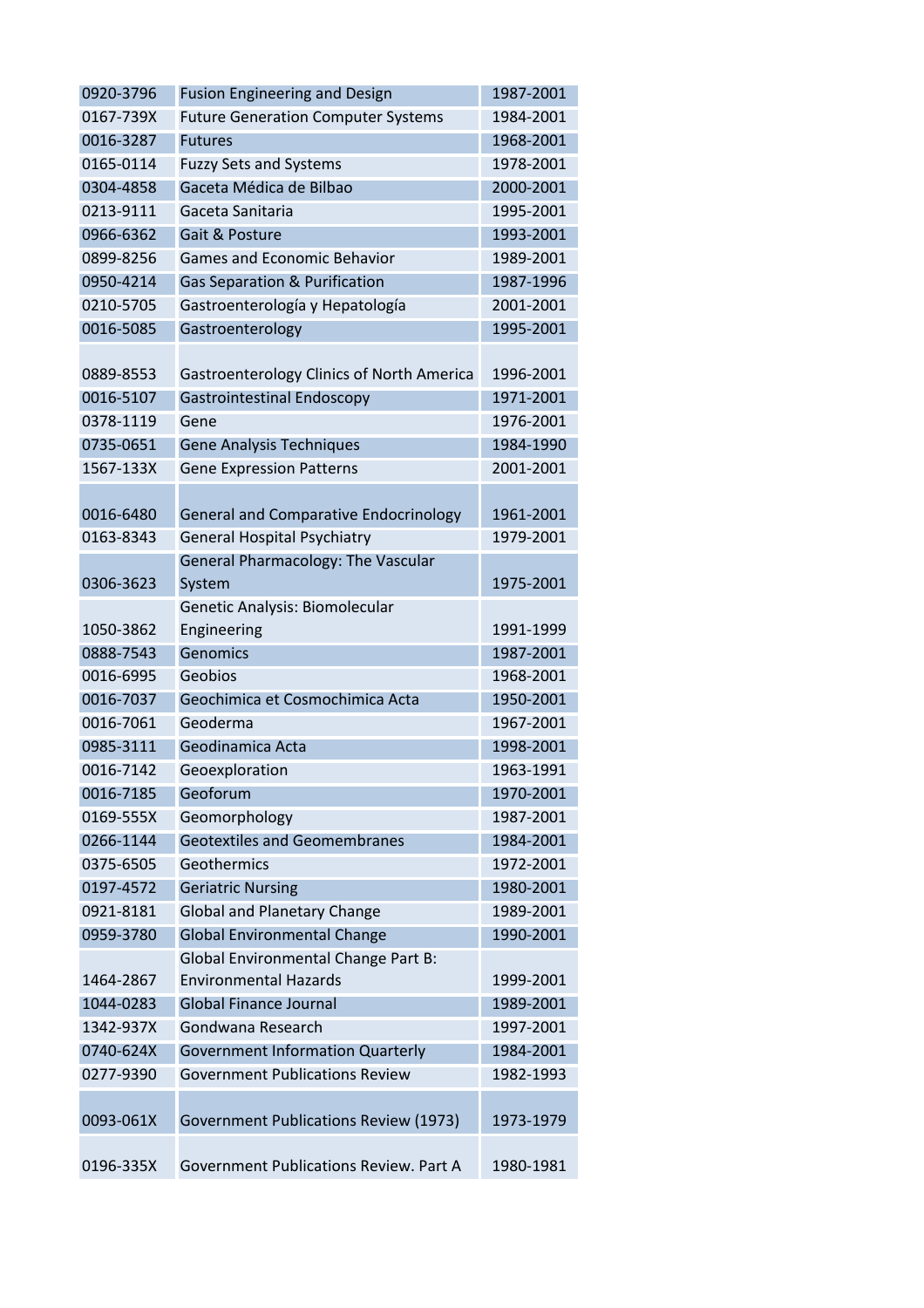| 0196-3368 | <b>Government Publications Review. Part B</b> | 1980-1981 |
|-----------|-----------------------------------------------|-----------|
| 1524-0703 |                                               | 2000-2001 |
|           | <b>Graphical Models</b>                       |           |
| 1077-3169 | <b>Graphical Models and Image Processing</b>  | 1995-1999 |
| 1096-6374 | Growth Hormone & IGF Research                 | 1998-2001 |
| 0090-8258 | <b>Gynecologic Oncology</b>                   | 1972-2001 |
| 1297-9589 | Gynécologie Obstétrique & Fertilité           | 2000-2001 |
| 0197-3975 | <b>Habitat International</b>                  | 1976-2001 |
| 1353-8292 | <b>Health &amp; Place</b>                     | 1995-2001 |
| 0168-8510 | <b>Health Policy</b>                          | 1984-2001 |
| 0165-2281 | <b>Health Policy and Education</b>            | 1980-1983 |
| 0840-4704 | <b>Healthcare Management Forum</b>            | 1988-2001 |
| 0378-5955 | <b>Hearing Research</b>                       | 1978-2001 |
|           | Heart & Lung: The Journal of Acute and        |           |
| 0147-9563 | <b>Critical Care</b>                          | 1995-2001 |
| 1443-9506 | Heart, Lung and Circulation                   | 2000-2001 |
| 0890-4332 | Heat Recovery Systems and CHP                 | 1987-1995 |
|           | Hematology/Oncology Clinics of North          |           |
| 0889-8588 | America                                       | 1996-2001 |
| 0270-9139 | Hepatology                                    | 1995-2001 |
| 1386-6346 | <b>Hepatology Research</b>                    | 1997-2001 |
| 0952-8733 | <b>Higher Education Policy</b>                | 1996-2001 |
| 1889-1837 | Hipertensión y Riesgo Vascular                | 2000-2001 |
| 0315-0860 | <b>Historia Mathematica</b>                   | 1995-2001 |
| 0191-6599 | History of European Ideas                     | 1995-2001 |
| 1084-628X | <b>Home Care Provider</b>                     | 1996-2001 |
|           | HOMO - Journal of Comparative Human           |           |
| 0018-442X | <b>Biology</b>                                | 2001-2001 |
| 1561-5413 | Hong Kong Journal of Nephrology               | 1999-2001 |
|           | Hong Kong Journal of Occupational             |           |
| 1569-1861 | Therapy                                       | 2001-2001 |
| 1013-7025 | Hong Kong Physiotherapy Journal               | 2000-2001 |
| 0018-506X | <b>Hormones and Behavior</b>                  | 1969-2001 |
| 0740-8315 | <b>Hospital Aviation</b>                      | 1982-1989 |
| 0198-8859 | Human Immunology                              | 1980-2001 |
| 0167-9457 | <b>Human Movement Science</b>                 | 1982-2001 |
| 0046-8177 | Human Pathology                               | 1970-2001 |
|           |                                               |           |
| 1053-4822 | Human Resource Management Review              | 1991-2001 |
| 0304-386X | Hydrometallurgy                               | 1975-2001 |
| 0019-1035 | <b>Icarus</b>                                 | 1962-2001 |
| 0961-1290 | <b>III-Vs Review</b>                          | 1991-2001 |
| 0014-827X | Il Farmaco                                    | 1998-2001 |
| 0262-8856 | Image and Vision Computing                    | 1983-2001 |
| 1074-7613 | Immunity                                      | 1994-2001 |
|           |                                               |           |
| 0923-2532 | Immuno-analyse & Biologie Spécialisée         | 1989-2001 |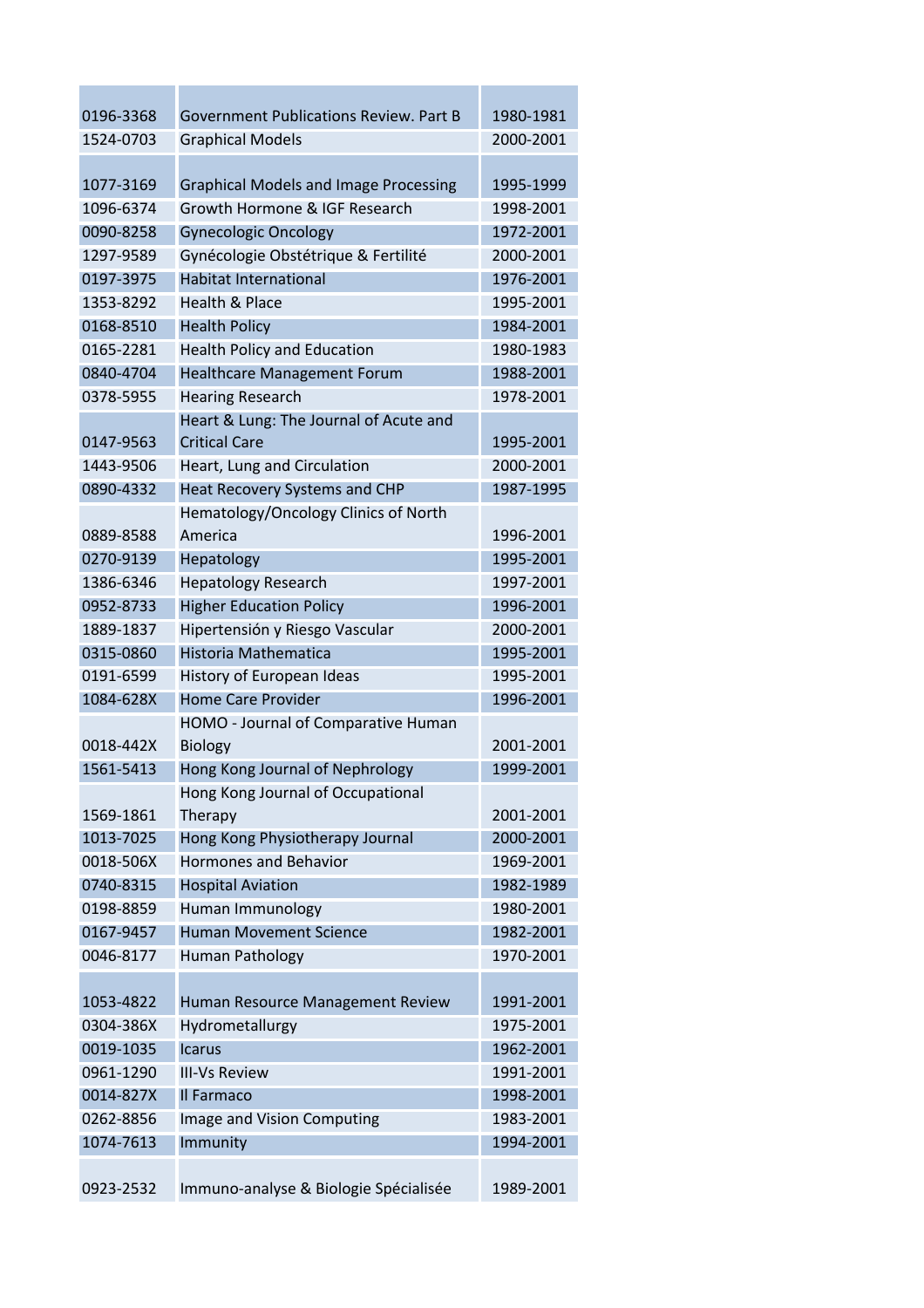| 0171-2985 | Immunobiology                                | 1980-2001 |
|-----------|----------------------------------------------|-----------|
| 0019-2791 | Immunochemistry                              | 1964-1978 |
|           | Immunology and Allergy Clinics of North      |           |
| 0889-8561 | America                                      | 1996-2001 |
| 0165-2478 | <b>Immunology Letters</b>                    | 1979-2001 |
| 0167-5699 | Immunology Today                             | 1980-2000 |
| 1058-6687 | ImmunoMethods                                | 1992-1994 |
| 0162-3109 | Immunopharmacology                           | 1978-2000 |
| 1380-2933 | Immunotechnology                             | 1995-1999 |
|           | <b>IMPACT of Computing in Science and</b>    |           |
| 0899-8248 | Engineering                                  | 1989-1993 |
| 0019-3577 | Indagationes Mathematicae                    | 1995-2001 |
| 0926-6690 | <b>Industrial Crops and Products</b>         | 1992-2001 |
| 0019-8501 | <b>Industrial Marketing Management</b>       | 1971-2001 |
| 0921-5956 | <b>Industrial Metrology</b>                  | 1990-1992 |
| 0163-6383 | <b>Infant Behavior and Development</b>       | 1978-2001 |
| 1567-1348 | Infection, Genetics and Evolution            | 2001-2001 |
|           | Infectious Disease Clinics of North          |           |
| 0891-5520 | America                                      | 1996-2001 |
| 0278-2316 | <b>Infectious Diseases Newsletter</b>        | 1981-1993 |
| 0378-7206 | Information & Management                     | 1977-2001 |
| 0890-5401 | <b>Information and Computation</b>           | 1995-2001 |
| 1471-7727 | Information and Organization                 | 2001-2001 |
| 0950-5849 | Information and Software Technology          | 1987-2001 |
| 0167-6245 | <b>Information Economics and Policy</b>      | 1983-2001 |
| 1566-2535 | <b>Information Fusion</b>                    | 2000-2001 |
|           |                                              |           |
| 0306-4573 | Information Processing & Management          | 1975-2001 |
| 0020-0190 | <b>Information Processing Letters</b>        | 1971-2001 |
| 0020-0255 | <b>Information Sciences</b>                  | 1968-2001 |
| 1069-0115 | <b>Information Sciences - Applications</b>   | 1994-1995 |
| 1363-4127 | <b>Information Security Technical Report</b> | 1996-2001 |
| 0020-0271 | <b>Information Storage and Retrieval</b>     | 1963-1974 |
| 0306-4379 | <b>Information Systems</b>                   | 1975-2001 |
| 0020-0891 | <b>Infrared Physics</b>                      | 1961-1993 |
| 1350-4495 | Infrared Physics & Technology                | 1994-2001 |
| 0020-1383 | Injury                                       | 1969-2001 |
|           | Innovative Food Science & Emerging           |           |
| 1466-8564 | Technologies                                 | 2000-2001 |
|           |                                              |           |
| 0020-1650 | Inorganic and Nuclear Chemistry Letters      | 1965-1981 |
| 1387-7003 | <b>Inorganic Chemistry Communications</b>    | 1998-2001 |
| 0020-1693 | Inorganica Chimica Acta                      | 1967-2001 |
| 0073-8085 | Inorganica Chimica Acta Reviews              | 1967-1973 |
| 0020-1790 | <b>Insect Biochemistry</b>                   | 1971-1991 |
|           |                                              |           |
| 0965-1748 | Insect Biochemistry and Molecular Biology    | 1992-2001 |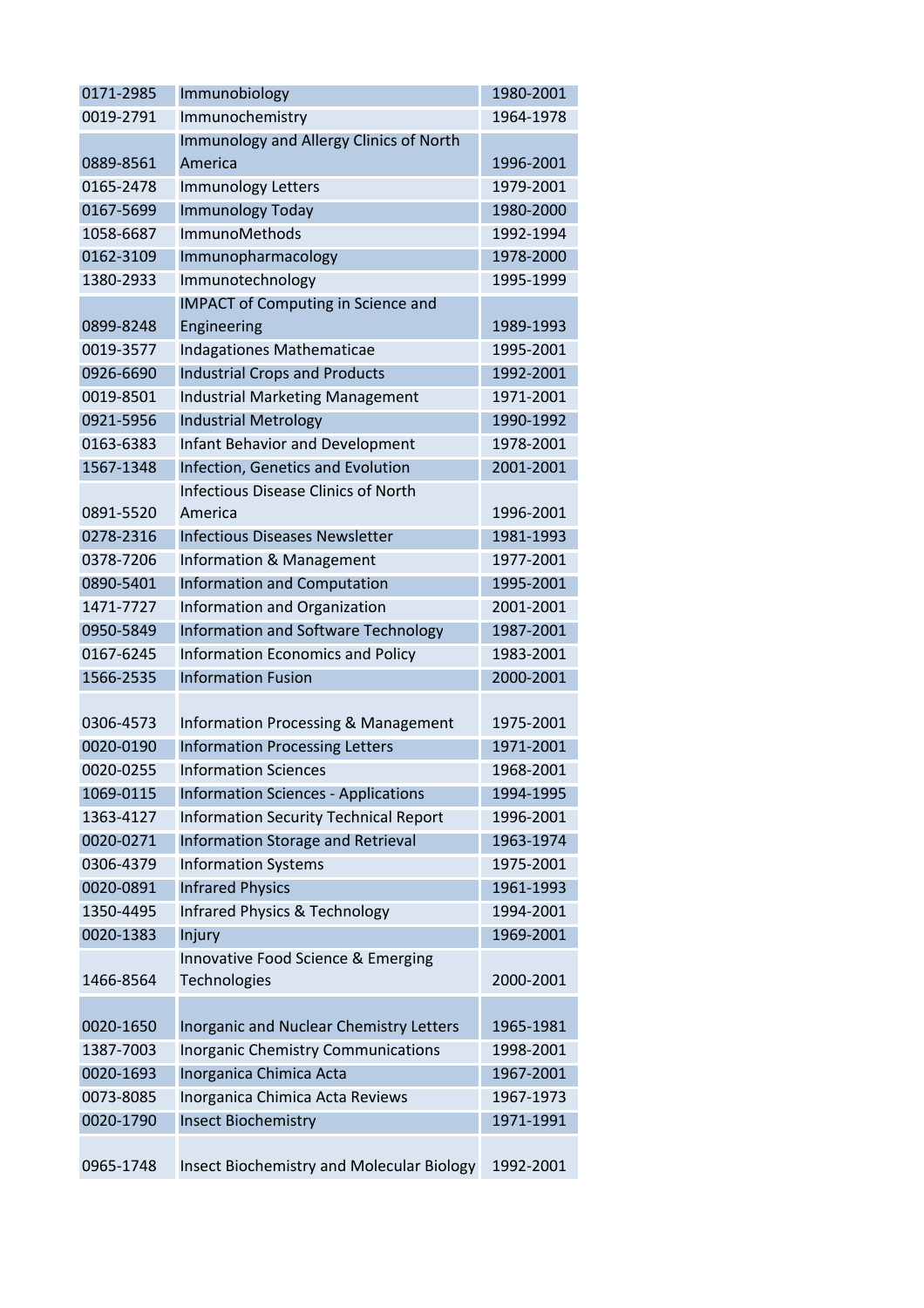| 1060-135X | Insight - the Journal of the American              | 1995-2001 |
|-----------|----------------------------------------------------|-----------|
|           | Society of Ophthalmic Registered Nurses            |           |
| 0167-6687 | <b>Insurance: Mathematics and Economics</b>        | 1982-2001 |
| 0167-9260 | Integration, the VLSI Journal                      | 1983-2001 |
| 1096-2190 | <b>Integrative Medicine</b>                        | 1998-2000 |
| 0160-2896 | Intelligence                                       | 1977-2001 |
| 1088-467X | <b>Intelligent Data Analysis</b>                   | 1997-1999 |
| 0964-3397 | <b>Intensive and Critical Care Nursing</b>         | 1992-2001 |
| 0266-612X | <b>Intensive Care Nursing</b>                      | 1985-1991 |
| 0953-5438 | Interacting with Computers                         | 1989-2001 |
| 0252-7308 | Interfaces in Computing                            | 1982-1985 |
| 0966-9795 | <b>Intermetallics</b>                              | 1993-2001 |
| 0265-3036 | <b>International Biodeterioration</b>              | 1987-1991 |
|           | International Biodeterioration &                   |           |
| 0964-8305 | Biodegradation                                     | 1992-2001 |
| 0969-5931 | <b>International Business Review</b>               | 1993-2001 |
|           | International Communications in Heat and           |           |
| 0735-1933 | <b>Mass Transfer</b>                               | 1983-2001 |
| 0531-5131 | <b>International Congress Series</b>               | 2001-2001 |
| 0892-8967 | <b>International Contact Lens Clinic</b>           | 1989-2000 |
| 0958-6946 | International Dairy Journal                        | 1991-2001 |
|           |                                                    |           |
| 0928-4346 | International Hepatology Communications            | 1993-1997 |
| 1567-5769 | International Immunopharmacology                   | 2001-2001 |
| 0020-7519 | International Journal for Parasitology             | 1971-2001 |
|           | <b>International Journal for Radiation Physics</b> |           |
| 0020-7055 | and Chemistry                                      | 1969-1976 |
|           | <b>International Journal of Accounting</b>         |           |
| 1467-0895 | <b>Information Systems</b>                         | 2000-2001 |
|           | International Journal of Adhesion and              |           |
| 0143-7496 | <b>Adhesives</b>                                   | 1980-2001 |
|           | <b>International Journal of Antimicrobial</b>      |           |
| 0924-8579 | Agents                                             | 1991-2001 |
|           | International Journal of Applied Earth             |           |
| 0303-2434 | <b>Observation and Geoinformation</b>              | 1999-2001 |
|           | International Journal of Applied Quality           |           |
| 1096-4738 | Management                                         | 1999-1999 |
|           | International Journal of Approximate               |           |
| 0888-613X | Reasoning                                          | 1995-2001 |
| 0962-4562 | International Journal of Aromatherapy              | 1995-2001 |
| 0020-711X | International Journal of Biochemistry              | 1970-1994 |
|           | <b>International Journal of Biological</b>         |           |
| 0141-8130 | <b>Macromolecules</b>                              | 1979-2001 |
|           | <b>International Journal of Bio-Medical</b>        |           |
| 0020-7101 | Computing                                          | 1970-1996 |
| 0167-5273 | International Journal of Cardiology                | 1981-2001 |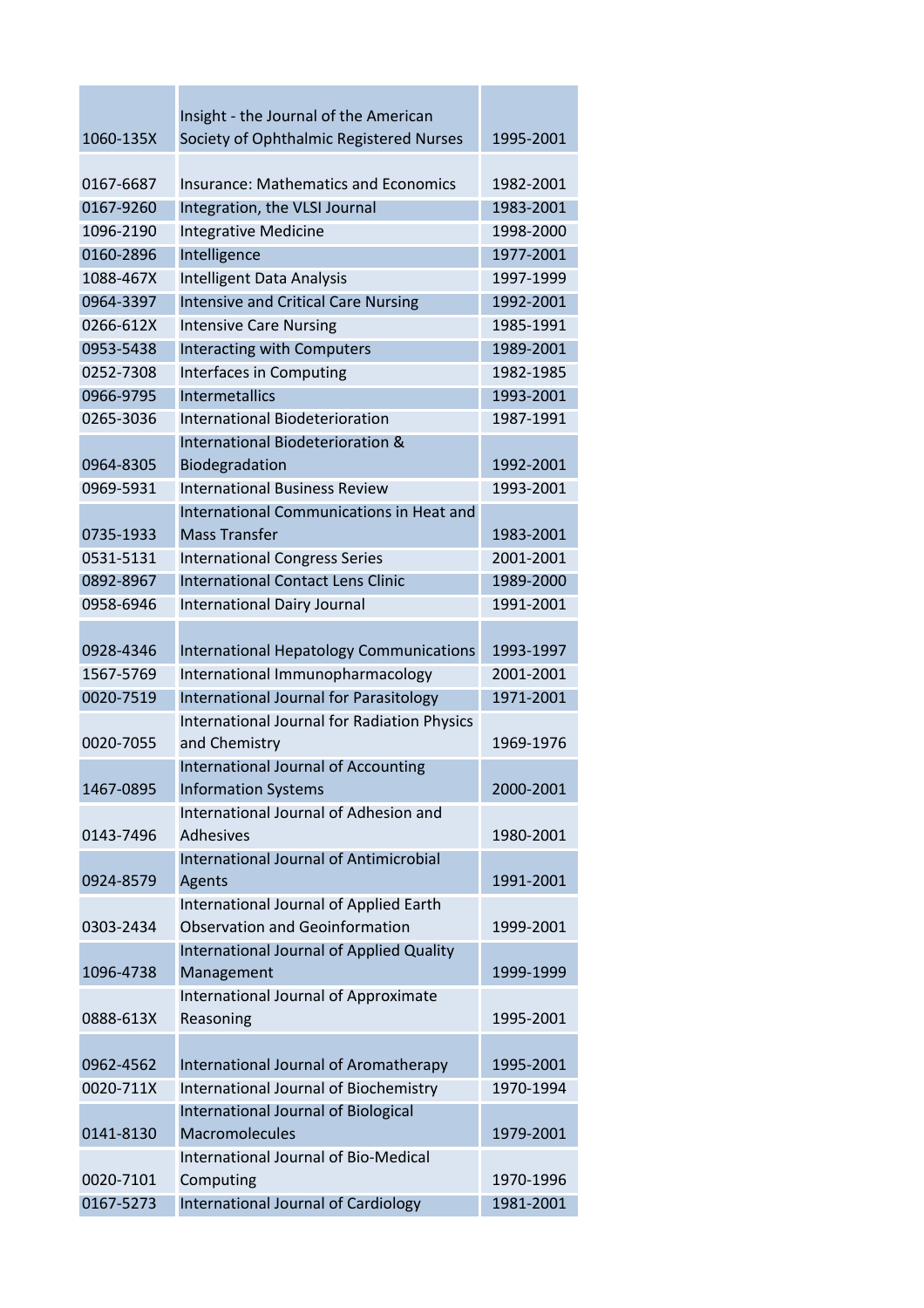|           | <b>International Journal of Cement</b>                     |           |
|-----------|------------------------------------------------------------|-----------|
| 0262-5075 | Composites and Lightweight Concrete                        | 1979-1989 |
| 0166-5162 | International Journal of Coal Geology                      | 1980-2001 |
|           | International Journal of Developmental                     |           |
| 0736-5748 | Neuroscience                                               | 1983-2001 |
| 0955-3959 | International Journal of Drug Policy                       | 1998-2001 |
|           | International Journal of Educational                       |           |
| 0738-0593 | Development                                                | 1981-2001 |
|           | International Journal of Educational                       |           |
| 0883-0355 | Research                                                   | 1986-2001 |
|           | International Journal of Electrical Power &                |           |
| 0142-0615 | <b>Energy Systems</b>                                      | 1979-2001 |
|           | International Journal of Engineering                       |           |
| 0020-7225 | Science                                                    | 1963-2001 |
| 0142-1123 | International Journal of Fatigue                           | 1979-2001 |
|           |                                                            |           |
| 0168-1605 | International Journal of Food Microbiology                 | 1984-2001 |
| 0169-2070 | International Journal of Forecasting                       | 1985-2001 |
|           |                                                            |           |
| 0020-7292 | International Journal of Gynecology &<br><b>Obstetrics</b> | 1981-2001 |
|           |                                                            |           |
|           | International Journal of Heat and Fluid                    |           |
| 0142-727X | Flow                                                       | 1979-2001 |
|           | International Journal of Heat and Mass                     |           |
| 0017-9310 | <b>Transfer</b>                                            | 1960-2001 |
|           | International Journal of High Technology                   |           |
| 0267-3762 | Ceramics                                                   | 1985-1988 |
|           | International Journal of Hospitality                       |           |
| 0278-4319 | Management                                                 | 1982-2001 |
|           | International Journal of Human-Computer                    |           |
| 1071-5819 | <b>Studies</b>                                             | 1994-2001 |
|           |                                                            |           |
| 0360-3199 | International Journal of Hydrogen Energy                   | 1976-2001 |
|           | International Journal of Hygiene and                       |           |
| 1438-4639 | <b>Environmental Health</b>                                | 2000-2001 |
|           | International Journal of                                   |           |
| 0192-0561 | Immunopharmacology                                         | 1979-2000 |
|           | International Journal of Impact                            |           |
| 0734-743X | Engineering                                                | 1983-2001 |
|           | International Journal of Industrial                        |           |
| 0169-8141 | Ergonomics                                                 | 1986-2001 |
|           | International Journal of Industrial                        |           |
| 0167-7187 | Organization                                               | 1983-2001 |
|           | International Journal of Infectious                        |           |
| 1201-9712 | <b>Diseases</b>                                            | 1996-2001 |
|           | International Journal of Information                       |           |
| 0268-4012 | Management                                                 | 1986-2001 |
|           | International Journal of Inorganic                         |           |
| 1466-6049 | <b>Materials</b>                                           | 1999-2001 |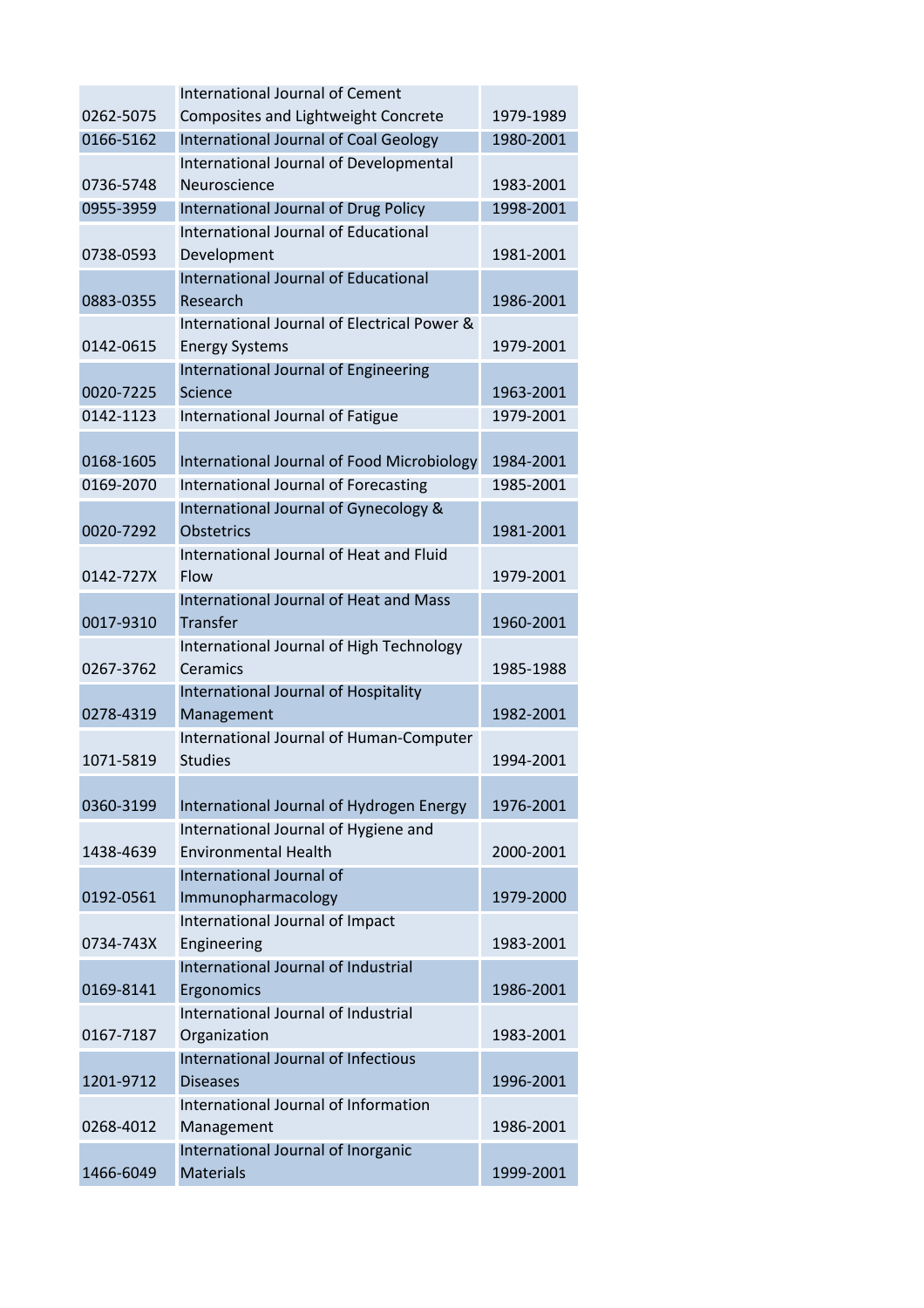|           | International Journal of Insect Morphology                                    |           |
|-----------|-------------------------------------------------------------------------------|-----------|
| 0020-7322 | and Embryology                                                                | 1971-1999 |
|           | International Journal of Intercultural                                        |           |
| 0147-1767 | Relations                                                                     | 1977-2001 |
|           | International Journal of Law and                                              |           |
| 0160-2527 | Psychiatry                                                                    | 1978-2001 |
|           | International Journal of Machine Tool                                         |           |
| 0020-7357 | Design and Research                                                           | 1961-1986 |
|           | International Journal of Machine Tools                                        |           |
| 0890-6955 | and Manufacture                                                               | 1987-2001 |
|           | <b>International Journal of Man-Machine</b>                                   |           |
| 0020-7373 | <b>Studies</b>                                                                | 1969-1993 |
|           | <b>International Journal of Mass</b>                                          |           |
| 1387-3806 | Spectrometry                                                                  | 1998-2001 |
|           | <b>International Journal of Mass</b>                                          |           |
| 0020-7381 | Spectrometry and Ion Physics                                                  | 1968-1983 |
|           | <b>International Journal of Mass</b>                                          |           |
| 0168-1176 | Spectrometry and Ion Processes                                                | 1983-1998 |
|           | International Journal of Materials in                                         |           |
| 0141-5530 |                                                                               | 1978-1979 |
|           | <b>Engineering Applications</b><br><b>International Journal of Mechanical</b> |           |
| 0020-7403 | <b>Sciences</b>                                                               | 1960-2001 |
|           | <b>International Journal of Medical</b>                                       |           |
| 1386-5056 | <b>Informatics</b>                                                            | 1997-2001 |
|           | <b>International Journal of Medical</b>                                       |           |
|           |                                                                               |           |
| 1438-4221 | Microbiology                                                                  | 2000-2001 |
|           | <b>International Journal of Mineral</b>                                       |           |
| 0301-7516 | Processing                                                                    | 1974-2001 |
|           |                                                                               |           |
| 0301-9322 | International Journal of Multiphase Flow                                      | 1973-2001 |
|           | International Journal of Museum                                               |           |
| 0260-4779 | Management and Curatorship                                                    | 1982-1989 |
|           | International Journal of                                                      |           |
| 0375-9458 | Neuropharmacology                                                             | 1962-1969 |
|           | International Journal of Non-Linear                                           |           |
| 0020-7462 | <b>Mechanics</b>                                                              | 1966-2001 |
|           | <b>International Journal of Nuclear Medicine</b>                              |           |
| 0047-0740 | and Biology                                                                   | 1973-1985 |
|           |                                                                               |           |
| 0020-7489 | International Journal of Nursing Studies                                      | 1963-2001 |
|           | <b>International Journal of Obstetric</b>                                     |           |
| 0959-289X | Anesthesia                                                                    | 1991-2001 |
|           | International Journal of Oral and                                             |           |
| 0901-5027 | <b>Maxillofacial Surgery</b>                                                  | 1986-2001 |
| 0300-9785 | International Journal of Oral Surgery                                         | 1972-1985 |
| 1072-3471 | International Journal of Orthodontia                                          | 1915-1918 |
|           | International Journal of Orthodontia and                                      |           |
| 0097-0522 | Dentistry for Children                                                        | 1933-1935 |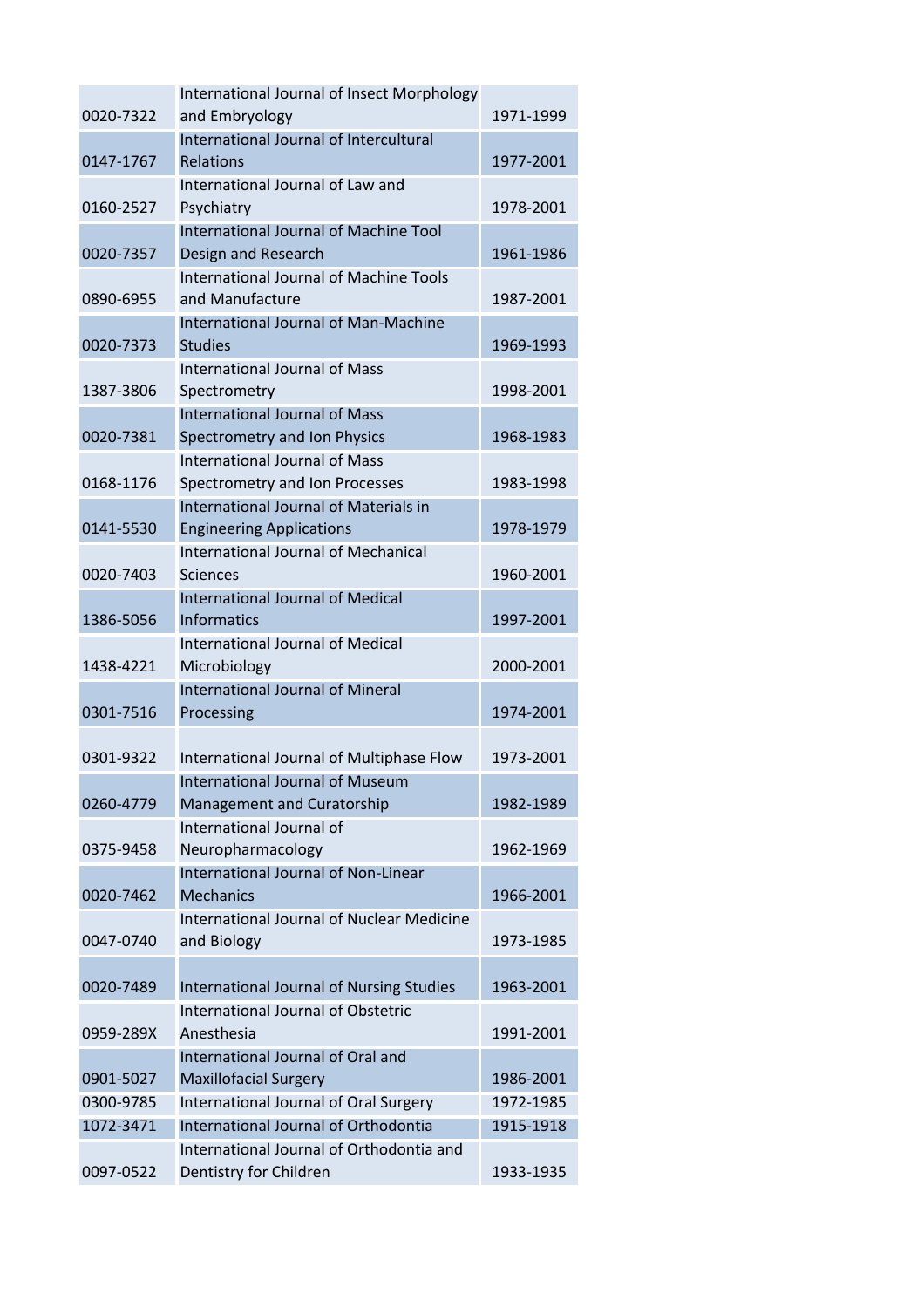|           | International Journal of Orthodontia and                         |           |
|-----------|------------------------------------------------------------------|-----------|
| 1072-3498 | <b>Oral Surgery</b>                                              | 1936-1937 |
|           | International Journal of Orthodontia and                         |           |
| 1072-348X | Oral Surgery (1919)                                              | 1919-1921 |
|           | International Journal of Orthodontia, Oral                       |           |
| 0099-6963 | <b>Surgery and Radiography</b>                                   | 1922-1932 |
|           | International Journal of Pediatric                               |           |
| 0165-5876 | Otorhinolaryngology                                              | 1979-2001 |
|           |                                                                  |           |
| 0378-5173 | <b>International Journal of Pharmaceutics</b>                    | 1978-2001 |
| 0749-6419 | International Journal of Plasticity                              | 1985-2001 |
|           | <b>International Journal of Pressure Vessels</b>                 |           |
| 0308-0161 | and Piping                                                       | 1973-2001 |
|           | International Journal of Production                              |           |
| 0925-5273 | Economics                                                        | 1991-2001 |
|           | International Journal of Project                                 |           |
| 0263-7863 | Management                                                       | 1983-2001 |
|           |                                                                  |           |
| 0167-8760 | International Journal of Psychophysiology                        | 1983-2001 |
|           |                                                                  |           |
|           | International Journal of Radiation                               |           |
|           | Applications and Instrumentation. Part A.                        |           |
| 0883-2889 | <b>Applied Radiation and Isotopes</b>                            | 1986-1992 |
|           | <b>International Journal of Radiation</b>                        |           |
|           | Applications and Instrumentation. Part B.                        |           |
| 0883-2897 | <b>Nuclear Medicine and Biology</b>                              | 1986-1992 |
|           |                                                                  |           |
|           | <b>International Journal of Radiation</b>                        |           |
|           | Applications and Instrumentation. Part C.                        |           |
| 1359-0197 | <b>Radiation Physics and Chemistry</b>                           | 1986-1992 |
|           | International Journal of Radiation                               |           |
|           | Applications and Instrumentation. Part D.                        |           |
|           | <b>Nuclear Tracks and Radiation</b>                              |           |
| 1359-0189 | Measurements                                                     | 1986-1993 |
|           | <b>International Journal of Radiation</b>                        |           |
| 0360-3016 | Oncology*Biology*Physics                                         | 1975-2001 |
|           | International Journal of Refractory Metals<br>and Hard Materials |           |
| 0263-4368 |                                                                  | 1991-2001 |
| 0140-7007 | International Journal of Refrigeration                           | 1978-2001 |
| 0167-8116 | International Journal of Research in                             | 1984-2001 |
|           | Marketing<br><b>International Journal of Rock Mechanics</b>      |           |
|           |                                                                  |           |
| 1365-1609 | and Mining Sciences<br>International Journal of Rock Mechanics   | 1997-2001 |
|           |                                                                  |           |
| 0148-9062 | and Mining Sciences & Geomechanics<br>Abstracts                  | 1964-1996 |
|           | International Journal of Soil Dynamics and                       |           |
| 0261-7277 | <b>Earthquake Engineering</b>                                    | 1982-1985 |
|           |                                                                  |           |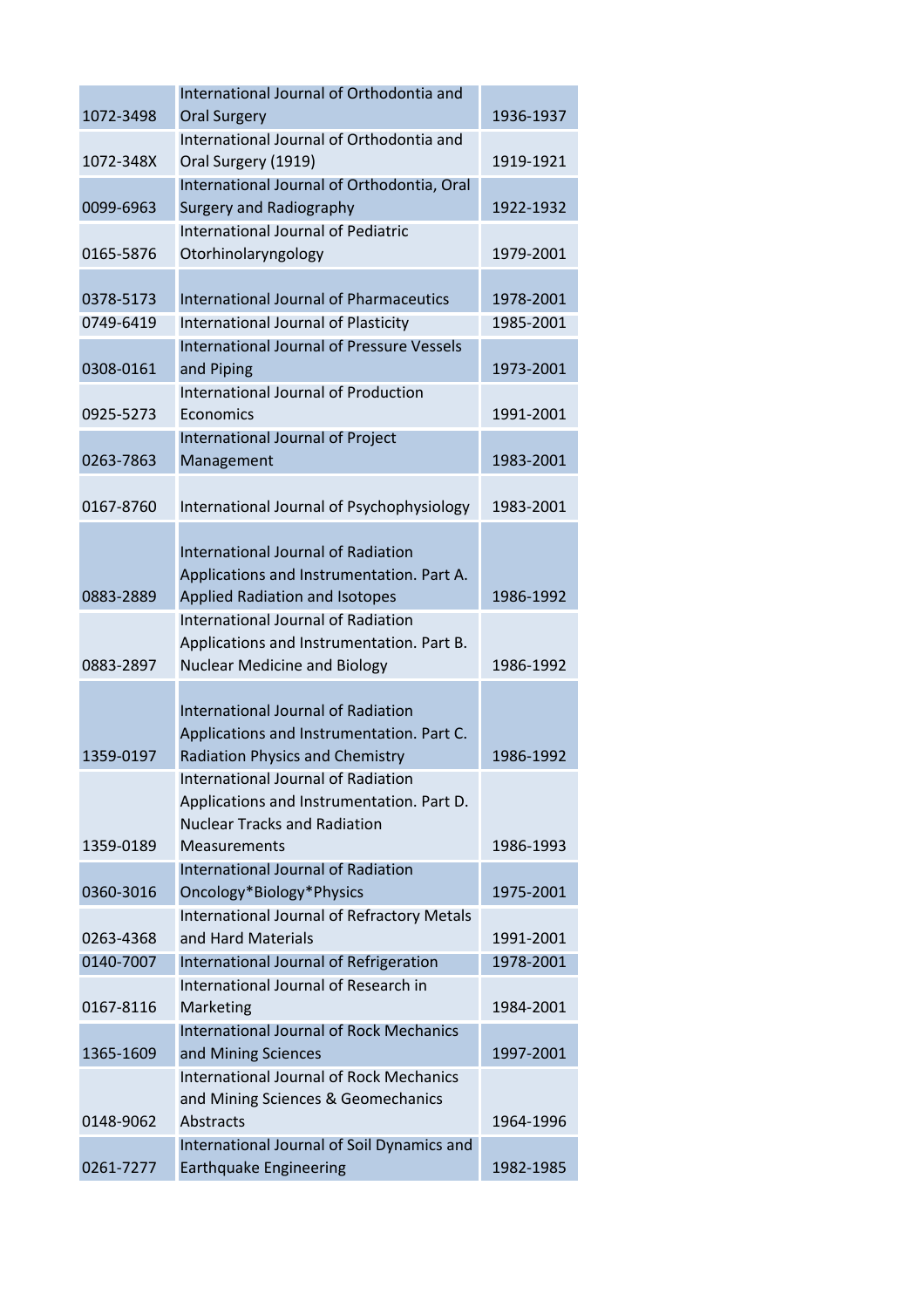| 0020-7683<br>1965-2001<br><b>Structures</b><br>International Journal of the Sociology of<br>0194-6595<br>1995-2001<br>Law<br>International Journal of Thermal Sciences<br>1290-0729<br>1999-2001<br>International Journal of Tourism<br>0143-2516<br>1980-1981<br>Management<br>1075-4210<br><b>International Journal of Trauma Nursing</b><br>1995-2001<br>0020-7837<br><b>International Library Review</b><br>1969-1991<br>1096-7494<br>International Public Management Journal<br>1998-2001<br><b>International Review of Economics &amp;</b><br>1059-0560<br>1992-2001<br>Finance<br>International Review of Financial Analysis<br>1057-5219<br>1992-2001<br>International Review of Law and<br>0144-8188<br>Economics<br>1981-2001<br>International Transactions in Operational<br>Research<br>1995-2000<br>0969-6016<br>1063-4282<br>Interventional Cardiology Newsletter<br>1995-1997<br>0019-0578<br><b>ISA Transactions</b><br>1989-2001<br><b>ISPRS Journal of Photogrammetry and</b><br><b>Remote Sensing</b><br>0924-2716<br>1989-2001<br><b>Issues in Education</b><br>1080-9724<br>1998-1999<br>1297-9562<br><b>ITBM-RBM</b><br>2000-2001<br>1297-9570<br><b>ITBM-RBM News</b><br>2000-2001<br>0922-1425<br>Japan and the World Economy<br>1988-2001<br>Japanese Journal of Ophthalmology<br>0021-5155<br>1997-2001<br>1297-319X<br>Joint Bone Spine<br>2000-2001<br>Journal de Mathématiques Pures et<br>0021-7824<br>Appliquées<br>1997-2001<br>Journal de Pédiatrie et de Puériculture<br>0987-7983<br>1988-2001<br>0165-4101<br>Journal of Accounting and Economics<br>1979-2001<br>Journal of Accounting and Public Policy<br>0278-4254<br>1982-2001<br>Journal of Accounting Education<br>0748-5751<br>1983-2001<br>Journal of Adolescence<br>0140-1971<br>1978-2001<br>Journal of Adolescent Health<br>1054-139X<br>1991-2001<br>Journal of Adolescent Health Care<br>0197-0070<br>1980-1990<br>Journal of Aerosol Science<br>0021-8502<br>1970-2001<br>Journal of Affective Disorders<br>0165-0327<br>1979-2001<br>1464-343X<br>Journal of African Earth Sciences<br>1994-2001<br>0731-7247<br>Journal of African Earth Sciences (1983)<br>1983-1987 | International Journal of Solids and        |  |
|----------------------------------------------------------------------------------------------------------------------------------------------------------------------------------------------------------------------------------------------------------------------------------------------------------------------------------------------------------------------------------------------------------------------------------------------------------------------------------------------------------------------------------------------------------------------------------------------------------------------------------------------------------------------------------------------------------------------------------------------------------------------------------------------------------------------------------------------------------------------------------------------------------------------------------------------------------------------------------------------------------------------------------------------------------------------------------------------------------------------------------------------------------------------------------------------------------------------------------------------------------------------------------------------------------------------------------------------------------------------------------------------------------------------------------------------------------------------------------------------------------------------------------------------------------------------------------------------------------------------------------------------------------------------------------------------------------------------------------------------------------------------------------------------------------------------------------------------------------------------------------------------------------------------------------------------------------------------------------------------------------------------------------------------------------------------------------------------------------------------------------------------------------------------------|--------------------------------------------|--|
|                                                                                                                                                                                                                                                                                                                                                                                                                                                                                                                                                                                                                                                                                                                                                                                                                                                                                                                                                                                                                                                                                                                                                                                                                                                                                                                                                                                                                                                                                                                                                                                                                                                                                                                                                                                                                                                                                                                                                                                                                                                                                                                                                                            |                                            |  |
|                                                                                                                                                                                                                                                                                                                                                                                                                                                                                                                                                                                                                                                                                                                                                                                                                                                                                                                                                                                                                                                                                                                                                                                                                                                                                                                                                                                                                                                                                                                                                                                                                                                                                                                                                                                                                                                                                                                                                                                                                                                                                                                                                                            |                                            |  |
|                                                                                                                                                                                                                                                                                                                                                                                                                                                                                                                                                                                                                                                                                                                                                                                                                                                                                                                                                                                                                                                                                                                                                                                                                                                                                                                                                                                                                                                                                                                                                                                                                                                                                                                                                                                                                                                                                                                                                                                                                                                                                                                                                                            |                                            |  |
|                                                                                                                                                                                                                                                                                                                                                                                                                                                                                                                                                                                                                                                                                                                                                                                                                                                                                                                                                                                                                                                                                                                                                                                                                                                                                                                                                                                                                                                                                                                                                                                                                                                                                                                                                                                                                                                                                                                                                                                                                                                                                                                                                                            |                                            |  |
|                                                                                                                                                                                                                                                                                                                                                                                                                                                                                                                                                                                                                                                                                                                                                                                                                                                                                                                                                                                                                                                                                                                                                                                                                                                                                                                                                                                                                                                                                                                                                                                                                                                                                                                                                                                                                                                                                                                                                                                                                                                                                                                                                                            |                                            |  |
|                                                                                                                                                                                                                                                                                                                                                                                                                                                                                                                                                                                                                                                                                                                                                                                                                                                                                                                                                                                                                                                                                                                                                                                                                                                                                                                                                                                                                                                                                                                                                                                                                                                                                                                                                                                                                                                                                                                                                                                                                                                                                                                                                                            |                                            |  |
|                                                                                                                                                                                                                                                                                                                                                                                                                                                                                                                                                                                                                                                                                                                                                                                                                                                                                                                                                                                                                                                                                                                                                                                                                                                                                                                                                                                                                                                                                                                                                                                                                                                                                                                                                                                                                                                                                                                                                                                                                                                                                                                                                                            |                                            |  |
|                                                                                                                                                                                                                                                                                                                                                                                                                                                                                                                                                                                                                                                                                                                                                                                                                                                                                                                                                                                                                                                                                                                                                                                                                                                                                                                                                                                                                                                                                                                                                                                                                                                                                                                                                                                                                                                                                                                                                                                                                                                                                                                                                                            |                                            |  |
|                                                                                                                                                                                                                                                                                                                                                                                                                                                                                                                                                                                                                                                                                                                                                                                                                                                                                                                                                                                                                                                                                                                                                                                                                                                                                                                                                                                                                                                                                                                                                                                                                                                                                                                                                                                                                                                                                                                                                                                                                                                                                                                                                                            |                                            |  |
|                                                                                                                                                                                                                                                                                                                                                                                                                                                                                                                                                                                                                                                                                                                                                                                                                                                                                                                                                                                                                                                                                                                                                                                                                                                                                                                                                                                                                                                                                                                                                                                                                                                                                                                                                                                                                                                                                                                                                                                                                                                                                                                                                                            |                                            |  |
|                                                                                                                                                                                                                                                                                                                                                                                                                                                                                                                                                                                                                                                                                                                                                                                                                                                                                                                                                                                                                                                                                                                                                                                                                                                                                                                                                                                                                                                                                                                                                                                                                                                                                                                                                                                                                                                                                                                                                                                                                                                                                                                                                                            |                                            |  |
|                                                                                                                                                                                                                                                                                                                                                                                                                                                                                                                                                                                                                                                                                                                                                                                                                                                                                                                                                                                                                                                                                                                                                                                                                                                                                                                                                                                                                                                                                                                                                                                                                                                                                                                                                                                                                                                                                                                                                                                                                                                                                                                                                                            |                                            |  |
|                                                                                                                                                                                                                                                                                                                                                                                                                                                                                                                                                                                                                                                                                                                                                                                                                                                                                                                                                                                                                                                                                                                                                                                                                                                                                                                                                                                                                                                                                                                                                                                                                                                                                                                                                                                                                                                                                                                                                                                                                                                                                                                                                                            |                                            |  |
|                                                                                                                                                                                                                                                                                                                                                                                                                                                                                                                                                                                                                                                                                                                                                                                                                                                                                                                                                                                                                                                                                                                                                                                                                                                                                                                                                                                                                                                                                                                                                                                                                                                                                                                                                                                                                                                                                                                                                                                                                                                                                                                                                                            |                                            |  |
|                                                                                                                                                                                                                                                                                                                                                                                                                                                                                                                                                                                                                                                                                                                                                                                                                                                                                                                                                                                                                                                                                                                                                                                                                                                                                                                                                                                                                                                                                                                                                                                                                                                                                                                                                                                                                                                                                                                                                                                                                                                                                                                                                                            |                                            |  |
|                                                                                                                                                                                                                                                                                                                                                                                                                                                                                                                                                                                                                                                                                                                                                                                                                                                                                                                                                                                                                                                                                                                                                                                                                                                                                                                                                                                                                                                                                                                                                                                                                                                                                                                                                                                                                                                                                                                                                                                                                                                                                                                                                                            |                                            |  |
|                                                                                                                                                                                                                                                                                                                                                                                                                                                                                                                                                                                                                                                                                                                                                                                                                                                                                                                                                                                                                                                                                                                                                                                                                                                                                                                                                                                                                                                                                                                                                                                                                                                                                                                                                                                                                                                                                                                                                                                                                                                                                                                                                                            |                                            |  |
|                                                                                                                                                                                                                                                                                                                                                                                                                                                                                                                                                                                                                                                                                                                                                                                                                                                                                                                                                                                                                                                                                                                                                                                                                                                                                                                                                                                                                                                                                                                                                                                                                                                                                                                                                                                                                                                                                                                                                                                                                                                                                                                                                                            |                                            |  |
|                                                                                                                                                                                                                                                                                                                                                                                                                                                                                                                                                                                                                                                                                                                                                                                                                                                                                                                                                                                                                                                                                                                                                                                                                                                                                                                                                                                                                                                                                                                                                                                                                                                                                                                                                                                                                                                                                                                                                                                                                                                                                                                                                                            |                                            |  |
|                                                                                                                                                                                                                                                                                                                                                                                                                                                                                                                                                                                                                                                                                                                                                                                                                                                                                                                                                                                                                                                                                                                                                                                                                                                                                                                                                                                                                                                                                                                                                                                                                                                                                                                                                                                                                                                                                                                                                                                                                                                                                                                                                                            |                                            |  |
|                                                                                                                                                                                                                                                                                                                                                                                                                                                                                                                                                                                                                                                                                                                                                                                                                                                                                                                                                                                                                                                                                                                                                                                                                                                                                                                                                                                                                                                                                                                                                                                                                                                                                                                                                                                                                                                                                                                                                                                                                                                                                                                                                                            |                                            |  |
|                                                                                                                                                                                                                                                                                                                                                                                                                                                                                                                                                                                                                                                                                                                                                                                                                                                                                                                                                                                                                                                                                                                                                                                                                                                                                                                                                                                                                                                                                                                                                                                                                                                                                                                                                                                                                                                                                                                                                                                                                                                                                                                                                                            |                                            |  |
|                                                                                                                                                                                                                                                                                                                                                                                                                                                                                                                                                                                                                                                                                                                                                                                                                                                                                                                                                                                                                                                                                                                                                                                                                                                                                                                                                                                                                                                                                                                                                                                                                                                                                                                                                                                                                                                                                                                                                                                                                                                                                                                                                                            |                                            |  |
|                                                                                                                                                                                                                                                                                                                                                                                                                                                                                                                                                                                                                                                                                                                                                                                                                                                                                                                                                                                                                                                                                                                                                                                                                                                                                                                                                                                                                                                                                                                                                                                                                                                                                                                                                                                                                                                                                                                                                                                                                                                                                                                                                                            |                                            |  |
|                                                                                                                                                                                                                                                                                                                                                                                                                                                                                                                                                                                                                                                                                                                                                                                                                                                                                                                                                                                                                                                                                                                                                                                                                                                                                                                                                                                                                                                                                                                                                                                                                                                                                                                                                                                                                                                                                                                                                                                                                                                                                                                                                                            |                                            |  |
|                                                                                                                                                                                                                                                                                                                                                                                                                                                                                                                                                                                                                                                                                                                                                                                                                                                                                                                                                                                                                                                                                                                                                                                                                                                                                                                                                                                                                                                                                                                                                                                                                                                                                                                                                                                                                                                                                                                                                                                                                                                                                                                                                                            |                                            |  |
|                                                                                                                                                                                                                                                                                                                                                                                                                                                                                                                                                                                                                                                                                                                                                                                                                                                                                                                                                                                                                                                                                                                                                                                                                                                                                                                                                                                                                                                                                                                                                                                                                                                                                                                                                                                                                                                                                                                                                                                                                                                                                                                                                                            |                                            |  |
|                                                                                                                                                                                                                                                                                                                                                                                                                                                                                                                                                                                                                                                                                                                                                                                                                                                                                                                                                                                                                                                                                                                                                                                                                                                                                                                                                                                                                                                                                                                                                                                                                                                                                                                                                                                                                                                                                                                                                                                                                                                                                                                                                                            |                                            |  |
|                                                                                                                                                                                                                                                                                                                                                                                                                                                                                                                                                                                                                                                                                                                                                                                                                                                                                                                                                                                                                                                                                                                                                                                                                                                                                                                                                                                                                                                                                                                                                                                                                                                                                                                                                                                                                                                                                                                                                                                                                                                                                                                                                                            |                                            |  |
|                                                                                                                                                                                                                                                                                                                                                                                                                                                                                                                                                                                                                                                                                                                                                                                                                                                                                                                                                                                                                                                                                                                                                                                                                                                                                                                                                                                                                                                                                                                                                                                                                                                                                                                                                                                                                                                                                                                                                                                                                                                                                                                                                                            |                                            |  |
|                                                                                                                                                                                                                                                                                                                                                                                                                                                                                                                                                                                                                                                                                                                                                                                                                                                                                                                                                                                                                                                                                                                                                                                                                                                                                                                                                                                                                                                                                                                                                                                                                                                                                                                                                                                                                                                                                                                                                                                                                                                                                                                                                                            |                                            |  |
|                                                                                                                                                                                                                                                                                                                                                                                                                                                                                                                                                                                                                                                                                                                                                                                                                                                                                                                                                                                                                                                                                                                                                                                                                                                                                                                                                                                                                                                                                                                                                                                                                                                                                                                                                                                                                                                                                                                                                                                                                                                                                                                                                                            |                                            |  |
|                                                                                                                                                                                                                                                                                                                                                                                                                                                                                                                                                                                                                                                                                                                                                                                                                                                                                                                                                                                                                                                                                                                                                                                                                                                                                                                                                                                                                                                                                                                                                                                                                                                                                                                                                                                                                                                                                                                                                                                                                                                                                                                                                                            |                                            |  |
|                                                                                                                                                                                                                                                                                                                                                                                                                                                                                                                                                                                                                                                                                                                                                                                                                                                                                                                                                                                                                                                                                                                                                                                                                                                                                                                                                                                                                                                                                                                                                                                                                                                                                                                                                                                                                                                                                                                                                                                                                                                                                                                                                                            |                                            |  |
|                                                                                                                                                                                                                                                                                                                                                                                                                                                                                                                                                                                                                                                                                                                                                                                                                                                                                                                                                                                                                                                                                                                                                                                                                                                                                                                                                                                                                                                                                                                                                                                                                                                                                                                                                                                                                                                                                                                                                                                                                                                                                                                                                                            |                                            |  |
|                                                                                                                                                                                                                                                                                                                                                                                                                                                                                                                                                                                                                                                                                                                                                                                                                                                                                                                                                                                                                                                                                                                                                                                                                                                                                                                                                                                                                                                                                                                                                                                                                                                                                                                                                                                                                                                                                                                                                                                                                                                                                                                                                                            |                                            |  |
|                                                                                                                                                                                                                                                                                                                                                                                                                                                                                                                                                                                                                                                                                                                                                                                                                                                                                                                                                                                                                                                                                                                                                                                                                                                                                                                                                                                                                                                                                                                                                                                                                                                                                                                                                                                                                                                                                                                                                                                                                                                                                                                                                                            |                                            |  |
|                                                                                                                                                                                                                                                                                                                                                                                                                                                                                                                                                                                                                                                                                                                                                                                                                                                                                                                                                                                                                                                                                                                                                                                                                                                                                                                                                                                                                                                                                                                                                                                                                                                                                                                                                                                                                                                                                                                                                                                                                                                                                                                                                                            |                                            |  |
|                                                                                                                                                                                                                                                                                                                                                                                                                                                                                                                                                                                                                                                                                                                                                                                                                                                                                                                                                                                                                                                                                                                                                                                                                                                                                                                                                                                                                                                                                                                                                                                                                                                                                                                                                                                                                                                                                                                                                                                                                                                                                                                                                                            |                                            |  |
|                                                                                                                                                                                                                                                                                                                                                                                                                                                                                                                                                                                                                                                                                                                                                                                                                                                                                                                                                                                                                                                                                                                                                                                                                                                                                                                                                                                                                                                                                                                                                                                                                                                                                                                                                                                                                                                                                                                                                                                                                                                                                                                                                                            |                                            |  |
|                                                                                                                                                                                                                                                                                                                                                                                                                                                                                                                                                                                                                                                                                                                                                                                                                                                                                                                                                                                                                                                                                                                                                                                                                                                                                                                                                                                                                                                                                                                                                                                                                                                                                                                                                                                                                                                                                                                                                                                                                                                                                                                                                                            |                                            |  |
|                                                                                                                                                                                                                                                                                                                                                                                                                                                                                                                                                                                                                                                                                                                                                                                                                                                                                                                                                                                                                                                                                                                                                                                                                                                                                                                                                                                                                                                                                                                                                                                                                                                                                                                                                                                                                                                                                                                                                                                                                                                                                                                                                                            |                                            |  |
|                                                                                                                                                                                                                                                                                                                                                                                                                                                                                                                                                                                                                                                                                                                                                                                                                                                                                                                                                                                                                                                                                                                                                                                                                                                                                                                                                                                                                                                                                                                                                                                                                                                                                                                                                                                                                                                                                                                                                                                                                                                                                                                                                                            |                                            |  |
|                                                                                                                                                                                                                                                                                                                                                                                                                                                                                                                                                                                                                                                                                                                                                                                                                                                                                                                                                                                                                                                                                                                                                                                                                                                                                                                                                                                                                                                                                                                                                                                                                                                                                                                                                                                                                                                                                                                                                                                                                                                                                                                                                                            |                                            |  |
|                                                                                                                                                                                                                                                                                                                                                                                                                                                                                                                                                                                                                                                                                                                                                                                                                                                                                                                                                                                                                                                                                                                                                                                                                                                                                                                                                                                                                                                                                                                                                                                                                                                                                                                                                                                                                                                                                                                                                                                                                                                                                                                                                                            | Journal of African Earth Sciences (and the |  |
| 0899-5362<br>Middle East)<br>1988-1993                                                                                                                                                                                                                                                                                                                                                                                                                                                                                                                                                                                                                                                                                                                                                                                                                                                                                                                                                                                                                                                                                                                                                                                                                                                                                                                                                                                                                                                                                                                                                                                                                                                                                                                                                                                                                                                                                                                                                                                                                                                                                                                                     |                                            |  |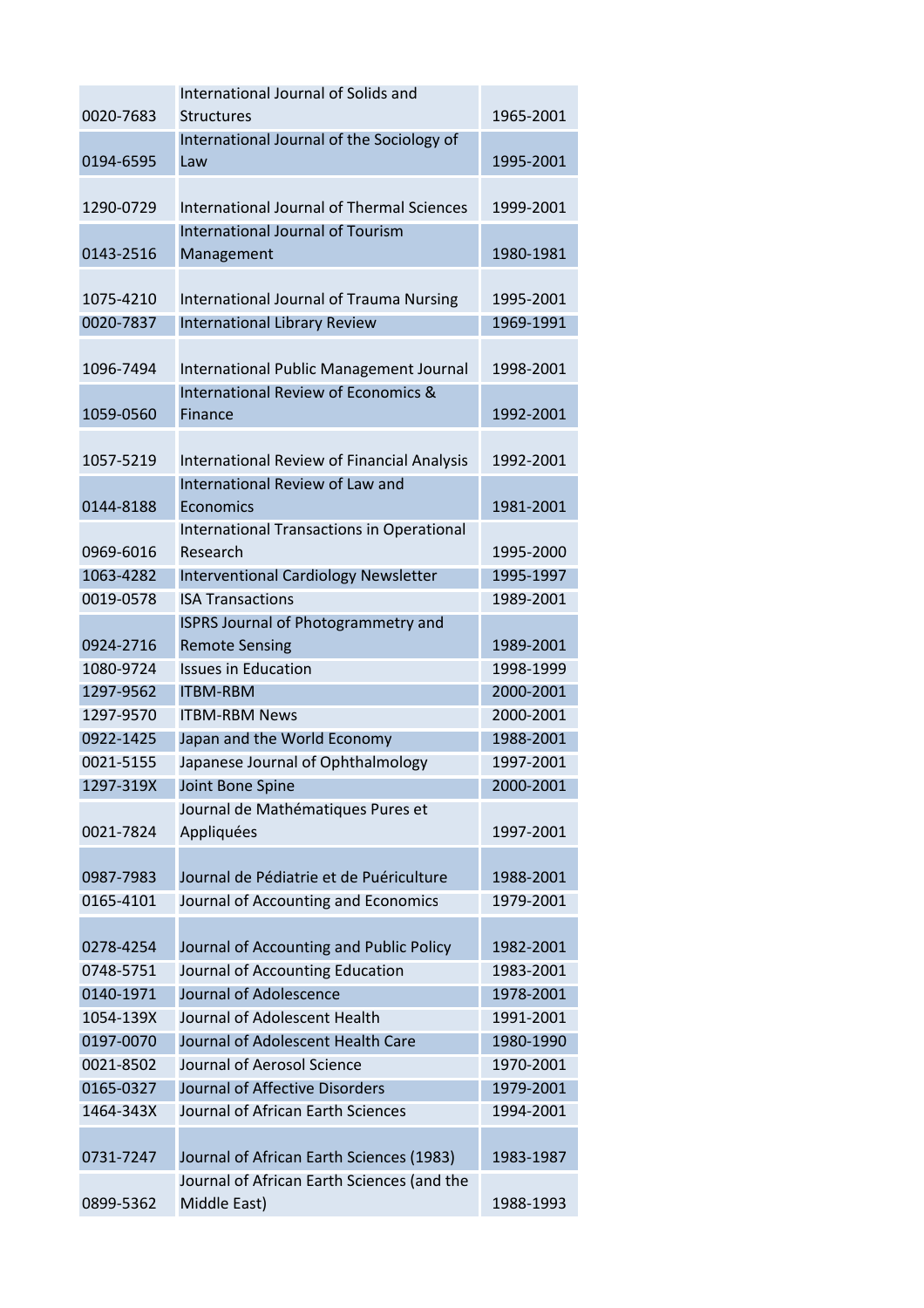| 0890-4065 | Journal of Aging Studies                    | 1987-2001 |
|-----------|---------------------------------------------|-----------|
|           | Journal of Agricultural Engineering         |           |
| 0021-8634 | Research                                    | 1965-2001 |
| 1046-9095 | Journal of Air Medical Transport            | 1989-1992 |
| 0969-6997 | Journal of Air Transport Management         | 1994-2001 |
| 0021-8693 | Journal of Algebra                          | 1995-2001 |
| 0196-6774 | Journal of Algorithms                       | 1980-2001 |
| 0021-8707 | Journal of Allergy                          | 1929-1970 |
|           |                                             |           |
| 0091-6749 | Journal of Allergy and Clinical Immunology  | 1971-2001 |
| 0925-8388 | Journal of Alloys and Compounds             | 1991-2001 |
|           |                                             |           |
|           | Journal of American Association for         |           |
| 1091-8531 | Pediatric Ophthalmology and Strabismus      | 1997-2001 |
|           |                                             |           |
| 0165-2370 | Journal of Analytical and Applied Pyrolysis | 1979-2001 |
|           |                                             |           |
| 0278-4165 | Journal of Anthropological Archaeology      | 1982-2001 |
| 0887-6185 | Journal of Anxiety Disorders                | 1987-2001 |
|           | Journal of Applied Developmental            |           |
| 0193-3973 | Psychology                                  | 1980-2001 |
| 0926-9851 | Journal of Applied Geophysics               | 1992-2001 |
|           | Journal of Applied Mathematics and          |           |
| 0021-8928 | <b>Mechanics</b>                            | 1958-2001 |
| 0021-9045 | Journal of Approximation Theory             | 1995-2001 |
| 0305-4403 | Journal of Archaeological Science           | 1974-2001 |
| 0140-1963 | Journal of Arid Environments                | 1993-2001 |
| 1367-9120 | Journal of Asian Earth Sciences             | 1997-2001 |
| 1049-0078 | Journal of Asian Economics                  | 1990-2001 |
| 1226-8615 | Journal of Asia-Pacific Entomology          | 1998-2001 |
| 0368-1319 | Journal of Atherosclerosis Research         | 1961-1969 |
|           | Journal of Atmospheric and Solar-           |           |
| 1364-6826 | <b>Terrestrial Physics</b>                  | 1997-2001 |
|           | Journal of Atmospheric and Terrestrial      |           |
| 0021-9169 | <b>Physics</b>                              | 1950-1996 |
| 0896-8411 | Journal of Autoimmunity                     | 1988-2001 |
| 0378-4266 | Journal of Banking & Finance                | 1977-2001 |
|           | Journal of Behavior Therapy and             |           |
| 0005-7916 | <b>Experimental Psychiatry</b>              | 1970-2001 |
| 0090-5720 | Journal of Behavioral Economics             | 1972-1990 |
|           | Journal of Biochemical and Biophysical      |           |
| 0165-022X | Methods                                     | 1979-2001 |
| 0092-1157 | Journal of Biological Standardization       | 1973-1989 |
| 0021-9290 | Journal of Biomechanics                     | 1968-2001 |
| 0141-5425 | Journal of Biomedical Engineering           | 1979-1993 |
| 1532-0464 | Journal of Biomedical Informatics           | 2001-2001 |
|           |                                             |           |
| 1389-1723 | Journal of Bioscience and Bioengineering    | 1999-2001 |
| 0168-1656 | Journal of Biotechnology                    | 1984-2001 |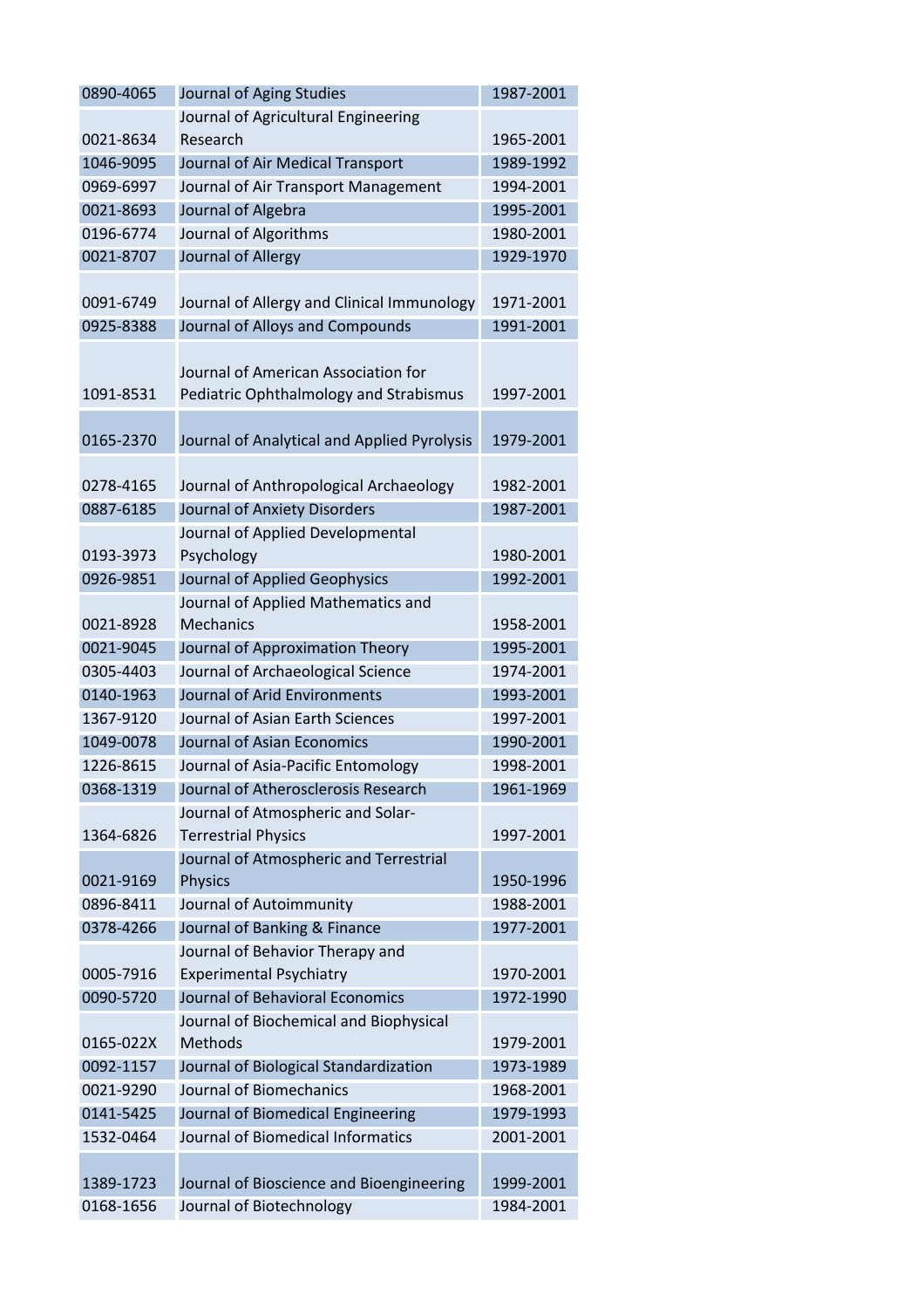|           | Journal of Bodywork and Movement          |           |
|-----------|-------------------------------------------|-----------|
| 1360-8592 | <b>Therapies</b>                          | 1996-2001 |
| 0148-2963 | Journal of Business Research              | 1973-2001 |
| 0883-9026 | Journal of Business Venturing             | 1985-2001 |
| 1364-9825 | Journal of Cancer Nursing                 | 1997-1997 |
| 1071-9164 | Journal of Cardiac Failure                | 1994-2001 |
|           | Journal of Cardiothoracic and Vascular    |           |
| 1053-0770 | Anesthesia                                | 1991-2001 |
| 0888-6296 | Journal of Cardiothoracic Anesthesia      | 1987-1990 |
| 0021-9517 | Journal of Catalysis                      | 1962-2001 |
|           |                                           |           |
| 0886-3350 | Journal of Cataract & Refractive Surgery  | 1995-2001 |
| 0733-5210 | Journal of Cereal Science                 | 1983-2001 |
| 0891-0618 | Journal of Chemical Neuroanatomy          | 1991-2001 |
| 1556-3499 | Journal of Chiropractic Humanities        | 1995-2001 |
| 0021-9673 | Journal of Chromatography A               | 1958-2001 |
|           | Journal of Chromatography B: Biomedical   |           |
| 0378-4347 | <b>Sciences and Applications</b>          | 1977-2001 |
| 0021-9681 | Journal of Chronic Diseases               | 1955-1987 |
| 0959-6526 | Journal of Cleaner Production             | 1993-2001 |
| 0952-8180 | Journal of Clinical Anesthesia            | 1988-2001 |
| 1094-6950 | Journal of Clinical Densitometry          | 1998-2001 |
| 0895-4356 | Journal of Clinical Epidemiology          | 1988-2001 |
| 1353-1131 | Journal of Clinical Forensic Medicine     | 1994-2001 |
| 0967-5868 | Journal of Clinical Neuroscience          | 1994-2001 |
| 1386-6532 | Journal of Clinical Virology              | 1998-2001 |
|           |                                           |           |
| 0021-9797 | Journal of Colloid and Interface Science  | 1966-2001 |
| 0095-8522 | Journal of Colloid Science                | 1946-1965 |
|           |                                           |           |
| 0097-3165 | Journal of Combinatorial Theory, Series A | 1995-2001 |
|           |                                           |           |
| 0095-8956 | Journal of Combinatorial Theory, Series B | 1995-2001 |
| 0021-9924 | Journal of Communication Disorders        | 1967-2001 |
| 0147-5967 | Journal of Comparative Economics          | 1977-2001 |
| 0021-9975 | Journal of Comparative Pathology          | 1965-2001 |
|           | Journal of Comparative Pathology and      |           |
| 0368-1742 | Therapeutics                              | 1888-1964 |
| 0885-064X | Journal of Complexity                     | 1995-2001 |
|           | Journal of Computational and Applied      |           |
| 0377-0427 | <b>Mathematics</b>                        | 1995-2001 |
| 0021-9991 | Journal of Computational Physics          | 1966-2001 |
| 0149-936X | Journal of Computed Tomography            | 1977-1988 |
|           |                                           |           |
| 0022-0000 | Journal of Computer and System Sciences   | 1995-2001 |
|           |                                           |           |
| 0143-974X | Journal of Constructional Steel Research  | 1980-2001 |
| 1057-7408 | Journal of Consumer Psychology            | 1992-2001 |
| 0169-7722 | Journal of Contaminant Hydrology          | 1986-2001 |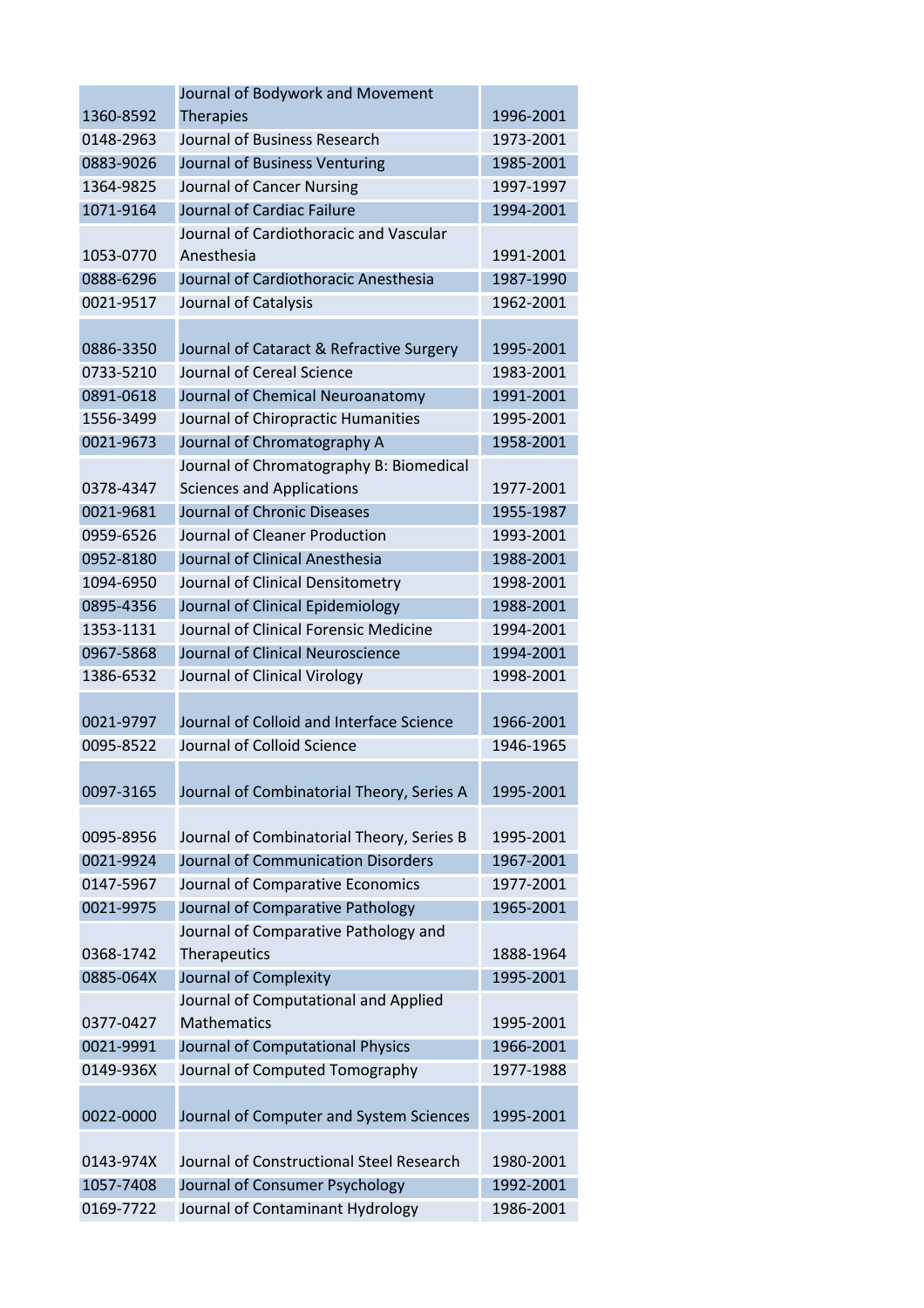| 0168-3659 | Journal of Controlled Release              | 1984-2001 |
|-----------|--------------------------------------------|-----------|
| 0929-1199 | Journal of Corporate Finance               | 1994-2001 |
|           |                                            |           |
| 1010-5182 | Journal of Cranio-Maxillofacial Surgery    | 1987-2001 |
| 0047-2352 | Journal of Criminal Justice                | 1973-2001 |
| 0883-9441 | Journal of Critical Care                   | 1986-2001 |
| 0022-0248 | Journal of Crystal Growth                  | 1967-2001 |
| 1296-2074 | Journal of Cultural Heritage               | 2000-2001 |
| 0022-0302 | Journal of Dairy Science                   | 1995-2001 |
| 0300-5712 | Journal of Dentistry                       | 1972-2001 |
| 0923-1811 | Journal of Dermatological Science          | 1990-2001 |
| 0304-3878 | Journal of Development Economics           | 1974-2001 |
|           |                                            |           |
| 1056-8727 | Journal of Diabetes and its Complications  | 1992-2001 |
| 0891-6632 | Journal of Diabetic Complications          | 1987-1991 |
| 0022-0396 | Journal of Differential Equations          | 1995-2001 |
| 0892-0591 | Journal of Direct Marketing                | 1987-1996 |
| 0304-4076 | Journal of Econometrics                    | 1973-2001 |
|           | Journal of Economic Behavior &             |           |
| 0167-2681 | Organization                               | 1980-2001 |
|           |                                            |           |
| 0165-1889 | Journal of Economic Dynamics and Control   | 1979-2001 |
| 0167-4870 | Journal of Economic Psychology             | 1981-2001 |
| 0022-0531 | Journal of Economic Theory                 | 1969-2001 |
| 0148-6195 | Journal of Economics and Business          | 1982-2001 |
| 1572-6657 | Journal of Electroanalytical Chemistry     | 1992-2001 |
|           | Journal of Electroanalytical Chemistry     |           |
| 0368-1874 | (1959)                                     | 1959-1966 |
|           | Journal of Electroanalytical Chemistry and |           |
| 0022-0728 | <b>Interfacial Electrochemistry</b>        | 1967-1991 |
| 0022-0736 | Journal of Electrocardiology               | 1969-2001 |
|           | Journal of Electromyography and            |           |
| 1050-6411 | Kinesiology                                | 1991-2001 |
|           | Journal of Electron Spectroscopy and       |           |
| 0368-2048 | <b>Related Phenomena</b>                   | 1972-2001 |
| 0304-3886 | Journal of Electrostatics                  | 1975-2001 |
| 0099-1767 | Journal of Emergency Nursing               | 1995-2001 |
| 0927-5398 | Journal of Empirical Finance               | 1993-2001 |
| 0099-2399 | Journal of Endodontics                     | 1975-2001 |
|           |                                            |           |
| 1085-7443 | Journal of Energy Finance & Development    | 1998-1999 |
|           | Journal of Engineering and Technology      |           |
| 0923-4748 | Management                                 | 1989-2001 |
|           | Journal of Environmental Economics and     |           |
| 0095-0696 | Management                                 | 1974-2001 |
|           |                                            |           |
| 0301-4797 | Journal of Environmental Management        | 1990-2001 |
| 0272-4944 | Journal of Environmental Psychology        | 1981-2001 |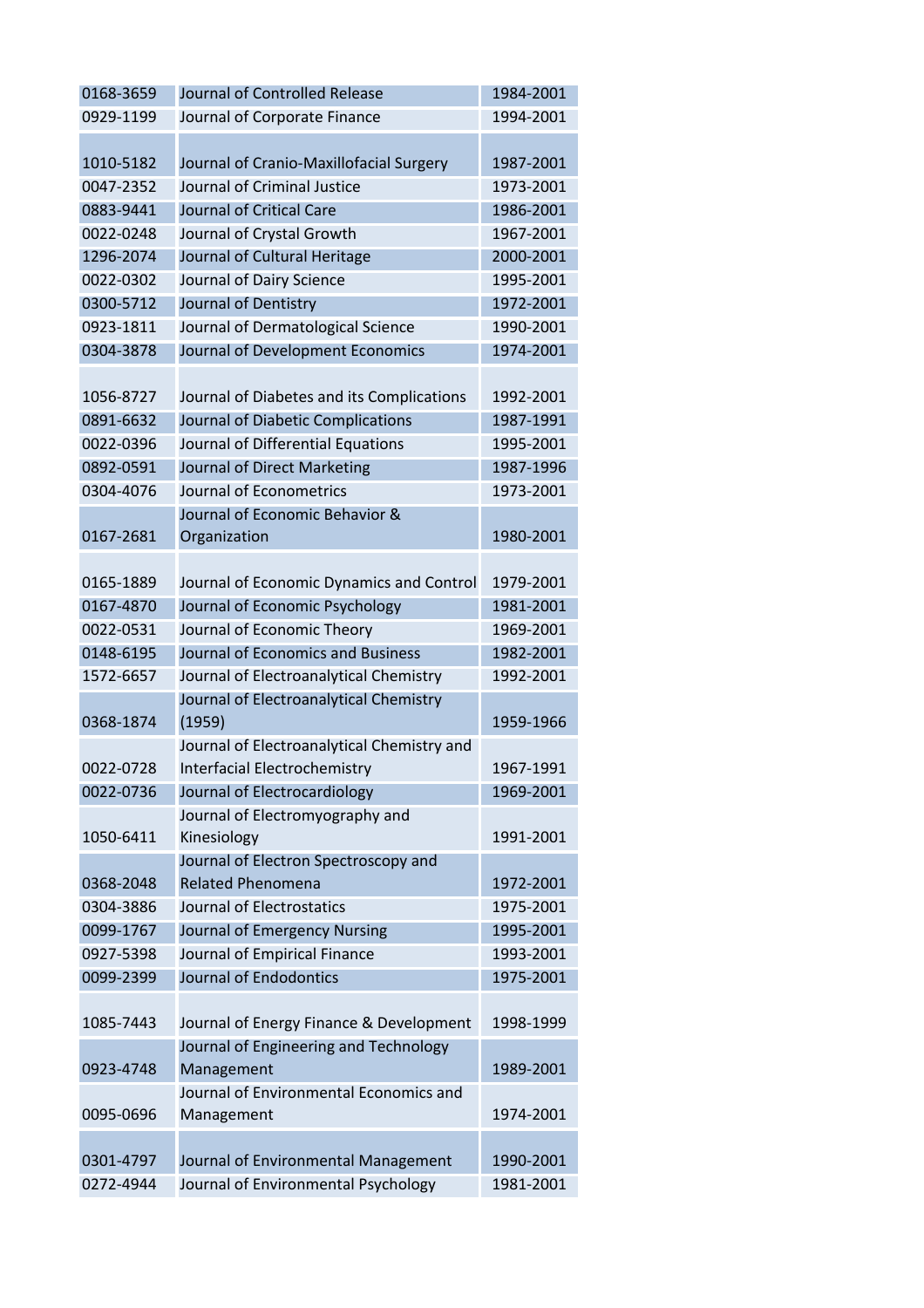| 0265-931X | Journal of Environmental Radioactivity                | 1984-2001 |
|-----------|-------------------------------------------------------|-----------|
| 0896-6974 | Journal of Epilepsy                                   | 1988-1998 |
| 0737-0806 | Journal of Equine Veterinary Science                  | 1981-2001 |
| 0378-8741 | Journal of Ethnopharmacology                          | 1979-2001 |
|           |                                                       |           |
| 1532-3382 | Journal of Evidence Based Dental Practice             | 2001-2001 |
| 0939-8600 | Journal of Experimental Animal Science                | 1999-2000 |
| 0022-0965 | Journal of Experimental Child Psychology              | 1964-2001 |
| 0022-0981 | Journal of Experimental Marine Biology<br>and Ecology | 1967-2001 |
| 0022-1031 | Journal of Experimental Social Psychology             | 1965-2001 |
| 1098-612X | Journal of Feline Medicine & Surgery                  | 1999-2001 |
|           | Journal of Fermentation and                           |           |
| 0922-338X | Bioengineering                                        | 1989-1998 |
| 0385-6380 | Journal of Fermentation Technology                    | 1986-1988 |
| 0304-405X | Journal of Financial Economics                        | 1974-2001 |
| 1042-9573 | Journal of Financial Intermediation                   | 1990-2001 |
| 1386-4181 | <b>Journal of Financial Markets</b>                   | 1998-2001 |
| 0094-730X | Journal of Fluency Disorders                          | 1974-2001 |
| 0889-9746 | Journal of Fluids and Structures                      | 1987-2001 |
| 0022-1139 | Journal of Fluorine Chemistry                         | 1971-2001 |
|           |                                                       |           |
| 0889-1575 | Journal of Food Composition and Analysis              | 1987-2001 |
| 0260-8774 | Journal of Food Engineering                           | 1982-2001 |
|           | Journal of Free Radicals in Biology &                 |           |
| 0748-5514 | Medicine                                              | 1985-1986 |
| 0022-1236 | Journal of Functional Analysis                        | 1995-2001 |
| 1091-255X | Journal of Gastrointestinal Surgery                   | 1997-2001 |
| 0375-6742 | Journal of Geochemical Exploration                    | 1972-2001 |
| 0264-3707 | Journal of Geodynamics                                | 1984-2001 |
| 0393-0440 | Journal of Geometry and Physics                       | 1984-2001 |
| 1352-0237 | Journal of Government Information                     | 1994-2001 |
| 0380-1330 | Journal of Great Lakes Research                       | 1975-2001 |
| 0894-1130 | Journal of Hand Therapy                               | 1987-2001 |
| 0304-3894 | Journal of Hazardous Materials                        | 1975-2001 |
| 0167-6296 | Journal of Health Economics                           | 1982-2001 |
| 0198-7593 | Journal of Heat Recovery Systems                      | 1981-1986 |
| 0168-8278 | Journal of Hepatology                                 | 1989-2001 |
| 0305-7488 | Journal of Historical Geography                       | 1975-2001 |
| 0195-6701 | Journal of Hospital Infection                         | 1980-2001 |
| 1051-1377 | Journal of Housing Economics                          | 1991-2001 |
| 0047-2484 | Journal of Human Evolution                            | 1972-2001 |
| 0022-1694 | Journal of Hydrology                                  | 1963-2001 |
| 0022-1759 | Journal of Immunological Methods                      | 1971-2001 |
|           |                                                       |           |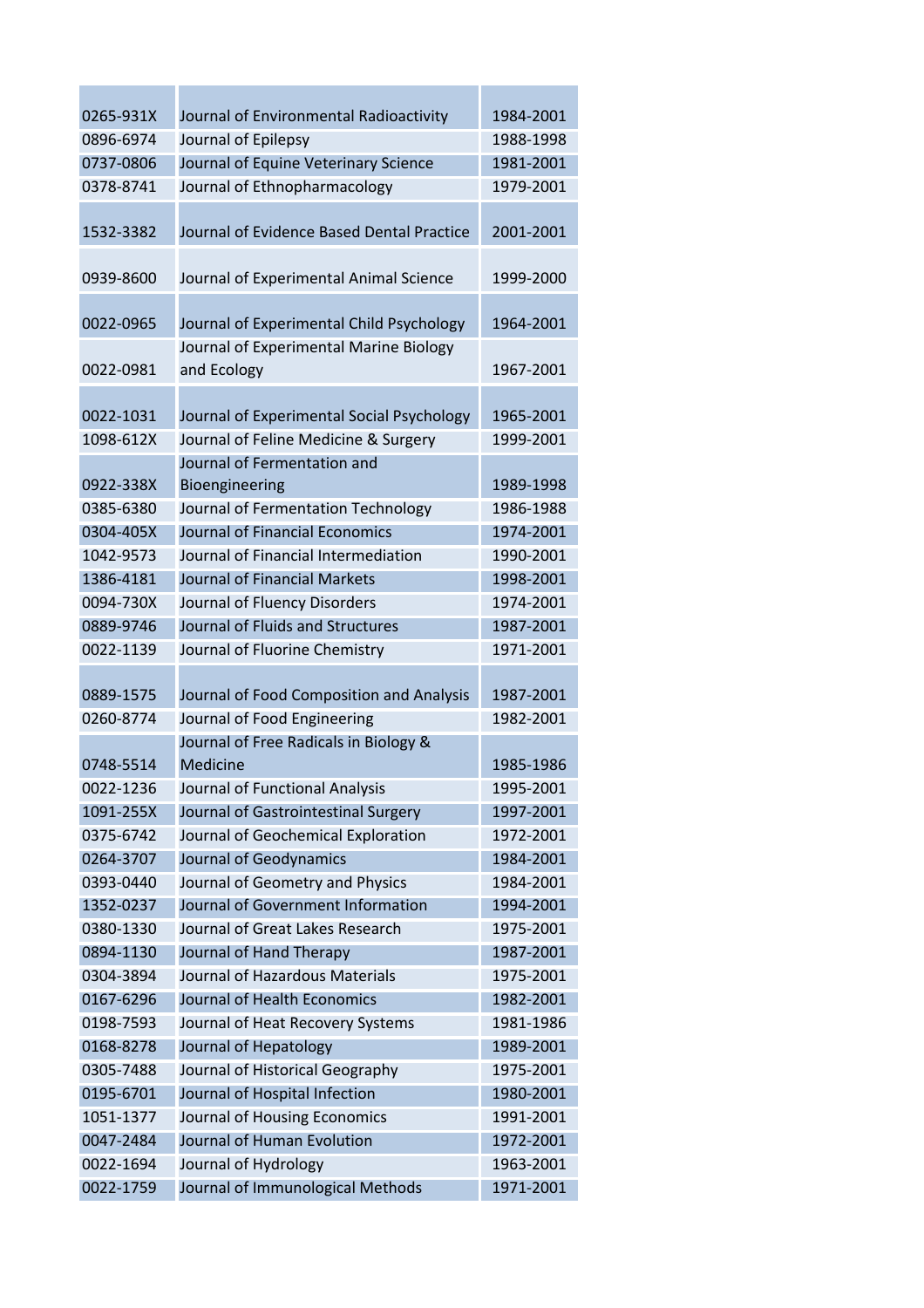| 0926-6437 | Journal of Income Distribution              | 1997-2000 |
|-----------|---------------------------------------------|-----------|
| 0163-4453 | Journal of Infection                        | 1979-2001 |
|           | Journal of Inorganic and Nuclear            |           |
| 0022-1902 | Chemistry                                   | 1955-1981 |
| 0162-0134 | Journal of Inorganic Biochemistry           | 1979-2001 |
| 0022-1910 | Journal of Insect Physiology                | 1957-2001 |
| 1094-9968 | Journal of Interactive Marketing            | 1997-2001 |
|           | Journal of International Accounting,        |           |
| 1061-9518 | <b>Auditing and Taxation</b>                | 1992-2001 |
| 0022-1996 | Journal of International Economics          | 1971-2001 |
|           | Journal of International Financial Markets, |           |
| 1042-4431 | <b>Institutions and Money</b>               | 1997-2001 |
| 1075-4253 | Journal of International Management         | 1998-2001 |
|           | Journal of International Money and          |           |
| 0261-5606 | <b>Finance</b>                              | 1982-2001 |
| 0022-2011 | Journal of Invertebrate Pathology           | 1965-2001 |
|           | Journal of King Saud University -           |           |
| 1319-1578 | <b>Computer and Information Sciences</b>    | 1996-2001 |
|           | Journal of Laboratory and Clinical          |           |
| 0022-2143 | Medicine                                    | 1996-2001 |
| 1471-5317 | Journal of Light Metals                     | 2001-2001 |
|           | Journal of Lipid Mediators and Cell         |           |
| 0929-7855 | Signalling                                  | 1995-1997 |
|           | Journal of Loss Prevention in the Process   |           |
| 0950-4230 | Industries                                  | 1988-2001 |
| 0022-2313 | Journal of Luminescence                     | 1970-2001 |
| 0164-0704 | Journal of Macroeconomics                   | 1979-2001 |
| 1090-7807 | Journal of Magnetic Resonance               | 1997-2001 |
| 0022-2364 | Journal of Magnetic Resonance (1969)        | 1969-1992 |
|           |                                             |           |
| 1064-1858 | Journal of Magnetic Resonance, Series A     | 1993-1996 |
|           |                                             |           |
| 1064-1866 | Journal of Magnetic Resonance, Series B     | 1993-1996 |
|           | Journal of Magnetism and Magnetic           |           |
| 0304-8853 | <b>Materials</b>                            | 1975-2001 |
| 0149-2063 | Journal of Management                       | 1993-2001 |
|           | Journal of Manipulative and Physiological   |           |
| 0161-4754 | Therapeutics                                | 1999-2001 |
| 1526-6125 | Journal of Manufacturing Processes          | 1999-2001 |
| 0278-6125 | Journal of Manufacturing Systems            | 1982-2001 |
| 0924-7963 | Journal of Marine Systems                   | 1990-2001 |
|           | Journal of Materials Processing             |           |
| 0924-0136 | Technology                                  | 1990-2001 |
|           | Journal of Mathematical Analysis and        |           |
| 0022-247X | Applications                                | 1995-2001 |
| 0304-4068 | Journal of Mathematical Economics           | 1974-2001 |
| 0022-2496 | Journal of Mathematical Psychology          | 1964-2001 |
| 0301-0503 | Journal of Maxillofacial Surgery            | 1973-1986 |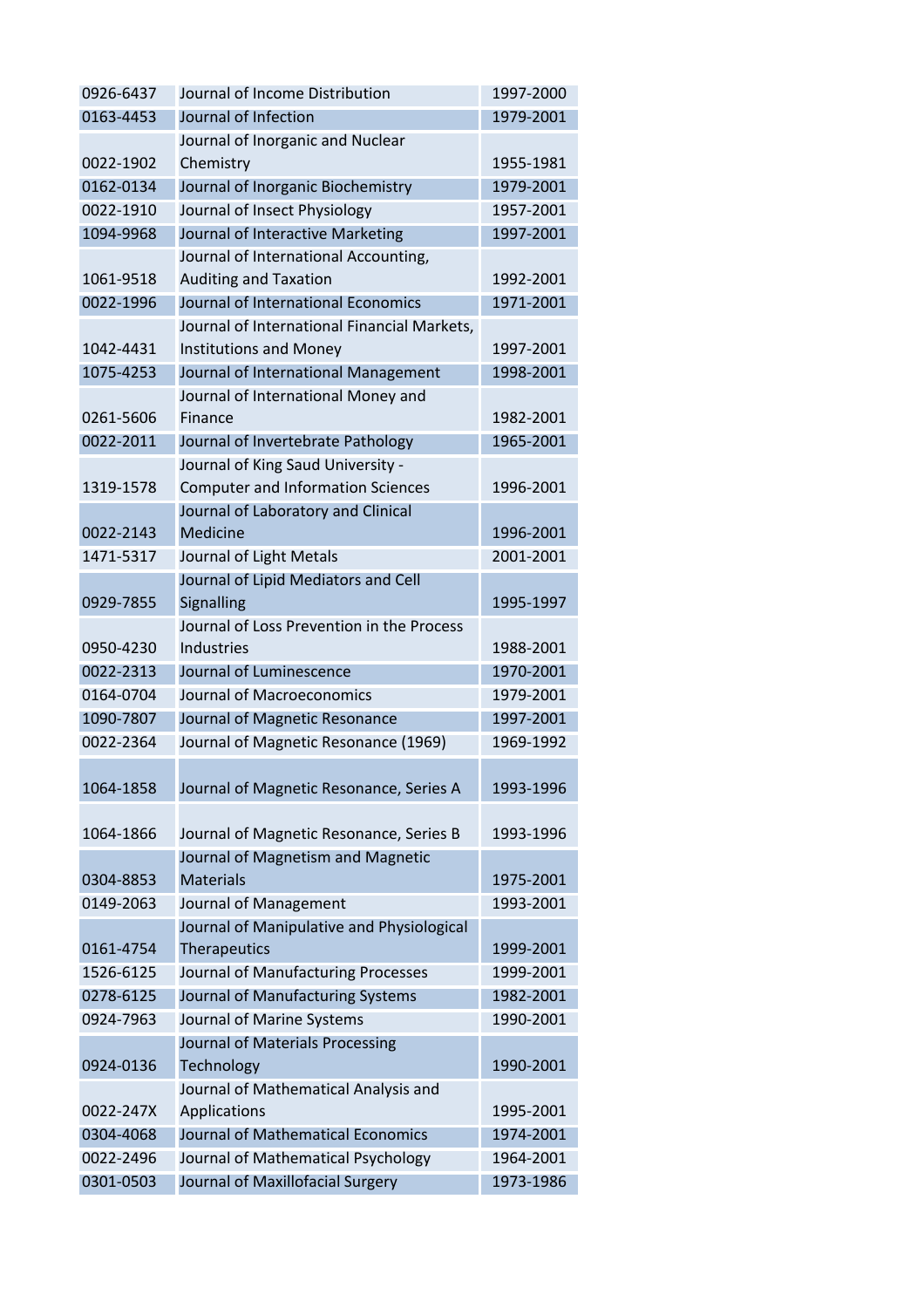|           | Journal of Mechanical Working              |           |
|-----------|--------------------------------------------|-----------|
| 0378-3804 | Technology                                 | 1977-1989 |
| 0022-2569 | Journal of Mechanisms                      | 1966-1971 |
| 0304-4181 | Journal of Medieval History                | 1995-2001 |
| 0376-7388 | Journal of Membrane Science                | 1976-2001 |
| 0749-596X | Journal of Memory and Language             | 1985-2001 |
| 0167-7012 | Journal of Microbiological Methods         | 1983-2001 |
|           |                                            |           |
| 0745-7138 | Journal of Microcomputer Applications      | 1982-1995 |
|           |                                            |           |
| 1526-9523 | Journal of Midwifery & Women's Health      | 2000-2001 |
|           | Journal of Molecular and Cellular          |           |
| 0022-2828 | Cardiology                                 | 1970-2001 |
| 0022-2836 | <b>Journal of Molecular Biology</b>        | 1959-2001 |
| 0304-5102 | Journal of Molecular Catalysis             | 1975-1994 |
|           |                                            |           |
| 1381-1169 | Journal of Molecular Catalysis A: Chemical | 1995-2001 |
|           | Journal of Molecular Catalysis B:          |           |
| 1381-1177 | Enzymatic                                  | 1995-2001 |
| 0263-7855 | Journal of Molecular Graphics              | 1983-1996 |
|           | Journal of Molecular Graphics and          |           |
| 1093-3263 | Modelling                                  | 1997-2001 |
| 0167-7322 | Journal of Molecular Liquids               | 1983-2001 |
| 0022-2852 | Journal of Molecular Spectroscopy          | 1957-2001 |
| 0022-2860 | Journal of Molecular Structure             | 1967-2001 |
|           | Journal of Molecular Structure:            |           |
| 0166-1280 | <b>THEOCHEM</b>                            | 1981-2001 |
| 0304-3932 | Journal of Monetary Economics              | 1975-2001 |
|           | Journal of Multinational Financial         |           |
| 1042-444X | Management                                 | 1997-2001 |
| 0047-259X | Journal of Multivariate Analysis           | 1995-2001 |
|           | Journal of Network and Computer            |           |
| 1084-8045 | Applications                               | 1996-2001 |
| 0165-5728 | Journal of Neuroimmunology                 | 1981-2001 |
| 0911-6044 | Journal of Neurolinguistics                | 1985-2001 |
| 0165-0270 | Journal of Neuroscience Methods            | 1979-2001 |
| 0022-3093 | Journal of Non-Crystalline Solids          | 1968-2001 |
|           | Journal of Non-Newtonian Fluid             |           |
| 0377-0257 | <b>Mechanics</b>                           | 1976-2001 |
| 1071-3581 | Journal of Nuclear Cardiology              | 1995-2001 |
| 0022-3107 | Journal of Nuclear Energy                  | 1967-1973 |
| 0891-3919 | Journal of Nuclear Energy (1954)           | 1954-1959 |
|           | Journal of Nuclear Energy. Part A. Reactor |           |
| 0368-3265 | <b>Science</b>                             | 1959-1961 |
|           | Journal of Nuclear Energy. Part B. Reactor |           |
| 0368-3273 | Technology                                 | 1959-1961 |
|           | Journal of Nuclear Energy. Parts A/B.      |           |
| 0368-3230 | <b>Reactor Science and Technology</b>      | 1961-1966 |
| 0022-3115 | Journal of Nuclear Materials               | 1959-2001 |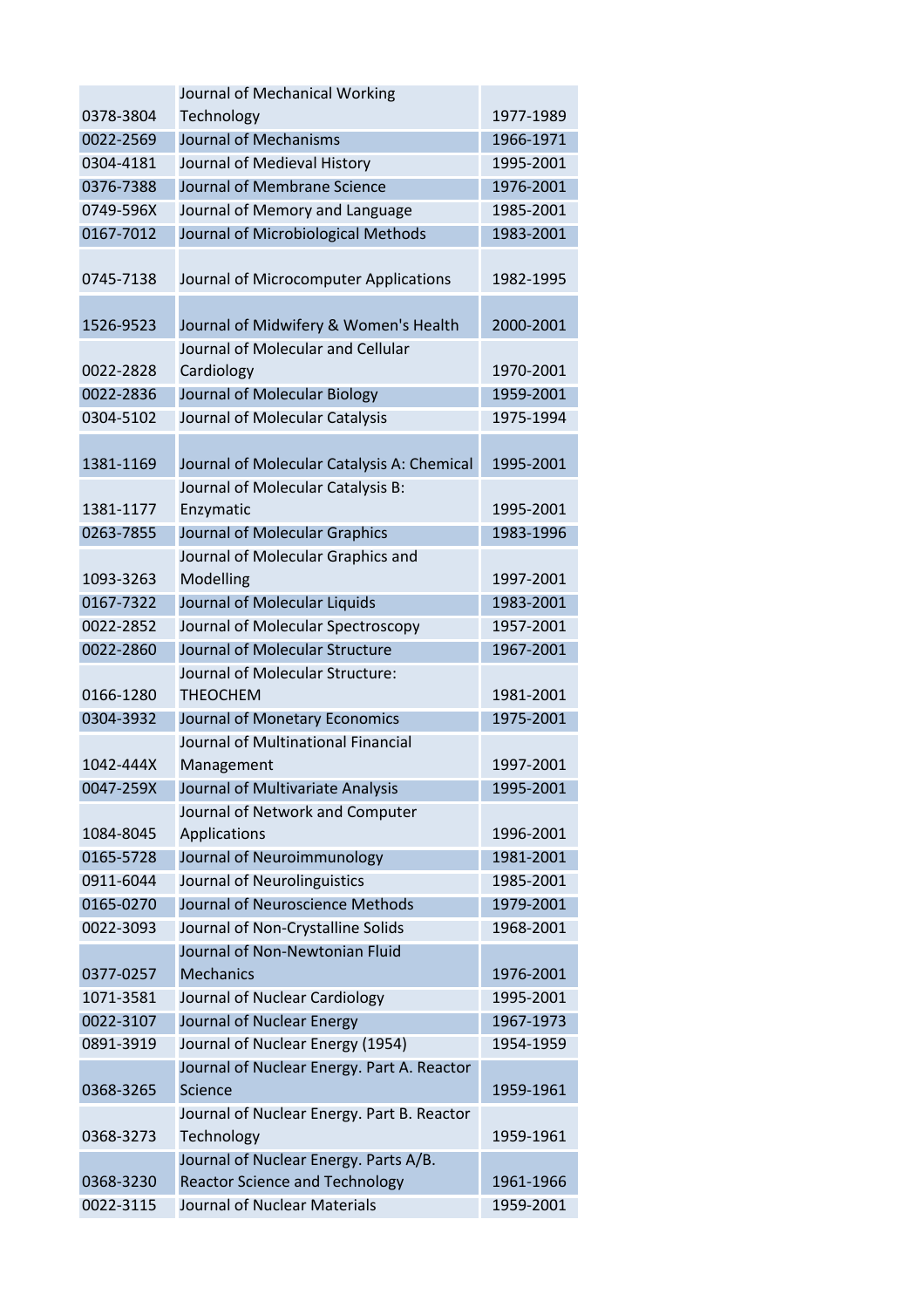| 0022-314X | Journal of Number Theory                   | 1995-2001 |
|-----------|--------------------------------------------|-----------|
| 0091-2182 | Journal of Nurse-Midwifery                 | 1975-1999 |
| 0022-3182 | Journal of Nutrition Education             | 1995-2001 |
| 0376-6349 | Journal of Occupational Accidents          | 1976-1990 |
| 0272-6963 | Journal of Operations Management           | 1980-2001 |
|           |                                            |           |
| 0278-2391 | Journal of Oral and Maxillofacial Surgery  | 1982-2001 |
| 0022-328X | Journal of Organometallic Chemistry        | 1963-2001 |
| 1361-3111 | Journal of Orthopaedic Nursing             | 1997-2001 |
| 0736-0266 | Journal of Orthopaedic Research            | 2001-2001 |
| 1443-8461 | Journal of Osteopathic Medicine            | 2001-2001 |
|           | Journal of Pain and Symptom                |           |
| 0885-3924 | Management                                 | 1986-2001 |
|           | Journal of Parallel and Distributed        |           |
| 0743-7315 | Computing                                  | 1984-2001 |
|           | Journal of Pediatric and Adolescent        |           |
| 1083-3188 | Gynecology                                 | 1996-2001 |
| 0891-5245 | Journal of Pediatric Health Care           | 1987-2001 |
| 0882-5963 | Journal of Pediatric Nursing               | 1995-2001 |
| 1043-4542 | Journal of Pediatric Oncology Nursing      | 1995-2001 |
| 0022-3468 | Journal of Pediatric Surgery               | 1966-2001 |
| 1089-9472 | Journal of PeriAnesthesia Nursing          | 1996-2001 |
|           | Journal of Petroleum Science and           |           |
| 0920-4105 | Engineering                                | 1987-2001 |
|           | Journal of Pharmaceutical and Biomedical   |           |
| 0731-7085 | Analysis                                   | 1983-2001 |
|           | Journal of Pharmacological and             |           |
| 1056-8719 | <b>Toxicological Methods</b>               | 1992-2001 |
| 0160-5402 | Journal of Pharmacological Methods         | 1978-1991 |
| 0095-4470 | Journal of Phonetics                       | 1995-2001 |
| 0047-2670 | Journal of Photochemistry                  | 1972-1987 |
|           | Journal of Photochemistry and              |           |
| 1010-6030 | Photobiology A: Chemistry                  | 1987-2001 |
| 1011-1344 | Journal of Photochemistry and              | 1987-2001 |
|           | Photobiology B: Biology                    |           |
|           | Journal of Photochemistry and              |           |
| 1389-5567 | Photobiology C: Photochemistry Reviews     | 2000-2001 |
|           |                                            |           |
| 0022-3697 | Journal of Physics and Chemistry of Solids | 1956-2001 |
| 0928-4257 | Journal of Physiology-Paris                | 1992-2001 |
| 0176-1617 | Journal of Plant Physiology                | 1984-2001 |
| 0161-8938 | Journal of Policy Modeling                 | 1979-2001 |
| 0378-7753 | Journal of Power Sources                   | 1976-2001 |
| 0378-2166 | Journal of Pragmatics                      | 1977-2001 |
| 0959-1524 | Journal of Process Control                 | 1991-2001 |
|           | Journal of Product Innovation              |           |
| 0737-6782 | Management                                 | 1984-2001 |
| 8755-7223 | Journal of Professional Nursing            | 1985-2001 |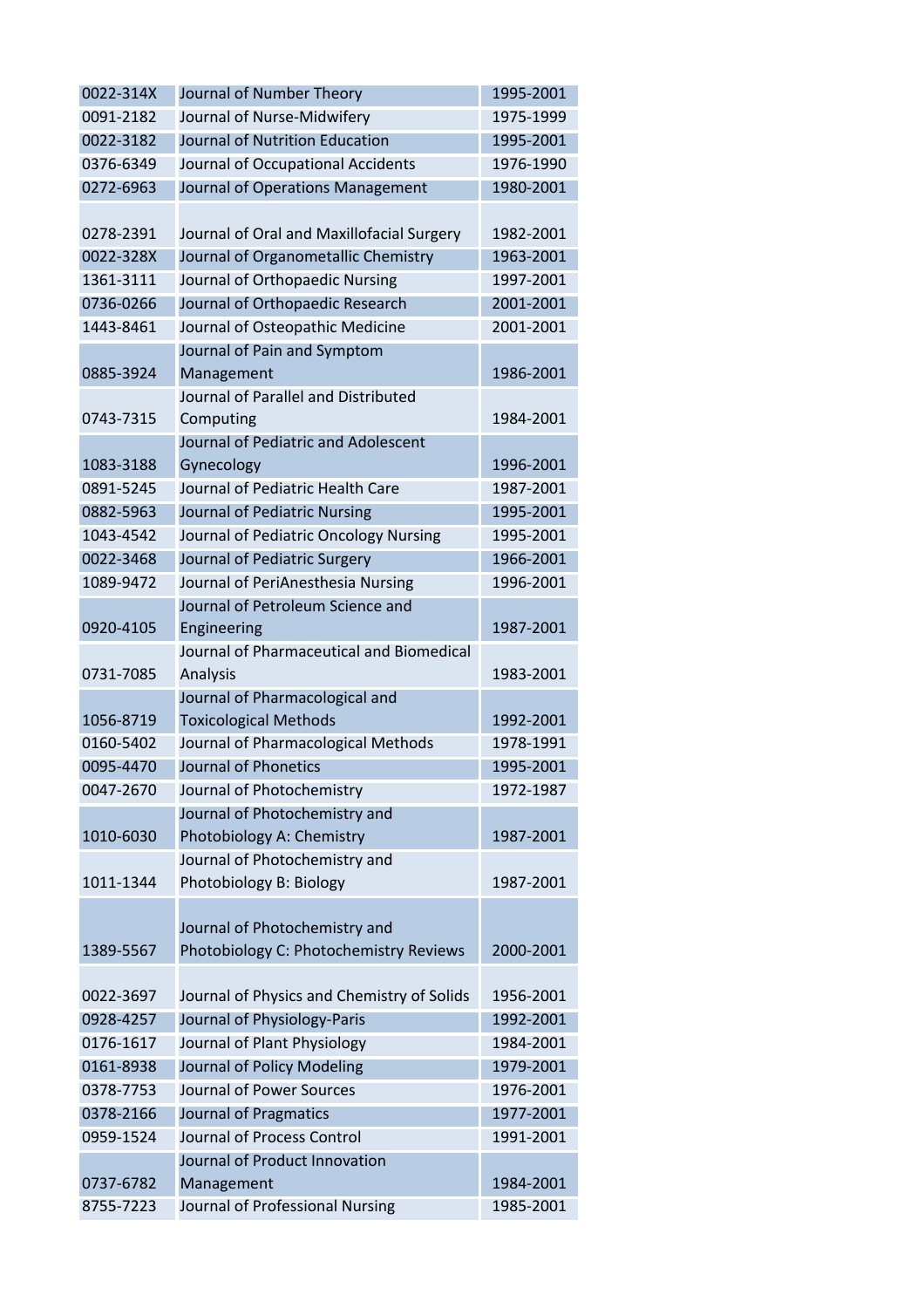| 0022-3956              | Journal of Psychiatric Research                              | 1961-2001              |
|------------------------|--------------------------------------------------------------|------------------------|
| 0022-3999              | Journal of Psychosomatic Research                            | 1956-2001              |
| 0047-2727              | Journal of Public Economics                                  | 1972-2001              |
| 0022-4049              | Journal of Pure and Applied Algebra                          | 1995-2001              |
| 1084-8568              | Journal of Quality Management                                | 1996-2001              |
|                        | Journal of Quantitative Spectroscopy and                     |                        |
| 0022-4073              | <b>Radiative Transfer</b>                                    | 1961-2001              |
| 1051-2276              | Journal of Renal Nutrition                                   | 1995-2001              |
| 0165-0378              | Journal of Reproductive Immunology                           | 1979-2001              |
| 0092-6566              | Journal of Research in Personality                           | 1973-2001              |
| 0022-4359              | Journal of Retailing                                         | 1993-2001              |
|                        | Journal of Retailing and Consumer                            |                        |
| 0969-6989              | <b>Services</b>                                              | 1994-2001              |
| 0743-0167              | Journal of Rural Studies                                     | 1985-2001              |
| 0022-4375              | Journal of Safety Research                                   | 1982-2001              |
| 0022-4405              | Journal of School Psychology                                 | 1963-2001              |
|                        |                                                              |                        |
| 1440-2440              | Journal of Science and Medicine in Sport                     | 1998-2001              |
| 1385-1101              | Journal of Sea Research                                      | 1996-2001              |
| 1060-3743              | Journal of Second Language Writing                           | 1992-2001              |
|                        |                                                              |                        |
| 1058-2746              | Journal of Shoulder and Elbow Surgery                        | 1992-2001              |
|                        |                                                              |                        |
| 0140-1750              | Journal of Social and Biological Structures                  | 1978-1991              |
|                        |                                                              |                        |
|                        |                                                              |                        |
| 1061-7361              | Journal of Social and Evolutionary Systems                   | 1992-1998              |
| 0022-4596              | Journal of Solid State Chemistry                             | 1969-2001              |
| 0022-460X              | Journal of Sound and Vibration                               | 1964-2001              |
|                        |                                                              |                        |
| 0895-9811              | Journal of South American Earth Sciences                     | 1988-2001              |
|                        |                                                              |                        |
| 0743-9547              | Journal of Southeast Asian Earth Sciences                    | 1986-1996              |
|                        | Journal of Statistical Planning and                          |                        |
| 0378-3758              | Inference                                                    | 1977-2001              |
| 0022-4731              | Journal of Steroid Biochemistry                              | 1969-1990              |
| 0022-474X              | Journal of Stored Products Research                          | 1965-2001              |
|                        | Journal of Stroke and Cerebrovascular                        |                        |
| 1052-3057              | <b>Diseases</b>                                              | 1991-2001              |
| 1047-8477              | Journal of Structural Biology                                | 1990-2001              |
| 0191-8141              | Journal of Structural Geology                                | 1979-2001              |
| 0899-3289              | Journal of Substance Abuse                                   | 1988-2001              |
|                        |                                                              |                        |
| 0740-5472              | Journal of Substance Abuse Treatment                         | 1984-2001              |
| 1472-7862              | Journal of Supramolecular Chemistry                          | 2001-2001              |
| 0022-4804              | Journal of Surgical Research                                 | 1961-2001              |
| 0747-7171              | Journal of Symbolic Computation                              | 1995-2001              |
| 0164-1212              | Journal of Systems and Software                              | 1979-2001              |
| 1383-7621<br>0022-4898 | Journal of Systems Architecture<br>Journal of Terramechanics | 1996-2001<br>1964-2001 |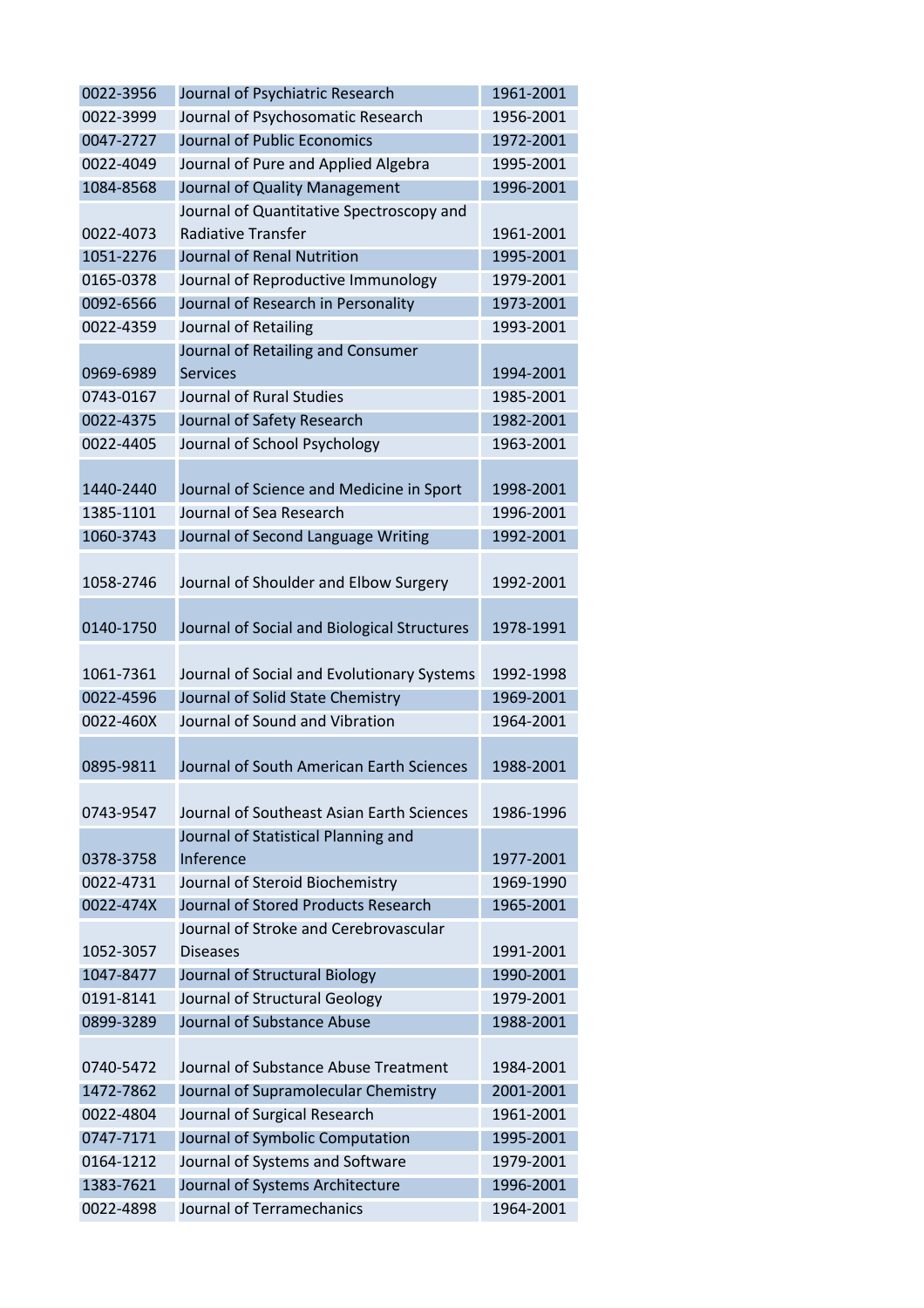|           | Journal of the American Academy of Child   |           |
|-----------|--------------------------------------------|-----------|
| 0890-8567 | & Adolescent Psychiatry                    | 1995-2001 |
|           | Journal of the American Academy of         |           |
| 0190-9622 | Dermatology                                | 1979-2001 |
|           | Journal of the American College of         |           |
| 0735-1097 | Cardiology                                 | 1995-2001 |
|           | Journal of the American College of         |           |
| 0361-1124 | <b>Emergency Physicians</b>                | 1972-1979 |
|           | Journal of the American College of         |           |
| 1072-7515 | Surgeons                                   | 1997-2001 |
|           | Journal of the American Dietetic           |           |
| 0002-8223 | Association                                | 1995-2001 |
|           | Journal of the American Medical Directors  |           |
| 1525-8610 | Association                                | 2001-2001 |
|           | Journal of the American Psychiatric Nurses |           |
| 1078-3903 | Association                                | 1997-2001 |
|           | Journal of the American Society for Mass   |           |
| 1044-0305 | Spectrometry                               | 1995-2001 |
|           | Journal of the American Society for        |           |
| 1531-0914 | Surgery of the Hand                        | 2001-2001 |
|           | Journal of the American Society of         |           |
| 0894-7317 | Echocardiography                           | 1995-2001 |
|           | Journal of the Association of Nurses in    |           |
| 1055-3290 | <b>AIDS Care</b>                           | 1995-2001 |
| 0165-1838 | Journal of the Autonomic Nervous System    | 1979-2000 |
|           | Journal of The British Contact Lens        |           |
| 0141-7037 | Association                                | 1978-1996 |
|           | Journal of the European Academy of         |           |
| 0926-9959 | Dermatology and Venereology                | 1995-1999 |
|           |                                            |           |
| 0955-2219 | Journal of the European Ceramic Society    | 1989-2001 |
| 0368-2242 | Journal of the Faculty of Radiologists     | 1949-1959 |
|           |                                            |           |
| 0015-7368 | Journal of the Forensic Science Society    | 1960-1994 |
| 0016-0032 | Journal of the Franklin Institute          | 1826-2001 |
|           | Journal of the Japanese and International  |           |
| 0889-1583 | Economies                                  | 1987-2001 |
| 0022-5088 | Journal of the Less Common Metals          | 1959-1991 |
|           | Journal of the Mechanics and Physics of    |           |
| 0022-5096 | <b>Solids</b>                              | 1952-2001 |
| 0022-510X | Journal of the Neurological Sciences       | 1964-2001 |
| 0022-5193 | Journal of Theoretical Biology             | 1961-2001 |
| 0306-4565 | Journal of Thermal Biology                 | 1975-2001 |
|           | Journal of Trace Elements in Medicine and  |           |
| 0946-672X | <b>Biology</b>                             | 1995-2001 |
| 0966-6923 | Journal of Transport Geography             | 1993-2001 |
|           | Journal of Ultrastructure and Molecular    |           |
| 0889-1605 | <b>Structure Research</b>                  | 1986-1989 |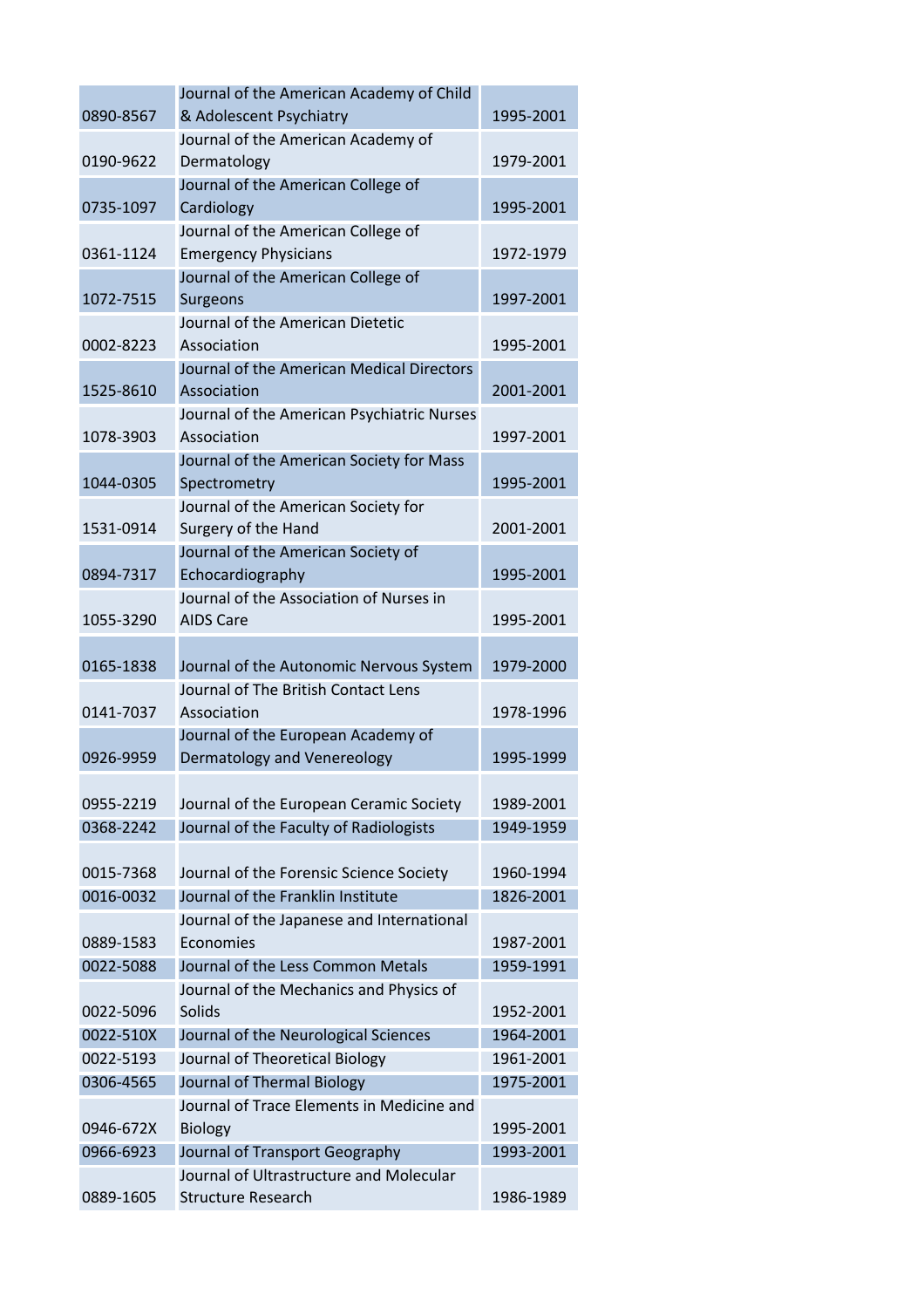| 0022-5320 | Journal of Ultrastructure Research            | 1957-1985 |
|-----------|-----------------------------------------------|-----------|
| 0094-1190 | Journal of Urban Economics                    | 1974-2001 |
| 1083-0081 | Journal of Vascular Access Devices            | 1995-2001 |
|           | Journal of Vascular and Interventional        |           |
| 1051-0443 | Radiology                                     | 1990-2001 |
| 1062-0303 | Journal of Vascular Nursing                   | 1995-2001 |
| 0741-5214 | Journal of Vascular Surgery                   | 1995-2001 |
|           | Journal of Verbal Learning and Verbal         |           |
| 0022-5371 | <b>Behavior</b>                               | 1962-1984 |
| 1760-2734 | Journal of Veterinary Cardiology              | 1999-2001 |
| 0166-0934 | Journal of Virological Methods                | 1980-2001 |
|           | Journal of Visual Communication and           |           |
| 1047-3203 | Image Representation                          | 1990-2001 |
|           |                                               |           |
| 1045-926X | Journal of Visual Languages & Computing       | 1992-2001 |
| 0001-8791 | Journal of Vocational Behavior                | 1971-2001 |
| 0892-1997 | Journal of Voice                              | 1987-2001 |
|           | Journal of Volcanology and Geothermal         |           |
| 0377-0273 | Research                                      | 1976-2001 |
| 0953-9859 | Journal of Wilderness Medicine                | 1990-1994 |
|           | Journal of Wind Engineering and Industrial    |           |
| 0167-6105 | Aerodynamics                                  | 1975-2001 |
| 1071-5754 | Journal of WOCN                               | 1996-2001 |
| 1090-9516 | Journal of World Business                     | 1997-2001 |
|           |                                               |           |
| 0895-3996 | Journal of X-Ray Science and Technology       | 1989-1997 |
| 0389-4304 | <b>JSAE Review</b>                            | 1994-2001 |
| 1042-8143 | <b>Knowledge Acquisition</b>                  | 1989-1994 |
| 0950-7051 | Knowledge-Based Systems                       | 1987-2001 |
| 0248-8663 | La Revue de Médecine Interne                  | 1980-2001 |
|           | Laboratory Automation & Information           |           |
| 1381-141X | Management                                    | 1995-1999 |
| 0927-5371 | <b>Labour Economics</b>                       | 1993-2001 |
| 0264-8377 | Land Use Policy                               | 1984-2001 |
| 0169-2046 | Landscape and Urban Planning                  | 1986-2001 |
| 0304-3924 | Landscape Planning                            | 1974-1986 |
| 0271-5309 | Language & Communication                      | 1981-2001 |
| 0388-0001 | Language Sciences                             | 1979-2001 |
| 0003-5017 |                                               |           |
| 0003-5521 | L'Année Biologique                            | 1998-2001 |
|           | L'Anthropologie                               | 2000-2001 |
|           | Laser-Medizin: Interdisziplinäre Zeitschrift; |           |
| 0938-765X | Praxis, Klinik, Forschung                     | 1997-2000 |
| 1041-6080 | Learning and Individual Differences           | 1989-2001 |
| 0959-4752 | Learning and Instruction                      | 1991-2001 |
| 0023-9690 | Learning and Motivation                       | 1970-2001 |
| 1344-6223 | <b>Legal Medicine</b>                         | 1999-2001 |
| 0094-4548 | Letters in Heat and Mass Transfer             | 1974-1982 |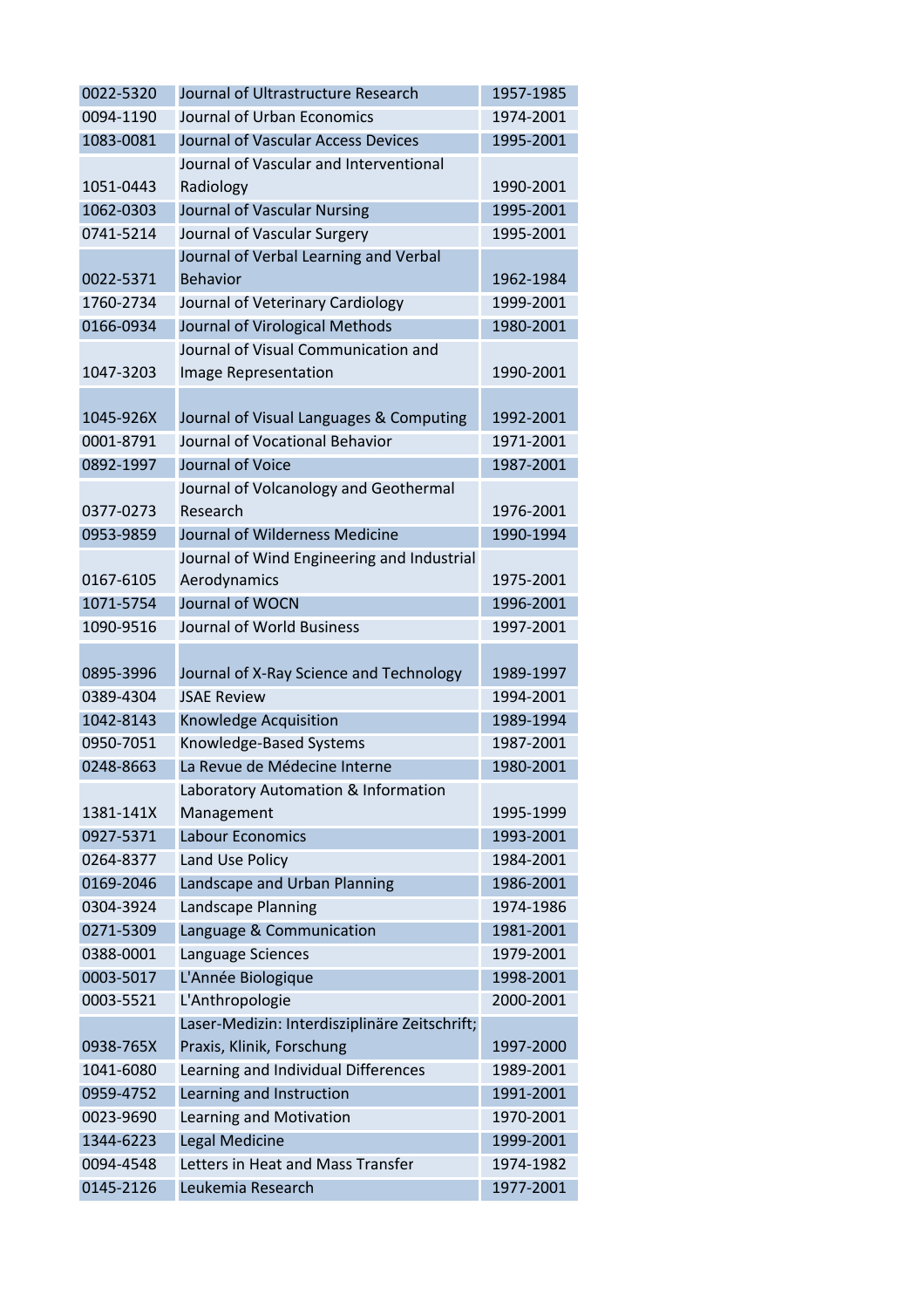| 0014-3855 | L'Évolution Psychiatrique                | 1999-2001 |
|-----------|------------------------------------------|-----------|
|           |                                          |           |
| 0740-8188 | Library & Information Science Research   | 1994-2001 |
| 0364-6408 | Library Acquisitions: Practice & Theory  | 1977-1998 |
|           | Library Collections, Acquisitions, and   |           |
| 1464-9055 | <b>Technical Services</b>                | 1999-2001 |
| 0024-3205 | Life Sciences                            | 1962-2001 |
|           | Limnologica - Ecology and Management of  |           |
| 0075-9511 | <b>Inland Waters</b>                     | 1999-2001 |
| 0024-3795 | Linear Algebra and its Applications      | 1995-2001 |
| 0024-3841 | Lingua                                   | 1949-2001 |
| 0898-5898 | Linguistics and Education                | 1988-2001 |
| 0024-4937 | Lithos                                   | 1968-2001 |
| 1527-6465 | Liver Transplantation                    | 1997-2001 |
| 0301-6226 | <b>Livestock Production Science</b>      | 1974-2001 |
| 0966-8349 | <b>Location Science</b>                  | 1995-1998 |
| 0024-6301 | Long Range Planning                      | 1968-2001 |
| 0169-5002 | Lung Cancer                              | 1985-2001 |
| 0023-6438 | <b>LWT - Food Science and Technology</b> | 1993-2001 |
| 0730-725X | <b>Magnetic Resonance Imaging</b>        | 1982-2001 |
|           | Magnetic Resonance Materials in Physics, |           |
| 1352-8661 | <b>Biology and Medicine</b>              | 1998-2001 |
| 1044-5005 | <b>Management Accounting Research</b>    | 1990-2001 |
| 1356-689X | <b>Manual Therapy</b>                    | 1995-2001 |
| 0264-8172 | Marine and Petroleum Geology             | 1984-2001 |
| 0304-4203 | <b>Marine Chemistry</b>                  | 1972-2001 |
| 0141-1136 | <b>Marine Environmental Research</b>     | 1978-2001 |
| 0025-3227 | <b>Marine Geology</b>                    | 1964-2001 |
| 0377-8398 | Marine Micropaleontology                 | 1976-2001 |
| 1369-9350 | <b>Marine Models</b>                     | 1999-2000 |
| 0308-597X | <b>Marine Policy</b>                     | 1977-2001 |
| 0025-326X | <b>Marine Pollution Bulletin</b>         | 1970-2001 |
| 0951-8339 | <b>Marine Structures</b>                 | 1988-2001 |
| 0261-3069 | <b>Materials &amp; Design</b>            | 1980-2001 |
| 1044-5803 | <b>Materials Characterization</b>        | 1990-2001 |
| 0390-6035 | <b>Materials Chemistry</b>               | 1976-1982 |
| 0254-0584 | <b>Materials Chemistry and Physics</b>   | 1983-2001 |
| 0167-577X | <b>Materials Letters</b>                 | 1982-2001 |
| 0025-5408 | <b>Materials Research Bulletin</b>       | 1966-2001 |
| 0025-5416 | <b>Materials Science and Engineering</b> | 1966-1988 |
| 0921-5093 | Materials Science and Engineering: A     | 1989-2001 |
| 0921-5107 | Materials Science and Engineering: B     | 1988-2001 |
| 0928-4931 | Materials Science and Engineering: C     | 1993-2001 |
|           | Materials Science and Engineering: R:    |           |
| 0927-796X | Reports                                  | 1993-2001 |
|           | Materials Science in Semiconductor       |           |
| 1369-8001 | Processing                               | 1998-2001 |
| 0920-2307 | <b>Materials Science Reports</b>         | 1986-1993 |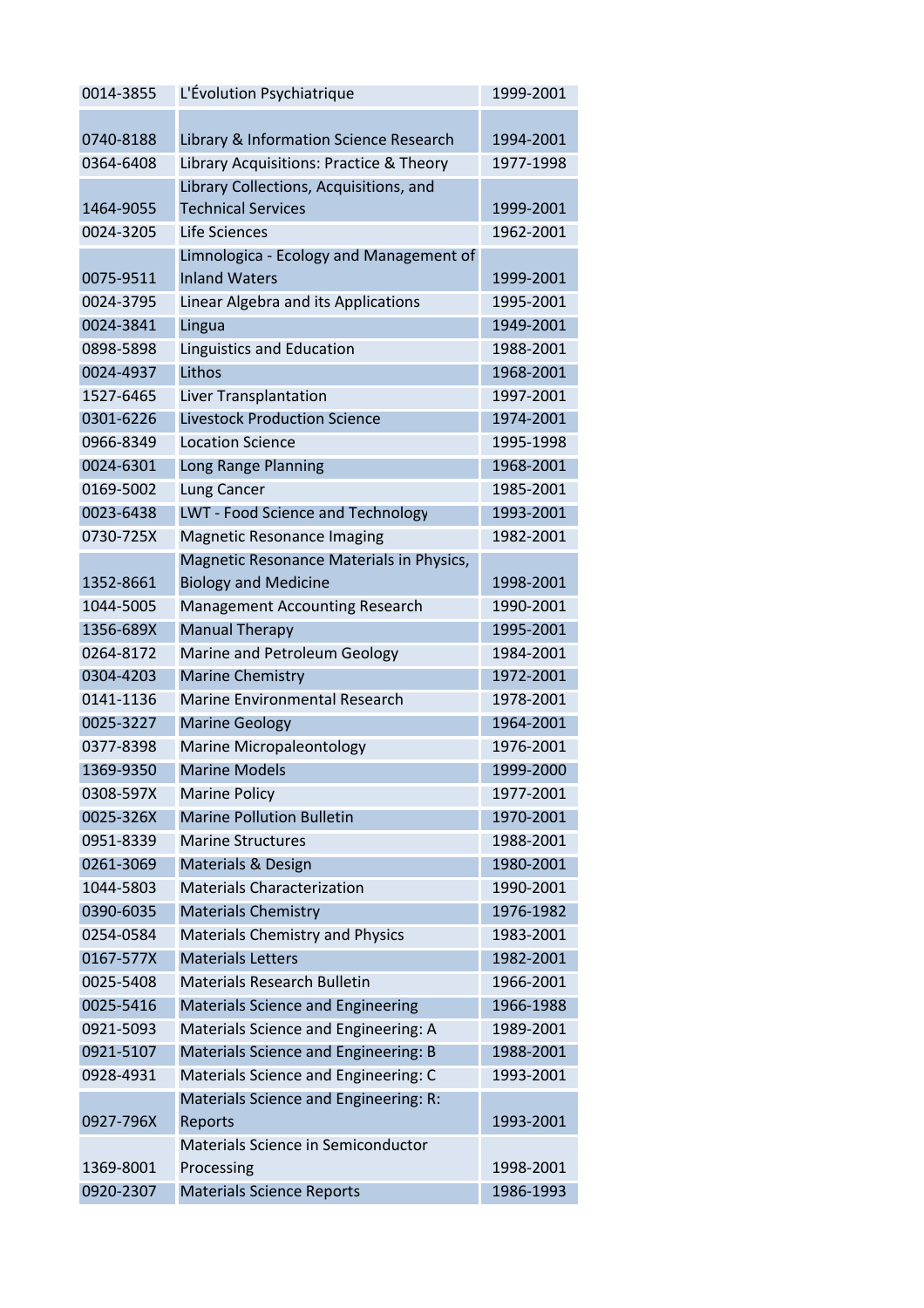| 1369-7021 | <b>Materials Today</b>                          | 1998-2001 |
|-----------|-------------------------------------------------|-----------|
|           |                                                 |           |
| 0895-7177 | <b>Mathematical and Computer Modelling</b>      | 1995-2001 |
| 0025-5564 | <b>Mathematical Biosciences</b>                 | 1967-2001 |
| 0165-4896 | <b>Mathematical Social Sciences</b>             | 1980-2001 |
|           |                                                 |           |
| 0378-4754 | Mathematics and Computers in Simulation         | 1958-2001 |
| 0945-053X | <b>Matrix Biology</b>                           | 1994-2001 |
| 0378-5122 | <b>Maturitas</b>                                | 1978-2001 |
| 0025-6196 | <b>Mayo Clinic Proceedings</b>                  | 1995-2001 |
| 0263-2241 | Measurement                                     | 1983-2001 |
| 0309-1740 | <b>Meat Science</b>                             | 1977-2001 |
| 1296-2139 | Mécanique & Industries                          | 2000-2001 |
|           |                                                 |           |
| 0888-3270 | <b>Mechanical Systems and Signal Processing</b> | 1987-2001 |
| 0167-6636 | <b>Mechanics of Materials</b>                   | 1982-2001 |
| 0093-6413 | <b>Mechanics Research Communications</b>        | 1974-2001 |
| 0094-114X | Mechanism and Machine Theory                    | 1972-2001 |
|           |                                                 |           |
| 0047-6374 | Mechanisms of Ageing and Development            | 1972-2001 |
| 0925-4773 | <b>Mechanisms of Development</b>                | 1990-2001 |
| 0957-4158 | <b>Mechatronics</b>                             | 1991-2001 |
| 1246-7391 | Médecine & Droit                                | 1995-2001 |
|           | Médecine de Catastrophe - urgences              |           |
| 1279-8479 | collectives                                     | 1998-2000 |
| 0399-077X | Médecine et Maladies Infectieuses               | 1971-2001 |
| 0025-7125 | <b>Medical Clinics of North America</b>         | 1996-2001 |
| 0958-3947 | <b>Medical Dosimetry</b>                        | 1995-2001 |
| 1350-4533 | <b>Medical Engineering &amp; Physics</b>        | 1994-2001 |
| 0306-9877 | <b>Medical Hypotheses</b>                       | 1975-2001 |
| 1361-8415 | <b>Medical Image Analysis</b>                   | 1996-2001 |
| 0377-1237 | Medical Journal Armed Forces India              | 2001-2001 |
| 1615-1615 | <b>Medical Laser Application</b>                | 2001-2001 |
| 1082-7579 | <b>Medical Update for Psychiatrists</b>         | 1996-1998 |
| 0025-7753 | Medicina Clínica                                | 2000-2001 |
| 0210-5691 | Medicina Intensiva                              | 2000-2001 |
|           | Medicine - Programa de Formación                |           |
| 0304-5412 | Médica Continuada Acreditado                    | 2000-2001 |
| 0958-2118 | <b>Membrane Technology</b>                      | 1990-2001 |
| 0959-9436 | <b>Mendeleev Communications</b>                 | 1991-2001 |
|           | Metabolic Bone Disease and Related              |           |
| 0221-8747 | Research                                        | 1978-1984 |
| 1096-7176 | <b>Metabolic Engineering</b>                    | 1999-2001 |
| 0026-0495 | Metabolism                                      | 1964-2001 |
| 0026-0576 | <b>Metal Finishing</b>                          | 1995-2001 |
| 0026-0657 | <b>Metal Powder Report</b>                      | 1990-2001 |
| 0026-0800 | Metallography                                   | 1968-1989 |
| 1046-2023 | Methods                                         | 1990-2001 |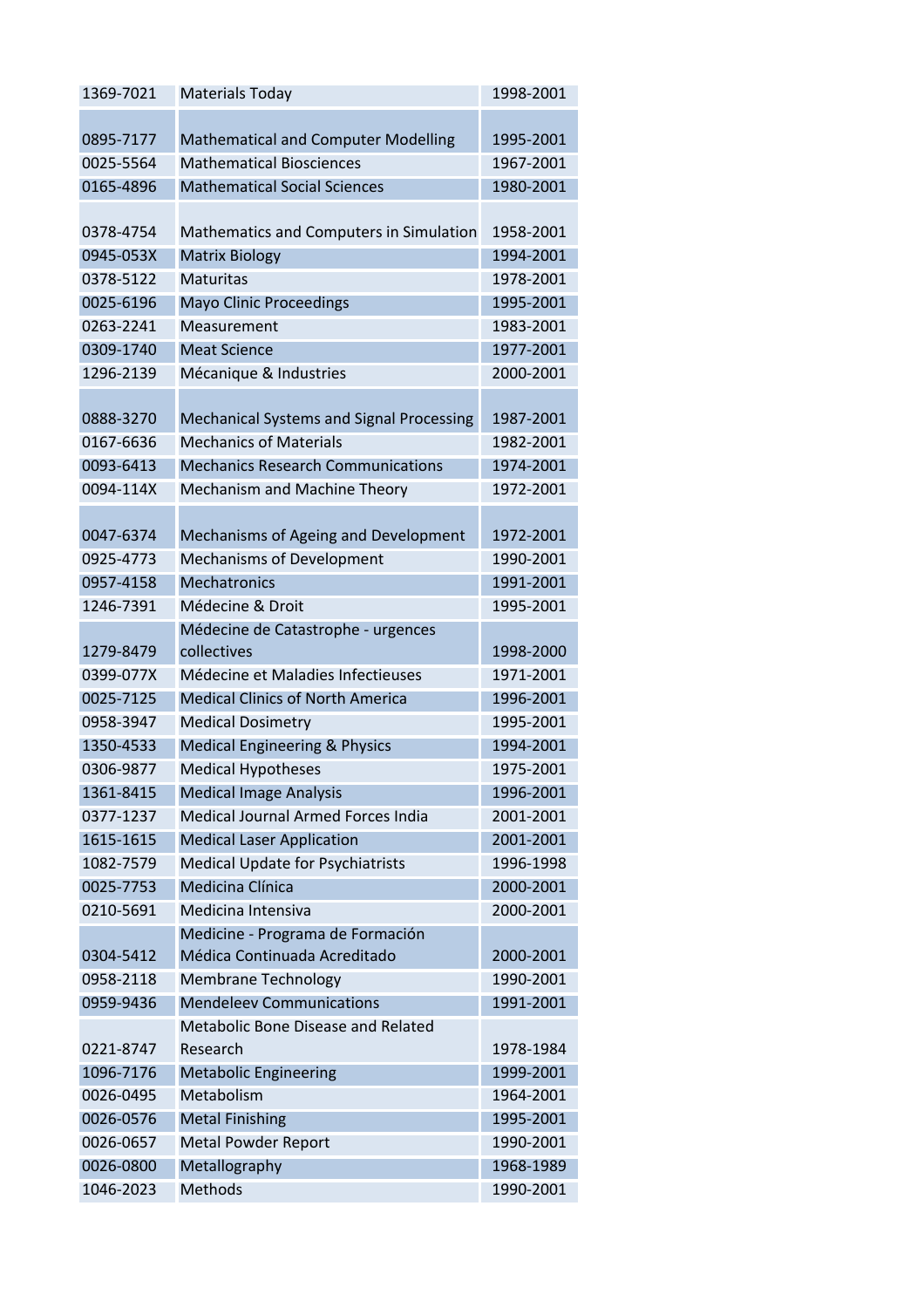| 1286-4579 | Microbes and Infection                      | 1999-2001 |
|-----------|---------------------------------------------|-----------|
| 0882-4010 | <b>Microbial Pathogenesis</b>               | 1986-2001 |
| 0944-5013 | Microbiological Research                    | 1994-2001 |
| 0026-265X | Microchemical Journal                       | 1957-2001 |
| 0167-9317 | Microelectronic Engineering                 | 1983-2001 |
| 0026-2692 | Microelectronics Journal                    | 1979-2001 |
| 0026-2714 | <b>Microelectronics Reliability</b>         | 1962-2001 |
| 0968-4328 | Micron                                      | 1993-2001 |
| 0047-7206 | Micron (1969)                               | 1969-1983 |
| 0739-6260 | Micron and Microscopica Acta                | 1983-1992 |
|           |                                             |           |
| 1387-1811 | Microporous and Mesoporous Materials        | 1998-2001 |
| 0927-6513 | <b>Microporous Materials</b>                | 1993-1997 |
|           |                                             |           |
| 0165-6074 | Microprocessing and Microprogramming        | 1979-1996 |
| 0308-5953 | Microprocessors                             | 1976-1978 |
| 0141-9331 | Microprocessors and Microsystems            | 1979-2001 |
| 0026-2862 | Microvascular Research                      | 1968-2001 |
| 0266-6138 | Midwifery                                   | 1985-2001 |
| 0892-6875 | <b>Minerals Engineering</b>                 | 1988-2001 |
| 0167-9031 | Mining Science and Technology               | 1983-1991 |
| 1567-7249 | Mitochondrion                               | 2001-2001 |
|           |                                             |           |
| 0166-6851 | Molecular and Biochemical Parasitology      | 1980-2001 |
| 0303-7207 | Molecular and Cellular Endocrinology        | 1974-2001 |
| 1044-7431 | <b>Molecular and Cellular Neuroscience</b>  | 1990-2001 |
| 0890-8508 | <b>Molecular and Cellular Probes</b>        | 1987-2001 |
| 0098-2997 | <b>Molecular Aspects of Medicine</b>        | 1976-2001 |
| 0169-328X | Molecular Brain Research                    | 1986-2001 |
| 1097-2765 | <b>Molecular Cell</b>                       | 1997-2001 |
|           | Molecular Cell Biology Research             |           |
| 1522-4724 | Communications                              | 1999-2001 |
| 1084-8592 | <b>Molecular Diagnosis</b>                  | 1996-2001 |
| 1096-7192 | <b>Molecular Genetics and Metabolism</b>    | 1998-2001 |
| 0161-5890 | Molecular Immunology                        | 1979-2001 |
| 1357-4310 | Molecular Medicine Today                    | 1995-2000 |
|           |                                             |           |
| 1055-7903 | Molecular Phylogenetics and Evolution       | 1992-2001 |
|           |                                             |           |
| 0964-7775 | Museum Management and Curatorship           | 1990-2001 |
| 0165-7992 | <b>Mutation Research Letters</b>            | 1973-1995 |
| 0921-8777 | Mutation Research/DNA Repair                | 1989-2001 |
|           |                                             |           |
| 0167-8817 | <b>Mutation Research/DNA Repair Reports</b> | 1983-1988 |
| 0921-8734 | <b>Mutation Research/DNAging</b>            | 1989-1996 |
|           | <b>Mutation Research/Environmental</b>      |           |
| 0165-1161 | Mutagenesis and Related Subjects            | 1973-1996 |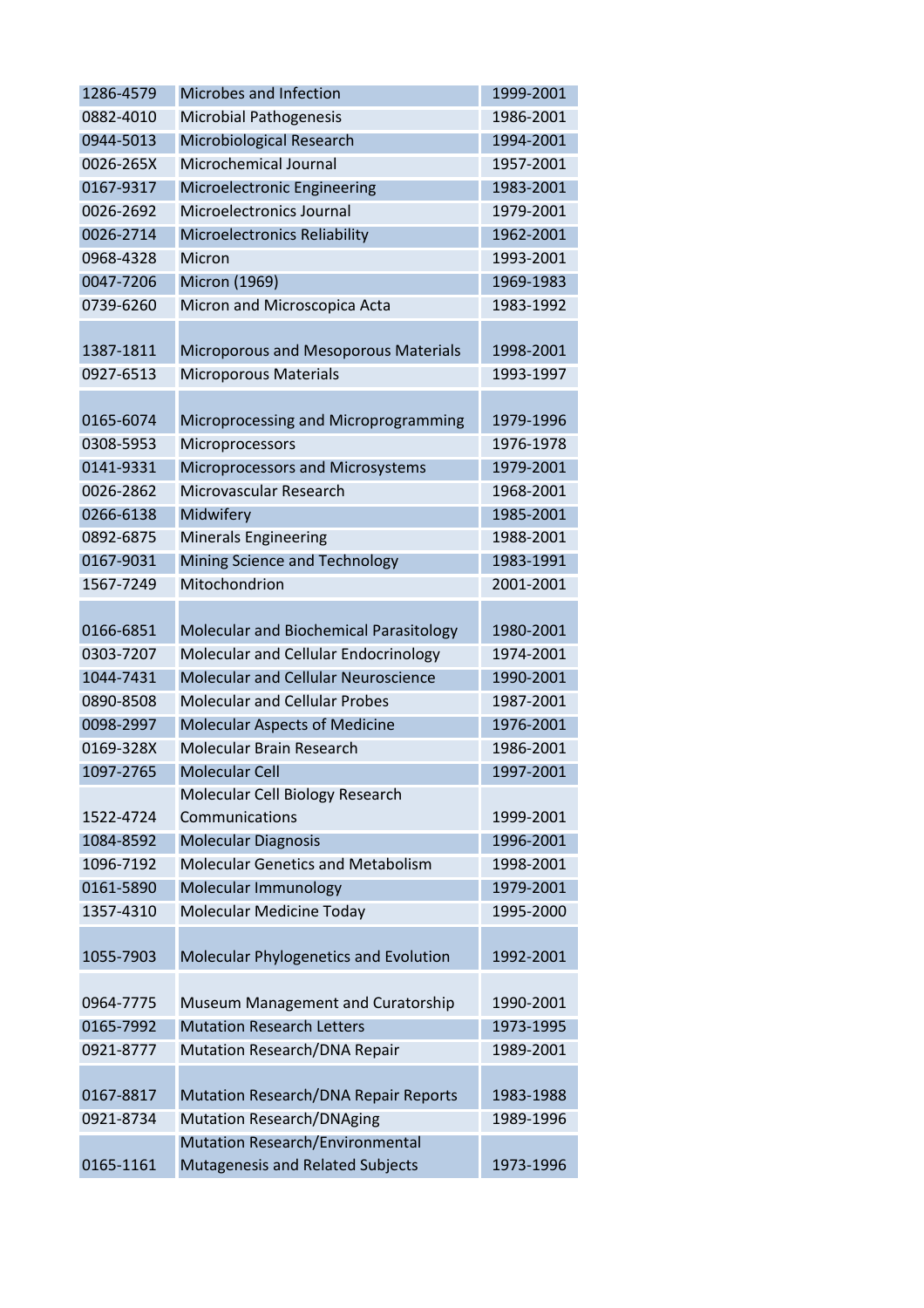| 0027-5107 | Mutation Research/Fundamental and<br><b>Molecular Mechanisms of Mutagenesis</b>                                            | 1964-2001 |
|-----------|----------------------------------------------------------------------------------------------------------------------------|-----------|
| 0165-1218 | <b>Mutation Research/Genetic Toxicology</b>                                                                                | 1976-1996 |
| 1383-5718 | <b>Mutation Research/Genetic Toxicology</b><br>and Environmental Mutagenesis<br><b>Mutation Research/Mutation Research</b> | 1997-2001 |
| 1383-5726 | Genomics                                                                                                                   | 1997-2001 |
| 0165-1110 | Mutation Research/Reviews in Genetic<br>Toxicology                                                                         | 1975-1996 |
| 1383-5742 | Mutation Research/Reviews in Mutation<br>Research                                                                          | 1997-2001 |
| 0953-7562 | <b>Mycological Research</b>                                                                                                | 1989-2001 |
| 0269-915X | Mycologist                                                                                                                 | 1987-2001 |
| 1340-3540 | Mycoscience                                                                                                                | 1995-2001 |
| 0965-9773 | <b>Nanostructured Materials</b>                                                                                            | 1992-1999 |
| 1240-1307 | Natures Sciences Sociétés                                                                                                  | 1997-2001 |
| 0963-8695 | <b>NDT &amp; E International</b>                                                                                           | 1991-2001 |
| 0308-9126 | <b>NDT</b> International                                                                                                   | 1976-1990 |
| 0077-7579 | Netherlands Journal of Sea Research                                                                                        | 1961-1995 |
| 1353-4858 | <b>Network Security</b>                                                                                                    | 1994-2001 |
| 0893-6080 | <b>Neural Networks</b>                                                                                                     | 1988-2001 |
| 0197-4580 | Neurobiology of Aging                                                                                                      | 1980-2001 |
| 0969-9961 | Neurobiology of Disease                                                                                                    | 1995-2001 |
|           |                                                                                                                            |           |
| 1074-7427 | Neurobiology of Learning and Memory                                                                                        | 1995-2001 |
| 0197-0186 | Neurochemistry International                                                                                               | 1980-2001 |
| 1130-1473 | Neurocirugía                                                                                                               | 1995-2001 |
| 0925-2312 | Neurocomputing                                                                                                             | 1989-2001 |
| 1055-8330 | Neurodegeneration                                                                                                          | 1995-1996 |
| 1053-8119 | Neurolmage                                                                                                                 | 1992-2001 |
| 0733-8619 | <b>Neurologic Clinics</b>                                                                                                  | 1996-2001 |
| 0960-8966 | <b>Neuromuscular Disorders</b>                                                                                             | 1991-2001 |
| 0896-6273 | <b>Neuron</b>                                                                                                              | 1988-2001 |
| 0143-4179 | Neuropeptides                                                                                                              | 1980-2001 |
| 0028-3908 | Neuropharmacology                                                                                                          | 1970-2001 |
|           | Neurophysiologie Clinique/Clinical                                                                                         |           |
| 0987-7053 | Neurophysiology                                                                                                            | 1988-2001 |
| 1058-6741 | Neuroprotocols                                                                                                             | 1992-1994 |
|           | Neuropsychiatrie de l'Enfance et de                                                                                        |           |
| 0222-9617 | l'Adolescence                                                                                                              | 2001-2001 |
| 0028-3932 | Neuropsychologia                                                                                                           | 1963-2001 |
| 0893-133X | Neuropsychopharmacology                                                                                                    | 1995-2001 |
| 0306-4522 | Neuroscience                                                                                                               | 1976-2001 |
|           |                                                                                                                            |           |
| 0149-7634 | Neuroscience & Biobehavioral Reviews                                                                                       | 1978-2001 |
| 0304-3940 | <b>Neuroscience Letters</b>                                                                                                | 1975-2001 |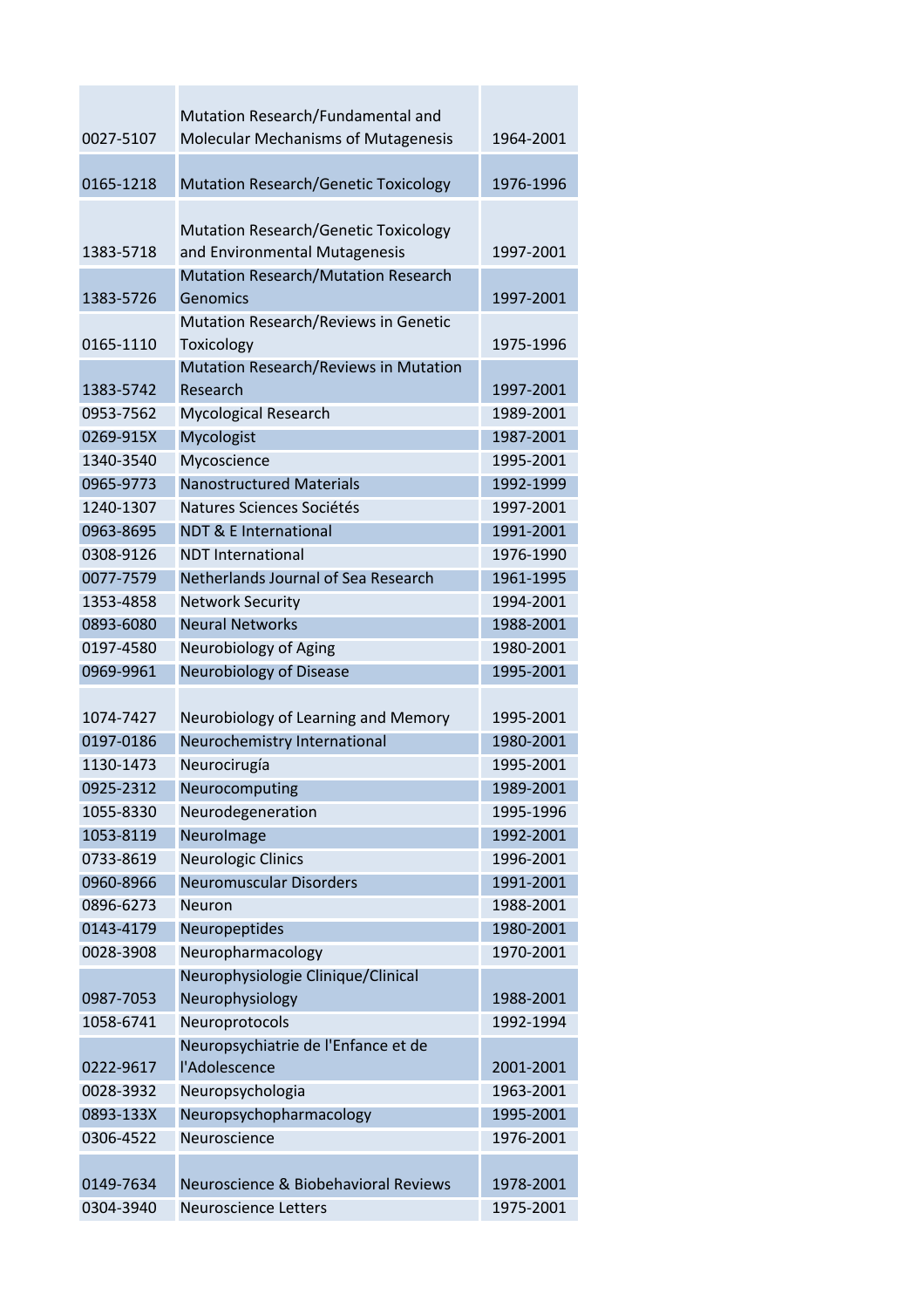| 0168-0102 | Neuroscience Research                        | 1984-2001 |
|-----------|----------------------------------------------|-----------|
| 0921-8696 | Neuroscience Research Supplements            | 1985-1994 |
| 0161-813X | NeuroToxicology                              | 2001-2001 |
| 0892-0362 | Neurotoxicology and Teratology               | 1987-2001 |
| 1384-1076 | New Astronomy                                | 1996-2001 |
| 1387-6473 | <b>New Astronomy Reviews</b>                 | 1998-2001 |
| 0732-118X | New Ideas in Psychology                      | 1983-2001 |
| 1527-3369 | Newborn and Infant Nursing Reviews           | 2001-2001 |
| 1089-8603 | <b>Nitric Oxide</b>                          | 1997-2001 |
|           | NJAS - Wageningen Journal of Life            |           |
| 1573-5214 | <b>Sciences</b>                              | 2000-2001 |
| 0029-1021 | <b>Non-Destructive Testing</b>               | 1967-1976 |
|           | Nonlinear Analysis: Real World               |           |
| 1468-1218 | Applications                                 | 2000-2001 |
|           | Nonlinear Analysis: Theory, Methods &        |           |
| 0362-546X | Applications                                 | 1976-2001 |
|           | North American Review of Economics and       |           |
| 1042-752X | Finance                                      | 1990-1991 |
|           |                                              |           |
| 0191-815X | Nuclear and Chemical Waste Management        | 1980-1988 |
| 0090-3752 | <b>Nuclear Data Sheets</b>                   | 1965-2001 |
| 0550-306X | <b>Nuclear Data Sheets. Section A</b>        | 1965-1969 |
| 0090-550X | <b>Nuclear Data Sheets. Section B</b>        | 1966-1970 |
| 0029-5493 | Nuclear Engineering and Design               | 1966-2001 |
|           |                                              |           |
| 0167-899X | Nuclear Engineering and Design. Fusion       | 1984-1987 |
| 0369-643X | <b>Nuclear Instruments</b>                   | 1957-1958 |
| 0029-554X | <b>Nuclear Instruments and Methods</b>       | 1959-1981 |
|           | <b>Nuclear Instruments and Methods in</b>    |           |
| 0167-5087 | <b>Physics Research</b>                      | 1981-1984 |
|           | <b>Nuclear Instruments and Methods in</b>    |           |
|           | Physics Research Section A: Accelerators,    |           |
|           | Spectrometers, Detectors and Associated      |           |
| 0168-9002 | Equipment                                    | 1984-2001 |
|           | <b>Nuclear Instruments and Methods in</b>    |           |
|           | Physics Research Section B: Beam             |           |
| 0168-583X | <b>Interactions with Materials and Atoms</b> | 1984-2001 |
| 0969-8051 | <b>Nuclear Medicine and Biology</b>          | 1993-2001 |
| 0029-5582 | <b>Nuclear Physics</b>                       | 1956-1966 |
| 0375-9474 | <b>Nuclear Physics A</b>                     | 1967-2001 |
| 0550-3213 | <b>Nuclear Physics B</b>                     | 1967-2001 |
|           | <b>Nuclear Physics B - Proceedings</b>       |           |
| 0920-5632 | Supplements                                  | 1987-2001 |
| 0369-5816 | <b>Nuclear Structural Engineering</b>        | 1965-1965 |
| 0145-224X | <b>Nuclear Track Detection</b>               | 1977-1978 |
| 0191-278X | <b>Nuclear Tracks</b>                        | 1979-1981 |
|           | <b>Nuclear Tracks and Radiation</b>          |           |
| 0969-8078 | Measurements                                 | 1993-1993 |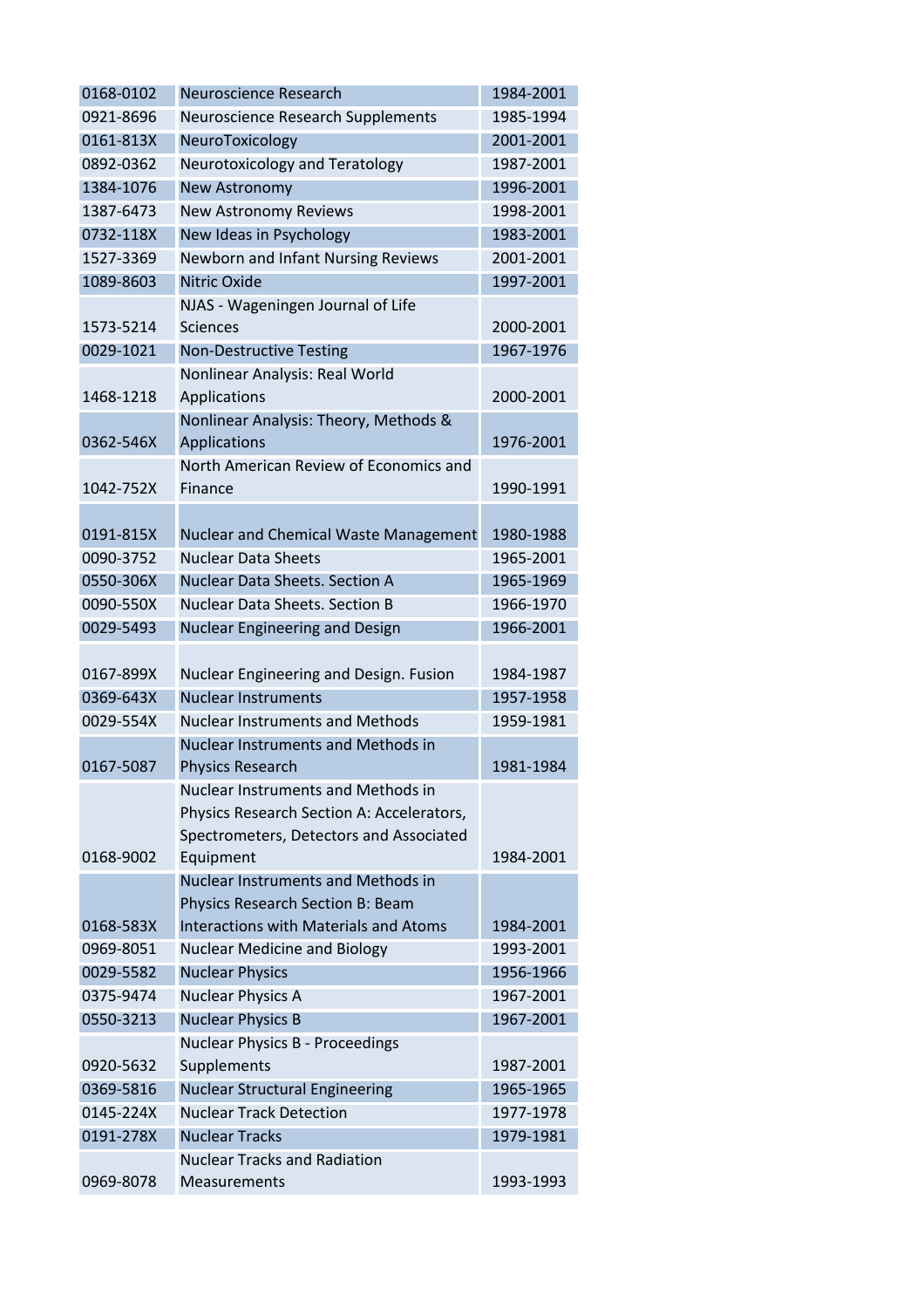|           | <b>Nuclear Tracks and Radiation</b>                                                                            |           |
|-----------|----------------------------------------------------------------------------------------------------------------|-----------|
| 0735-245X | Measurements (1982)                                                                                            | 1982-1985 |
| 1471-5953 | <b>Nurse Education in Practice</b>                                                                             | 2001-2001 |
| 0260-6917 | <b>Nurse Education Today</b>                                                                                   | 1985-2001 |
| 0029-6554 | <b>Nursing Outlook</b>                                                                                         | 1994-2001 |
| 0899-9007 | <b>Nutrition</b>                                                                                               | 1996-2001 |
| 0985-0562 | Nutrition Clinique et Métabolisme                                                                              | 1987-2001 |
| 0271-5317 | <b>Nutrition Research</b>                                                                                      | 1981-2001 |
| 0029-7844 | <b>Obstetrics &amp; Gynecology</b>                                                                             | 1995-2001 |
|           | <b>Obstetrics and Gynecology Clinics of North</b>                                                              |           |
| 0889-8545 | America                                                                                                        | 1996-2001 |
| 0964-5691 | Ocean & Coastal Management                                                                                     | 1992-2001 |
| 0951-8312 | Ocean and Shoreline Management                                                                                 | 1988-1991 |
| 0029-8018 | <b>Ocean Engineering</b>                                                                                       | 1968-2001 |
| 0302-184X | <b>Ocean Management</b>                                                                                        | 1973-1986 |
| 1463-5003 | <b>Ocean Modelling</b>                                                                                         | 1999-2001 |
| 0399-1784 | Oceanologica Acta                                                                                              | 1998-2001 |
| 0269-8579 | Oil and Chemical Pollution                                                                                     | 1986-1990 |
| 0143-7127 | Oil and Petrochemical Pollution                                                                                | 1982-1985 |
| 0305-0483 | Omega                                                                                                          | 1973-2001 |
| 0167-6377 | <b>Operations Research Letters</b>                                                                             | 1981-2001 |
|           | Operative Techniques in Cardiac and                                                                            |           |
| 1085-5637 | <b>Thoracic Surgery</b>                                                                                        | 1996-1998 |
| 1524-153X | <b>Operative Techniques in General Surgery</b>                                                                 | 1999-2001 |
| 1092-440X | Operative Techniques in Neurosurgery                                                                           | 1998-2001 |
| 1048-6666 | Operative Techniques in Orthopaedics                                                                           | 1991-2001 |
| 1043-1810 | Operative Techniques in Otolaryngology-<br><b>Head and Neck Surgery</b><br>Operative Techniques in Plastic and | 1990-2001 |
| 1071-0949 | <b>Reconstructive Surgery</b>                                                                                  | 1994-2000 |
| 1060-1872 | Operative Techniques in Sports Medicine                                                                        | 1993-2001 |
|           | Operative Techniques in Thoracic and                                                                           |           |
| 1522-2942 | <b>Cardiovascular Surgery</b>                                                                                  | 1998-2001 |
| 0275-5408 | <b>Ophthalmic and Physiological Optics</b>                                                                     | 1995-2001 |
| 0161-6420 | Ophthalmology                                                                                                  | 1995-2001 |
| 1386-2618 | <b>Opportunistic Pathogens</b>                                                                                 | 1997-1997 |
| 1068-5200 | <b>Optical Fiber Technology</b>                                                                                | 1995-2001 |
| 0925-3467 | <b>Optical Materials</b>                                                                                       | 1992-2001 |
| 0030-3992 | <b>Optics &amp; Laser Technology</b>                                                                           | 1971-2001 |
| 0143-8166 | Optics and Lasers in Engineering                                                                               | 1980-2001 |
| 0030-4018 | <b>Optics Communications</b>                                                                                   | 1969-2001 |
| 0374-3926 | <b>Optics Technology</b>                                                                                       | 1968-1970 |
| 0030-4026 | Optik - International Journal for Light and<br><b>Electron Optics</b>                                          | 2001-2001 |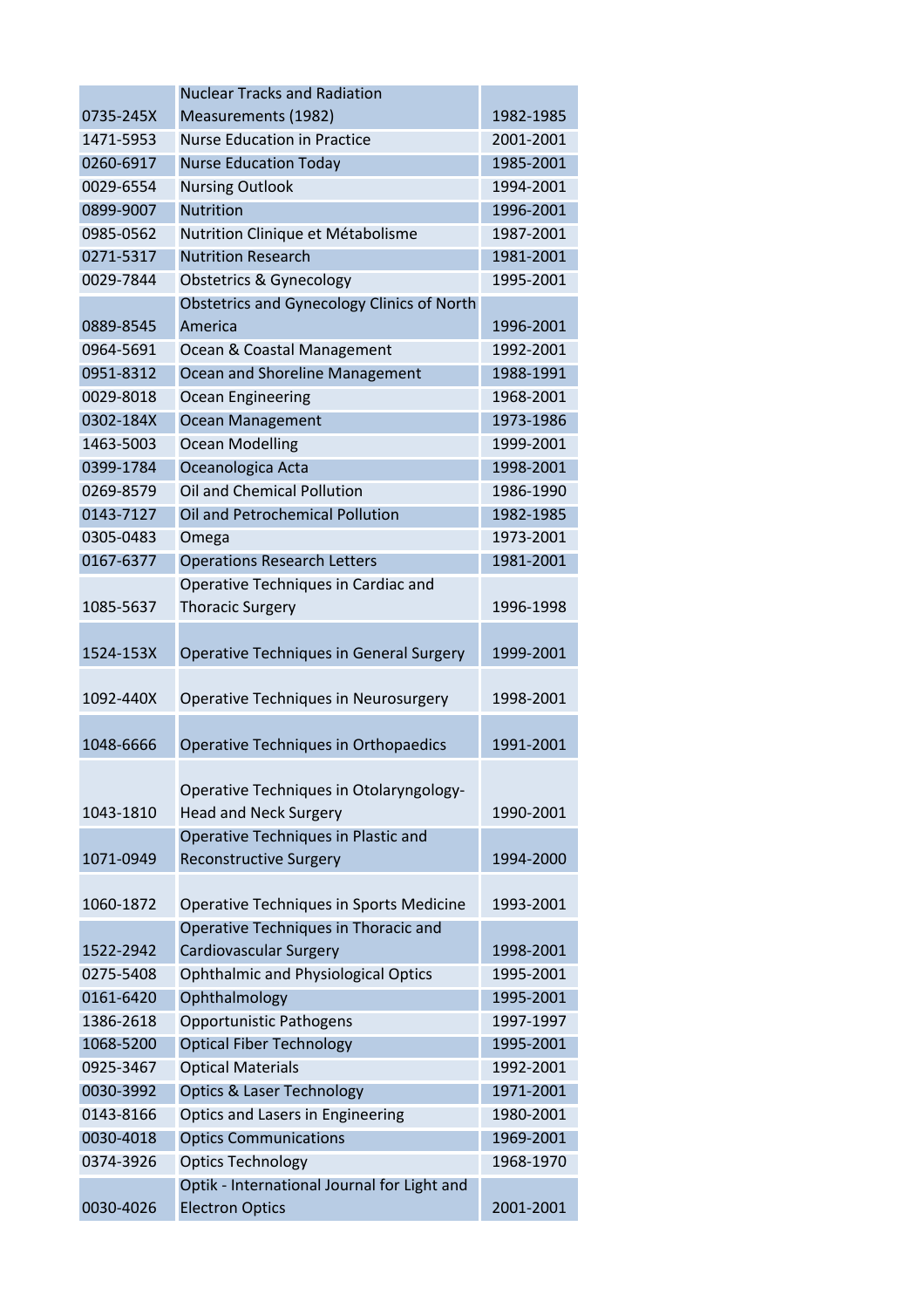| 1368-8375 | <b>Oral Oncology</b>                            | 1997-2001 |
|-----------|-------------------------------------------------|-----------|
|           | Oral Surgery, Oral Medicine, Oral               |           |
| 0030-4220 | Pathology                                       | 1948-1994 |
|           | Oral Surgery, Oral Medicine, Oral               |           |
|           | Pathology, Oral Radiology, and                  |           |
| 1079-2104 | Endodontology                                   | 1995-2001 |
| 0030-4387 | Orbis                                           | 1993-2001 |
| 0169-1368 | Ore Geology Reviews                             | 1986-2001 |
| 1566-1199 | <b>Organic Electronics</b>                      | 2000-2001 |
| 0146-6380 | <b>Organic Geochemistry</b>                     | 1977-2001 |
| 1439-6092 | Organisms Diversity & Evolution                 | 2001-2001 |
|           | Organizational Behavior and Human               |           |
| 0749-5978 | <b>Decision Processes</b>                       | 1985-2001 |
|           | Organizational Behavior and Human               |           |
| 0030-5073 | Performance                                     | 1966-1984 |
| 0090-2616 | <b>Organizational Dynamics</b>                  | 1972-2001 |
| 0030-5898 | <b>Orthopedic Clinics of North America</b>      | 1997-2001 |
| 1063-4584 | Osteoarthritis and Cartilage                    | 1993-2001 |
|           |                                                 |           |
| 0030-6665 | <b>Otolaryngologic Clinics of North America</b> | 1998-2001 |
|           |                                                 |           |
| 0194-5998 | Otolaryngology - Head and Neck Surgery          | 1995-2001 |
| 0927-538X | Pacific-Basin Finance Journal                   | 1993-2001 |
| 1526-0542 | Paediatric Respiratory Reviews                  | 2000-2001 |
| 1082-3174 | Pain Forum                                      | 1995-1999 |
| 1524-9042 | <b>Pain Management Nursing</b>                  | 2000-2001 |
| 0304-3959 | <b>PAIN®</b>                                    | 1975-2001 |
|           | Palaeogeography, Palaeoclimatology,             |           |
| 0031-0182 | Palaeoecology                                   | 1965-2001 |
| 1424-3903 | Pancreatology                                   | 2001-2001 |
| 0167-8191 | <b>Parallel Computing</b>                       | 1984-2001 |
| 1383-5769 | Parasitology International                      | 1997-2001 |
| 0169-4758 | Parasitology Today                              | 1985-2000 |
| 1353-8020 | Parkinsonism & Related Disorders                | 1995-2001 |
| 0369-8114 | Pathologie Biologie                             | 2001-2001 |
| 0344-0338 | Pathology - Research and Practice               | 1978-2001 |
| 1219-4956 | Pathology and Oncology Research                 | 1999-1999 |
| 0928-4680 | Pathophysiology                                 | 1994-2001 |
|           |                                                 |           |
| 0190-2040 | Patient Counselling and Health Education        | 1978-1983 |
| 0738-3991 | <b>Patient Education and Counseling</b>         | 1983-2001 |
| 0031-3203 | <b>Pattern Recognition</b>                      | 1968-2001 |
| 0167-8655 | <b>Pattern Recognition Letters</b>              | 1982-2001 |
| 0031-3955 | <b>Pediatric Clinics of North America</b>       | 1996-2001 |
| 0887-8994 | <b>Pediatric Neurology</b>                      | 1985-2001 |
| 0031-4056 | Pedobiologia                                    | 2000-2001 |
| 0196-9781 | Peptides                                        | 1980-2001 |
| 0166-5316 | <b>Performance Evaluation</b>                   | 1981-2001 |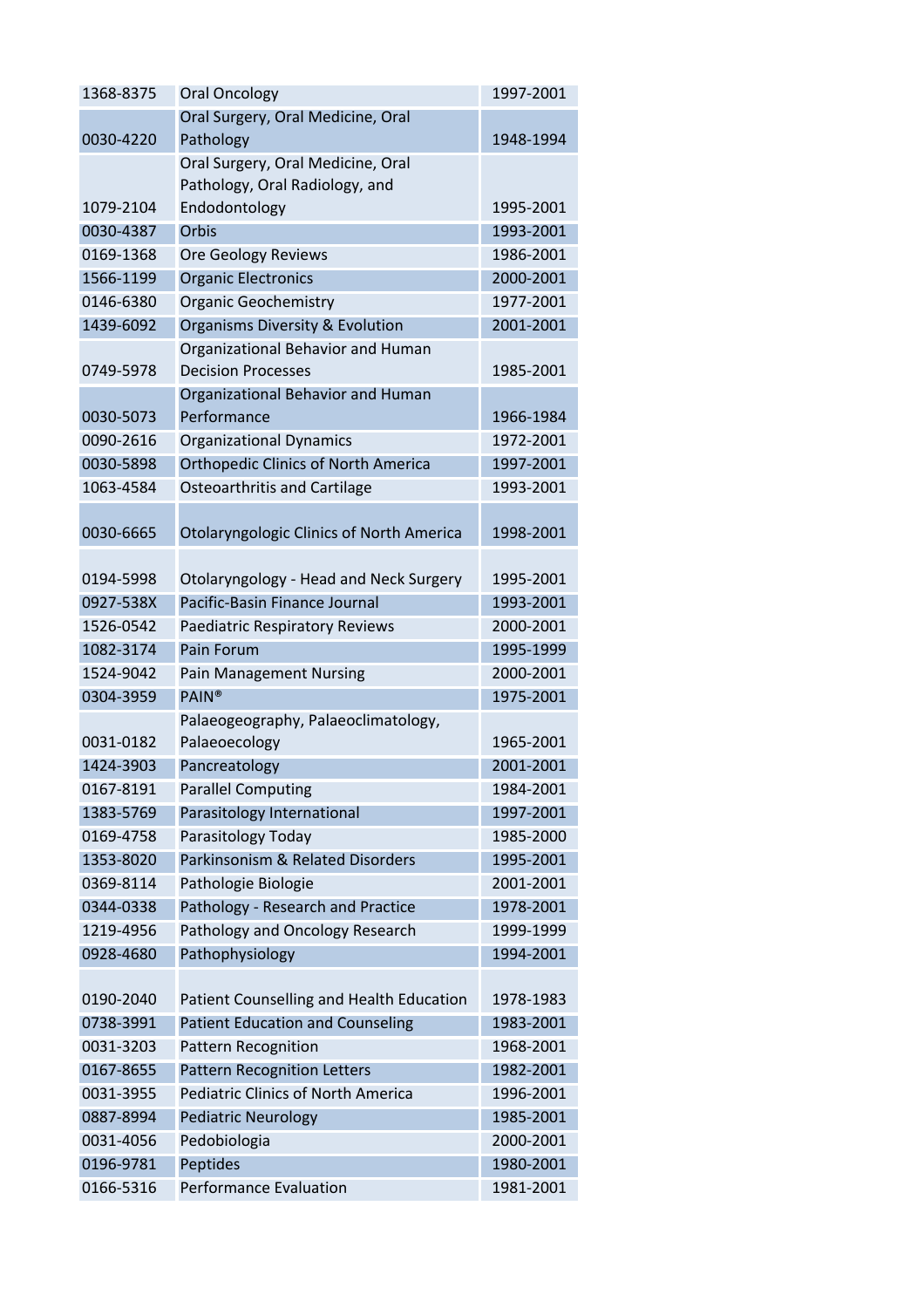| Perspectives in Plant Ecology, Evolution<br>1433-8319<br>1998-2001<br>and Systematics<br>0048-3575<br>Pesticide Biochemistry and Physiology<br>1971-2001<br>Petroleum Chemistry U.S.S.R.<br>0031-6458<br>1962-1990<br>Pharmaceutica Acta Helvetiae<br>1993-2000<br>0031-6865<br>Pharmaceutical Science & Technology<br>1461-5347<br>1998-2000<br>Today |           |
|--------------------------------------------------------------------------------------------------------------------------------------------------------------------------------------------------------------------------------------------------------------------------------------------------------------------------------------------------------|-----------|
|                                                                                                                                                                                                                                                                                                                                                        |           |
|                                                                                                                                                                                                                                                                                                                                                        |           |
|                                                                                                                                                                                                                                                                                                                                                        |           |
|                                                                                                                                                                                                                                                                                                                                                        |           |
|                                                                                                                                                                                                                                                                                                                                                        |           |
|                                                                                                                                                                                                                                                                                                                                                        |           |
|                                                                                                                                                                                                                                                                                                                                                        |           |
|                                                                                                                                                                                                                                                                                                                                                        |           |
| 1043-6618<br><b>Pharmacological Research</b><br>1989-2001                                                                                                                                                                                                                                                                                              |           |
| Pharmacological Research                                                                                                                                                                                                                                                                                                                               |           |
| Communications<br>0031-6989<br>1969-1988                                                                                                                                                                                                                                                                                                               |           |
| 0163-7258<br>1979-2001<br>Pharmacology & Therapeutics                                                                                                                                                                                                                                                                                                  |           |
| Pharmacology & Therapeutics. Part A:                                                                                                                                                                                                                                                                                                                   |           |
| Chemotherapy, Toxicology and Metabolic                                                                                                                                                                                                                                                                                                                 |           |
| 0362-5478<br><b>Inhibitors</b><br>1976-1978                                                                                                                                                                                                                                                                                                            |           |
| Pharmacology & Therapeutics. Part B:                                                                                                                                                                                                                                                                                                                   |           |
| <b>General and Systematic Pharmacology</b><br>1975-1978<br>0306-039X                                                                                                                                                                                                                                                                                   |           |
|                                                                                                                                                                                                                                                                                                                                                        |           |
| Pharmacology & Therapeutics. Part C:                                                                                                                                                                                                                                                                                                                   |           |
| 0362-5486<br><b>Clinical Pharmacology and Therapeutics</b><br>1976-1978                                                                                                                                                                                                                                                                                |           |
|                                                                                                                                                                                                                                                                                                                                                        |           |
| Pharmacology Biochemistry and Behavior<br>0091-3057<br>1973-2001                                                                                                                                                                                                                                                                                       |           |
| Philips Journal of Research<br>0165-5817<br>1995-1998                                                                                                                                                                                                                                                                                                  |           |
| Photogrammetria<br>0031-8663<br>1938-1989                                                                                                                                                                                                                                                                                                              |           |
| 0031-8914<br>Physica<br>1934-1974                                                                                                                                                                                                                                                                                                                      |           |
| Physica A: Statistical Mechanics and its<br>Applications<br>1975-2001<br>0378-4371                                                                                                                                                                                                                                                                     |           |
| Physica B: Condensed Matter<br>0921-4526<br>1988-2001                                                                                                                                                                                                                                                                                                  |           |
| Physica B+C<br>0378-4363<br>1975-1988                                                                                                                                                                                                                                                                                                                  |           |
| 0921-4534<br>Physica C: Superconductivity<br>1988-2001                                                                                                                                                                                                                                                                                                 |           |
| 0167-2789<br>Physica D: Nonlinear Phenomena<br>1980-2001                                                                                                                                                                                                                                                                                               |           |
| Physica E: Low-dimensional Systems and                                                                                                                                                                                                                                                                                                                 |           |
| Nanostructures<br>1386-9477<br>1997-2001                                                                                                                                                                                                                                                                                                               |           |
| Physical Therapy in Sport<br>1466-853X<br>2000-2001                                                                                                                                                                                                                                                                                                    |           |
| Physics and Chemistry of the Earth<br>0079-1946<br>1956-1998                                                                                                                                                                                                                                                                                           |           |
| Physics and Chemistry of the Earth, Part A:                                                                                                                                                                                                                                                                                                            |           |
| Solid Earth and Geodesy<br>1464-1895<br>1999-2001                                                                                                                                                                                                                                                                                                      |           |
|                                                                                                                                                                                                                                                                                                                                                        |           |
| Physics and Chemistry of the Earth, Part B:                                                                                                                                                                                                                                                                                                            |           |
| Hydrology, Oceans and Atmosphere<br>1464-1909<br>1999-2001                                                                                                                                                                                                                                                                                             |           |
|                                                                                                                                                                                                                                                                                                                                                        |           |
| Physics and Chemistry of the Earth, Part C:                                                                                                                                                                                                                                                                                                            |           |
| Solar, Terrestrial & Planetary Science<br>1464-1917<br>1999-2001                                                                                                                                                                                                                                                                                       |           |
| 0031-9163<br><b>Physics Letters</b><br>1962-1966                                                                                                                                                                                                                                                                                                       |           |
| 0375-9601<br>Physics Letters A<br>1967-2001                                                                                                                                                                                                                                                                                                            |           |
| 0370-2693<br>Physics Letters B<br>1967-2001                                                                                                                                                                                                                                                                                                            |           |
| Physics of The Earth and Planetary                                                                                                                                                                                                                                                                                                                     |           |
|                                                                                                                                                                                                                                                                                                                                                        | 1967-2001 |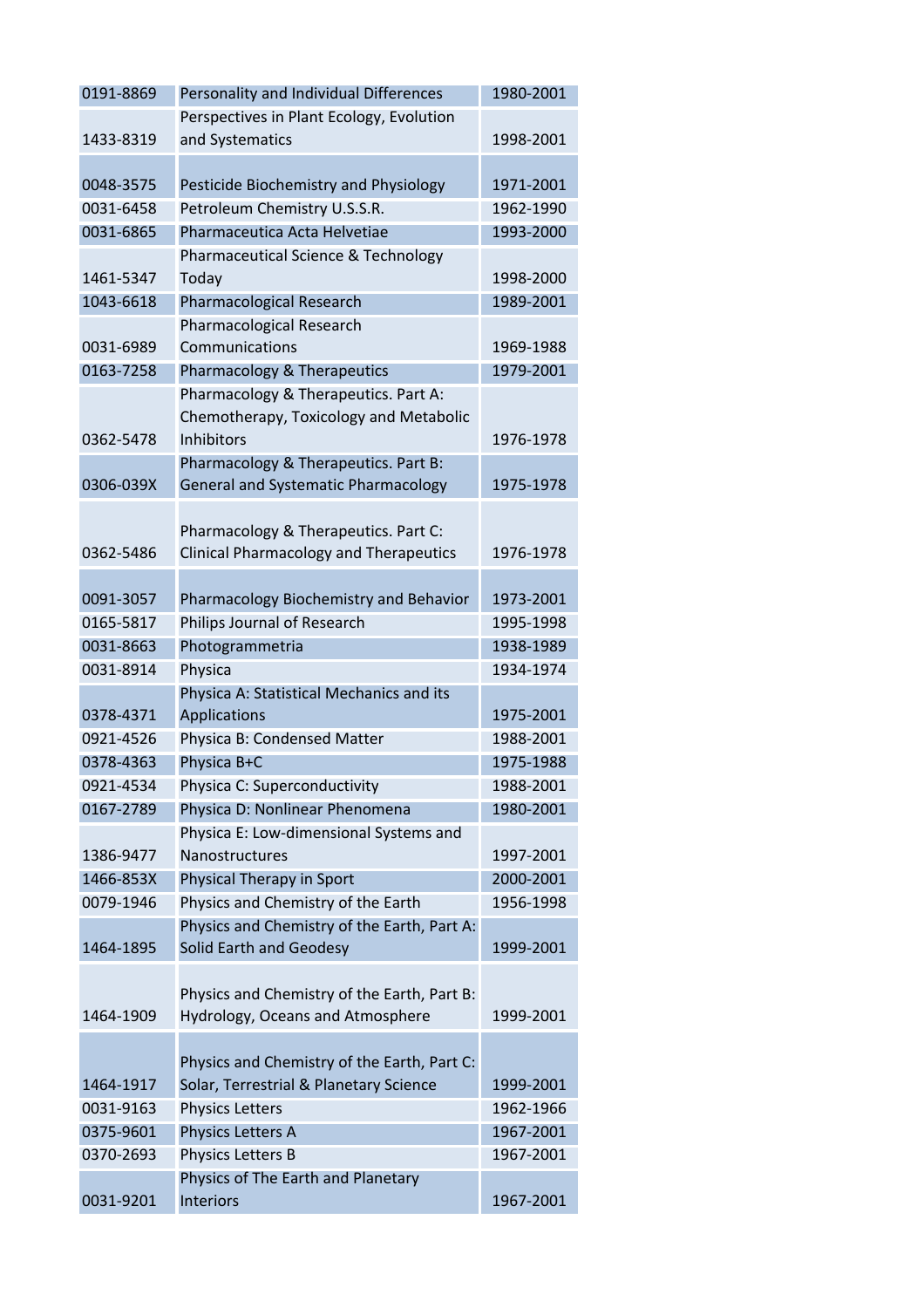| 0370-1573 | <b>Physics Reports</b>                     | 1971-2001 |
|-----------|--------------------------------------------|-----------|
|           | Physiological and Molecular Plant          |           |
| 0885-5765 | Pathology                                  | 1987-2001 |
| 0048-4059 | Physiological Plant Pathology              | 1971-1986 |
| 0031-9384 | Physiology & Behavior                      | 1966-2001 |
| 0031-9406 | Physiotherapy                              | 1995-2001 |
| 0031-9422 | Phytochemistry                             | 1961-2001 |
| 0944-7113 | Phytomedicine                              | 1994-2001 |
| 0213-9251 | Piel                                       | 2001-2001 |
| 0143-4004 | Placenta                                   | 1980-2001 |
| 0032-0633 | <b>Planetary and Space Science</b>         | 1959-2001 |
| 0981-9428 | Plant Physiology and Biochemistry          | 1998-2001 |
| 0168-9452 | <b>Plant Science</b>                       | 1985-2001 |
| 0304-4211 | <b>Plant Science Letters</b>               | 1973-1985 |
|           | Plasma Therapy and Transfusion             |           |
| 0278-6222 | Technology                                 | 1987-1988 |
| 1288-3255 | Plasmas & Ions                             | 1998-2000 |
| 0147-619X | Plasmid                                    | 1977-2001 |
| 1464-391X | Plastics, Additives and Compounding        | 1999-2001 |
| 0304-422X | <b>Poetics</b>                             | 1971-2001 |
| 0962-6298 | <b>Political Geography</b>                 | 1992-2001 |
| 0260-9827 | <b>Political Geography Quarterly</b>       | 1982-1991 |
| 0277-5387 | Polyhedron                                 | 1982-2001 |
| 0032-3861 | Polymer                                    | 1960-2001 |
| 0883-153X | <b>Polymer Contents</b>                    | 1987-2001 |
| 0141-3910 | Polymer Degradation and Stability          | 1979-2001 |
| 0966-7822 | <b>Polymer Gels and Networks</b>           | 1993-1998 |
| 0144-2880 | Polymer Photochemistry                     | 1981-1986 |
| 0032-3950 | Polymer Science U.S.S.R.                   | 1960-1991 |
| 0142-9418 | <b>Polymer Testing</b>                     | 1980-2001 |
| 0925-5214 | Postharvest Biology and Technology         | 1991-2001 |
| 0032-5910 | Powder Technology                          | 1967-2001 |
| 0301-9268 | Precambrian Research                       | 1974-2001 |
| 0141-6359 | <b>Precision Engineering</b>               | 1979-2001 |
| 1090-3127 | <b>Prehospital Emergency Care</b>          | 2000-2001 |
| 0091-7435 | <b>Preventive Medicine</b>                 | 1972-2001 |
| 0167-5877 | Preventive Veterinary Medicine             | 1982-2001 |
| 1068-607X | Primary Care Update for OB/GYNS            | 1995-2001 |
| 0095-4543 | Primary Care: Clinics in Office Practice   | 1996-2001 |
| 0266-8920 | <b>Probabilistic Engineering Mechanics</b> | 1986-2001 |
| 1540-7489 | Proceedings of the Combustion Institute    | 2000-2000 |
|           |                                            |           |
| 0016-7878 | Proceedings of the Geologists' Association | 1859-2001 |
|           | Proceedings of the Symposium on            |           |
| 1062-2888 | Combustion                                 | 1948-1948 |
| 1359-5113 | <b>Process Biochemistry</b>                | 1991-2001 |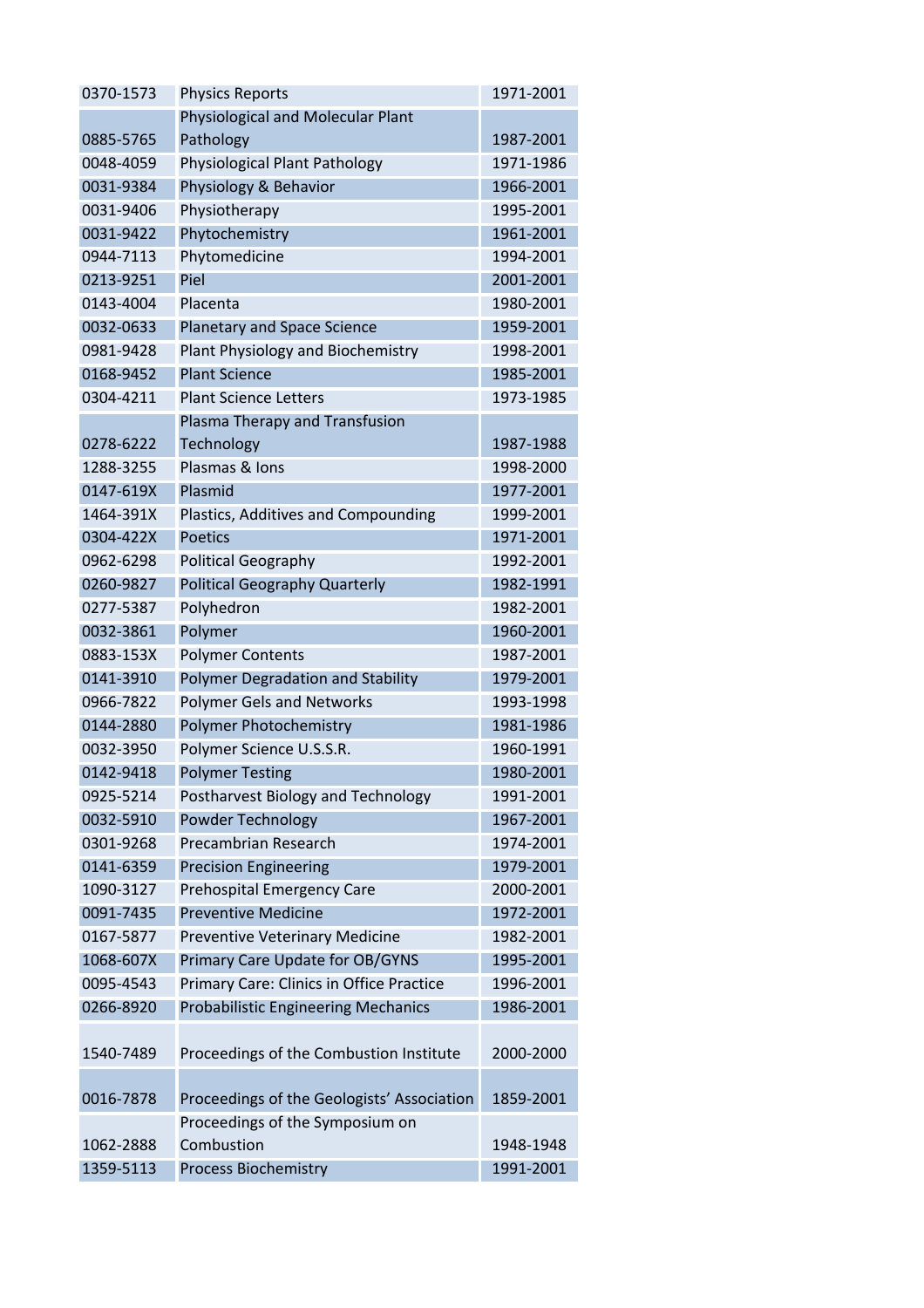|           | <b>Process Safety and Environmental</b>    |           |
|-----------|--------------------------------------------|-----------|
| 0957-5820 | Protection                                 | 1996-2001 |
| 0304-5013 | Progresos de Obstetricia y Ginecología     | 2001-2001 |
| 0376-0421 | Progress in Aerospace Sciences             | 1961-2001 |
|           | Progress in Biophysics and Molecular       |           |
| 0079-6107 | <b>Biology</b>                             | 1963-2001 |
| 0033-0620 | Progress in Cardiovascular Diseases        | 1959-2001 |
|           | Progress in Crystal Growth and             |           |
| 0146-3535 | Characterization                           | 1977-1990 |
|           | Progress in Crystal Growth and             |           |
| 0960-8974 | <b>Characterization of Materials</b>       | 1991-2001 |
|           | Progress in Energy and Combustion          |           |
| 0360-1285 | Science                                    | 1975-2001 |
| 0955-2235 | Progress in Growth Factor Research         | 1989-1996 |
|           | Progress in Histochemistry and             |           |
| 0079-6336 | Cytochemistry                              | 1970-2001 |
| 0163-7827 | Progress in Lipid Research                 | 1978-2001 |
| 0079-6425 | Progress in Materials Science              | 1961-2001 |
| 0502-8205 | Progress in Metal Physics                  | 1949-1959 |
| 0301-0082 | Progress in Neurobiology                   | 1973-2001 |
|           |                                            |           |
| 0364-7722 | Progress in Neuro-Psychopharmacology       | 1977-1981 |
|           |                                            |           |
|           | Progress in Neuro-Psychopharmacology       |           |
| 0278-5846 | and Biological Psychiatry                  | 1982-2001 |
| 0149-1970 | Progress in Nuclear Energy                 | 1977-2001 |
|           | Progress in Nuclear Magnetic Resonance     |           |
| 0079-6565 | Spectroscopy                               | 1965-2001 |
| 0079-6611 | Progress in Oceanography                   | 1963-2001 |
| 0300-9440 | <b>Progress in Organic Coatings</b>        | 1972-2001 |
|           |                                            |           |
| 0146-6410 | Progress in Particle and Nuclear Physics   | 1978-2001 |
| 1058-9813 | Progress in Pediatric Cardiology           | 1992-2001 |
| 0305-9006 | Progress in Planning                       | 1973-2001 |
| 0079-6700 | Progress in Polymer Science                | 1967-2001 |
| 0079-6727 | Progress in Quantum Electronics            | 1969-2001 |
| 1350-9462 | Progress in Retinal and Eye Research       | 1994-2001 |
| 0278-4327 | Progress in Retinal Research               | 1982-1993 |
| 0079-6786 | Progress in Solid State Chemistry          | 1964-2001 |
| 0079-6816 | Progress in Surface Science                | 1971-2001 |
|           | Progress in the Chemistry of Fats and      |           |
| 0079-6832 | other Lipids                               | 1952-1978 |
| 0090-6980 | Prostaglandins                             | 1972-1997 |
|           |                                            |           |
| 1098-8823 | Prostaglandins & Other Lipid Mediators     | 1998-2001 |
| 0161-4630 | <b>Prostaglandins and Medicine</b>         | 1978-1981 |
|           | Prostaglandins, Leukotrienes and Essential |           |
| 0952-3278 | Fatty Acids (PLEFA)                        | 1988-2001 |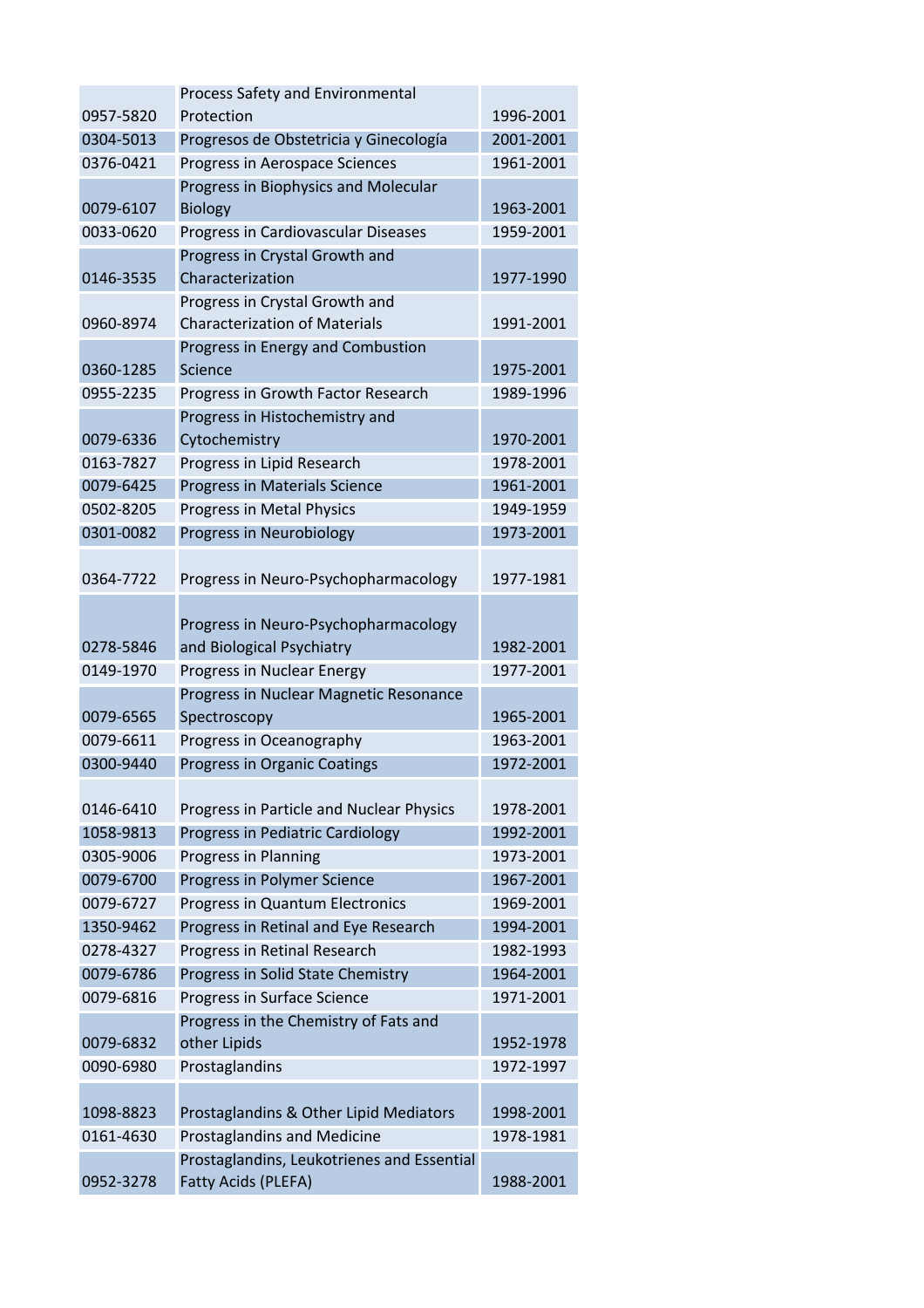|           | Prostaglandins, Leukotrienes and                 |           |
|-----------|--------------------------------------------------|-----------|
| 0262-1746 | Medicine                                         | 1982-1987 |
| 1046-5928 | Protein Expression and Purification              | 1990-2001 |
| 1434-4610 | Protist                                          | 1998-2001 |
| 0193-953X | <b>Psychiatric Clinics of North America</b>      | 1996-2001 |
| 0165-1781 | Psychiatry Research                              | 1979-2001 |
| 0925-4927 | Psychiatry Research: Neuroimaging                | 1990-2001 |
| 1469-0292 | Psychology of Sport and Exercise                 | 2000-2001 |
| 0306-4530 | Psychoneuroendocrinology                         | 1975-2001 |
| 0033-3182 | Psychosomatics                                   | 1995-2001 |
| 0033-3506 | <b>Public Health</b>                             | 1888-2001 |
| 0363-8111 | <b>Public Relations Review</b>                   | 1978-2001 |
| 0952-0600 | <b>Pulmonary Pharmacology</b>                    | 1988-1996 |
|           |                                                  |           |
| 1094-5539 | <b>Pulmonary Pharmacology &amp; Therapeutics</b> | 1997-2001 |
| 1359-6128 | <b>Pump Industry Analyst</b>                     | 1995-2001 |
| 1040-6182 | Quaternary International                         | 1989-2001 |
| 0033-5894 | <b>Quaternary Research</b>                       | 1970-2001 |
| 0277-3791 | <b>Quaternary Science Reviews</b>                | 1982-2001 |
| 1090-9524 | Race and Society                                 | 1998-2001 |
| 0033-7560 | <b>Radiation Botany</b>                          | 1961-1975 |
| 1350-4487 | <b>Radiation Measurements</b>                    | 1994-2001 |
| 0969-806X | <b>Radiation Physics and Chemistry</b>           | 1993-2001 |
|           |                                                  |           |
| 0146-5724 | Radiation Physics and Chemistry (1977)           | 1977-1985 |
| 1078-8174 | Radiography                                      | 1995-2001 |
| 0033-8338 | Radiología                                       | 2001-2001 |
| 0033-8389 | Radiologic Clinics of North America              | 1998-2001 |
| 0167-8140 | <b>Radiotherapy and Oncology</b>                 | 1983-2001 |
| 0222-0776 | <b>RBM-News</b>                                  | 1995-1999 |
| 1381-5148 | <b>Reactive and Functional Polymers</b>          | 1995-2001 |
| 0923-1137 | <b>Reactive Polymers</b>                         | 1989-1995 |
|           | Reactive Polymers, Ion Exchangers,               |           |
| 0167-6989 | Sorbents                                         | 1982-1988 |
| 0168-7336 | <b>Reactivity of Solids</b>                      | 1985-1990 |
| 1077-2014 | <b>Real-Time Imaging</b>                         | 1995-2001 |
| 1624-0693 | Réanimation                                      | 2001-2001 |
| 1164-6756 | <b>Réanimation Urgences</b>                      | 1992-2000 |
| 0761-8980 | Recherche - Transports - Sécurité                | 1998-2001 |
| 1471-0846 | Refocus                                          | 2001-2001 |
| 0034-3331 | <b>Regional and Urban Economics</b>              | 1971-1974 |
|           |                                                  |           |
| 1098-7339 | Regional Anesthesia and Pain Medicine            | 1997-2001 |
|           |                                                  |           |
| 0166-0462 | Regional Science and Urban Economics             | 1975-2001 |
| 0167-0115 | <b>Regulatory Peptides</b>                       | 1980-2001 |
|           |                                                  |           |
| 0273-2300 | <b>Regulatory Toxicology and Pharmacology</b>    | 1981-2001 |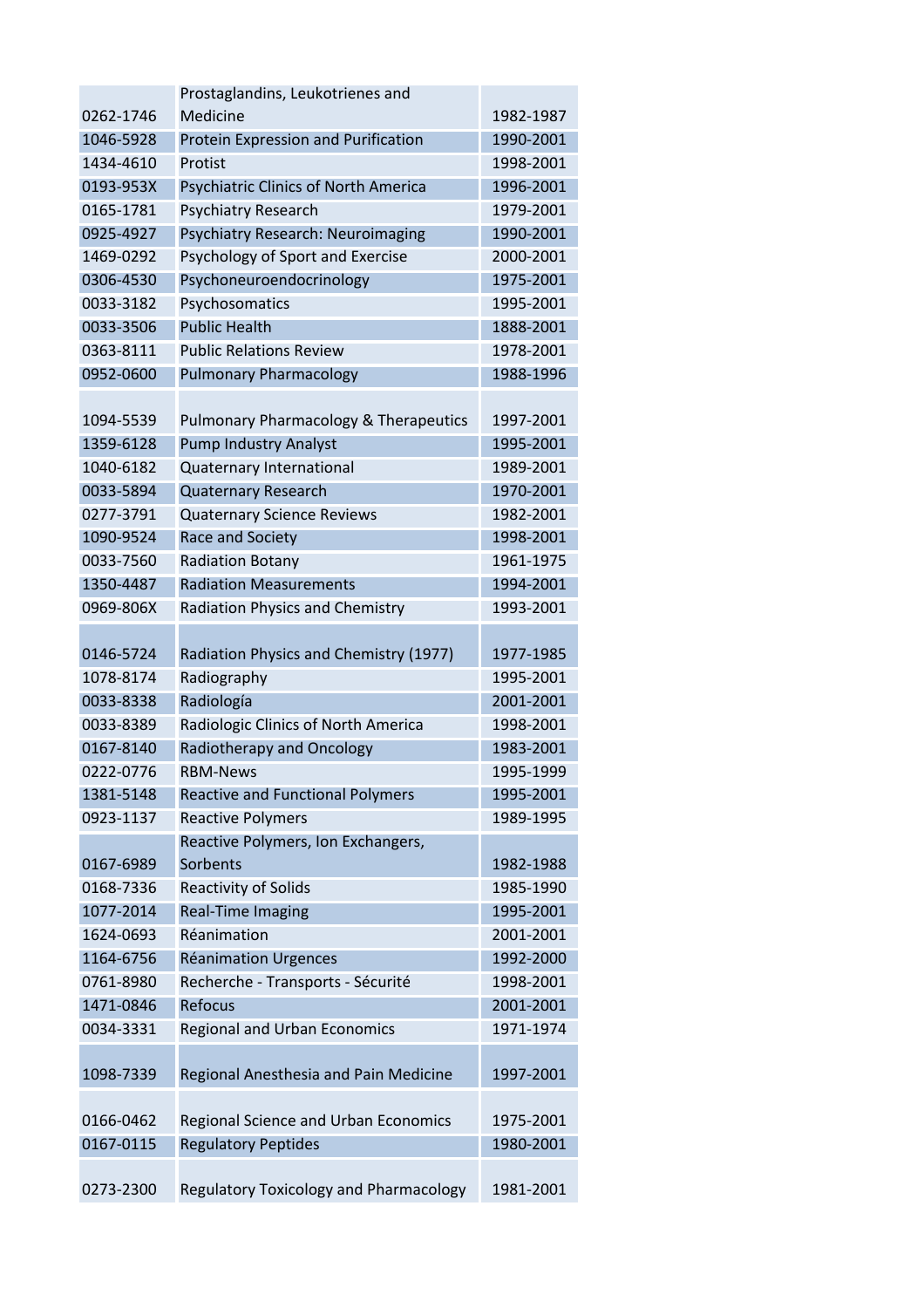| 0048-7120 | Rehabilitación                               | 2001-2001 |
|-----------|----------------------------------------------|-----------|
| 0034-3617 | <b>Reinforced Plastics</b>                   | 1990-2001 |
| 0143-8174 | <b>Reliability Engineering</b>               | 1980-1987 |
|           |                                              |           |
| 0951-8320 | Reliability Engineering & System Safety      | 1988-2001 |
| 0048-721X | Religion                                     | 1995-2001 |
| 0034-4257 | Remote Sensing of Environment                | 1969-2001 |
|           | Renewable and Sustainable Energy             |           |
| 1364-0321 | <b>Reviews</b>                               | 1997-2001 |
| 0960-1481 | Renewable Energy                             | 1991-2001 |
| 1428-2267 | <b>Reports of Practical Oncology</b>         | 1996-1997 |
|           | Reports of Practical Oncology &              |           |
| 1507-1367 | Radiotherapy                                 | 1998-2001 |
| 0034-4877 | <b>Reports on Mathematical Physics</b>       | 1970-2001 |
| 1472-6483 | Reproductive BioMedicine Online              | 2000-2001 |
| 0968-8080 | <b>Reproductive Health Matters</b>           | 1993-2001 |
| 0890-6238 | <b>Reproductive Toxicology</b>               | 1987-2001 |
|           |                                              |           |
| 0891-4222 | Research in Developmental Disabilities       | 1987-2001 |
| 1090-9443 | <b>Research in Economics</b>                 | 1997-2001 |
| 0923-2494 | Research in Immunology                       | 1989-1998 |
| 0923-2508 | Research in Microbiology                     | 1989-2001 |
| 0191-3085 | Research in Organizational Behavior          | 2000-2001 |
|           | Research in Social Stratification and        |           |
| 0276-5624 | Mobility                                     | 2001-2001 |
| 0739-8859 | <b>Research in Transportation Economics</b>  | 1994-2001 |
| 0034-5288 | Research in Veterinary Science               | 1991-2001 |
| 0923-2516 | <b>Research in Virology</b>                  | 1989-1998 |
| 0048-7333 | <b>Research Policy</b>                       | 1971-2001 |
| 0734-3310 | <b>Research Strategies</b>                   | 1997-2001 |
| 0928-7655 | <b>Resource and Energy Economics</b>         | 1993-2001 |
| 0304-3967 | <b>Resource Recovery and Conservation</b>    | 1975-1981 |
| 0166-3097 | <b>Resources and Conservation</b>            | 1981-1987 |
| 0165-0572 | <b>Resources and Energy</b>                  | 1978-1992 |
| 0301-4207 | <b>Resources Policy</b>                      | 1974-2001 |
|           |                                              |           |
| 0921-3449 | Resources, Conservation and Recycling        | 1988-2001 |
| 0034-5687 | <b>Respiration Physiology</b>                | 1966-2001 |
| 0954-6111 | <b>Respiratory Medicine</b>                  | 1989-2001 |
| 0300-9572 | Resuscitation                                | 1972-2001 |
| 1094-2025 | Review of Economic Dynamics                  | 1998-2001 |
| 1058-3300 | <b>Review of Financial Economics</b>         | 1994-2001 |
|           |                                              |           |
| 0034-6667 | Review of Palaeobotany and Palynology        | 1967-2001 |
| 0486-6134 | <b>Review of Radical Political Economics</b> | 1999-2001 |
| 1471-7697 | Reviews in Gynaecological Practice           | 2001-2001 |
| 1389-0352 | Reviews in Molecular Biotechnology           | 2000-2001 |
| 0014-2565 | Revista Clínica Española                     | 2000-2001 |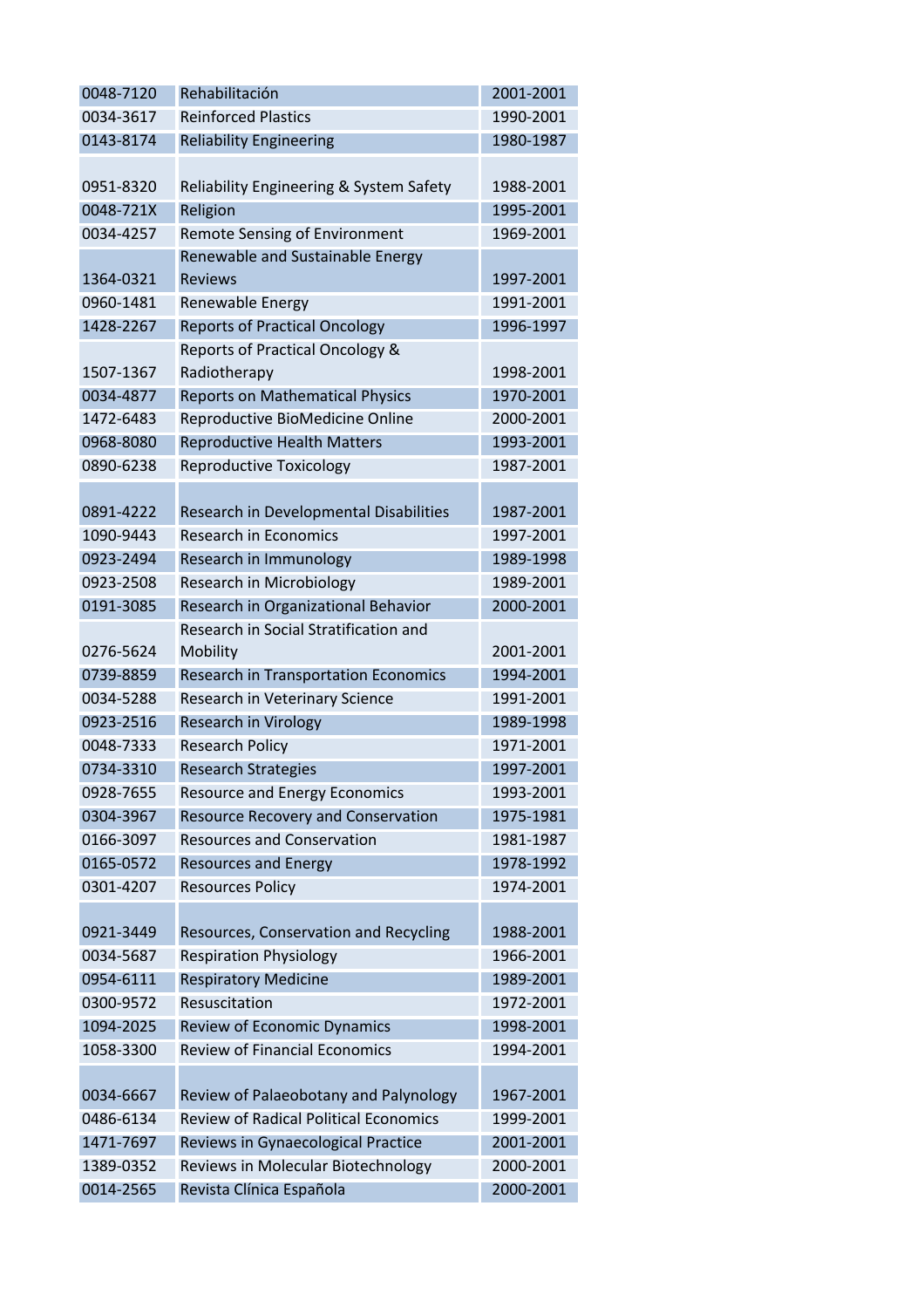| 1134-282X              | Revista de Calidad Asistencial                         | 2001-2001              |
|------------------------|--------------------------------------------------------|------------------------|
|                        | Revista de Logopedia, Foniatría y                      |                        |
| 0214-4603              | Audiología                                             | 1995-2001              |
| 0300-8932              | Revista Española de Cardiología                        | 1997-2001              |
|                        | Revista Española de Geriatría y                        |                        |
| 0211-139X              | Gerontología                                           | 2001-2001              |
| 0212-6982              | Revista Española de Medicina Nuclear                   | 2000-2001              |
| 0035-1598              | Revue de Micropaléontologie                            | 1995-2001              |
|                        | Revue d'Electroencéphalographie et de                  |                        |
| 0370-4475              | Neurophysiologie Clinique                              | 1971-1987              |
| 1169-8330              | Revue du Rhumatisme                                    | 2000-2001              |
| 0370-4688              | Revue Française d'Allergie                             | 1961-1969              |
| 0035-2845              | Revue Française d'Allergologie (1970)                  | 1970-1973              |
|                        | Revue Française d'Allergologie et                      |                        |
| 0335-7457              | d'Immunologie Clinique                                 | 1974-2001              |
| 0035-2977              | Revue Française de Transfusion                         | 1968-1974              |
|                        | Revue Française de Transfusion et                      |                        |
| 1140-4639              | d'Hémobiologie                                         | 1989-1993              |
|                        | Revue Française de Transfusion et                      |                        |
| 0338-4535              | Immuno-hématologie                                     | 1975-1988              |
| 0338-9898              | Revue Française des Laboratoires                       | 1995-2001              |
| 0035-3159              | Revue Générale de Thermique                            | 1996-1998              |
| 0035-3183              | Revue Générale des Chemins de Fer                      | 1998-1999              |
|                        | <b>Rheumatic Disease Clinics of North</b>              |                        |
| 0889-857X              | America                                                | 1996-2001              |
| 0035-5054              | Ricerche Economiche                                    | 1993-1996              |
| 0167-8493              | <b>Robotics</b>                                        | 1985-1987              |
| 0921-8890              | <b>Robotics and Autonomous Systems</b>                 | 1988-2001              |
|                        | Robotics and Computer-Integrated                       |                        |
| 0736-5845              | Manufacturing                                          | 1984-2001<br>1971-2001 |
| 0304-3479              | Russian Literature                                     |                        |
| 0925-7535              | <b>Safety Science</b>                                  | 1991-2001              |
|                        | Scandinavian International Business                    |                        |
| 0962-9262              | Review                                                 | 1992-1992              |
| 0956-5221              | Scandinavian Journal of Management                     | 1988-2001              |
|                        | Scandinavian Journal of Management                     | 1984-1987              |
| 0281-7527<br>0920-9964 | <b>Studies</b>                                         |                        |
| 1355-0306              | Schizophrenia Research<br>Science & Justice            | 1988-2001<br>1995-2001 |
|                        |                                                        |                        |
| 0765-1597              | Science & Sports                                       | 1986-2001              |
|                        | Science and Technology of Advanced<br><b>Materials</b> |                        |
| 1468-6996<br>0167-6423 | <b>Science of Computer Programming</b>                 | 2000-2001<br>1995-2001 |
|                        | Science of The Total Environment                       | 1972-2001              |
| 0048-9697              |                                                        |                        |
| 0304-4238              | Scientia Horticulturae                                 | 1973-2001              |
| 0925-6164              | Screening                                              | 1992-1996              |
| 1359-6462              | Scripta Materialia                                     | 1996-2001              |
| 0036-9748              | Scripta Metallurgica                                   | 1967-1989              |
| 0956-716X              | Scripta Metallurgica et Materialia                     | 1990-1995              |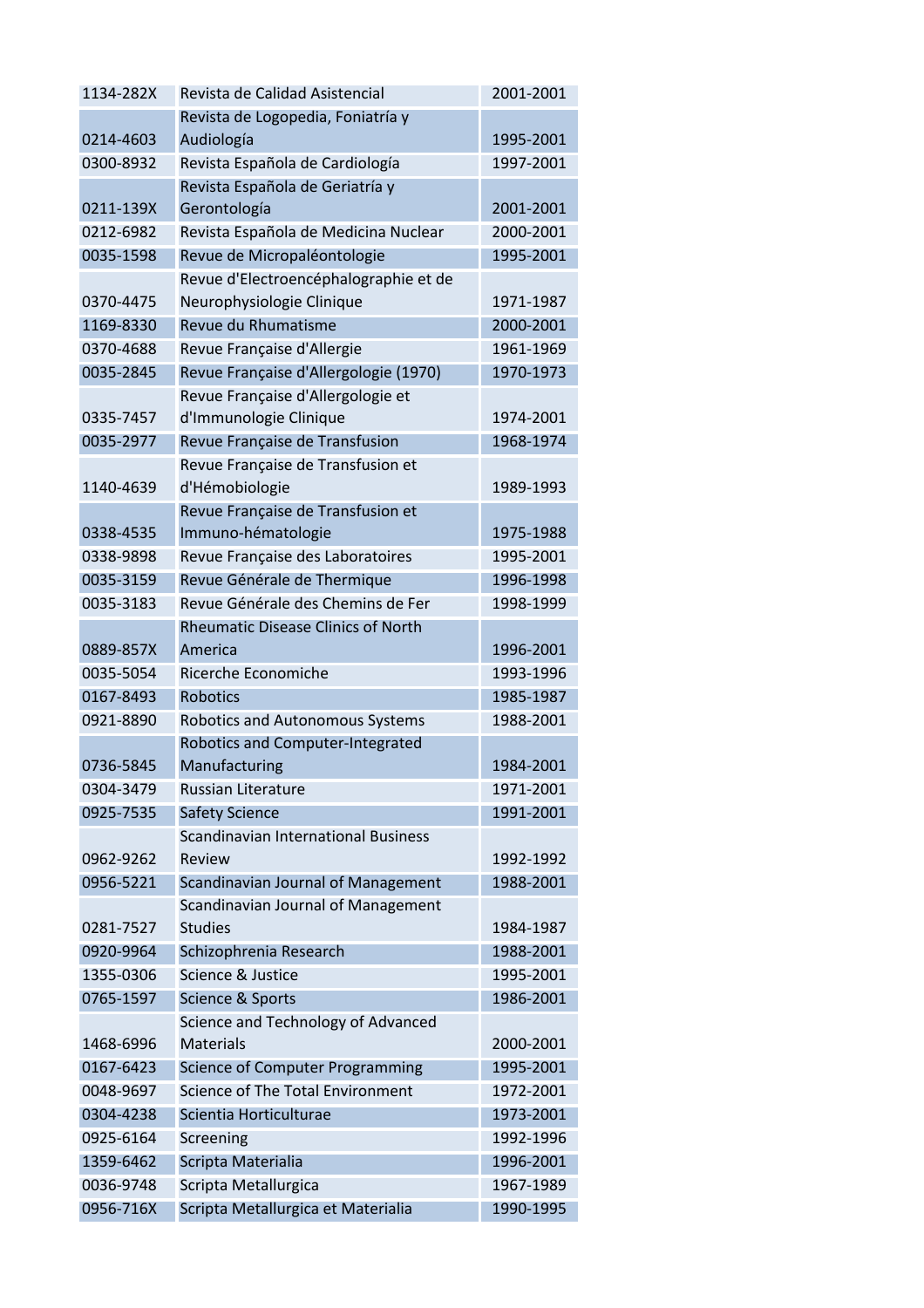| 1350-4789 | <b>Sealing Technology</b>                 | 1994-2001 |
|-----------|-------------------------------------------|-----------|
| 0037-0738 | <b>Sedimentary Geology</b>                | 1967-2001 |
| 1059-1311 | Seizure                                   | 1992-2001 |
| 1138-3593 | SEMERGEN - Medicina de Familia            | 2000-2001 |
|           | Seminars in Anesthesia, Perioperative     |           |
| 0277-0326 | <b>Medicine and Pain</b>                  | 1995-2001 |
| 0049-0172 | Seminars in Arthritis and Rheumatism      | 1971-2001 |
|           |                                           |           |
| 1055-937X | Seminars in Avian and Exotic Pet Medicine | 1995-2001 |
| 1044-579X | Seminars in Cancer Biology                | 1995-2001 |
|           |                                           |           |
| 1084-9521 | Seminars in Cell & Developmental Biology  | 1996-2001 |
| 1043-4682 | <b>Seminars in Cell Biology</b>           | 1992-1995 |
|           | Seminars in Cerebrovascular Diseases and  |           |
| 1528-9931 | <b>Stroke</b>                             | 2001-2001 |
| 1044-5781 | Seminars in Developmental Biology         | 1995-1995 |
| 0037-1963 | Seminars in Hematology                    | 2000-2001 |
| 1044-5323 | Seminars in Immunology                    | 1993-2001 |
| 1084-2756 | Seminars in Neonatology                   | 1996-2001 |
| 1044-5765 | Seminars in Neuroscience                  | 1991-1998 |
| 0001-2998 | Seminars in Nuclear Medicine              | 1971-2001 |
| 0093-7754 | Seminars in Oncology                      | 2001-2001 |
| 0749-2081 | Seminars in Oncology Nursing              | 1985-2001 |
| 1073-8746 | Seminars in Orthodontics                  | 1995-2001 |
|           |                                           |           |
| 1045-1870 | Seminars in Pediatric Infectious Diseases | 1995-2001 |
| 1071-9091 | Seminars in Pediatric Neurology           | 1995-2001 |
| 0146-0005 | Seminars in Perinatology                  | 1995-2001 |
| 1053-4296 | Seminars in Radiation Oncology            | 1991-2001 |
| 0037-198X | Seminars in Roentgenology                 | 1966-2001 |
| 0887-2171 | Seminars in Ultrasound, CT and MRI        | 1993-2001 |
| 1044-5773 | <b>Seminars in Virology</b>               | 1995-1998 |
| 0250-6874 | <b>Sensors and Actuators</b>              | 1981-1989 |
| 0924-4247 | Sensors and Actuators A: Physical         | 1990-2001 |
| 0925-4005 | Sensors and Actuators B: Chemical         | 1990-2001 |
|           |                                           |           |
| 1383-5866 | Separation and Purification Technology    | 1997-2001 |
| 0956-9618 | <b>Separations Technology</b>             | 1990-1996 |
| 0098-7913 | <b>Serials Review</b>                     | 1975-2001 |
|           | Serodiagnosis and Immunotherapy in        |           |
| 0888-0786 | <b>Infectious Disease</b>                 | 1988-1997 |
| 0165-1684 | <b>Signal Processing</b>                  | 1979-2001 |
|           |                                           |           |
| 0923-5965 | Signal Processing: Image Communication    | 1989-2001 |
| 0928-4869 | Simulation Practice and Theory            | 1993-2001 |
| 1389-9457 | <b>Sleep Medicine</b>                     | 2000-2001 |
| 1087-0792 | <b>Sleep Medicine Reviews</b>             | 1997-2001 |
| 0921-4488 | <b>Small Ruminant Research</b>            | 1988-2001 |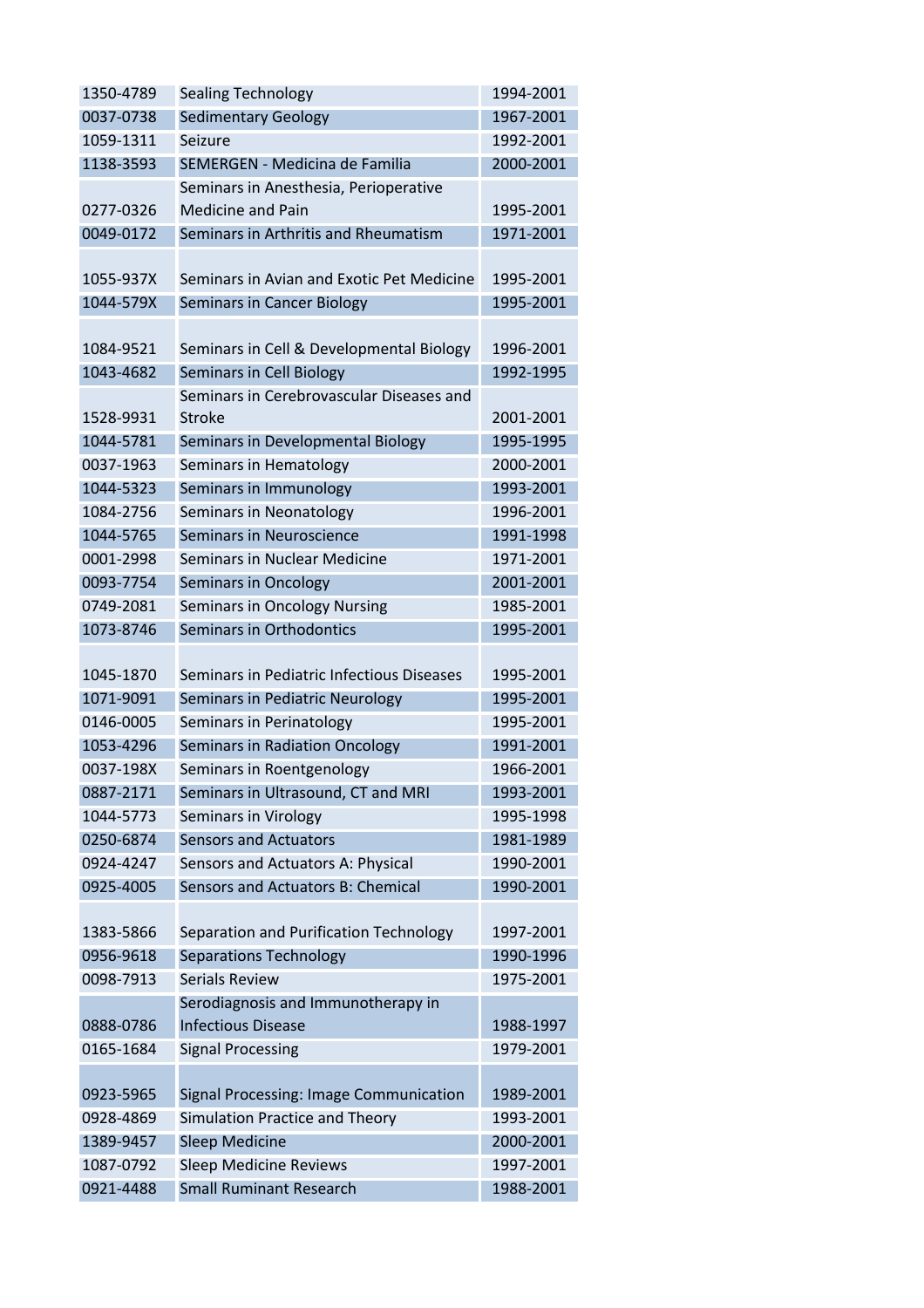| 1471-3918 | <b>Smart Materials Bulletin</b>                          | 2000-2001 |
|-----------|----------------------------------------------------------|-----------|
| 0378-8733 | <b>Social Networks</b>                                   | 1978-2001 |
| 0277-9536 | Social Science & Medicine                                | 1981-2001 |
| 0037-7856 | Social Science & Medicine (1967)                         | 1967-1977 |
|           |                                                          |           |
|           | Social Science & Medicine. Part A: Medical               |           |
| 0271-7123 | Psychology & Medical Sociology                           | 1978-1981 |
|           | Social Science & Medicine. Part B: Medical               |           |
| 0160-7987 | Anthropology                                             | 1978-1981 |
|           | Social Science & Medicine, Part C: Medical               |           |
| 0160-7995 | Economics                                                | 1978-1981 |
|           | Social Science & Medicine. Part D: Medical               |           |
| 0160-8002 | Geography                                                | 1978-1981 |
| 0271-5384 | Social Science & Medicine. Part E: Medical<br>Psychology | 1981-1981 |
|           | Social Science & Medicine. Part F: Medical               |           |
| 0271-5392 | and Social Ethics                                        | 1981-1981 |
| 0143-6236 | Social Science Information Studies                       | 1980-1985 |
| 0049-089X | Social Science Research                                  | 1972-2001 |
| 0038-0121 | Socio-Economic Planning Sciences                         | 1967-2001 |
| 0038-0296 | Sociologie du Travail                                    | 1999-2001 |
| 0167-1987 | Soil and Tillage Research                                | 1980-2001 |
| 0038-0717 | Soil Biology and Biochemistry                            | 1969-2001 |
|           |                                                          |           |
| 0267-7261 | Soil Dynamics and Earthquake Engineering                 | 1986-2001 |
| 0933-3630 | Soil Technology                                          | 1988-1997 |
| 0741-983X | Solar & Wind Technology                                  | 1984-1990 |
| 0379-6787 | <b>Solar Cells</b>                                       | 1979-1991 |
| 0038-092X | <b>Solar Energy</b>                                      | 1957-2001 |
| 0165-1633 | <b>Solar Energy Materials</b>                            | 1979-1991 |
| 0927-0248 | Solar Energy Materials and Solar Cells                   | 1992-2001 |
| 0038-1098 | <b>Solid State Communications</b>                        | 1963-2001 |
| 0167-2738 | Solid State Ionics                                       | 1980-2001 |
|           |                                                          |           |
| 0926-2040 | Solid State Nuclear Magnetic Resonance                   | 1992-2001 |
| 1293-2558 | <b>Solid State Sciences</b>                              | 1998-2001 |
| 0038-1101 | <b>Solid-State Electronics</b>                           | 1960-2001 |
| 0265-9646 | <b>Space Policy</b>                                      | 1985-2001 |
| 0371-1951 | Spectrochimica Acta                                      | 1939-1966 |
|           | Spectrochimica Acta Part A: Molecular and                |           |
| 1386-1425 | <b>Biomolecular Spectroscopy</b>                         | 1995-2001 |
|           | Spectrochimica Acta Part A: Molecular                    |           |
| 0584-8539 | Spectroscopy                                             | 1967-1994 |
|           | Spectrochimica Acta Part B: Atomic                       |           |
| 0584-8547 | Spectroscopy                                             | 1967-2001 |
| 0167-6393 | <b>Speech Communication</b>                              | 1982-2001 |
| 1353-2561 | Spill Science & Technology Bulletin                      | 1994-2000 |
| 1441-3523 | <b>Sport Management Review</b>                           | 1998-2001 |
| 0167-7152 | <b>Statistics &amp; Probability Letters</b>              | 1982-2001 |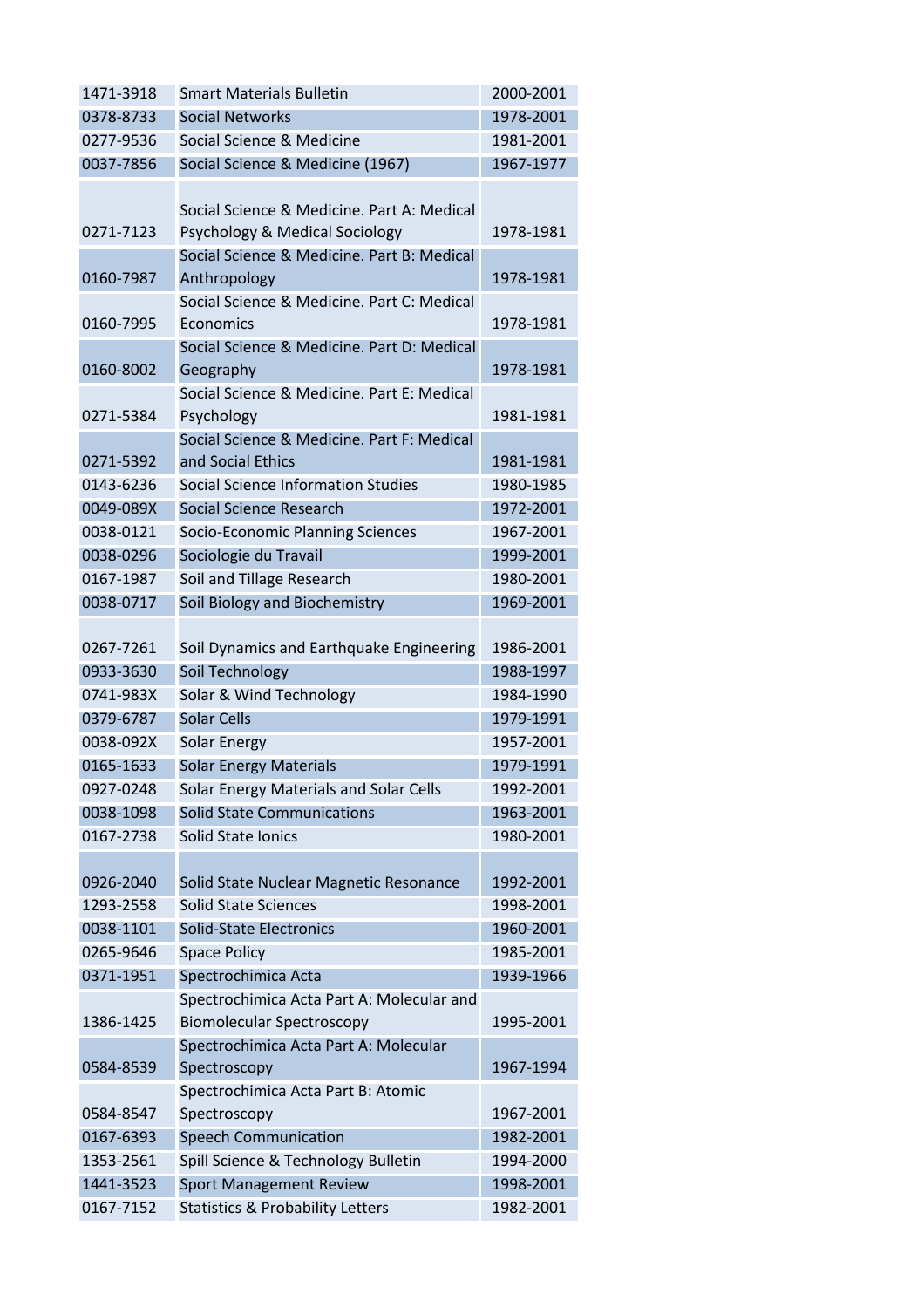| 0039-128X | <b>Steroids</b>                                | 1963-2001 |
|-----------|------------------------------------------------|-----------|
|           | Stochastic Processes and their                 |           |
| 0304-4149 | Applications                                   | 1995-2001 |
|           |                                                |           |
| 0954-349X | <b>Structural Change and Economic Dynamics</b> | 1990-2001 |
| 0167-4730 | <b>Structural Safety</b>                       | 1982-2001 |
| 0969-2126 | Structure                                      | 1993-2001 |
| 0039-3592 | <b>Studies in Comparative Communism</b>        | 1968-1992 |
| 0191-491X | <b>Studies in Educational Evaluation</b>       | 1975-2001 |
|           | Studies in History and Philosophy of           |           |
| 0039-3681 | <b>Science Part A</b>                          | 1970-2001 |
|           | Studies in History and Philosophy of           |           |
|           | Science Part B: Studies in History and         |           |
| 1355-2198 | Philosophy of Modern Physics                   | 1995-2001 |
|           | Studies in History and Philosophy of           |           |
|           | Science Part C: Studies in History and         |           |
|           | Philosophy of Biological and Biomedical        |           |
| 1369-8486 | <b>Sciences</b>                                | 1998-2001 |
| 0749-6036 | <b>Superlattices and Microstructures</b>       | 1985-2001 |
| 0968-5677 | Supramolecular Science                         | 1994-1998 |
| 0257-8972 | <b>Surface and Coatings Technology</b>         | 1986-2001 |
| 0039-6028 | Surface Science                                | 1964-2001 |
| 0167-2584 | <b>Surface Science Letters</b>                 | 1980-1993 |
| 0167-5729 | <b>Surface Science Reports</b>                 | 1981-2001 |
| 0376-4583 | <b>Surface Technology</b>                      | 1976-1985 |
| 0039-6060 | Surgery                                        | 1995-2001 |
| 0039-6109 | <b>Surgical Clinics of North America</b>       | 1996-2001 |
| 0090-3019 | <b>Surgical Neurology</b>                      | 1981-2001 |
| 0960-7404 | <b>Surgical Oncology</b>                       | 1992-2001 |
| 0039-6257 | <b>Survey of Ophthalmology</b>                 | 1975-2001 |
|           |                                                |           |
| 0082-0784 | Symposium (International) on Combustion        | 1953-1998 |
|           | Symposium on Combustion and Flame,             |           |
| 1062-2896 | and Explosion Phenomena                        | 1949-1949 |
| 0379-6779 | <b>Synthetic Metals</b>                        | 1979-2001 |
| 0346-251X | System                                         | 1973-2001 |
| 0723-2020 | Systematic and Applied Microbiology            | 1983-2001 |
| 0167-6911 | <b>Systems &amp; Control Letters</b>           | 1981-2001 |
| 0039-9140 | Talanta                                        | 1958-2001 |
| 0742-051X | <b>Teaching and Teacher Education</b>          | 1985-2001 |
| 1366-2120 | <b>Technical Tips Online</b>                   | 1996-2001 |
|           |                                                |           |
| 1096-2883 | Techniques in Gastrointestinal Endoscopy       | 1999-2001 |
|           | Techniques in Regional Anesthesia and          |           |
| 1084-208X | Pain Management                                | 1997-2001 |
|           | Techniques in Vascular and Interventional      |           |
| 1089-2516 | Radiology                                      | 1998-2001 |
| 0099-3964 | <b>Technological Forecasting</b>               | 1969-1970 |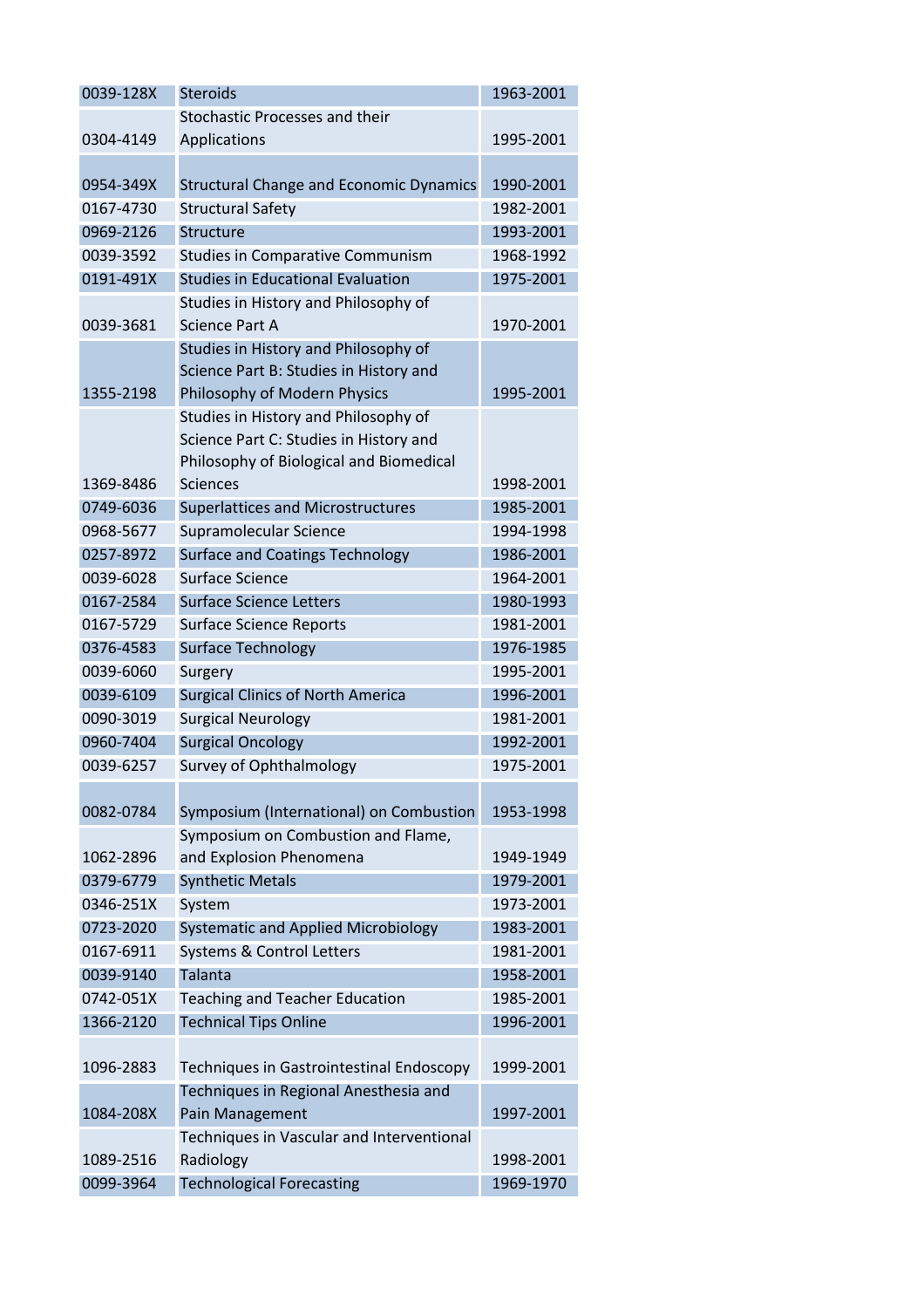|           | <b>Technological Forecasting and Social</b>                       |           |
|-----------|-------------------------------------------------------------------|-----------|
| 0040-1625 | Change                                                            | 1970-2001 |
| 0160-791X | <b>Technology in Society</b>                                      | 1979-2001 |
| 0166-4972 | Technovation                                                      | 1981-2001 |
| 0040-1951 | Tectonophysics                                                    | 1964-2001 |
| 0308-5961 | <b>Telecommunications Policy</b>                                  | 1976-2001 |
| 0736-5853 | <b>Telematics and Informatics</b>                                 | 1984-2001 |
| 0040-4020 | Tetrahedron                                                       | 1957-2001 |
| 0898-5529 | <b>Tetrahedron Computer Methodology</b>                           | 1988-1990 |
| 0040-4039 | <b>Tetrahedron Letters</b>                                        | 1959-2001 |
| 0957-4166 | Tetrahedron: Asymmetry                                            | 1990-2001 |
| 1472-9288 | Thalamus & Related Systems                                        | 2001-2001 |
| 0002-9149 | The American Journal of Cardiology                                | 1958-2001 |
|           | The American Journal of Emergency                                 |           |
| 0735-6757 | Medicine                                                          | 1983-2001 |
| 1098-2140 | The American Journal of Evaluation                                | 1998-2001 |
|           |                                                                   |           |
| 0002-9270 | The American Journal of Gastroenterology                          | 1998-2001 |
|           | The American Journal of Geriatric                                 |           |
| 1064-7481 | Psychiatry                                                        | 1995-2001 |
|           |                                                                   |           |
| 0002-9297 | The American Journal of Human Genetics                            | 1997-2001 |
| 0002-9343 | The American Journal of Medicine                                  | 1946-2001 |
| 0002-9440 | The American Journal of Pathology                                 | 1998-2001 |
| 0002-9610 | The American Journal of Surgery                                   | 1926-2001 |
| 0003-4878 | The Annals of Occupational Hygiene                                | 1995-2001 |
| 0003-4975 | The Annals of Thoracic Surgery                                    | 1995-2001 |
| 0197-4556 | The Arts in Psychotherapy                                         | 1980-2001 |
| 1328-0163 | The Asia Pacific Heart Journal                                    | 1996-1999 |
|           | The Asia Pacific Journal of Thoracic &                            |           |
| 1324-2881 |                                                                   | 1994-1996 |
|           | Cardiovascular Surgery<br>The AustralAsian Journal of Cardiac and |           |
| 1037-2091 | <b>Thoracic Surgery</b>                                           | 1991-1993 |
| 1445-4386 |                                                                   | 2001-2001 |
|           | The Australian Journal of Midwifery<br><b>The Breast</b>          | 1992-2001 |
| 0960-9776 |                                                                   | 1988-2001 |
| 0890-8389 | The British Accounting Review                                     |           |
| 0950-5601 | The British Journal of Animal Behaviour                           | 1953-1957 |
| 1466-2108 |                                                                   | 1997-2001 |
|           | The British Journal of Chiropractic                               |           |
| 1061-9259 | The Case Manager                                                  | 1995-2001 |
| 0300-9467 | The Chemical Engineering Journal                                  | 1970-1993 |
|           | The Chemical Engineering Journal and the                          |           |
| 0923-0467 | <b>Biochemical Engineering Journal</b>                            | 1993-1997 |
|           |                                                                   |           |
| 0022-5428 | The Columbia Journal of World Business                            | 1993-1996 |
| 0010-8804 | The Cornell Hotel and Restaurant                                  | 1988-2001 |
|           | <b>Administration Quarterly</b>                                   |           |
| 1040-6190 | The Electricity Journal                                           | 1988-2001 |
| 0251-1088 | The Environmentalist                                              | 1981-1985 |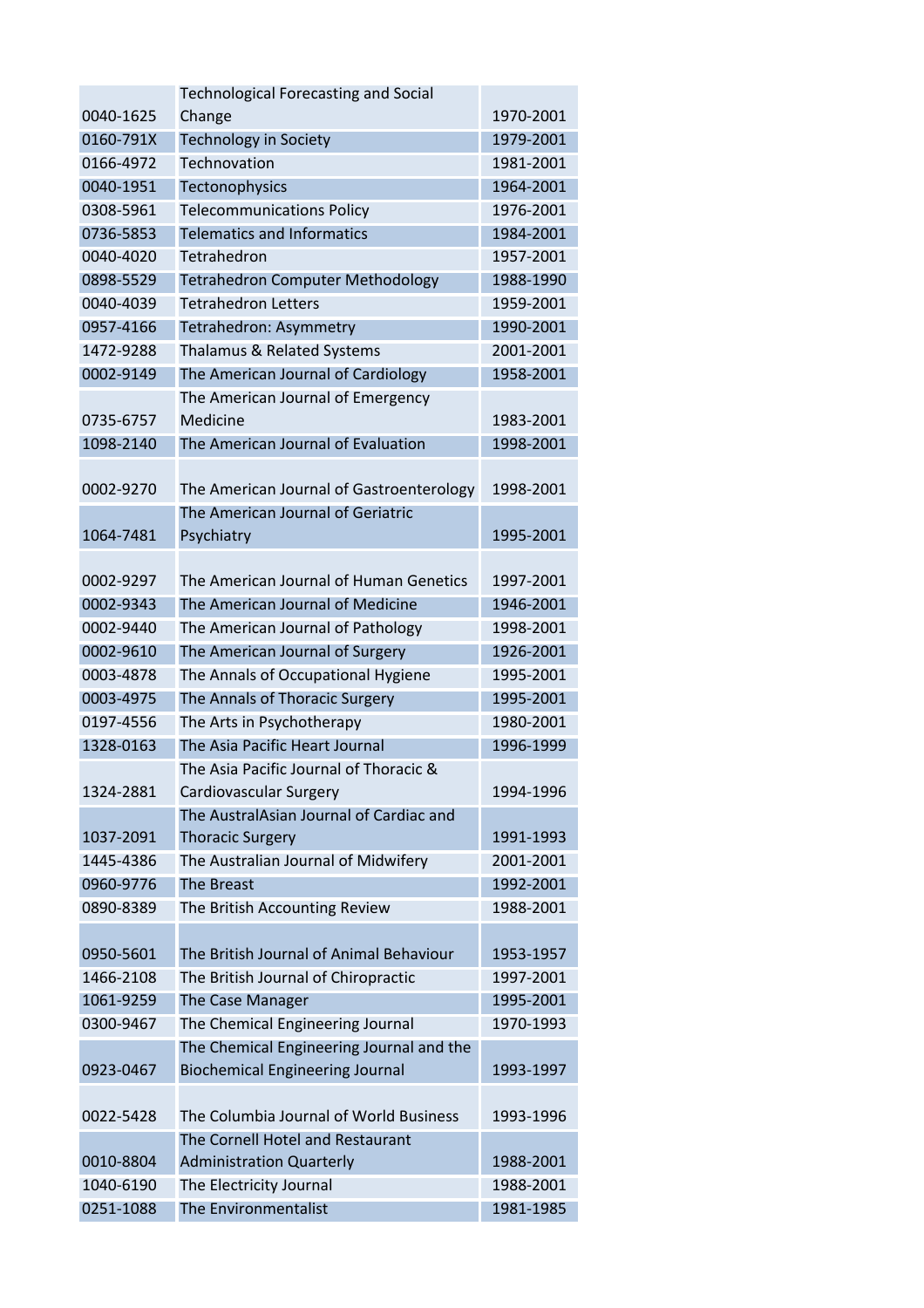| 0272-2380 | The ESP Journal                                                     | 1980-1985 |
|-----------|---------------------------------------------------------------------|-----------|
| 0958-2592 | The Foot                                                            | 1991-2001 |
| 0072-968X | The Hand                                                            | 1969-1983 |
| 1081-602X | The History of the Family                                           | 1996-2001 |
|           | The International Food and Agribusiness                             |           |
| 1096-7508 | <b>Management Review</b>                                            | 1998-2001 |
|           | The International Information & Library                             |           |
| 1057-2317 | Review                                                              | 1992-2001 |
|           |                                                                     |           |
| 0020-7063 | The International Journal of Accounting                             | 1996-2001 |
|           | The International Journal of Applied                                |           |
| 0020-708X | Radiation and Isotopes                                              | 1956-1985 |
|           | The International Journal of Biochemistry                           |           |
| 1357-2725 | & Cell Biology<br>The International Journal of Nautical             | 1995-2001 |
| 1057-2414 | Archaeology                                                         | 1995-2001 |
| 1096-7516 | The Internet and Higher Education                                   | 1998-2001 |
| 0099-1333 | The Journal of Academic Librarianship                               | 1993-2001 |
| 0883-5403 | The Journal of Arthroplasty                                         | 1986-2001 |
|           |                                                                     |           |
| 0021-9614 | The Journal of Chemical Thermodynamics                              | 1969-2001 |
| 0736-4679 | The Journal of Emergency Medicine                                   | 1983-2001 |
| 1067-2516 | The Journal of Foot and Ankle Surgery                               | 1995-2001 |
| 0363-5023 | The Journal of Hand Surgery                                         | 1976-2001 |
|           | The Journal of Hand Surgery: British &                              |           |
| 0266-7681 | European Volume                                                     | 1984-2001 |
|           | The Journal of Heart and Lung                                       |           |
| 1053-2498 | Transplantation                                                     | 1999-2001 |
|           | The Journal of High Technology                                      |           |
| 1047-8310 | Management Research                                                 | 1990-2001 |
|           | The Journal of Logic and Algebraic                                  |           |
| 1567-8326 | Programming                                                         | 2001-2001 |
| 0743-1066 | The Journal of Logic Programming                                    | 1995-2000 |
| 0732-3123 | The Journal of Mathematical Behavior                                | 1994-2001 |
| 1525-1578 | The Journal of Molecular Diagnostics                                | 1999-2001 |
|           |                                                                     |           |
| 0955-2863 | The Journal of Nutritional Biochemistry                             | 1990-2001 |
| 1526-5900 | The Journal of Pain                                                 | 2000-2001 |
| 0022-3476 | The Journal of Pediatrics                                           | 1932-2001 |
| 0022-3913 | The Journal of Prosthetic Dentistry                                 | 1951-2001 |
| 1053-5357 | The Journal of Socio-Economics                                      | 1991-2001 |
| 0960-0760 | The Journal of Steroid Biochemistry and<br><b>Molecular Biology</b> | 1990-2001 |
|           | The Journal of Strategic Information                                |           |
| 0963-8687 | Systems                                                             | 1991-2001 |
| 0896-8446 | The Journal of Supercritical Fluids                                 | 1988-2001 |
|           |                                                                     |           |
|           | The Journal of the American Association of                          |           |
| 1074-3804 | Gynecologic Laparoscopists                                          | 1993-2001 |
|           |                                                                     |           |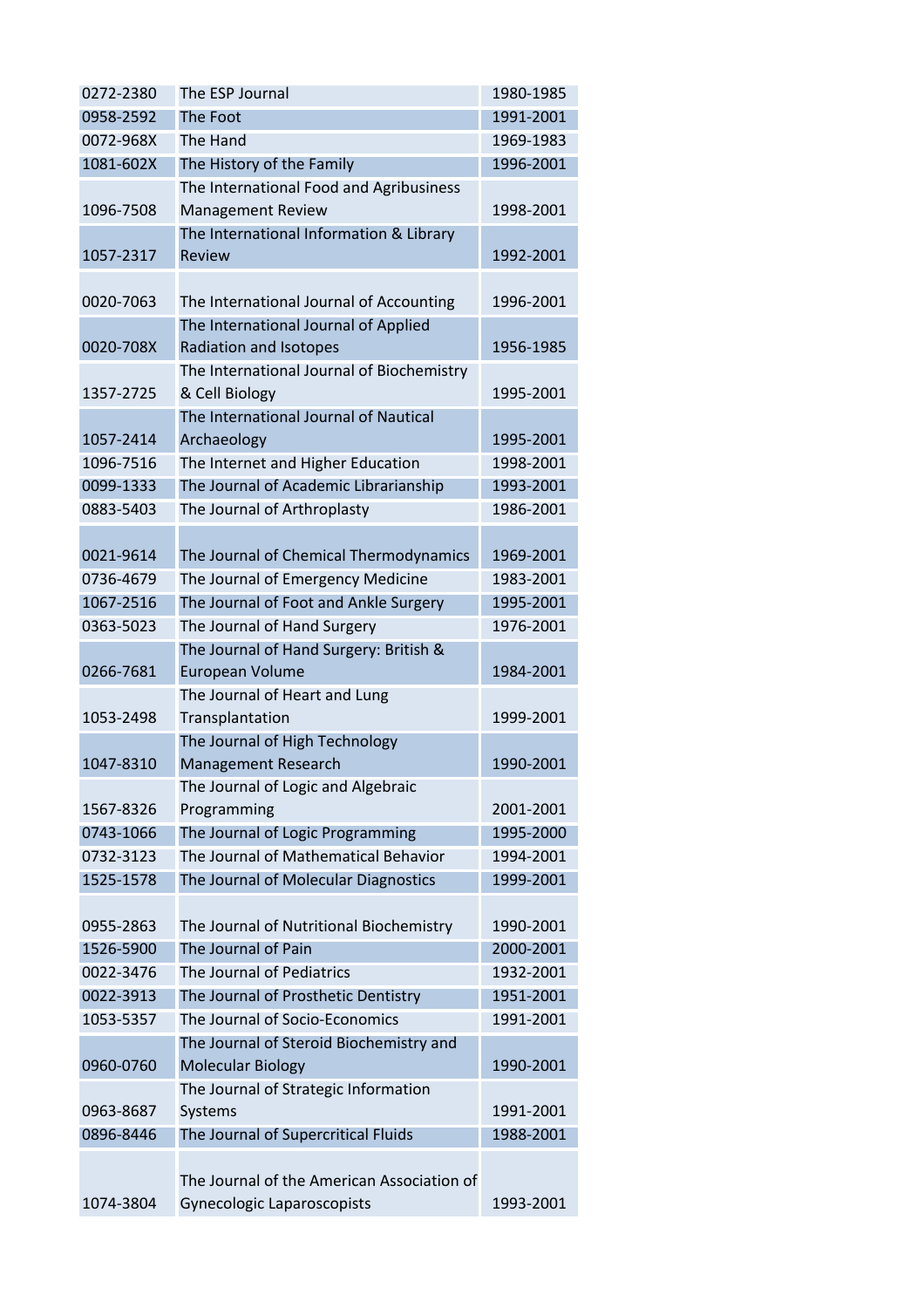|           | The Journal of Thoracic and Cardiovascular |           |
|-----------|--------------------------------------------|-----------|
| 0022-5223 | Surgery                                    | 1995-2001 |
| 0022-5347 | The Journal of Urology                     | 1995-2001 |
| 0968-0160 | The Knee                                   | 1994-2001 |
| 0140-6736 | The Lancet                                 | 1823-2001 |
| 1473-3099 | The Lancet Infectious Diseases             | 2001-2001 |
| 1470-2045 | The Lancet Oncology                        | 2000-2001 |
| 1048-9843 | The Leadership Quarterly                   | 1990-2001 |
| 0024-2829 | The Lichenologist                          | 1995-2001 |
| 0300-2977 | The Netherlands Journal of Medicine        | 1995-2001 |
|           | The North American Journal of Economics    |           |
| 1062-9408 | and Finance                                | 1992-2001 |
|           | The Quarterly Review of Economics and      |           |
| 1062-9769 | Finance                                    | 1993-2001 |
| 0362-3319 | The Social Science Journal                 | 1986-2001 |
| 1529-9430 | The Spine Journal                          | 2001-2001 |
| 1090-0233 | The Veterinary Journal                     | 1997-2001 |
|           | <b>Theoretical and Applied Fracture</b>    |           |
| 0167-8442 | <b>Mechanics</b>                           | 1984-2001 |
| 0304-3975 | <b>Theoretical Computer Science</b>        | 1995-2001 |
| 0040-5809 | <b>Theoretical Population Biology</b>      | 1970-2001 |
| 1431-7613 | Theory in Biosciences                      | 2000-2001 |
| 0093-691X | Theriogenology                             | 1974-2001 |
| 0040-6031 | Thermochimica Acta                         | 1970-2001 |
| 0040-6090 | <b>Thin Solid Films</b>                    | 1967-2001 |
| 0263-8231 | <b>Thin-Walled Structures</b>              | 1983-2001 |
| 0049-3848 | <b>Thrombosis Research</b>                 | 1972-2001 |
| 0040-8166 | <b>Tissue and Cell</b>                     | 1969-2001 |
| 0040-9383 | Topology                                   | 1995-2001 |
| 0166-8641 | <b>Topology and its Applications</b>       | 1995-2001 |
| 0261-5177 | <b>Tourism Management</b>                  | 1982-2001 |
| 1096-6080 | <b>Toxicological Sciences</b>              | 1998-1998 |
| 0300-483X | Toxicology                                 | 1973-2001 |
| 0041-008X | <b>Toxicology and Applied Pharmacology</b> | 1959-2001 |
| 0887-2333 | <b>Toxicology in Vitro</b>                 | 1987-2001 |
| 0378-4274 | <b>Toxicology Letters</b>                  | 1977-2001 |
| 0041-0101 | <b>Toxicon</b>                             | 1962-2001 |
| 0165-9936 | <b>TrAC Trends in Analytical Chemistry</b> | 1981-2001 |
| 0980-9090 | Trait - d'Union                            | 1986-1988 |
|           | Transactions of the British Mycological    |           |
| 0007-1536 | Society                                    | 1896-1988 |
|           | Transactions of the Royal Society of       |           |
| 0035-9203 | <b>Tropical Medicine and Hygiene</b>       | 1907-2001 |
| 0372-1248 | Transfusion                                | 1958-1967 |
| 1473-0502 | <b>Transfusion and Apheresis Science</b>   | 2001-2001 |
| 1246-7820 | Transfusion Clinique et Biologique         | 1994-2001 |
| 0887-7963 | <b>Transfusion Medicine Reviews</b>        | 1987-2001 |
| 0955-3886 | <b>Transfusion Science</b>                 | 1989-2000 |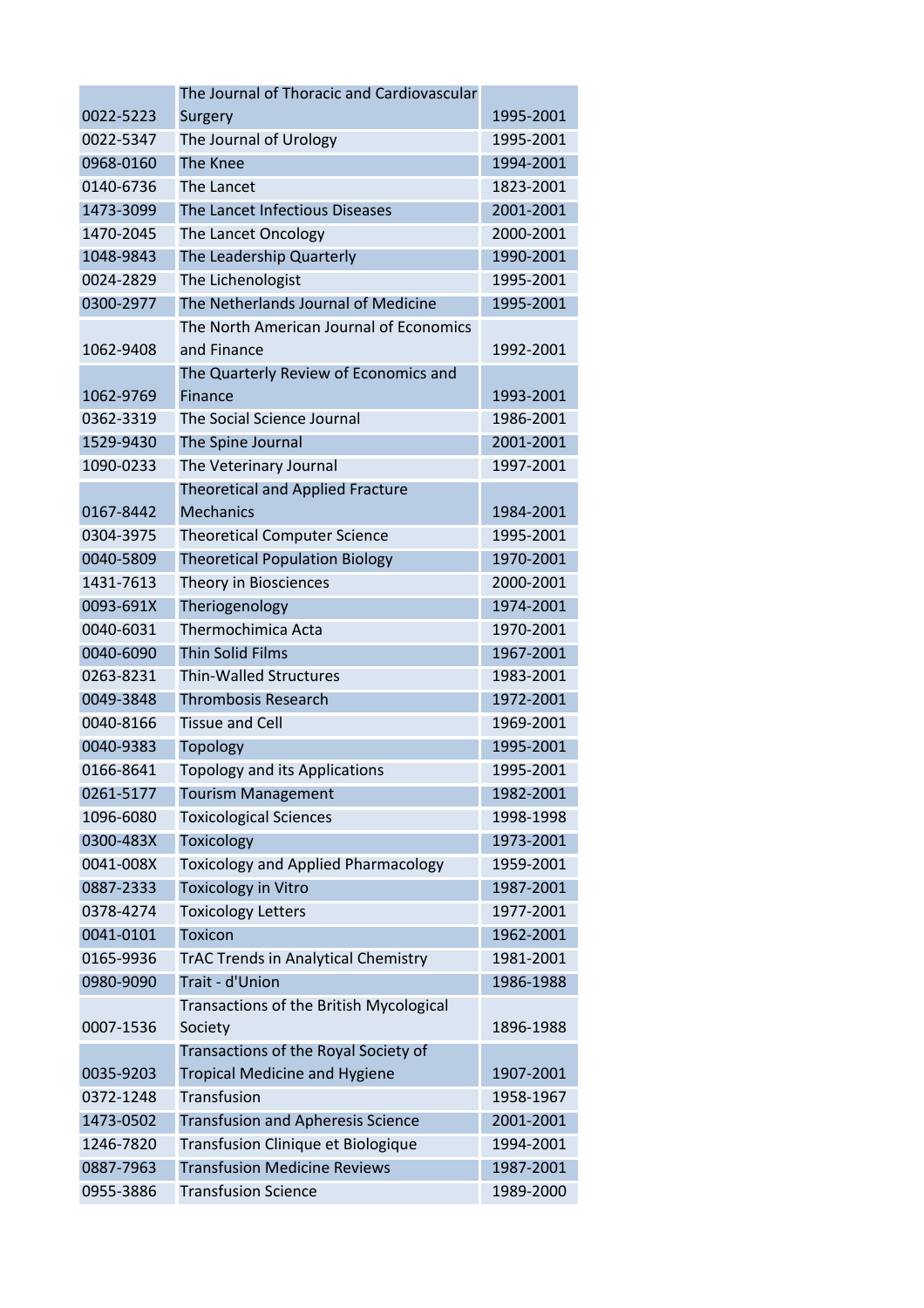| 0966-3274 | <b>Transplant Immunology</b>                     | 1993-2001 |
|-----------|--------------------------------------------------|-----------|
| 0041-1345 | <b>Transplantation Proceedings</b>               | 1997-2001 |
| 0955-470X | <b>Transplantation Reviews</b>                   | 1987-2001 |
| 0967-070X | <b>Transport Policy</b>                          | 1993-2001 |
| 0041-1647 | <b>Transportation Research</b>                   | 1967-1978 |
|           |                                                  |           |
| 0191-2607 | Transportation Research Part A: General          | 1979-1991 |
|           | Transportation Research Part A: Policy and       |           |
| 0965-8564 | Practice                                         | 1992-2001 |
|           | Transportation Research Part B:                  |           |
| 0191-2615 | Methodological                                   | 1979-2001 |
|           | Transportation Research Part C: Emerging         |           |
| 0968-090X | <b>Technologies</b>                              | 1993-2001 |
|           | Transportation Research Part D: Transport        |           |
| 1361-9209 | and Environment                                  | 1996-2001 |
|           | <b>Transportation Research Part E: Logistics</b> |           |
| 1366-5545 | and Transportation Review                        | 1997-2001 |
|           | <b>Transportation Research Part F: Traffic</b>   |           |
| 1369-8478 | Psychology and Behaviour                         | 1998-2001 |
| 1575-0973 | <b>Trastornos Adictivos</b>                      | 2001-2001 |
| 0968-0004 | <b>Trends in Biochemical Sciences</b>            | 1976-2001 |
| 0167-7799 | <b>Trends in Biotechnology</b>                   | 1983-2001 |
| 1050-1738 | <b>Trends in Cardiovascular Medicine</b>         | 1991-2001 |
| 0962-8924 | <b>Trends in Cell Biology</b>                    | 1991-2001 |
| 1364-6613 | <b>Trends in Cognitive Sciences</b>              | 1997-2001 |
| 0169-5347 | Trends in Ecology & Evolution                    | 1986-2001 |
|           |                                                  |           |
| 1043-2760 | Trends in Endocrinology & Metabolism             | 1989-2001 |
| 0924-2244 | Trends in Food Science & Technology              | 1990-2001 |
| 0168-9525 | <b>Trends in Genetics</b>                        | 1985-2001 |
| 1471-4906 | Trends in Immunology                             | 2001-2001 |
| 0966-842X | <b>Trends in Microbiology</b>                    | 1993-2001 |
| 1471-4914 | <b>Trends in Molecular Medicine</b>              | 2001-2001 |
| 0166-2236 | <b>Trends in Neurosciences</b>                   | 1978-2001 |
| 1471-4922 | <b>Trends in Parasitology</b>                    | 2001-2001 |
| 0165-6147 | <b>Trends in Pharmacological Sciences</b>        | 1979-2001 |
| 1360-1385 | <b>Trends in Plant Science</b>                   | 1996-2001 |
| 0041-2678 | Tribology                                        | 1968-1974 |
| 0301-679X | <b>Tribology International</b>                   | 1975-2001 |
| 0041-3879 | Tubercle                                         | 1928-1991 |
| 0962-8479 | <b>Tubercle and Lung Disease</b>                 | 1992-2000 |
| 1472-9792 | <b>Tuberculosis</b>                              | 2001-2001 |
|           | <b>Tunnelling and Underground Space</b>          |           |
| 0886-7798 | Technology                                       | 1986-2001 |
| 0304-3991 | Ultramicroscopy                                  | 1975-2001 |
| 0161-7346 | <b>Ultrasonic Imaging</b>                        | 1979-1996 |
| 0041-624X | <b>Ultrasonics</b>                               | 1963-2001 |
| 1350-4177 | <b>Ultrasonics Sonochemistry</b>                 | 1994-2001 |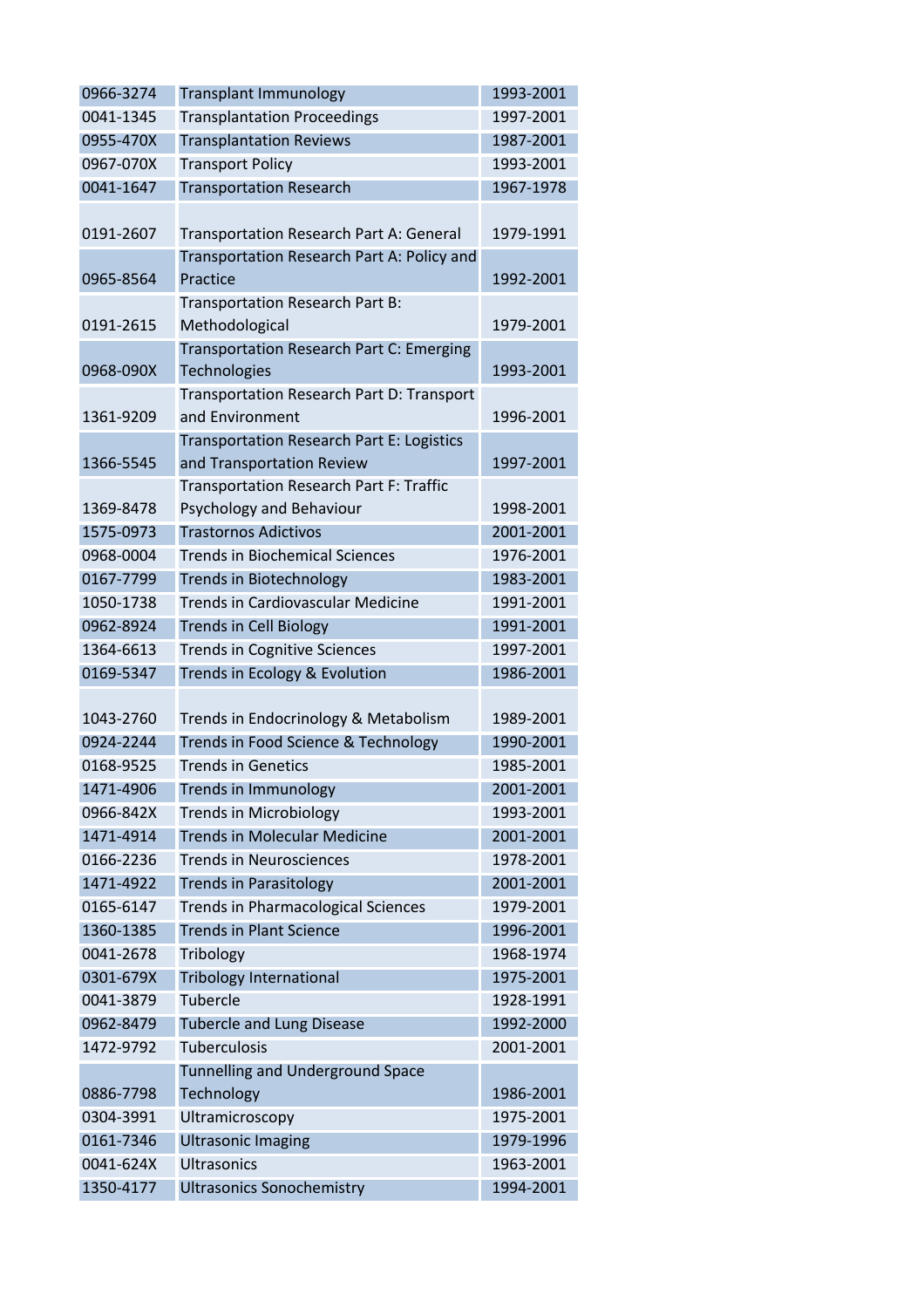| 0301-5629 | Ultrasound in Medicine & Biology           | 1973-2001 |
|-----------|--------------------------------------------|-----------|
| 0304-4009 | <b>Urban Ecology</b>                       | 1975-1986 |
| 0147-8001 | <b>Urban Systems</b>                       | 1977-1979 |
| 1462-0758 | <b>Urban Water</b>                         | 1999-2001 |
| 0923-2524 | <b>Urgences Médicales</b>                  | 1995-1997 |
| 0094-0143 | <b>Urologic Clinics of North America</b>   | 1996-2001 |
|           | Urologic Oncology: Seminars and Original   |           |
| 1078-1439 | Investigations                             | 1995-2001 |
| 0090-4295 | Urology                                    | 1973-2001 |
|           | <b>USSR Computational Mathematics and</b>  |           |
| 0041-5553 | <b>Mathematical Physics</b>                | 1962-1990 |
| 0957-1787 | <b>Utilities Policy</b>                    | 1990-2001 |
| 0264-410X | Vaccine                                    | 1983-2001 |
| 1576-9887 | <b>Vacunas</b>                             | 2000-2001 |
| 0042-207X | Vacuum                                     | 1951-2001 |
| 1098-3015 | Value in Health                            | 1998-2001 |
|           | Veterinary Clinics of North America: Small |           |
| 0195-5616 | <b>Animal Practice</b>                     | 2000-2000 |
|           | Veterinary Immunology and                  |           |
| 0165-2427 | Immunopathology                            | 1979-2001 |
| 0378-1135 | <b>Veterinary Microbiology</b>             | 1976-2001 |
| 0304-4017 | <b>Veterinary Parasitology</b>             | 1975-2001 |
| 0924-2031 | <b>Vibrational Spectroscopy</b>            | 1990-2001 |
| 0042-6822 | Virology                                   | 1955-2001 |
| 0168-1702 | <b>Virus Research</b>                      | 1984-2001 |
| 0042-6989 | <b>Vision Research</b>                     | 1961-2001 |
| 0083-6656 | Vistas in Astronomy                        | 1955-1997 |
| 0956-053X | <b>Waste Management</b>                    | 1989-2001 |
| 0734-242X | Waste Management & Research                | 1983-1997 |
| 1366-7017 | <b>Water Policy</b>                        | 1998-2001 |
| 0043-1354 | <b>Water Research</b>                      | 1967-2001 |
| 0273-1223 | <b>Water Science and Technology</b>        | 1995-1999 |
| 0165-2125 | <b>Wave Motion</b>                         | 1979-2001 |
| 0043-1648 | Wear                                       | 1957-2001 |
|           |                                            |           |
| 1080-6032 | Wilderness & Environmental Medicine        | 1995-2001 |
| 1049-3867 | <b>Women's Health Issues</b>               | 1990-2001 |
| 0277-5395 | Women's Studies International Forum        | 1982-2001 |
|           |                                            |           |
| 0148-0685 | Women's Studies International Quarterly    | 1978-1981 |
| 0305-750X | World Development                          | 1973-2001 |
| 0172-2190 | <b>World Patent Information</b>            | 1979-2001 |
| 0262-1762 | <b>World Pumps</b>                         | 1995-2001 |
|           | Zeitschrift für Immunitaetsforschung,      |           |
|           | Experimentelle und Klinische               |           |
| 0300-872X | Immunologie                                | 1976-1976 |
|           | Zeitschrift für Immunitätsforschung:       |           |
| 0340-904X | Immunobiology                              | 1976-1979 |